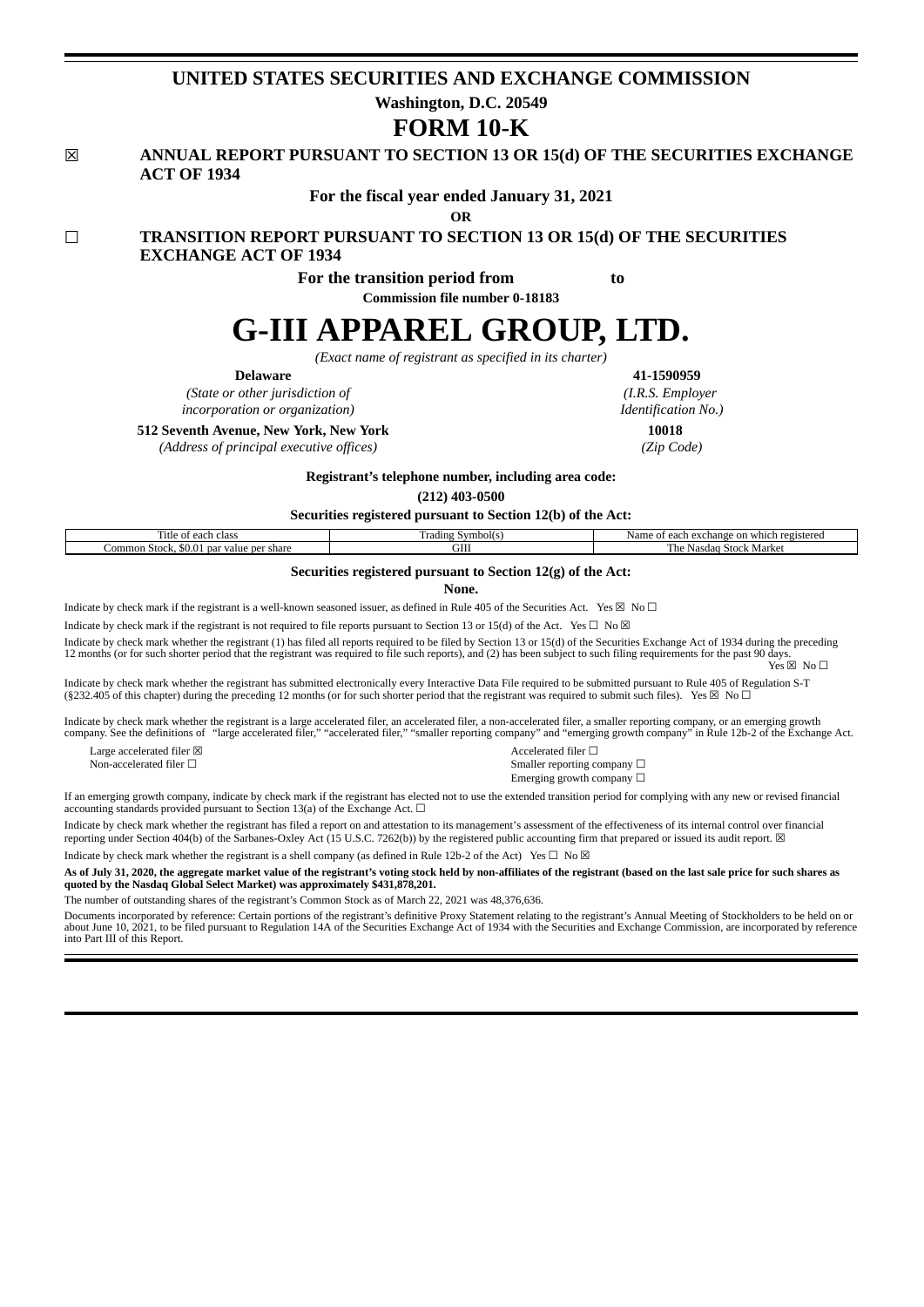#### **SPECIAL NOTE REGARDING FORWARD-LOOKING STATEMENTS AND RISK FACTORS**

Various statements contained in this Annual Report on Form 10-K or incorporated by reference into this Annual Report on Form 10-K, in future filings by us with the Securities and Exchange Commission (the "SEC"), in our press releases and in oral statements made from time to time by us or on our behalf constitute "forward-looking statements" within the meaning of the Private Securities Litigation Reform Act of 1995. Forward-looking statements are based on current expectations and are indicated by words or phrases such as "anticipate," "estimate," "expect," "will," "project," "we believe," "is or remains optimistic," "currently envisions," "forecasts," "goal" and similar words or phrases and involve known and unknown risks, uncertainties and other factors that may cause actual results, performance or achievements to be materially different from the future results, performance or achievements expressed in or implied by such forward-looking statements. Forwardlooking statements also include representations of our expectations or beliefs concerning future events that involve risks and uncertainties, including, but not limited to, those described in Part I, "Item 1A. Risk Factors."

## **SUMMARY OF RISKS AFFECTING OUR BUSINESS**

Our business is subject to numerous risks. The following summary highlights some of the risks you should consider with respect to our business and prospects. This summary is not complete and the risks summarized below are not the only risks we face. You should review and consider carefully the risks and uncertainties described in more detail in the "Risk Factors" section contained in Item 1A of this Annual Report on Form 10-K which includes a more complete discussion of the risks summarized below as well as a discussion of other risks related to our business and an investment in our common stock.

- The global health crisis caused by the COVID-19 pandemic has had, and the current and uncertain future outlook of the outbreak will likely continue to have, a significant adverse effect on our business, financial condition and results of operations;
- the failure to maintain our material license agreements could cause us to lose significant revenues and have a material adverse effect on our results of operations;
- our dependence on the strategies and reputation of our licensors;
- any adverse change in our relationship with PVH and its Calvin Klein or Tommy Hilfiger brands would have a material adverse effect on our results of operations;
- risks relating to our wholesale operations including, among others, maintaining the image our proprietary brands, business practices of our customers that could adversely affect us and retail customer concentration;
- risks relating to our retail operations segment;
- our ability to achieve operating enhancements and cost reductions from the restructuring of our retail operations;
- dependence on existing management;
- our ability to make strategic acquisitions and possible disruptions from acquisitions;
- risks of operating through joint ventures;
- need for additional financing;
- seasonal nature of our business and effect of unseasonable or extreme weather on our business;
- possible adverse effect of problems with our logistics and distribution systems;
- price, availability and quality of materials used in our products;
- the need to protect our trademarks and other intellectual property;
- risk that our licensees may not generate expected sales or maintain the value of our brands;
- the impact of the current economic and credit environment on us, our customers, suppliers and vendors;
- effects of war, acts of terrorism, natural disasters or public health crises could adversely affect our business and results of operations;
- our dependence on foreign manufacturers;
- risks of expansion into foreign markets, conducting business internationally and exposures to foreign currencies;
- risks related to the recent adoption of a national security law in Hong Kong;
- the need to successfully upgrade, maintain and secure our information systems;

#### 1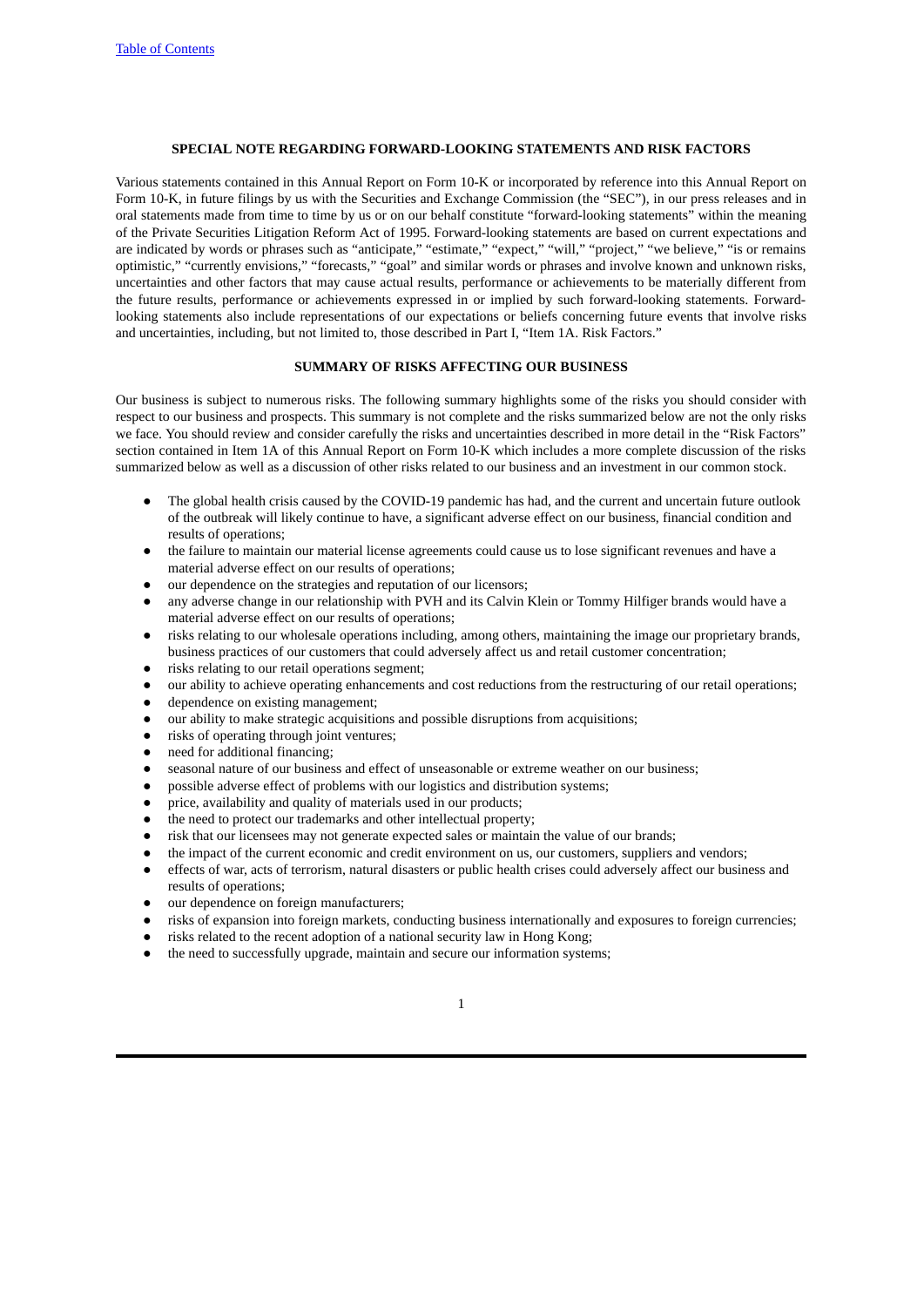- increased exposure to consumer privacy, cybersecurity and fraud concerns, including as a result of the remote working environment;
- possible adverse effects of data security or privacy breaches;
- the impact on our business of the imposition of tariffs by the United States government and the escalation of trade tensions between countries;
- risks related to the audit by the Canadian Border Services Agency;
- changes in tax legislation or exposure to additional tax liabilities could impact our business;
- the effect of regulations applicable to us as a U.S. public company;
- focus on corporate responsibility issues by stakeholders;
- potential effect on the price of our stock if actual results are worse than financial forecasts or if we are unable to provide financial forecasts;
- fluctuations in the price of our common stock;
- impairment of our goodwill, trademarks or other intangibles may require us to record charges against earnings; and
- risks related to our indebtedness.

Any forward-looking statements are based largely on our expectations and judgments and are subject to a number of risks and uncertainties, many of which are unforeseeable and beyond our control. A detailed discussion of significant risk factors that have the potential to cause our actual results to differ materially from our expectations is described in Part I of this Form 10-K under the heading "Risk Factors." We undertake no obligation to publicly update or revise any forward-looking statements, whether as a result of new information, future events or otherwise, except as required by law.

## **WEBSITE ACCESS TO REPORTS**

Our website is www.g-iii.com. We make available, free of charge, on our website (under the heading "Investors") our Annual Reports on Form 10-K, Quarterly Reports on Form 10-Q, Current Reports on Form 8-K and amendments to those reports as soon as reasonably practicable after we electronically file such material with, or furnish it to, the SEC. No information contained on our website is intended to be included as part of, or incorporated by reference into, this Annual Report on Form 10-K. Information relating to our corporate governance, including copies of our Code of Ethics and Conduct, Audit, Compensation and Nominating and Corporate Governance Committee Charters, and other policies and guidelines, are available at our website under "Investors." Paper copies of these filings and corporate governance documents are available to stockholders free of charge by written request to Investor Relations, G-III Apparel Group, Ltd., 512 Seventh Avenue, New York, New York 10018. The SEC maintains an Internet site that contains reports, proxy and information statements, and other information regarding issuers that file electronically with the SEC. The address of the SEC's website is http://www.sec.gov.

2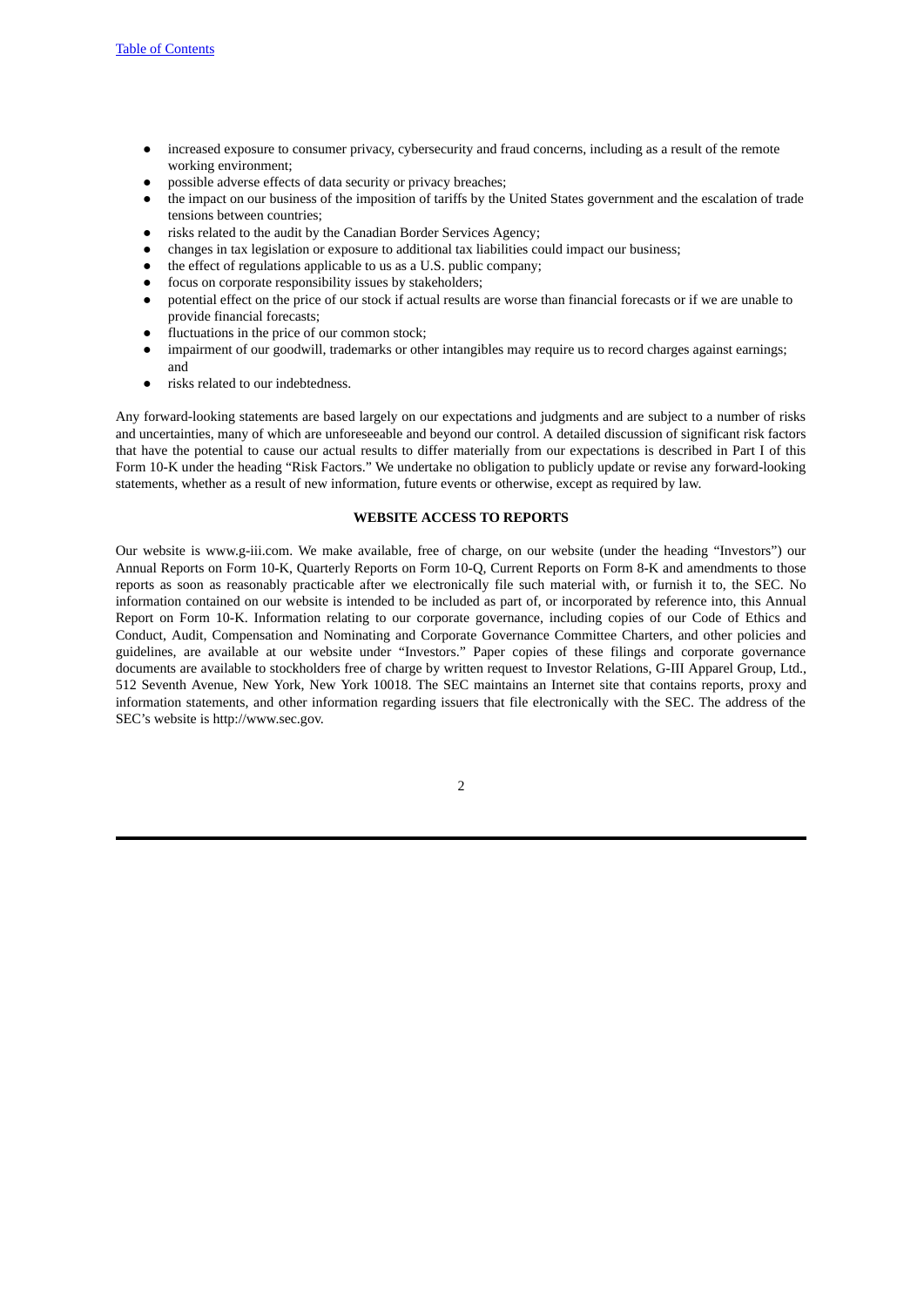#### **PART I**

#### **ITEM 1.** *BUSINESS***.**

Unless the context otherwise requires, "G-III," "us," "we" and "our" refer to G-III Apparel Group, Ltd. and its subsidiaries. References to fiscal years refer to the year ended or ending on January 31 of that year. For example, our fiscal year ended January 31, 2021 is referred to as "fiscal 2021."

G-III Apparel Group, Ltd. is a Delaware corporation that was formed in 1989. We and our predecessors have conducted our business since 1974.

## **Overview**

We design, source and market an extensive range of apparel, including outerwear, dresses, sportswear, swimwear, women's suits and women's performance wear, as well as women's handbags, footwear, small leather goods, cold weather accessories and luggage. G-III has a substantial portfolio of more than 30 licensed and proprietary brands, anchored by five global power brands: DKNY, Donna Karan, Calvin Klein, Tommy Hilfiger and Karl Lagerfeld Paris. We are not only licensees, but also brand owners, and we distribute our products through multiple channels.

Our own proprietary brands include DKNY, Donna Karan, Vilebrequin, G.H. Bass, Eliza J, Jessica Howard, Andrew Marc, Marc New York and Wilsons Leather. We sell products under an extensive portfolio of well-known licensed brands, including Calvin Klein, Tommy Hilfiger, Karl Lagerfeld Paris, Levi's, Guess?, Kenneth Cole, Cole Haan, Vince Camuto and Dockers. Through our team sports business, we have licenses with the National Football League, National Basketball Association, Major League Baseball, National Hockey League and over 150 U.S. colleges and universities. We also source and sell products to major retailers under their private retail labels.

Our products are sold through a cross section of leading retailers such as Macy's, Dillard's, Hudson's Bay Company, including their Saks Fifth Avenue division, Nordstrom, Kohl's, TJX Companies, Ross Stores and Burlington. We also sell our products over the web through retail partners such as macys.com, nordstrom.com and dillards.com, each of which has a substantial online business. In addition, we sell to pure play online retail partners such as Amazon and Fanatics.

We also distribute apparel and other products directly to consumers through our own DKNY and Karl Lagerfeld retail stores, as well as through our digital channels for the DKNY, Donna Karan, Karl Lagerfeld Paris, G.H. Bass, Andrew Marc and Wilsons Leather businesses. In June 2020, we announced the restructuring of our retail operations, including the closure of the Wilsons Leather and G.H. Bass stores. We completed the closing of our Wilsons Leather and G.H. Bass stores in fiscal 2021. We believe this restructuring will enable us to reduce our losses and re-position our retail operations with a goal of becoming a profitable contributor to our business. See *"―Recent Developments"* for further information about our retail restructuring.

We operate in fashion markets that are intensely competitive. Our ability to continuously evaluate and respond to changing consumer demands and tastes, across multiple market segments, distribution channels and geographic areas is critical to our success. Although our portfolio of brands is aimed at diversifying our risks in this regard, misjudging shifts in consumer preferences could have a negative effect on our business. Our success in the future will depend on our ability to design products that are accepted in the marketplace, source the manufacture of our products on a competitive basis, and continue to diversify our product portfolio and the markets we serve.

#### *Segments*

We report based on two segments: wholesale operations and retail operations.

Our wholesale operations segment includes sales of products to retailers under owned, licensed and private label brands, as well as sales related to the Vilebrequin business. Wholesale revenues also include royalty revenues from license agreements related to our owned trademarks including DKNY, Donna Karan, Vilebrequin, G.H. Bass and Andrew Marc.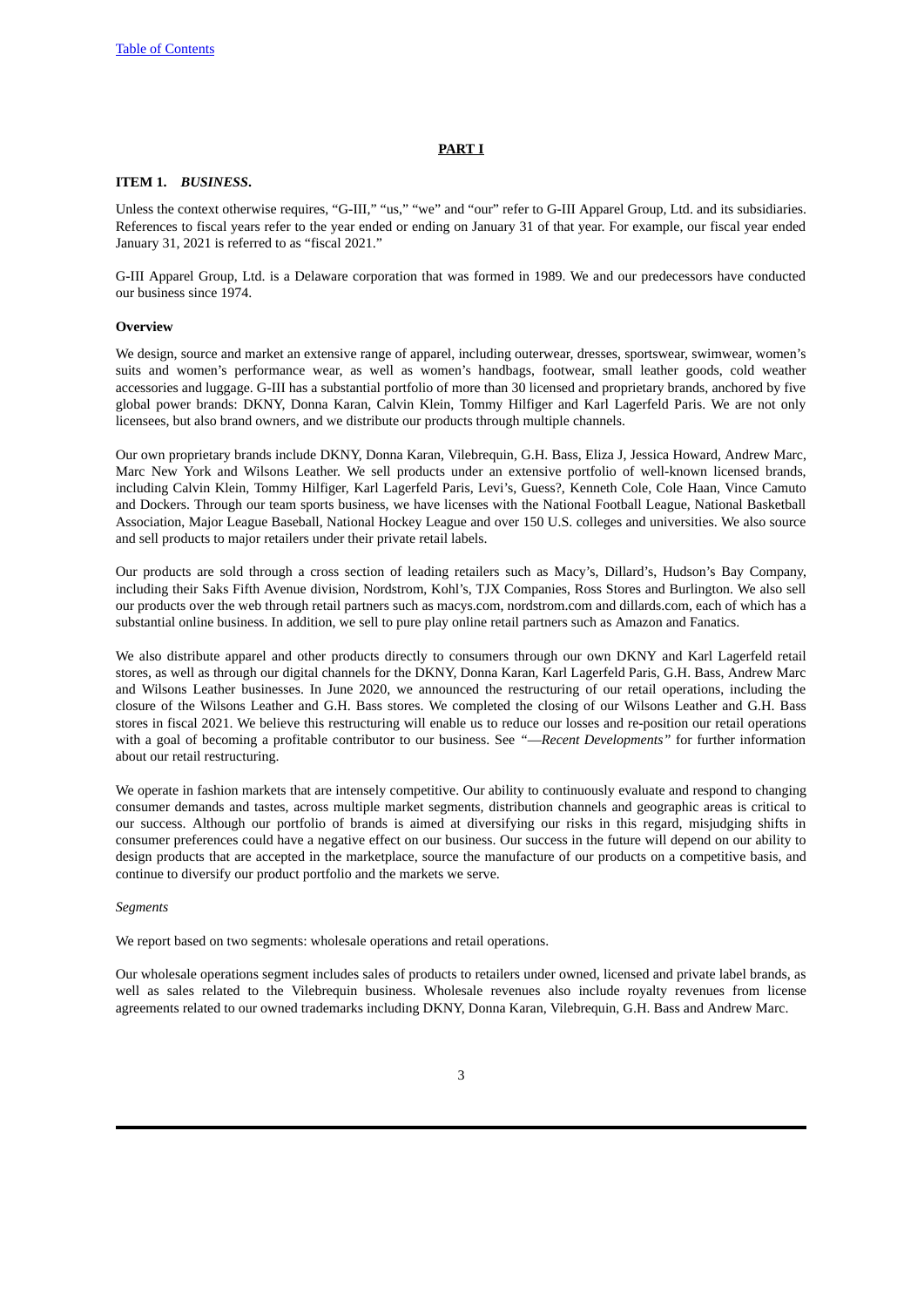Our retail operations segment consists primarily of direct sales to consumers through our company-operated stores and through digital channels. In June 2020, we commenced the restructuring of our retail operations, including the closure of the Wilsons Leather, G.H. Bass and Calvin Klein Performance stores. The closure of these stores was completed during fiscal 2021. After completion of the restructuring, our retail operations segment consists of our DKNY and Karl Lagerfeld Paris stores, as well as the digital channels for DKNY, Donna Karan, Karl Lagerfeld Paris, G.H. Bass, Andrew Marc and Wilsons Leather.

#### **Recent Developments**

#### *Impact of COVID-19 Pandemic*

The COVID-19 pandemic has affected businesses around the world for over a year. A national emergency was declared in the United States as a result of the COVID-19 pandemic. Federal, state and local governments and private entities mandated various restrictions, including closing of retail stores and restaurants, travel restrictions, restrictions on public gatherings, stay at home orders and advisories, and quarantining of people who may have been exposed to the virus. The response to the COVID-19 pandemic has negatively affected the global economy, disrupted global supply chains, and created significant disruption of the financial and retail markets, including a disruption in consumer demand for apparel and accessories.

The COVID-19 pandemic has had multiple impacts on our business, including, but not limited to, the temporary closure of our and our customers' stores, disruption to both international and domestic tourism and disruption to consumer shopping habits. The COVID-19 pandemic impacted our business operations and results of operations throughout fiscal 2021 resulting in lower sales and profitability. COVID-19 could continue to have an adverse impact on our results of operations and liquidity, the operations of our suppliers, vendors and customers, and on our employees as a result of quarantines, facility closures, and travel and logistics restrictions. Even as businesses have reopened as governmental restrictions were loosened with respect to stay at home orders and various restrictions with respect to the operation of retail businesses, the ultimate economic impact of the COVID-19 pandemic is highly uncertain. We expect that our business operations and results of operations, including our net sales, earnings and cash flows, will continue to be adversely impacted in fiscal 2022.

During this crisis we have been focused on protecting the health and safety of our employees, our customers and our communities. We have taken precautionary measures intended to help minimize the risk of COVID-19 to our employees, including requiring our employees to work remotely during the first half of fiscal 2021. During the second half of fiscal 2021, our personnel have started to work in our offices on a part-time, capacity restricted basis. Having our employees work remotely may disrupt our operations or increase the risk of a cybersecurity incident. As a result, we have taken steps to mitigate the increased cybersecurity risks associated with remote working and reliance on videoconferencing platforms.

Most of our retail partners, including our largest customer, Macy's, closed their stores in North America during the initial reaction to the pandemic in the Spring of 2020. Some of our customers, such as Costco and Sam's Club, remained open for business. Our retail partners have since reopened with certain limitations and restrictions. Our retail partners that closed stores asked to cancel orders and extend their payment terms with us. We continue to negotiate resolutions with our retail partners that are equitable and fiscally responsible for each of us. Certain of our retail partners have publicized actual or potential bankruptcy filings or other liquidity issues that could impact our anticipated income and cash flows, as well as require us to record additional accounts receivable reserves. In addition, we could be required to record increased excess and obsolete inventory reserves due to decreased sales or noncash impairment charges related to our intangible assets or goodwill due to reduced market values and cash flows. Further, a more promotional retail environment may cause us to lower our prices or sell existing inventory at larger discounts than in the past, negatively impacting our margins.

There is significant uncertainty around the breadth and duration of business disruptions related to the COVID-19 pandemic, as well as its impact on the U.S. and global economies and on consumer willingness to visit stores as they reopen. Consumer businesses have re-opened in most areas of the United States under governmental social distancing and other restrictions that are expected to limit the scope of operations for an unknown period of time compared to pre-COVID-19 business operations. These restrictions are expected to adversely impact sales even as retail stores are open again. The extent to which COVID-19 impacts our results will depend on continued developments in the public and private responses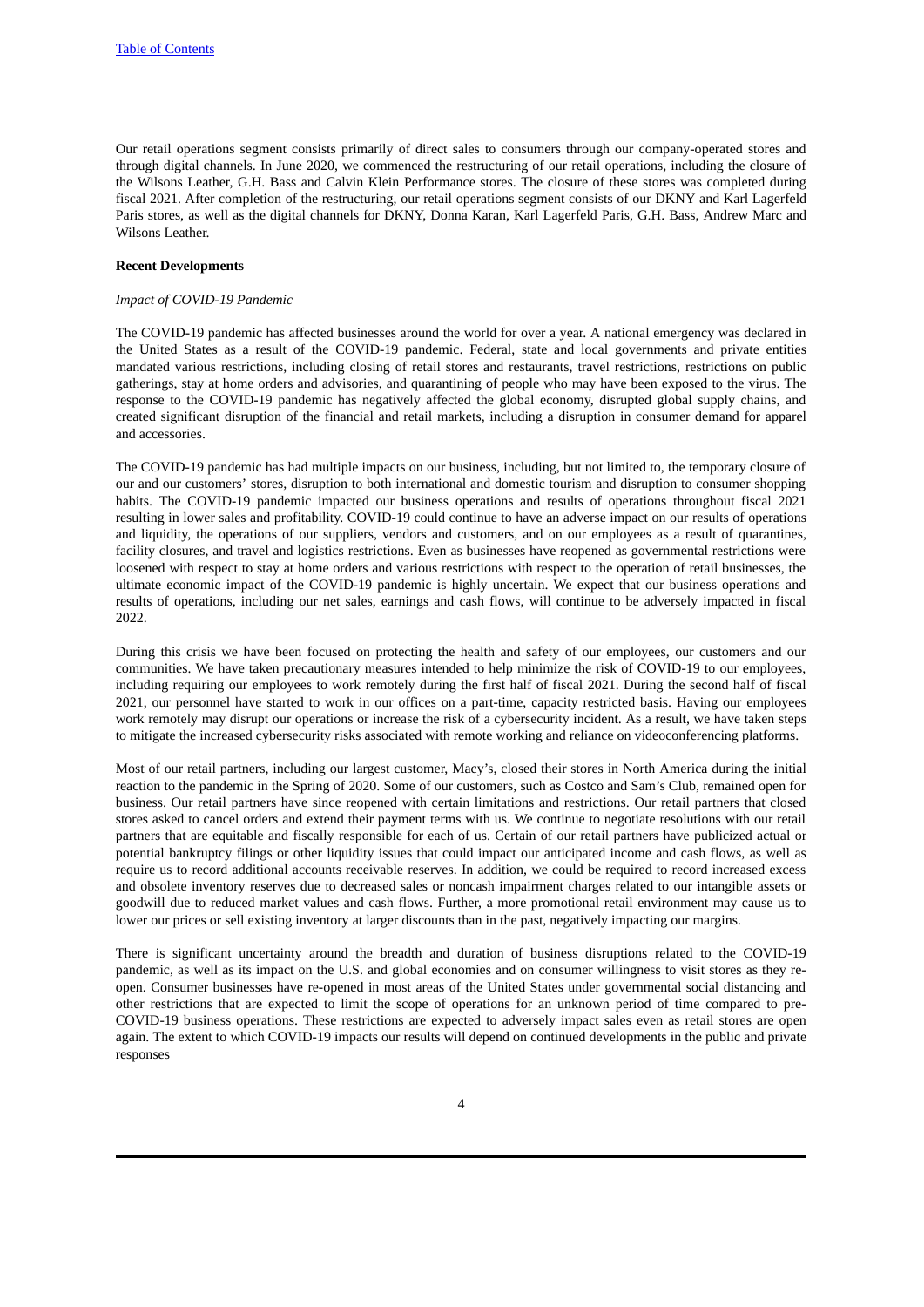to the pandemic and the success and efficacy of efforts in the United States and around the world to vaccinate people against COVID-19. The continued impact of COVID-19 remains highly uncertain and cannot be predicted. New information may emerge concerning the severity of the outbreak and the spread of variants of the COVID-19 virus in locations that are important to our business. Actions taken to contain COVID-19 or treat its impact may change or become more restrictive as additional waves of infections occur, or continue to occur, as a result of the loosening of governmental restrictions.

In response to these challenges, we have taken measures to preserve liquidity and contain costs that include, but are not limited to, employee furloughs, job eliminations, temporary salary reductions, reduced advertising and other promotional spending and deferral of capital projects. We also reviewed our inventory needs and worked with suppliers to curtail, or cancel, production of product which we believed would not be able to be sold in season. We worked with our suppliers, landlords and licensors to renegotiate related agreements and extend payment terms in order to preserve capital. During the second half of fiscal 2021, certain furloughed employees were reinstated and salaries that had been reduced were increased to their pre-pandemic levels. We also received royalty relief from certain licensors.

#### *Refinancing of our Term Loan and Revolving Credit Facility*

On August 7, 2020, we completed a private debt offering of \$400 million aggregate principal amount of our 7.875% Senior Secured Notes due 2025 (the "Notes). The net proceeds of the Notes were used (i) to repay our prior term loan facility due 2022, (ii) to pay related fees and expenses and (iii) for general corporate purposes. The Notes bear interest at a rate of 7.875% per year payable semi-annually in arrears on February 15 and August 15 of each year, commencing on February 15, 2021.

Also on August 7, 2020, we entered into the second amended and restated credit agreement (the "ABL Credit Agreement") The ABL Credit Agreement is a five year senior secured credit facility and provides for borrowings in the aggregate principal amount of up to \$650 million. The ABL Credit Agreement refinances, amends and restates our prior Amended Credit Agreement which provided for borrowings of up to \$650 million and was due to expire in December 2021.

For a description of the Notes, the ABL Credit Agreement and our other debt instruments, see "Liquidity and Capital Resources" under Item 7 of this Annual Report on Form 10-K.

#### *Restructuring of Our Retail Operations Segment*

In June 2020, we commenced a restructuring of our retail operations segment, including the closing of the Wilsons Leather, G.H. Bass and Calvin Klein Performance stores. All store closings included in the restructuring were completed as of the end of fiscal 2021.

After completion of the restructuring, our retail operations segment consists of our DKNY and Karl Lagerfeld Paris stores, as well as the digital channels for DKNY, Donna Karan, Karl Lagerfeld Paris, G.H. Bass, Andrew Marc and Wilsons Leather. In addition to the stores operated as part of our retail operations segment, as of January 31, 2021, Vilebrequin products were distributed through 98 company-operated stores and owned digital channels in Europe and the United States, as well as through 71 franchised locations.

In connection with the restructuring of our retail operations, we incurred an aggregate charge of approximately \$100 million related to store operating costs, landlord termination fees, severance costs, store liquidation and closing costs, write-offs related to right-of-use assets and legal and professional fees. The cash portion of this charge was approximately \$65 million.

Our ongoing plan focuses on the operations and growth of our DKNY and Karl Lagerfeld Paris stores, as well as operating our digital business. Our plan is based on the assumed continued strength of the DKNY and Karl Lagerfeld brands, changes in planning and allocation and improvements in gross margin. We expect to reduce corporate headcount and administrative costs, while expanding our store base. We need to successfully implement this strategy in order to significantly reduce the losses in our retail operations with the goal of ultimately attaining profitability in our retail operations segment.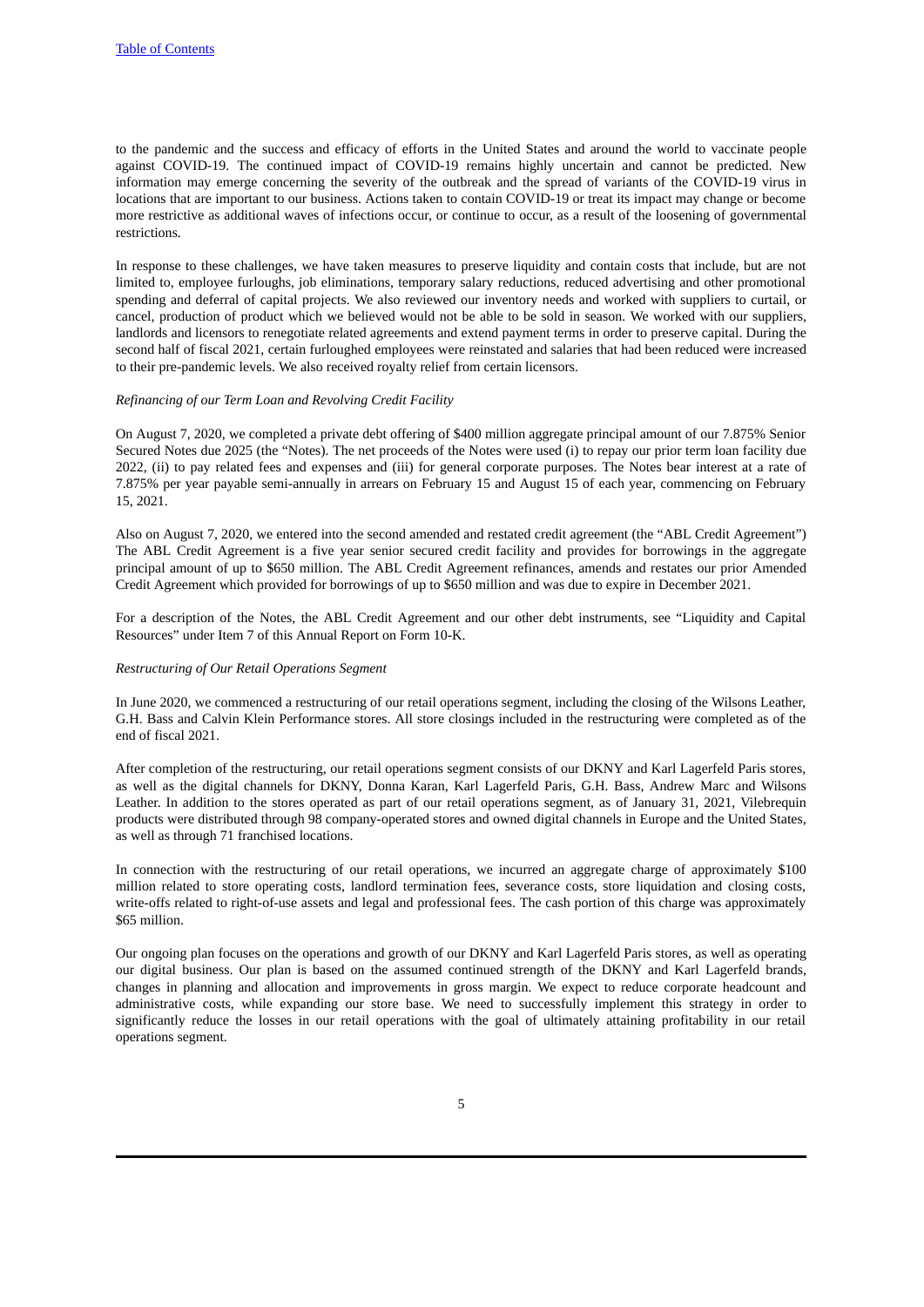## **Strategic Initiatives**

We are focused on the following strategic initiatives, which we believe are critical to our long-term success:

- *Owning brands:* We now own a portfolio of proprietary brands, including DKNY, Donna Karan, Vilebrequin, Eliza J, Jessica Howard, G.H. Bass and Andrew Marc. Owning our own brands is advantageous to us for several reasons:
	- We can realize significantly higher operating margins because we are not required to pay licensing fees on sales by us of our proprietary products and can also generate licensing revenues (which have no related cost of goods sold) for classes of products not manufactured by us.
	- There are no channel restrictions, permitting us to market our products internationally, and to utilize a variety of different distribution channels, including online and off-price channels.
	- We are able to license our proprietary brands in new categories and geographies to carefully selected licensees.
	- We are able to build equity in these brands to benefit the long-term interests of our stockholders.
- *Develop and expand our DKI business:* We believe that DKNY and Donna Karan are two of the most iconic and recognizable power brands and that we are well positioned to unlock their potential. We are focusing on the expansion of the DKNY brand, while continuing to re-establish Donna Karan and other associated brands. We are leveraging our demonstrated ability to drive organic growth and develop talent within our Company to maximize the potential of the DKNY and Donna Karan brands. In fiscal 2018 and fiscal 2019, we restructured and repositioned the DKNY and Donna Karan brands. We re-launched the DKNY apparel line and also re-launched Donna Karan as an aspirational luxury brand that is priced above DKNY and targeted to fine department stores globally. Our strategy is for DKNY and Donna Karan to be more accessible brands, both designed and priced to reach a wider range of customers. We believe there is untapped global licensing and distribution potential for these brands and aim to grow royalty streams in the DKNY and Donna Karan businesses through expansion of additional categories with existing licensees, as well as new categories with new licensees. For example, we launched our DKNY Jeans denim collection during fiscal 2021. We are committed to making DKNY a fashion and lifestyle brand of choice.
- *Focusing on our five global power brands:* While we sell products under more than 30 licensed and proprietary brands, five global power brands anchor our business: DKNY, Donna Karan, Calvin Klein, Tommy Hilfiger and Karl Lagerfeld Paris. Each of these brands has substantial name recognition and is well-known in the marketplace. We believe each brand also provides us with significant growth opportunities. We have leveraged the strength of our power brands to become a supplier of choice in a diversified range of product categories.
- **Expanding our international business:** We continue to expand our international business and enter into new markets worldwide. We believe that the international sales and profit opportunity is quite significant for our DKNY and Donna Karan businesses. We are expanding our DKNY business globally through our distribution partners in key regions. The key markets in which our DKNY merchandise is currently distributed include the Middle East, South East Asia and Korea, as well as in China. Continued growth, brand development and marketing in these key markets is critical to driving global brand recognition.
- *Increasing digital channel business opportunities:* We are continuing to make changes to our business to address the additional challenges and opportunities created by the evolving role of the digital marketplace in the retail sector and expect to increase the sale of our products in an omni-channel environment. We are investing in digital personnel, marketing, logistics, planning and distribution. We believe that consumers are increasingly engaging with brands through digital channels, and that this trend will continue to grow in the coming years. The five global power brands that serve as the anchor of our business position us to be the direct beneficiaries of this trend, whether by continuing to leverage our partnerships with the digital channel businesses operated by our licensors and major retailers to facilitate customer engagement or by building out our own digital capabilities.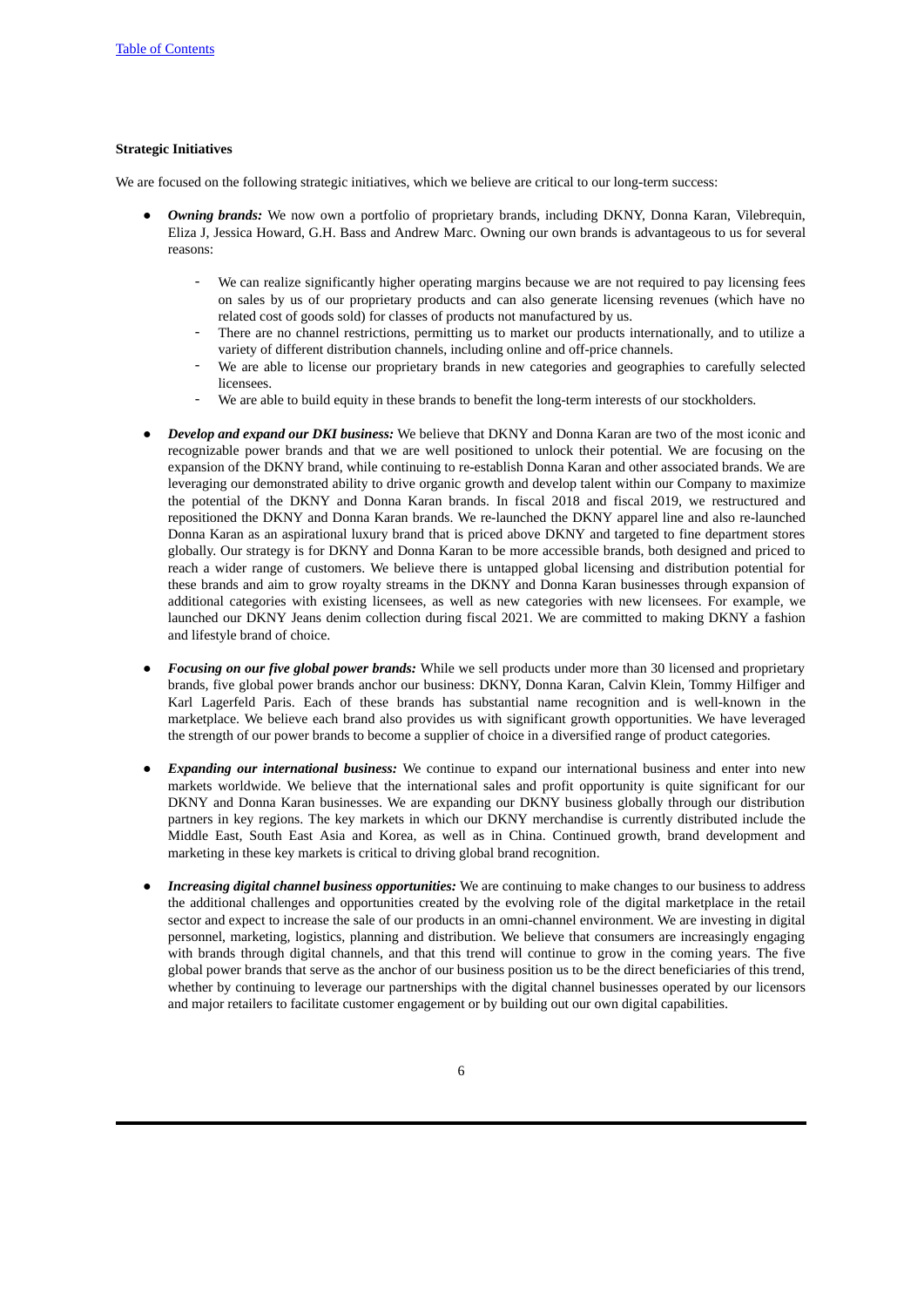● *Opportunity for long-term profitability in our retail operations:* In June 2020, we commenced a restructuring of our retail operations segment, including the closing of the Wilsons Leather, G.H. Bass and Calvin Klein Performance stores. All store closings included in the restructuring were completed as of the end of fiscal 2021. After completion of the restructuring, our retail operations segment consists of our DKNY and Karl Lagerfeld Paris stores, as well as the digital channels for DKNY, Donna Karan, Karl Lagerfeld Paris, G.H. Bass, Andrew Marc and Wilsons Leather. Part of our restructuring plan includes making significant changes to our DKNY and Karl Lagerfeld retail operations. We believe that this restructuring plan will enable us to greatly reduce our retail losses and to ultimately position this segment to become profitable.

#### **Our Strengths**

*Broad portfolio of globally recognized brands.* In an environment of rapidly changing consumer fashion trends, we benefit from a balanced mix of more than 30 licensed and proprietary brands anchored by five global power brands: DKNY, Donna Karan, Calvin Klein, Tommy Hilfiger and Karl Lagerfeld Paris, which have strong brand equity and longstanding consumer appeal. We believe that these five globally recognized power brands have potential for future growth. Our overall brand portfolio includes other complementary brands that are diversified across product categories, price points, demographics, occasions, fits and sizes, and styles and genres. Our proprietary brands include DKNY, Donna Karan, Vilebrequin, G.H. Bass, Eliza J, Jessica Howard, Andrew Marc, Marc New York and Wilsons Leather. We believe we are a licensee of choice for well-known brands, consisting of fashion brands including Calvin Klein, Tommy Hilfiger, Karl Lagerfeld Paris, Levi's, Guess?, Kenneth Cole, Cole Haan, Vince Camuto, and Dockers and team sports oriented brands, including the National Football League, National Basketball Association, Major League Baseball, National Hockey League and over 150 U.S. colleges and universities. We believe that our well-diversified brand portfolio with power brands and complementary brands is well positioned to satisfy ongoing consumer needs and preferences. Additionally, our experience in developing and acquiring licensed brands and proprietary labels, as well as our reputation for producing high quality, well-designed apparel, has led major customers to select us as a partner of choice for their own private label programs.

|  | We currently market apparel and other products under, among others, the following licensed and proprietary brand names: |  |  |  |
|--|-------------------------------------------------------------------------------------------------------------------------|--|--|--|
|  |                                                                                                                         |  |  |  |

| Women's                   | Men's                                                | <b>Team Sports</b>              |  |
|---------------------------|------------------------------------------------------|---------------------------------|--|
| Licensed Brands           |                                                      |                                 |  |
| Calvin Klein              | Calvin Klein                                         | National Football League        |  |
| Calvin Klein Jeans        | <b>Tommy Hilfiger</b>                                | Major League Baseball           |  |
| Tommy Hilfiger            | Karl Lagerfeld Paris                                 | National Basketball Association |  |
| Karl Lagerfeld Paris      | Guess?<br>National Hockey League                     |                                 |  |
| Guess?                    | Kenneth Cole                                         | Touch                           |  |
| <b>Kenneth Cole</b>       | Cole Haan<br><b>IMG Collegiate Licensing Company</b> |                                 |  |
| Cole Haan                 | Levi's                                               | <b>Starter</b>                  |  |
| Levi's                    | <b>Dockers</b>                                       |                                 |  |
| Vince Camuto              |                                                      |                                 |  |
| Kensie                    |                                                      |                                 |  |
|                           |                                                      |                                 |  |
| <b>Proprietary Brands</b> |                                                      |                                 |  |
| <b>DKNY</b>               | <b>DKNY</b><br>G-III Sports by Carl Banks            |                                 |  |
| Donna Karan               | G-III for Her<br><b>Andrew Marc</b>                  |                                 |  |
| Andrew Marc               | Marc New York                                        |                                 |  |
| Marc New York             | Vilebrequin                                          |                                 |  |
| Vilebrequin               | G. H. Bass                                           |                                 |  |
| G. H. Bass                | <b>Black Rivet</b>                                   |                                 |  |
| Eliza J                   | Wilsons Leather                                      |                                 |  |
| Jessica Howard            |                                                      |                                 |  |
| <b>Black Rivet</b>        |                                                      |                                 |  |
| Wilsons Leather           |                                                      |                                 |  |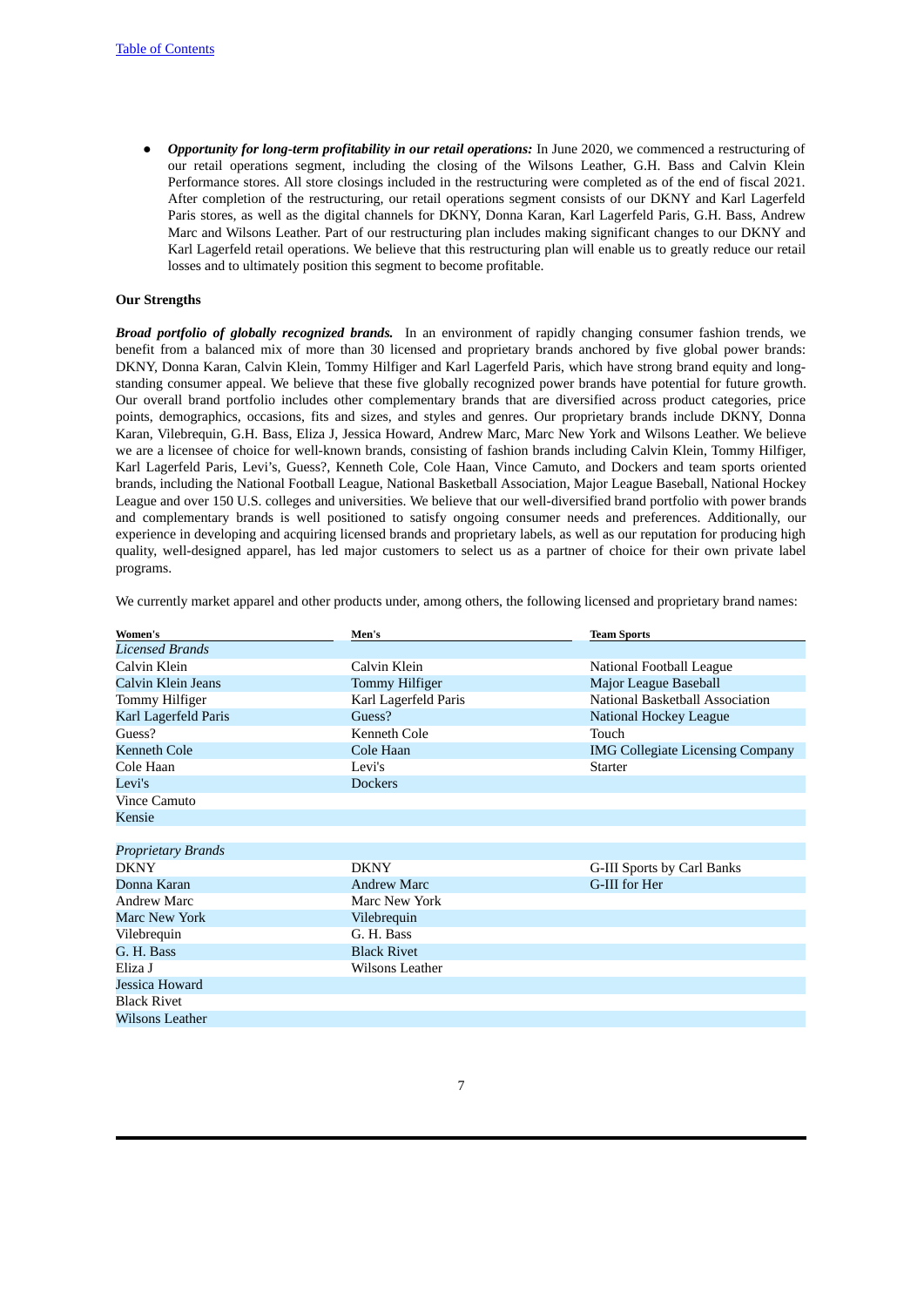*Long-standing relationships forged with retailers and license partners through emphasis on design, sourcing and quality control.* We believe our core strengths provide a foundation that drives our partnerships with retailers and licensors. Our in-house design and merchandising teams design substantially all of our licensed, proprietary and private label products, and our designers work closely with our licensors and private label customers to create designs and styles that represent the look they seek to project. We believe that we have developed a significant customer following and positive reputation in the industry as a result of our design capabilities, sourcing expertise, on-time delivery and high standards of quality control. Our service, brand stewardship and industry expertise have allowed us to continue to deliver as a go-to preferred partner for many of our customers.

*Well-developed supply chain infrastructure is a key core competency that leverages strong vendor relationships developed over the past 40 years.* We have long-standing, trust-based relationships with our vendors that form the foundation of our global supply chain that has been built upon over the last 40 years. We have a network of worldwide suppliers that allows us to access the highest quality products, negotiate competitive terms without relying on any single vendor, access new technology and design insights, and enhance our market intelligence. We support and cultivate these relationships by continuously investing management time while also maintaining a physical presence in key jurisdictions. We employ a quality control team and a sourcing group to ensure the quality of our products, as well as local teams that operate on the ground with a hands-on approach and a deep-rooted knowledge base with respect to our manufacturers. By working closely with our global partners on all aspects of the supply chain, we aim to safeguard against potential disruptions. We believe that we have a long-standing competitive advantage with our current supply chain partners and we continue to focus on broadening the breadth and depth of our inventory sourcing capabilities. We continue to diversify our product portfolio and mix and we have proactively reduced the percentage of our inventory that is sourced from China. Inventory sourced by us from China represented 32.8% of inventory purchased in fiscal 2021 compared to 49.5% in fiscal 2020 and 61.5% in fiscal 2019. We continue to focus on methods aimed at bolstering production and devising and implementing strategies to further diversify our production base and expand sourcing capabilities across the globe while leveraging best practices and strong vendor relationships.

*Diversified business mix across customers, price points, products, and distribution channels.* We market our products at multiple price points and across multiple channels of distribution, allowing us to provide products to a broad range of consumers. Our products are sold to approximately 1,300 customers, including a cross section of retailers such as Macy's, Dillard's, Hudson's Bay Company, including their Saks Fifth Avenue division, Nordstrom, Kohl's, TJX Companies, Ross Stores and Burlington, as well as membership clubs such as Costco and Sam's Club. We also sell to pure play online retail partners such as Amazon and Fanatics. Our strong relationships with retailers have been established through many years of personal customer service and our objective of meeting or exceeding retailer expectations. In addition, we continue to make changes to our business to address the additional challenges and opportunities created by the evolving role of the online marketplace in the retail sector and expect to expand the sale of our products in an omni-channel environment. As economic conditions waver and consumer trends change, we believe that our deep-rooted relationships across the retail landscape, diversified brands serving all types of consumers and our product portfolio mix that covers all price points allow us to operate on a flexible and advantageous basis.

*Experienced management team.* Our executive management team has worked together for a significant period of time and has extensive experience in the apparel industry. Morris Goldfarb, our Chairman and Chief Executive Officer, has been with us for over 45 years. Sammy Aaron, our Vice Chairman and President, joined us in 2005 when we acquired Marvin Richards, Wayne S. Miller, our Chief Operating Officer, has been with us for over 20 years, Neal S. Nackman, our Chief Financial Officer, has been with us for over 15 years and Jeffrey Goldfarb, our Executive Vice President, has been with us for over 15 years. Our leadership team has demonstrated experience in successfully acquiring, managing, integrating and positioning new businesses having completed nine acquisitions and several joint ventures over the last 15 years, while also adding numerous new licenses and licensed products to our portfolio.

#### **Wholesale Operations**

## *Licensed Products*

The sale of licensed products is a key element of our strategy and we have continually expanded our offerings of licensed products for the past 25 years. Sales of licensed products accounted for 64.5% of our net sales in fiscal 2021, 59.4% of our net sales in fiscal 2020 and 57.4% of our net sales in fiscal 2019.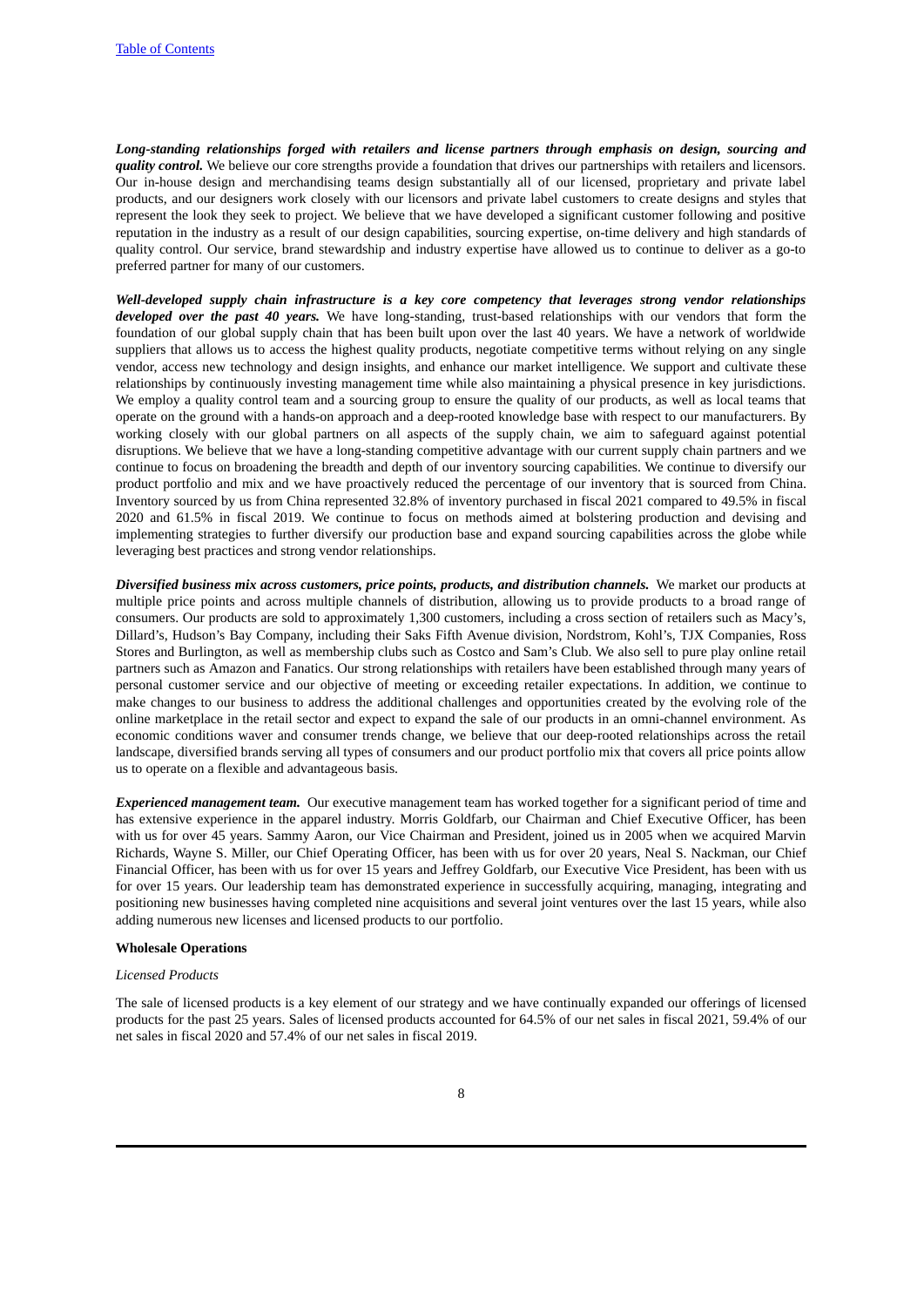Our most significant licensor is Calvin Klein with whom we have license agreements for wholesale sales in the United States and Canada. We have also entered into distribution agreements with respect to Calvin Klein luggage in a number of foreign countries. In June 2019, we expanded our relationship with Calvin Klein by entering into a license agreement with an initial term of five years for the design, production and wholesale distribution of *Calvin Klein Jeans* women's jeanswear in the United States and Canada.

We also have a significant relationship with Tommy Hilfiger, with whom we have a multi-category womenswear license in the United States and Canada. This license for women's sportswear, dresses, suit separates, performance and denim is in addition to our Tommy Hilfiger men's and women's outerwear license and Tommy Hilfiger luggage license, both also in the United States and Canada. We recently extended the license agreements with Tommy Hilfiger for apparel and outerwear through 2025.

We own a 49% interest in a joint venture that owns the trademarks for the Karl Lagerfeld brand in North America. As part of that relationship, we have a long-term license agreement with the joint venture for the Karl Lagerfeld Paris brand in North America, pursuant to which we produce and distribute women's apparel, women's footwear, women's handbags, men's apparel, men's footwear and luggage under the Karl Lagerfeld Paris brand.

| License                                                                                                       | <b>Date Current</b><br><b>Term Ends</b> | <b>Date Potential Renewal</b><br><b>Term Ends</b> |
|---------------------------------------------------------------------------------------------------------------|-----------------------------------------|---------------------------------------------------|
| <b>Fashion Licenses</b>                                                                                       |                                         |                                                   |
| Calvin Klein (Men's outerwear)                                                                                | December 31, 2023                       | None                                              |
| Calvin Klein (Women's outerwear)                                                                              | December 31, 2023                       | None                                              |
| Calvin Klein (Women's dresses)                                                                                | December 31, 2023                       | None                                              |
| Calvin Klein (Women's suits)                                                                                  | December 31, 2023                       | None                                              |
| Calvin Klein (Women's performance wear)                                                                       | December 31, 2023                       | None                                              |
| Calvin Klein (Women's better sportswear)                                                                      | December 31, 2023                       | None                                              |
| Calvin Klein (Better luggage)                                                                                 | December 31, 2023                       | None                                              |
| Calvin Klein (Women's handbags and small leather goods)                                                       | December 31, 2023                       | None                                              |
| Calvin Klein (Men's and women's swimwear)                                                                     | December 31, 2023                       | None                                              |
| Calvin Klein Jeans (Women's jeanswear)                                                                        | December 31, 2024                       | None                                              |
| Cole Haan (Men's and women's outerwear)                                                                       | December 31, 2023                       | December 31, 2025                                 |
| Dockers (Men's outerwear)                                                                                     | November 30, 2024                       | None                                              |
| Guess/Guess? (Men's and women's outerwear)                                                                    | December 31, 2023                       | None                                              |
| Guess/Guess? (Women's dresses)                                                                                | December 31, 2023                       | None                                              |
| Karl Lagerfeld Paris (Women's and men's apparel, women's handbags, women's<br>and men's footwear and luggage) | December 31, 2021                       | None                                              |
| Kenneth Cole NY/Reaction Kenneth Cole (Men's and women's outerwear)                                           | December 31, 2022                       | December 31, 2025                                 |
| Kensie (Women's dresses)                                                                                      | January 31, 2023                        | None                                              |
| Levi's (Men's and women's outerwear)                                                                          | November 30, 2024                       | None                                              |
| Tommy Hilfiger (Men's and women's outerwear)                                                                  | December 31, 2025                       | None                                              |
| Tommy Hilfiger (Luggage)                                                                                      | December 31, 2021                       | None                                              |
| Tommy Hilfiger (Women's apparel)                                                                              | December 31, 2025                       | None                                              |
| Tommy Hilfiger x Leagues                                                                                      | December 31, 2024                       | None                                              |
| Vince Camuto (Women's dresses)                                                                                | December 31, 2025                       | None                                              |
| <b>Team Sports Licenses</b>                                                                                   |                                         |                                                   |
| <b>Collegiate Licensing Company</b>                                                                           | December 31, 2021                       | None                                              |
| Major League Baseball                                                                                         | December 31, 2023                       | None                                              |
| National Basketball Association                                                                               | September 30, 2021                      | None                                              |
| National Football League                                                                                      | March 31, 2024                          | None                                              |
| National Hockey League                                                                                        | June 30, 2022                           | None                                              |
| <b>Starter</b>                                                                                                | December 31, 2024                       | December 31, 2029                                 |

We have continually sought to increase our portfolio of name brands, product offerings and tiers of distribution because we believe that consumers prefer to buy brands they know and brand owners prefer to engage licensees who have a successful track record of developing brands.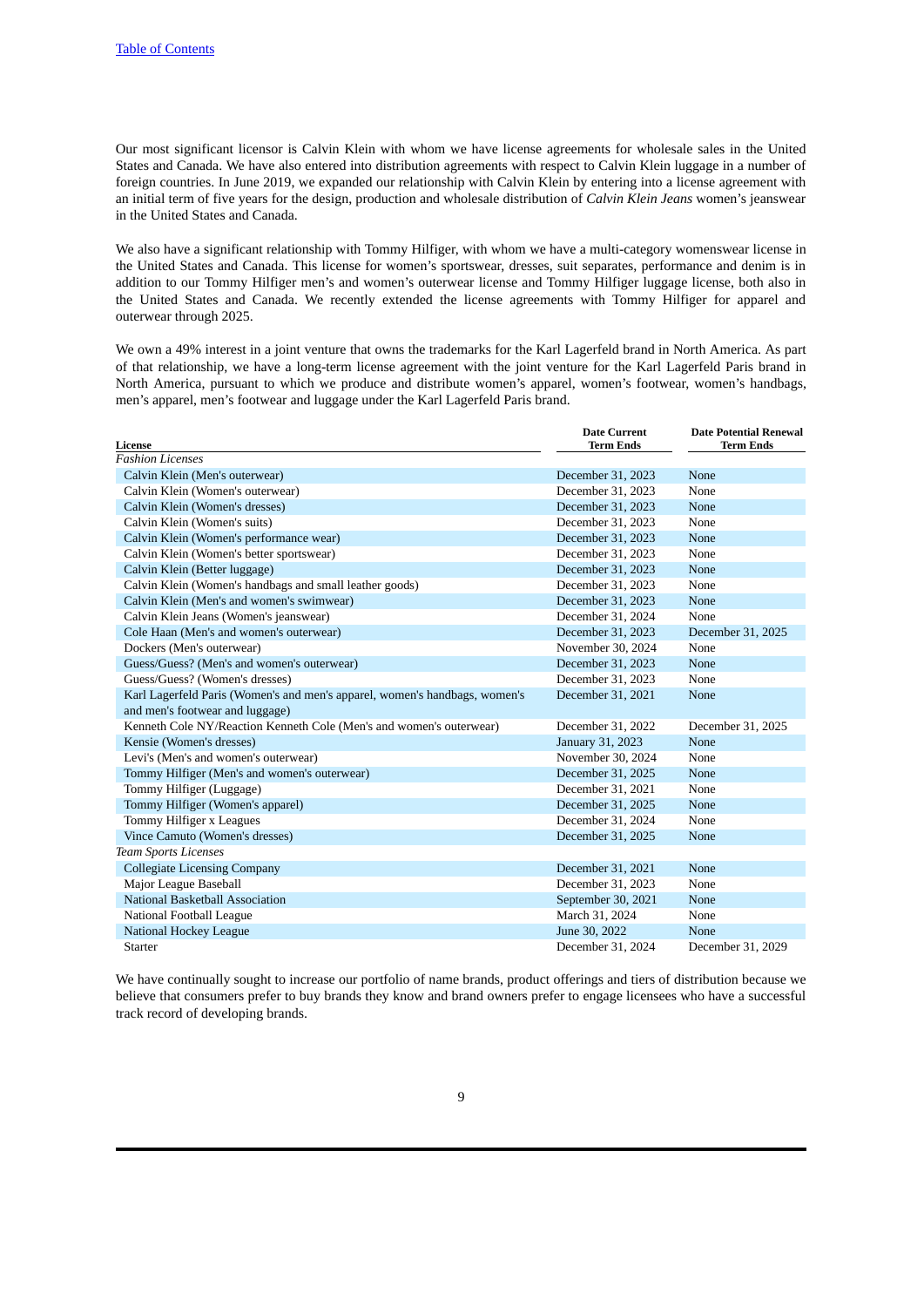Under our license agreements, we are generally required to achieve minimum net sales of licensed products, pay guaranteed minimum royalties, make specified royalty and advertising payments (usually based on a percentage of net sales of licensed products), and receive prior approval of the licensor as to all design and other elements of a product prior to production. License agreements may also restrict our ability to enter into other license agreements for competing products or acquire businesses that produce competing products without the consent of the licensor. If we do not satisfy any of these requirements or otherwise fail to meet our material obligations under a license agreement, a licensor usually will have the right to terminate our license. License agreements also typically restrict our ability to assign or transfer the agreement without the prior written consent of a licensor and generally provide that a change in control, including as a result of the acquisition of us by another company, is considered to be a transfer of the license agreement that would give a licensor the right to terminate the license unless it has approved the transaction. Our ability to renew a license agreement may be subject to the discretion of the licensor or to attaining minimum sales and/or royalty levels and to our compliance with the provisions of the agreement.

#### *Proprietary Brands*

Dating back to the beginning of our company, G-III has sold apparel under its own proprietary brands. Over the years, we developed or acquired brands such as G-III Sports by Carl Banks, Eliza J and Jessica Howard. We also acquired Andrew Marc, an aspirational luxury outerwear brand, G.H. Bass, a well-known heritage brand, and Vilebrequin, a premier swimwear and resort wear brand. In our most significant acquisition, we acquired Donna Karan International ("DKI"), which owns DKNY and Donna Karan, two of the world's most iconic and recognizable power brands. We currently design, manufacture, distribute and sell products under our own proprietary brands, as well as license our proprietary brands in a variety of categories. We continue to seek new licensing opportunities to broaden the reach of these brands.

#### DKNY and Donna Karan

DKI owns two of the world's most iconic fashion brands: DKNY and Donna Karan. First launched in 1984, DKI designs, sources, markets, retails and distributes collections of women's and men's clothing, sportswear, accessories and shoes under the DKNY and Donna Karan brand names. We acquired DKI in 2016.

Based on DKNY's and Donna Karan's significant brand equity, we believe there are opportunities to expand existing categories, launch new initiatives and develop an even stronger licensing and distribution base. We believe that both the DKNY and Donna Karan brands have the potential for significant growth. In addition, we expect increased revenues from licensing and from sales growth across many categories of the business.

Our DKNY products are designed to provide a total wardrobe for a woman's active, modern lifestyle. Products developed reflect the DNA of the DKNY brand and emphasize a strong price-value relationship. We believe that DKNY has the potential to be a premier fashion and lifestyle brand. DKNY products produced by us or by our various licensees are sold through department stores, specialty retailers and online retailers worldwide, as well as through company-operated retail stores, digital sites and international brand partners and distributors. We launched our first DKNY Jeans collection in fiscal 2021.

We believe that the Donna Karan brand offers significant growth potential. We re-launched Donna Karan as an aspirational luxury brand that is priced above DKNY and targeted to fine department stores located in the United States, such as Dillard's, Saks Fifth Avenue, Nordstrom and Bloomingdales, as well as fine department stores internationally.

The acquisition of DKI provided us an opportunity to expand our digital retail channels. We believe there are significant opportunities to enhance the digital business of DKNY and Donna Karan, prudently expand the retail store base for DKNY over the long term and capitalize on our industry relationships to ensure premium placement for DKNY and Donna Karan product categories in department and other retail stores nationwide.

#### **Vilebrequin**

Vilebrequin is a premier provider of status swimwear, resort wear and related accessories. Vilebrequin products are sold in over 100 countries around the world. We believe that Vilebrequin has the potential to significantly develop its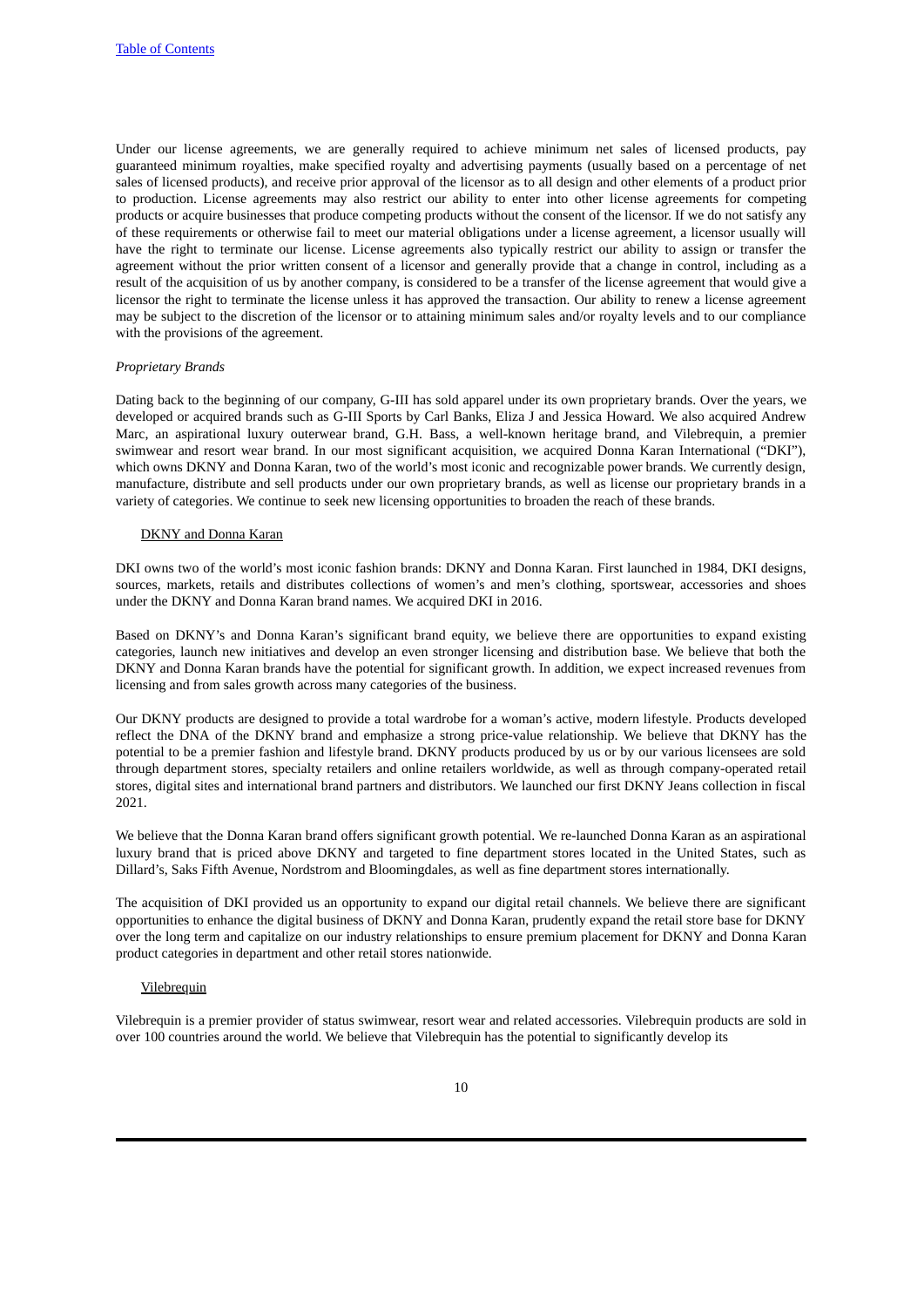distribution network worldwide and expand its product offerings. A majority of Vilebrequin's current revenues are derived from sales in Europe and the United States. As of January 31, 2021, Vilebrequin products were distributed through select wholesale distribution, 98 company-operated stores and 71 licensed stores, located internationally and in the United States, as well as digitally on our websites.

Vilebrequin's iconic designs and reputation are linked to its French Riviera heritage arising from its founding in St. Tropez over forty years ago. Vilebrequin's men's swimwear, which accounts for the majority of its sales, is known for its exclusive prints, wide range of colors, attention to detail, fabric quality and well-designed cuts. In addition to men's swimwear, Vilebrequin sells a collection of women's swimwear, children's swimwear, men's resort wear, women's resort wear, children's resort wear and related accessories including hats, beach bags, beach towels, shoes, sunglasses, watches and pool floats. We believe that Vilebrequin is a powerful brand. We plan to continue adding more company operated and franchised retail locations and increase our wholesale distribution of Vilebrequin products throughout the world.

## Licensing of Proprietary Brands

As our portfolio of propriety brands has grown, we have licensed these brands in new categories. We began licensing Andrew Marc, Vilebrequin and G.H. Bass in selected categories after acquiring these brands. Our licensing program has significantly increased as a result of owning the DKNY and Donna Karan brands. We currently license our proprietary brands in a variety of categories and continue to seek new licensing opportunities to broaden the reach of these brands.

We have strong relationships with category leading license partners, including, but not limited to, Estee Lauder, Fossil, Marchon and Komar. The DKNY and Donna Karan brands have worldwide license agreements for a broad array of products including fragrance, hosiery, intimates, eyewear, bedding and bath products and women's sleepwear and loungewear. Additionally, we license the DKNY brand in the United States and internationally for children's clothing, children's footwear, men's and women's watches, jewelry, men's tailored clothing, men's sportswear, men's dress shirts, men's neckwear, men's underwear, men's loungewear, men's swimwear, men's belts and small leather goods, women's belts and cold weather accessories, men's and women's socks and furniture.

We intend to continue to focus on expanding licensing opportunities for the DKNY and Donna Karan brands. We believe that we can capitalize on significant, untapped global licensing potential for these brands in a number of categories and we intend to grow royalty streams by expanding existing licenses, as well as through new categories with new licensees.

We license the G.H. Bass brand in the United States and internationally for men's, women's and children's footwear, men's sportswear, men's socks, women's hosiery, men's underwear and loungewear, and bedding and bath products.

We license the Vilebrequin brand internationally for a denim line and the Andrew Marc brand in North America for men's and boy's tailored clothing.

#### **Retail Operations**

As of January 31, 2021, our retail operations segment consisted of 50 stores operated under our DKNY and Karl Lagerfeld Paris brands, as well as digital channels for the DKNY, Donna Karan, Karl Lagerfeld Paris, G.H. Bass, Andrew Marc and Wilsons Leather businesses.

In June 2020, we commenced a restructuring of our retail operations segment, including the closing of the Wilsons Leather, G.H. Bass and Calvin Klein Performance stores. The closure of these stores was completed during fiscal 2021.

Part of our restructuring plan includes making significant changes to our DKNY and Karl Lagerfeld retail operations. Our ongoing plan focuses on the operations and growth of our DKNY and Karl Lagerfeld Paris stores, as well as operating our digital business. Our plan is based on the assumed continued strength of the DKNY and Karl Lagerfeld brands, changes in planning and allocation and improvements in gross margin. We expect to reduce corporate headcount and administrative costs, while expanding our store base. We need to successfully implement this strategy in order to significantly reduce the losses in our retail operations with the goal of ultimately attaining profitability in our retail operations segment.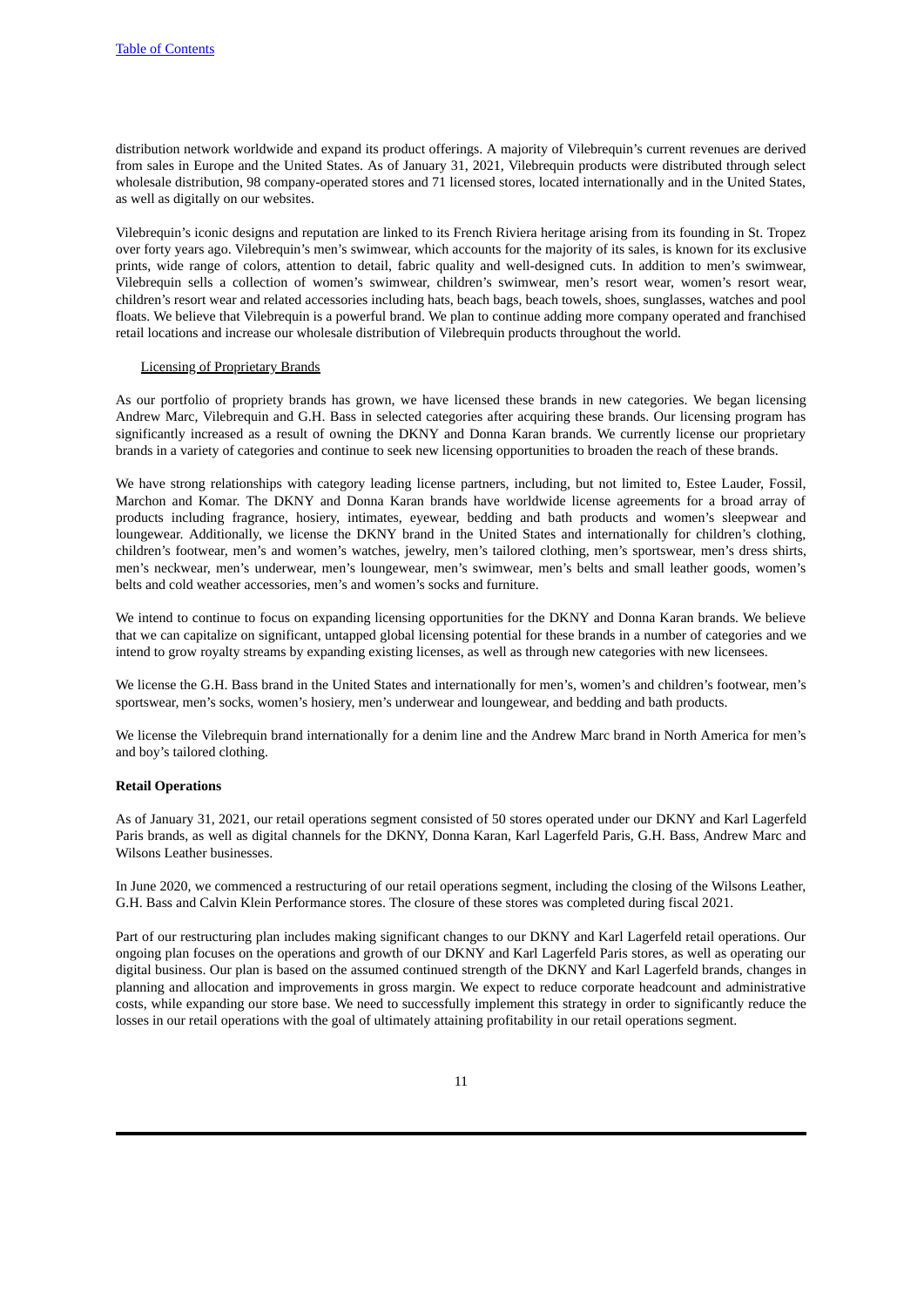Our DKNY stores offer a large range of products including sportswear, dresses, suit separates, outerwear, handbags, footwear, intimates, sleepwear, hosiery, watches and eyewear. Our Karl Lagerfeld Paris stores offer a large range of products including sportswear, dresses, suit separates, outerwear, handbags and footwear.

As digital sales of apparel continue to increase, we are developing additional digital marketing initiatives on our web sites and through social media. We are investing in digital personnel, marketing, logistics, planning and distribution to help us expand our online opportunities. Our digital business consists of our own web platforms at www.dkny.com, www.donnakaran.com, www.ghbass.com, www.vilebrequin.com, www.andrewmarc.com and www.wilsonsleather.com. We also sell our Karl Lagerfeld Paris products on our website, www.karllagerfeldparis.com. We sell our products over the web through retail partners such as macys.com, nordstrom.com and dillards.com, each of which has a substantial online business. In addition, we sell to pure play online retail partners such as Amazon and Fanatics.

#### **Products — Development and Design**

G-III designs, sources and markets women's and men's apparel at a wide range of retail price points. Our product offerings primarily include outerwear, dresses, sportswear, swimwear, women's suits and women's performance wear. We also market footwear and accessories including women's handbags, small leather goods, cold weather accessories, and luggage.

G-III's licensed apparel consists of both women's and men's products in a broad range of categories. See "Wholesale Operations — Licensed Products" above. Our strategy is to seek licenses that will enable us to offer a range of products targeting different price points and different distribution channels. We also offer a wide range of products under our own proprietary brands.

We work with a diversified group of retail chains, such as Costco, Kohl's, Ross Stores and Nordstrom in developing product lines that are sold under their private label programs. Our design teams collaborate with our customers to produce custom-made products for department and specialty chain stores. Store buyers may provide samples to us or may select styles already available in our showrooms. We believe we have established a reputation among these buyers for our ability to produce high quality product on a reliable, expeditious and cost-effective basis.

Our in-house designers are responsible for the design and look of our licensed, proprietary and private label products. We work closely with our licensors to create designs and styles for each of our licensed brands. Licensors generally must approve products to be sold under their brand names prior to production. We maintain a global pulse on styles, using trend services and color services to enable us to quickly respond to style changes in the apparel industry. Our experienced design personnel and our focused use of outside services enable us to incorporate current trends and consumer preferences in designing new products and styles.

Our design personnel meet regularly with our sales and merchandising departments, as well as with the design and merchandising staffs of our licensors, to review market trends, sales results and the popularity of our latest products. In addition, our representatives regularly attend trade and fashion shows and shop at fashion forward stores in the United States, Europe and the Far East for inspiration. Our designers present sample items along with their evaluation of the styles expected to be in demand in the United States. We also seek input from selected customers with respect to product design. We believe that our sensitivity to the needs of retailers, coupled with the flexibility of our production capabilities and our continual monitoring of the retail market, enables us to modify designs and order specifications in a timely fashion.

#### **Manufacturing and Sourcing**

G-III's wholesale operations and retail operations segments arrange for the production of products from independent manufacturers located primarily in China, Vietnam, Indonesia and, to a lesser extent, Jordan, India, Cambodia, Bangladesh, the Philippines, Turkey, Sri Lanka, and Central and South America. Vilebrequin's products are manufactured primarily in Bulgaria, Morocco, Tunisia, Turkey, Italy and China. A small portion of our garments are manufactured in the United States.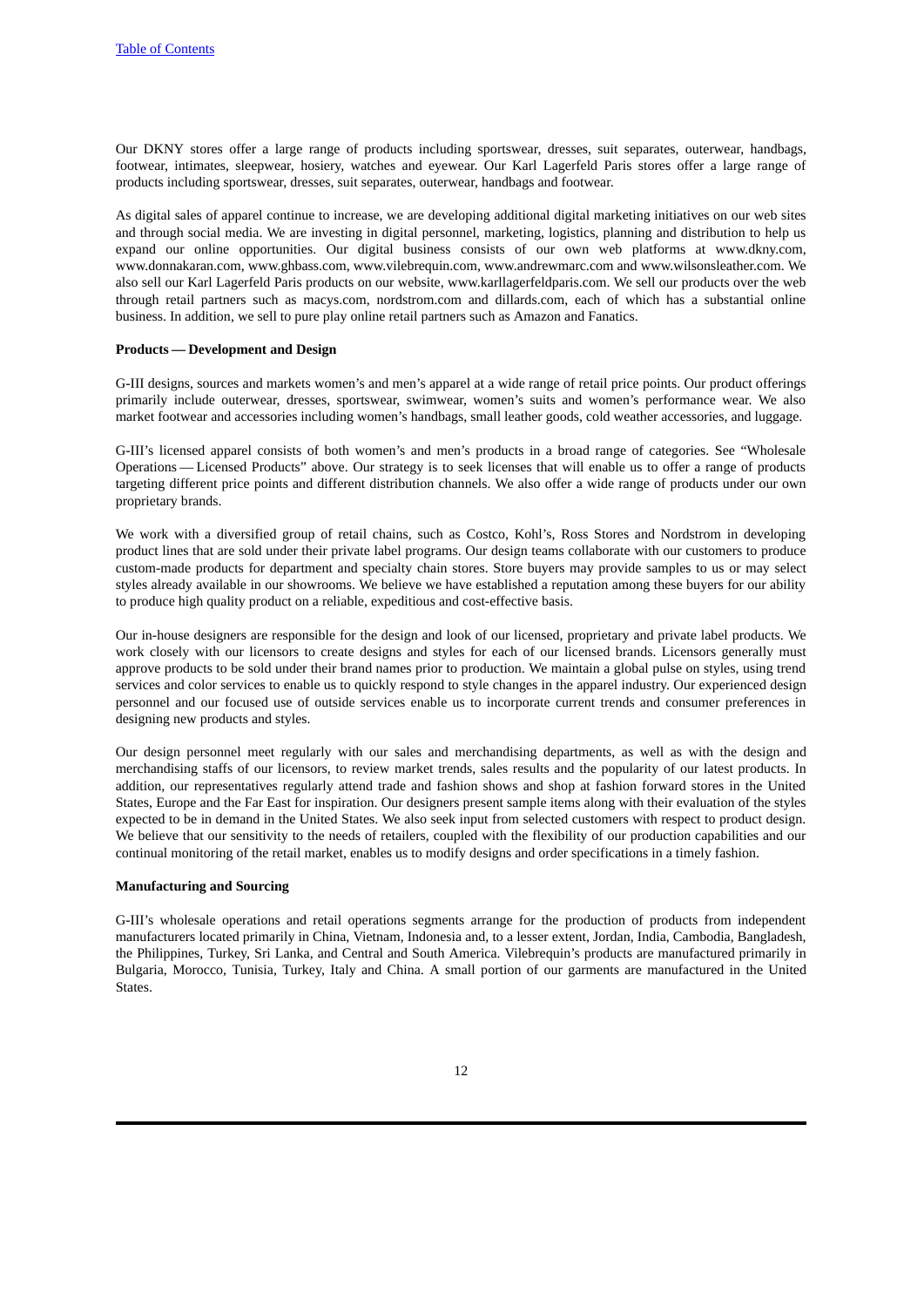We continue to diversify production and implement strategies to further diversify our production base. Inventory sourced by us from Vietnam represented 36.2% of inventory purchased in fiscal 2021 compared to 24.6% in fiscal 2020 and 18.2% in fiscal 2019. Inventory sourced by us from China represented 32.8% of inventory purchased in fiscal 2021 compared to 49.5% in fiscal 2020 and 61.5% in fiscal 2019. Our experienced production teams in China, Vietnam and the Middle East support our efforts to further develop quality production partners in South East Asia and Africa.

We currently have representative offices in Hangzhou, Nanjing and Dongguan, China, as well as in Hong Kong, Vietnam, Indonesia, Bangladesh, and Jordan. These offices act as our liaison with manufacturers in the Far East. G-III's headquarters provides these liaison offices with production orders stating the quantity, quality, delivery time and types of garments to be produced. The personnel in our liaison offices assist in the negotiation and placement of orders with manufacturers. In allocating production among independent suppliers, we consider a number of criteria, including, but not limited to, compliance, quality, availability of production capacity, pricing and ability to meet changing production requirements.

To facilitate better service for our customers and accommodate the volume of manufacturing in the Far East, we also have a subsidiary in Hong Kong. Our Hong Kong subsidiary supports third party production of products on an agency fee basis and acts as an agent for substantially all of our production. Our China and Hong Kong offices monitor production at manufacturers' facilities to ensure quality control, compliance with our specifications and timely delivery of finished garments to our distribution facilities and, in some cases, direct to our customers.

In connection with the foreign manufacture of our products, manufacturers purchase raw materials including fabric, wool, leather and other submaterials (such as linings, zippers, buttons and trim) at our direction. Prior to commencing the manufacture of products, samples of raw materials or submaterials are sent to us for approval. We regularly inspect and supervise the manufacture of our products in order to ensure timely delivery, maintain quality control and monitor compliance with our manufacturing specifications. We also inspect finished products at the factory site.

We generally arrange for the production of products on a purchase order basis with completed products manufactured to our design specifications. We assume the risk of loss predominantly on a Freight-On-Board (F.O.B.) basis when goods are delivered to a shipper and are insured against casualty losses arising during shipping.

As is customary, we have not entered into any long-term contractual arrangements with any contractor or manufacturer. We believe that the production capacity of foreign manufacturers with which we have developed, or are developing, a relationship is adequate to meet our production requirements for the foreseeable future. We believe that alternative foreign manufacturers are readily available.

A majority of all finished goods manufactured for us is shipped to our distribution facilities or to designated third party facilities for final inspection, allocation, and reshipment to customers. The goods are delivered to our customers and us by independent shippers. We choose the form of shipment (principally ship, truck or air) based upon a customer's needs, cost and timing considerations.

#### *Vendor Code of Conduct*

We are committed to ethical and responsible conduct in all of our operations and respect for the rights of all individuals. We strive to ensure that human rights are upheld for all workers involved in our supply chain, and that individuals experience safe, fair and non-discriminatory working conditions. In addition, we are committed to compliance with applicable environmental requirements and are committed to seeing that all of our products are manufactured and distributed in compliance with applicable environmental laws and regulations. We expect that our business partners will share these commitments, which we enforce through our Vendor Code of Conduct. Our Vendor Code of Conduct specifically requires our manufacturers to not use child, forced or involuntary labor and to comply with applicable environmental laws and regulations. We provide training and guidance to the factories our contractors use related to our Vendor Code of Conduct and the applicable laws in the country in which the factory is located. The training provides the factories with a more in-depth explanation of our Vendor Code of Conduct. In addition to the contractual obligation, we evaluate our suppliers' compliance with our Vendor Code of Conduct through audits conducted both by our employees and third-party compliance auditing firms.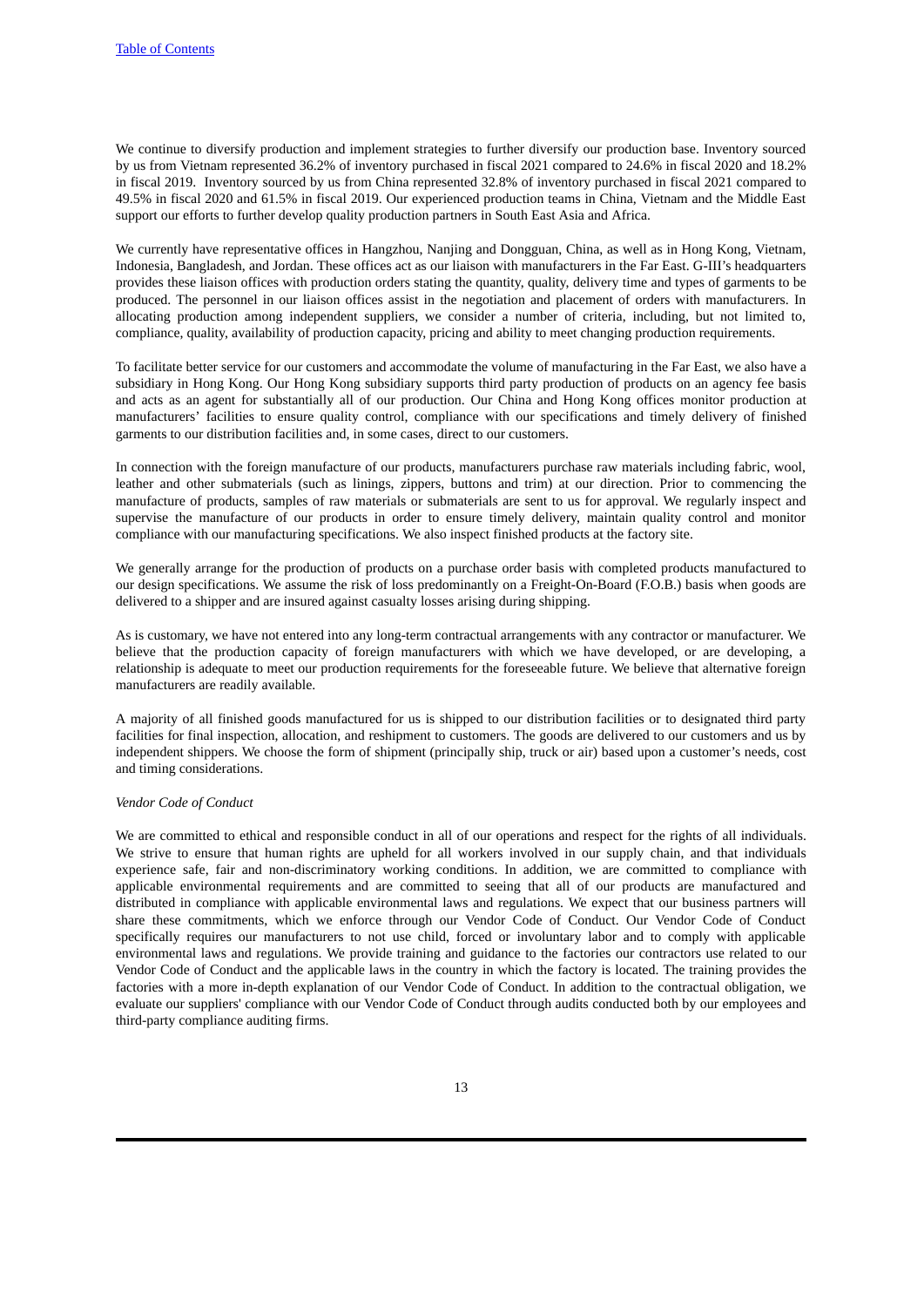## **Human Capital**

#### *Our People*

As of January 31, 2021, we employed approximately 2,800 employees on a full-time basis and approximately 500 employees on a part-time basis. Our need for seasonal associates will be significantly reduced with the completion of the restructuring of our retail segment. We employ both union and non-union personnel and believe that our relations with our employees are good. We have not experienced any interruption of our operations due to a labor disagreement with our employees.

At G-III, our greatest assets are our employees who come to work every day with incredible dedication, drive, compassion and care. We are an Equal Opportunity Employer with policies, procedures and practices that recognize the value and worth of each individual covering matters such as safety, discrimination, harassment and retaliation. We provide training on these issues to our personnel. G-III ensures compliance with other important labor and employment law issues through a variety of processes and procedures, using both internal and external expertise and resources. Our focus remains on enhancing the working environment for our employees and taking steps to ensure that G-III remains a great company to work for.

We are committed to the health and safety of our employees and customers. We have taken extra care to protect their health and safety throughout the pandemic and during these unprecedented times. Prior to reopening our office and various other facilities, we enacted a series of strict workplace policies and procedures to help keep our employees healthy and safe, and to ensure we were doing our part as a business to prevent community spread of the virus.

To ensure that we remain an employer of choice for what we believe is the most talented workforce in our industry, we have implemented initiatives across our business and geographies to develop leadership capabilities, enable meaningful professional experiences, offer a compelling employee value proposition, and create a transparent, collaborative culture. We continue to emphasize employee development and training based on our belief in the importance of learning and development.

#### *Diversity and Inclusion*

Fostering diversity and inclusion is core to our culture and business. We recognize that insights and ideas from a diverse range of backgrounds will better position us for the future. As of January 2021, 70% of G-III's total workforce self-identify as Women and 49% self-identify as People of Color. Women currently occupy a significant portion of the top 37 management positions.

In spite of all the change and challenges we faced in fiscal 2021, our focus on enhancing the workplace has not waivered, even when that workplace has moved out of a traditional office environment. We know that in order to succeed, we must become an even more diverse, equitable, and inclusive organization.

In fiscal 2021, we bolstered our efforts to enhance diversity at every level of our organization, and began the process of adding supplemental diversity, equity, and inclusion ("DEI") training options for our workforce. Further, we pledged our support to UNCF and will fund 10 scholarships annually, beginning spring 2021. We also launched the development of a new internship program which will bring 5 to 8 Morehouse students to G-III for a summer internship and hopefully, longterm employment upon their graduation.

In September 2020, we elected Robert L. Johnson, Founder and Chairman of The RLJ Companies, LLC and Founder and former Chairman of Black Entertainment Television ("BET"), to our Board of Directors. Robert's success as an entrepreneur and significant business expertise across multiple industries provides a valuable perspective as we execute our business and DEI strategies. In June 2019, Victor Herrero, the former CEO of the global lifestyle brand, GUESS, was elected to the Board. As our business grows internationally, we benefit from Victor's significant expertise in diversified apparel and accessories in North America, Europe and Asia.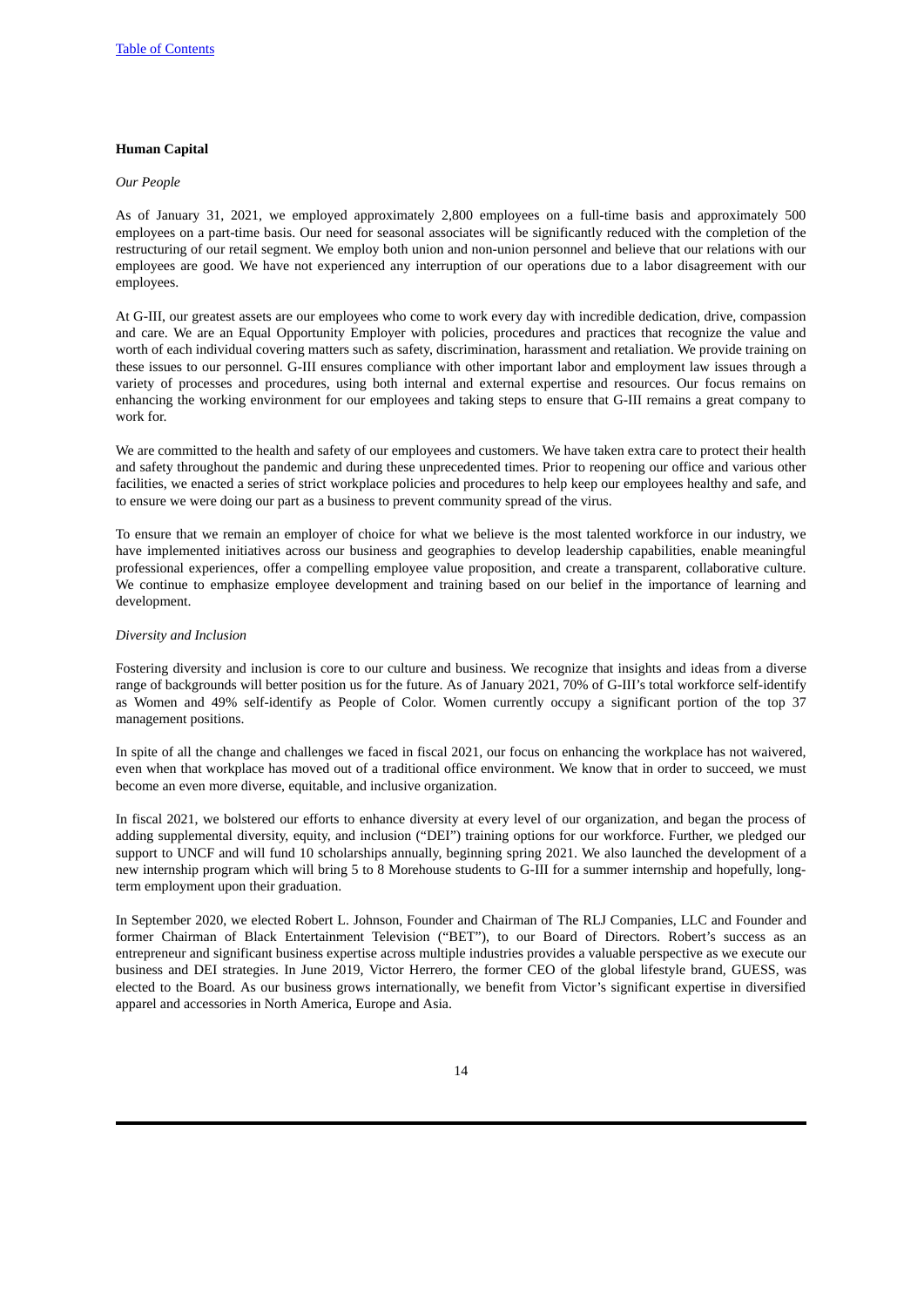Volunteerism and giving back are part of the culture at G-III. We provide meals for the families at *Ronald McDonald House* and support a variety of organizations including *City Harvest, Delivering Good, the Muscular Dystrophy Association, FDNY Foundation*, *PRIDE* month with *Hetrick Martin Institute and* the *Women in Need program.* In addition, G-III has made a three-year commitment to the *United Negro College Fund* to support 10 scholarships per year. We are also working to train and foster diverse talent through a partnership with Morehouse College. For the next 3 years we have also made a financial commitment to support *Fashion Institute of Technology's Social Justice Scholarship Fund*.

#### *Talent Acquisition, Development and Retention*

Hiring, developing and retaining employees is critically important to our operations and we are focused on creating experiences and programs that foster growth, performance and retention.

Our commitment to developing industry talent extends beyond our own walls. As a proud founding partner of the Design Entrepreneurs NYC program at FIT, launched in 2012, G-III is working to ensure the talent pipeline is filled with diverse and experienced industry professionals with the same entrepreneurial spirit upon which we were founded.

#### *Compensation, Benefits, Safety and Wellness.*

G-III offers market competitive salaries and wages and comprehensive health and retirement benefits to eligible employees. In fiscal 2021, and with the onset of the coronavirus pandemic, we expanded our work from home programs and flexible leave policies to ensure employees were afforded the time they needed to manage family and other obligations and challenges.

G-III recognizes that each of our employees faced specific, pandemic-related challenges outside the workplace both while working remotely and upon their return to in-person work. We have implemented a social distancing policy and enhanced cleaning protocols, as well as upgrading our HVAC and ventilation systems. To help our teams navigate and manage the challenges imposed by the pandemic, we also implemented more flexible leave and paid-time-off policies.

#### **Corporate Social Responsibility**

Fiscal 2021 was an immensely challenging year for us and for our industry. With the hard work, conviction and a commitment to the greater good that have always characterized our business, G-III made strides across our Corporate Social Responsibility ("CSR") agenda, maintaining a strong commitment to each of our core CSR principles: Engage our People, Protect our Environment and Invest in Our Communities. We also laid the groundwork for and are taking steps to formalize, enhance, and scale our CSR programs.

● *Engage Our People* – As a leader in the apparel and accessories industry, we know that our success relies on maintaining our talented, passionate and engaged workforce. Over the last year, as we navigated the impact of the pandemic and economic shutdown, our employees were resilient and focused, ensuring our business continued uninterrupted and enabling progress across our CSR initiatives.

Throughout fiscal 2021, we made progress in our social compliance program, implementing multi-brand training sessions and shared audit programs (piloted in 2019) that extend our reach to more stakeholders. As more of these audits are conducted, we ensure a larger labor force is protected. G-III also joined the Social Labor Convergence Program ("SLCP") and moved closer to adopting it throughout the supply chain. This industry-wide program allows factory-level audits to be shared with other brands and retailers, shifting resources to remediation efforts, as needed. We are also enhancing our cotton sourcing traceability and have engaged ORITAINTM to provide tools to verify that our vendor's cotton is not sourced from regions known to employ forced labor. We will continue to address this complex matter as it evolves.

● *Protect Our Environment* - G-III is working hard to reduce the environmental impact of our business and supply chain across our many brands, and we are encouraged by the knowledge we gained in fiscal 2021. We are developing and validating our sustainable textile policy across our company brands.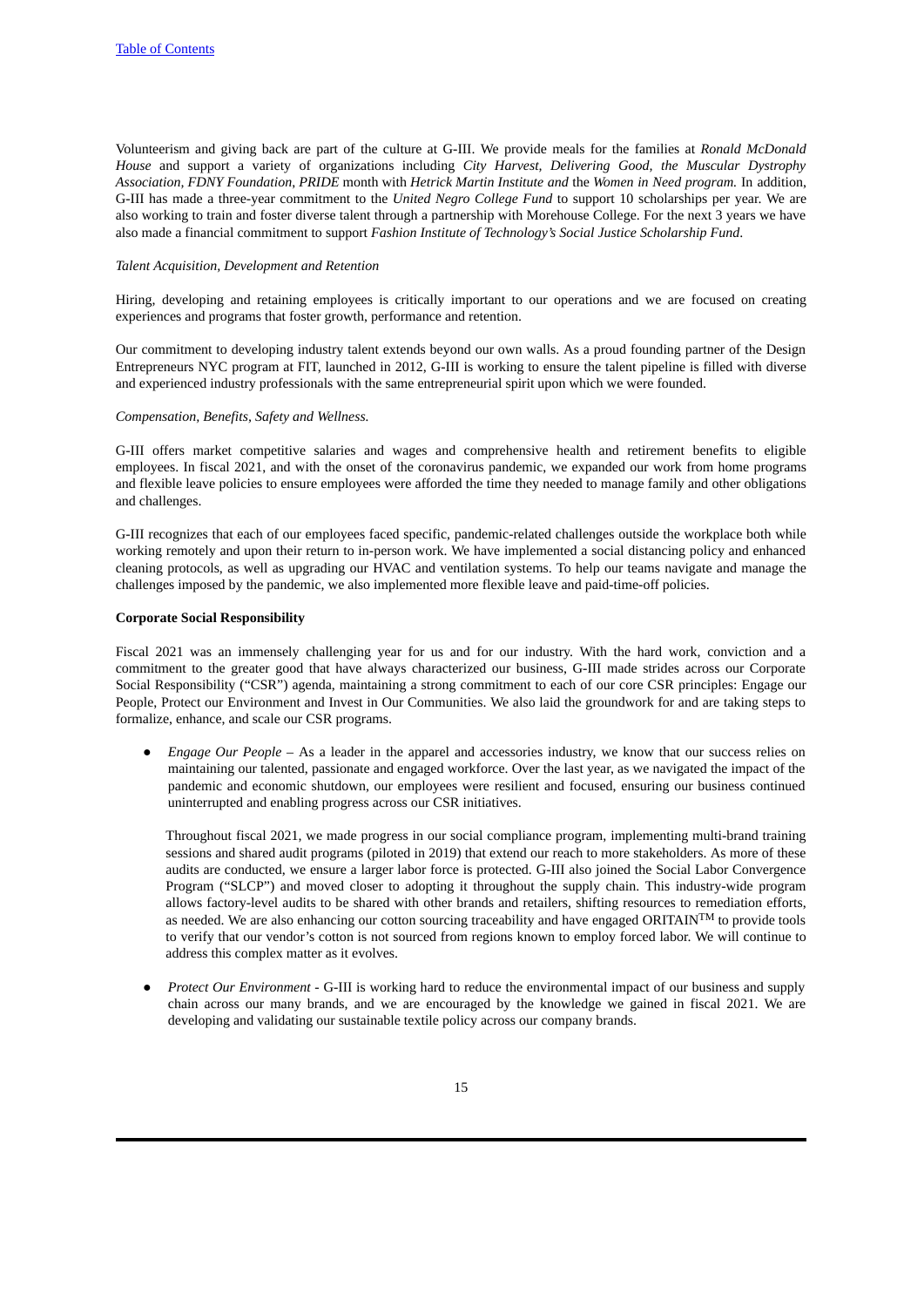Of note, our proprietary Vilebrequin brand stands out for its commitments and sustained action to reduce its environmental impact. In fiscal 2021, over 20% of its products was made from sustainable fabrics and, in fiscal 2022, over 60% of its globally recognizable swim collection is expected to be made from these fabrics. Vilebrequin is working toward an ambitious goal of having 80% of its products manufactured from sustainable fabrics by 2025. This year, the brand is launching the Vilebrequin Foundation which will focus on three key priorities: preserving marine biodiversity, fostering environmental preservation for our children, and reducing the fashion industry's environmental impact.

● *Invest in Our Communities* – Despite fiscal 2021's many challenges, our support for our non-profit partners continued uninterrupted. We provided meaningful funding to organizations such as the Ronald McDonald House of New York (RMHNY), UNCF, City Harvest, Women in Need, My Friend's Place, the Hetrick-Martin Institute, and DeliveringGood.

We also sourced and donated hundreds of thousands of masks, as well as medical supplies and personal protective equipment to first responders, medical care workers, and health care facilities across the globe. All the while, our employees continued generously volunteering their time to a myriad of non-profit organizations working to make the world a greener, healthier, safer and more equitable place.

Over the last year, fulfilling our responsibilities to employees, partners, investors, and the global community remained one of our priorities. Even during this year of crisis and disruption, we took action and made substantive progress in advancing our CSR agenda. Our business continues to drive value for all of our stakeholders, and it is striving to make a positive impact on our communities and the world around us.

#### **Customs and Trade Issues**

Our arrangements with textile manufacturers and suppliers are subject to requisite customs clearances for products and the imposition of export duties. United States Customs duties on our products presently range from duty free to 37.5%, depending upon the product, composition, construction and country of origin. A substantial majority of our product is imported into the United States and, to a lesser extent, into Canada and Europe. Countries in which our products are sold may, from time to time, impose new duties, tariffs, surcharges or other import controls or restrictions or adjust prevailing duty or tariff levels. Any action by the executive branch of the United States government to increase tariffs on imported goods, such as the tariffs imposed on steel and aluminum and the imposition of tariffs on goods manufactured in China, could adversely affect our business. Under the provisions of the World Trade Organization ("WTO") agreement governing international trade in textiles, known as the "WTO Agreement on Textiles and Clothing," the United States and other WTO member countries have eliminated quotas on textiles and apparel-related products from WTO member countries. As a result, quota restrictions generally do not affect our business in most countries.

Apparel and other products sold by us are also subject to regulations that relate to product labeling, content and safety requirements, licensing requirements and flammability testing. We believe that we are in compliance with those regulations, as well as applicable federal, state, local, and foreign regulations relating to the discharge of materials hazardous to the environment.

#### **Marketing and Distribution**

G-III's products are sold primarily to department, specialty and mass merchant retail stores in the United States. We sell to approximately 1,300 customers, ranging from national and regional chains to small specialty stores. We also distribute our products through our retail stores and through digital channels for the DKNY, Donna Karan, G.H. Bass, Vilebrequin, Andrew Marc, Karl Lagerfeld Paris and Wilsons Leather businesses, as well as the digital channels of our retail partners such as Macy's, Nordstrom, Amazon and Fanatics.

Sales to our ten largest customers accounted for 73.3% of our net sales in fiscal 2021, 72.4% of our net sales in fiscal 2020 and 69.7% of our net sales in fiscal 2019. Sales to Macy's, which includes sales to its Macy's and Bloomingdale's store chains, as well as through macys.com, accounted for an aggregate of 20.9% of our net sales in fiscal 2021, 26.3% of our net sales in fiscal 2020 and 24.8% of our net sales in fiscal 2019. In addition, sales to TJX Companies accounted for an aggregate of 12.9% of our net sales in fiscal 2021, 13.2% of our net sales in fiscal 2020 and 12.4% of our net sales in fiscal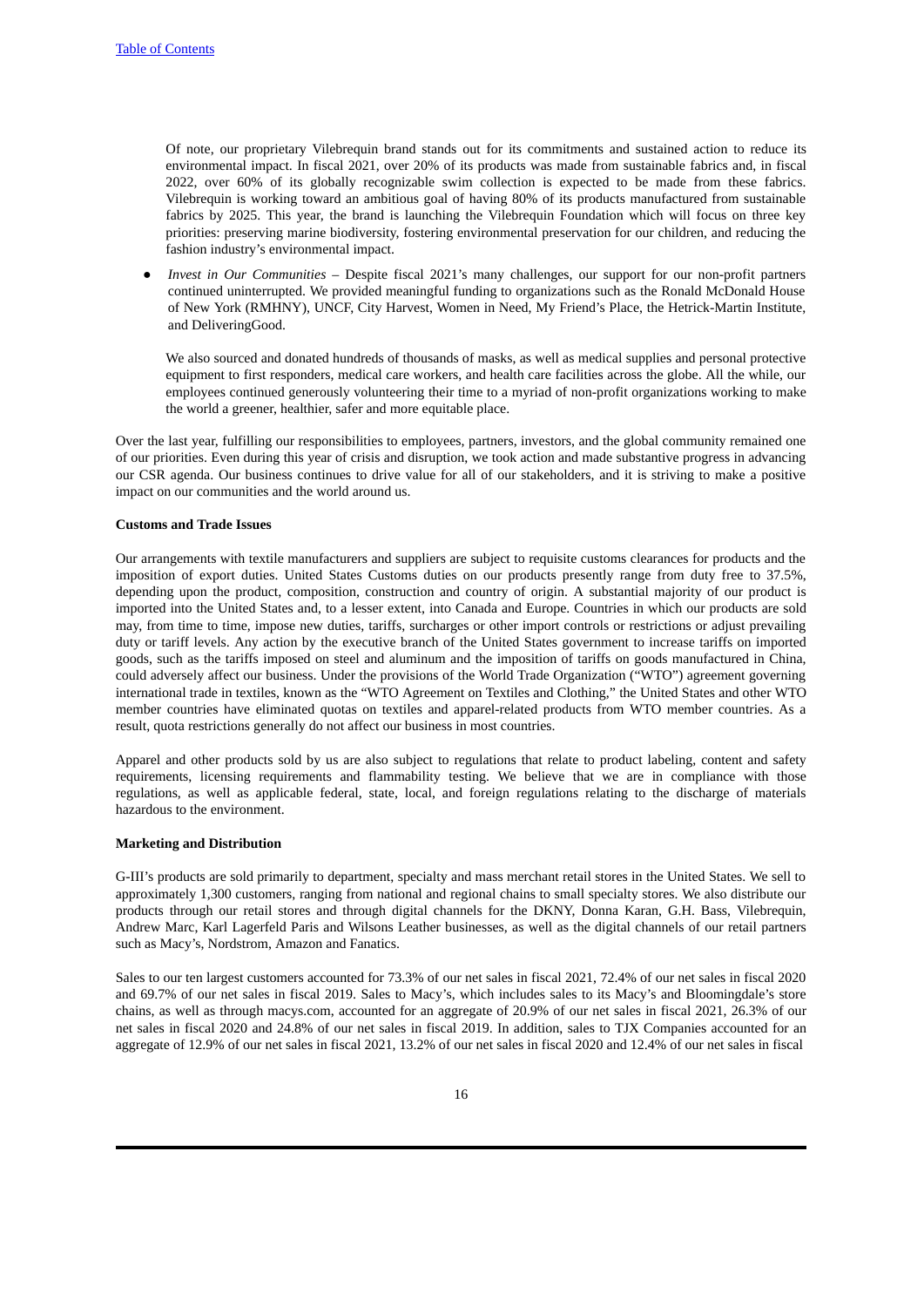2019. The loss of either of these customers or a significant reduction in purchases by our largest customers could have a material adverse effect on our results of operations.

A substantial majority of our sales are made in the United States. We also sell our products in Canada, Central America, South America, Europe, the Middle East, the Far East and Australia, which, on a combined basis, accounted for approximately 14.6% of our net sales in fiscal 2021, 12.2% of our net sales in fiscal 2020 and 13.7% of our net sales in fiscal 2019.

Our products are sold primarily through our direct sales force along with our principal executives who are also actively involved in the sale of our products. Some of our products are also sold by independent sales representatives located throughout the United States. The Canadian market is serviced by a sales and customer service team based both in the United States and in Canada. Vilebrequin products are sold through a direct sales force primarily located across Europe. Sales outside of the United States and Canada may be managed by our salespeople located in our sales offices in Europe or Asia depending on the customer.

Brand name products sold by us pursuant to a license agreement are promoted by institutional and product advertisements placed by the licensor. Our license agreements generally require us to pay the licensor a fee, based on a percentage of net sales of licensed product, to pay for a portion of these advertising costs. We may also be required to spend a specified percentage of net sales of a licensed product on advertising placed by us.

Our marketing and press efforts on behalf of the DKNY and Donna Karan brands are highly focused around communicating brand DNA and visual identity for the new evolution of DKNY and Donna Karan. We are re-building the brand image through high impact ad campaigns that feature socially relevant talent. We are striving to create noteworthy marketing initiatives, collaborations and image programs to build brand awareness and bring in a new young customer. Donna Karan and DKNY will continue to support global licensees with brand campaigns and product images to tell the brand story. We expect to invest in digital media and storytelling for brand amplification and to establish comprehensive commercial marketing tools that will support our global wholesale and retail channels.

Vilebrequin's marketing efforts have been based on continually offering new swimwear prints and expanding the range of its products to new categories such as women's swimwear, ready-to-wear and accessories. Besides its traditional advertising networks (print and outdoor advertising), Vilebrequin is seeking to develop new marketing channels through the use of digital media, product placement and public relations. Through the growth of its network of stores, distributors and franchisees, Vilebrequin is seeking to reinforce its position in its traditional markets, such as the United States, Europe and the Middle East, and to develop new markets in Asia.

We believe we have developed awareness of our other owned labels primarily through our reputation, consumer acceptance and the fashion press. We primarily rely on our reputation and relationships to generate business in the private label portion of our wholesale operations segment. We believe we have developed a significant customer following and positive reputation in the industry as a result of, among other things, our standards of quality control, on-time delivery, competitive pricing and willingness and ability to assist customers in their merchandising of our products.

As digital sales of apparel continue to increase, we are developing initiatives to increase our digital presence through our own web sites and through the websites of our retail partners. We are working closely with our retail partners to provide consumers with a high quality viewing experience for our products. We are also working to increase our digital sales through marketing, social influencers and other online drivers of sales.

#### **Seasonality**

Retail sales of apparel have traditionally been seasonal in nature. Historically, our wholesale business has been dependent on our sales during our third and fourth fiscal quarters. Net sales during the third and fourth quarters accounted for approximately 66% of our net sales in fiscal 2021, 60% of our net sales in fiscal 2020 and 61% of our net sales in fiscal 2019. We are highly dependent on our results of operations during the second half of our fiscal year. The second half of the year is expected to continue to provide a larger amount of our net sales and a substantial majority of our net income for the foreseeable future.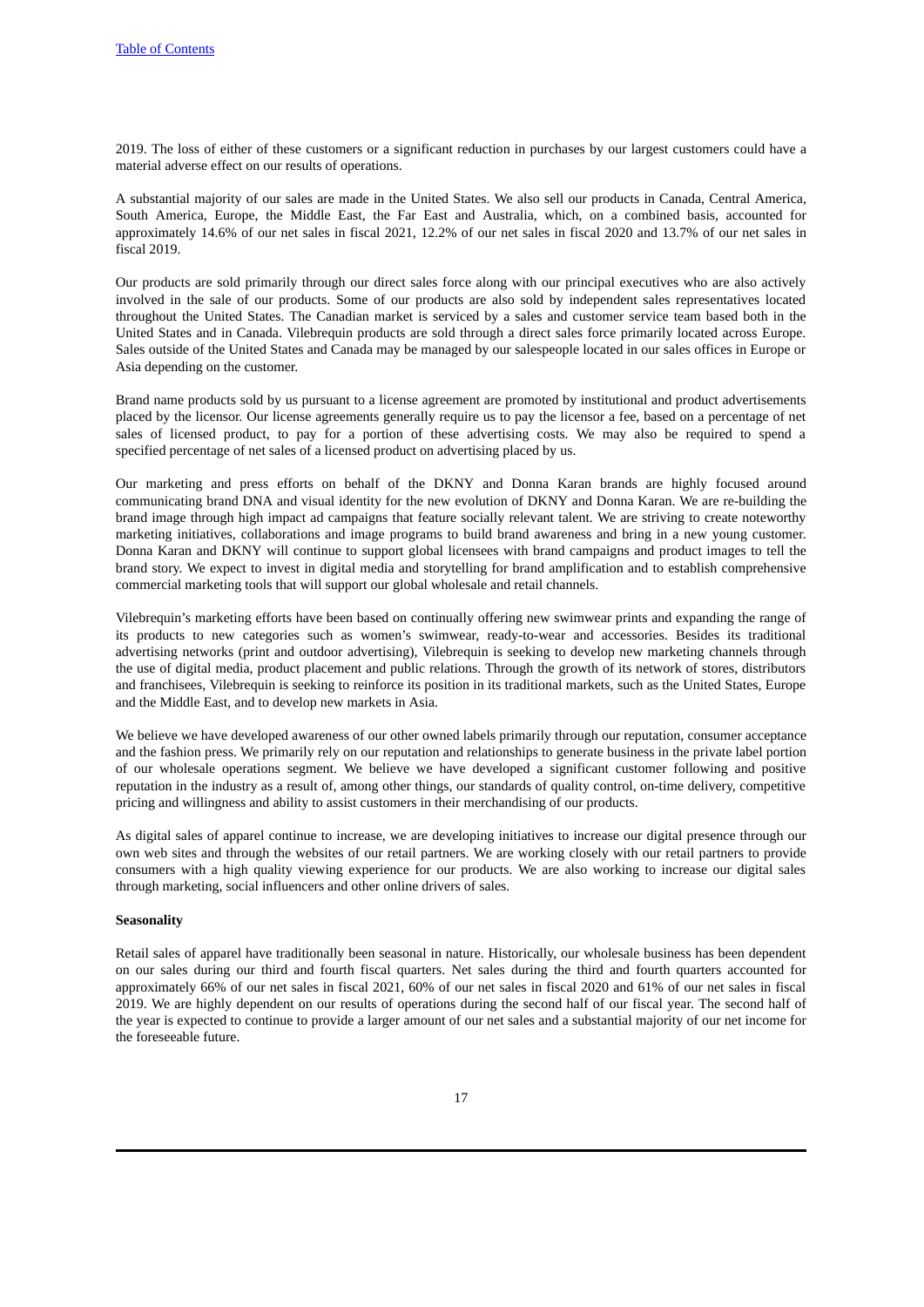#### **Trademarks**

We own some of the trademarks used by us in connection with our wholesale operations segment, as well as almost all of the trademarks used in our retail operations segment. We act as licensee of certain trademarks owned by third parties that are used in connection with our business. The principal brands that we license are summarized under the heading "Wholesale Operations – Licensed Products" above. We also use the licensed Karl Lagerfeld Paris brand in our retail operations segment. We own a number of proprietary brands that we use in connection with our business and products including, among others, DKNY, Donna Karan, Vilebrequin, G.H. Bass, Andrew Marc, Marc New York, Eliza J, Jessica Howard, Wilsons Leather and G-III Sports by Carl Banks. We have registered, or applied for registration of, many of our trademarks in multiple jurisdictions for use on a variety of apparel and related other products.

In markets outside of the United States, our rights to some of our trademarks may not be clearly established. In the course of our attempt to expand into foreign markets, we may experience conflicts with various third parties who have acquired ownership rights in certain trademarks that would impede our use and registration of some of our trademarks. Such conflicts may arise from time to time as we pursue international expansion. Although we have not in the past suffered any material restraints or restrictions on doing business in desirable markets or in new product categories, we cannot be sure that significant impediments will not arise in the future as we expand product offerings and introduce additional brands to new markets.

We regard our trademarks and other proprietary rights as valuable assets and believe that they have value in the marketing of our products. We vigorously protect our trademarks and other intellectual property rights against infringement.

## **INFORMATION ABOUT OUR EXECUTIVE OFFICERS**

The following table sets forth certain information with respect to our executive officers.

| Name             | Age | Position                                                    |
|------------------|-----|-------------------------------------------------------------|
| Morris Goldfarb  | 70  | Chairman of the Board, Chief Executive Officer and Director |
| Sammy Aaron      | 61  | Vice Chairman, President and Director                       |
| Wayne S. Miller  | 63  | Chief Operating Officer and Secretary                       |
| Neal S. Nackman  | 61  | Chief Financial Officer and Treasurer                       |
| Jeffrey Goldfarb | 44  | <b>Executive Vice President and Director</b>                |

*Morris Goldfarb* is our Chairman of the Board and Chief Executive Officer, as well as one of our directors. Mr. Goldfarb has served as an executive officer of G-III and our predecessors since our formation in 1974.

*Sammy Aaron* is our Vice Chairman and President, as well as one of our directors. He has served as an executive officer since we acquired the Marvin Richards business in July 2005. Mr. Aaron is also the Chief Executive Officer of our Calvin Klein divisions.

*Wayne S. Miller* has been our Chief Operating Officer since December 2003 and our Secretary since November 1998. He also served as our Chief Financial Officer from April 1998 until September 2005 and as our Treasurer from November 1998 until April 2006.

*Neal S. Nackman* has been our Chief Financial Officer since September 2005 and was elected Treasurer in April 2006. Mr. Nackman served as Vice President — Finance from December 2003 until April 2006.

*Jeffrey Goldfarb* has been our Executive Vice President and Director of Strategic Planning since June 2016, and serves as one of our directors. He has been employed by G-III in a number of other capacities since 2002. Prior to becoming Executive Vice President, he served as our Director of Business Development for more than five years. Jeffrey Goldfarb is the son of Morris Goldfarb.

18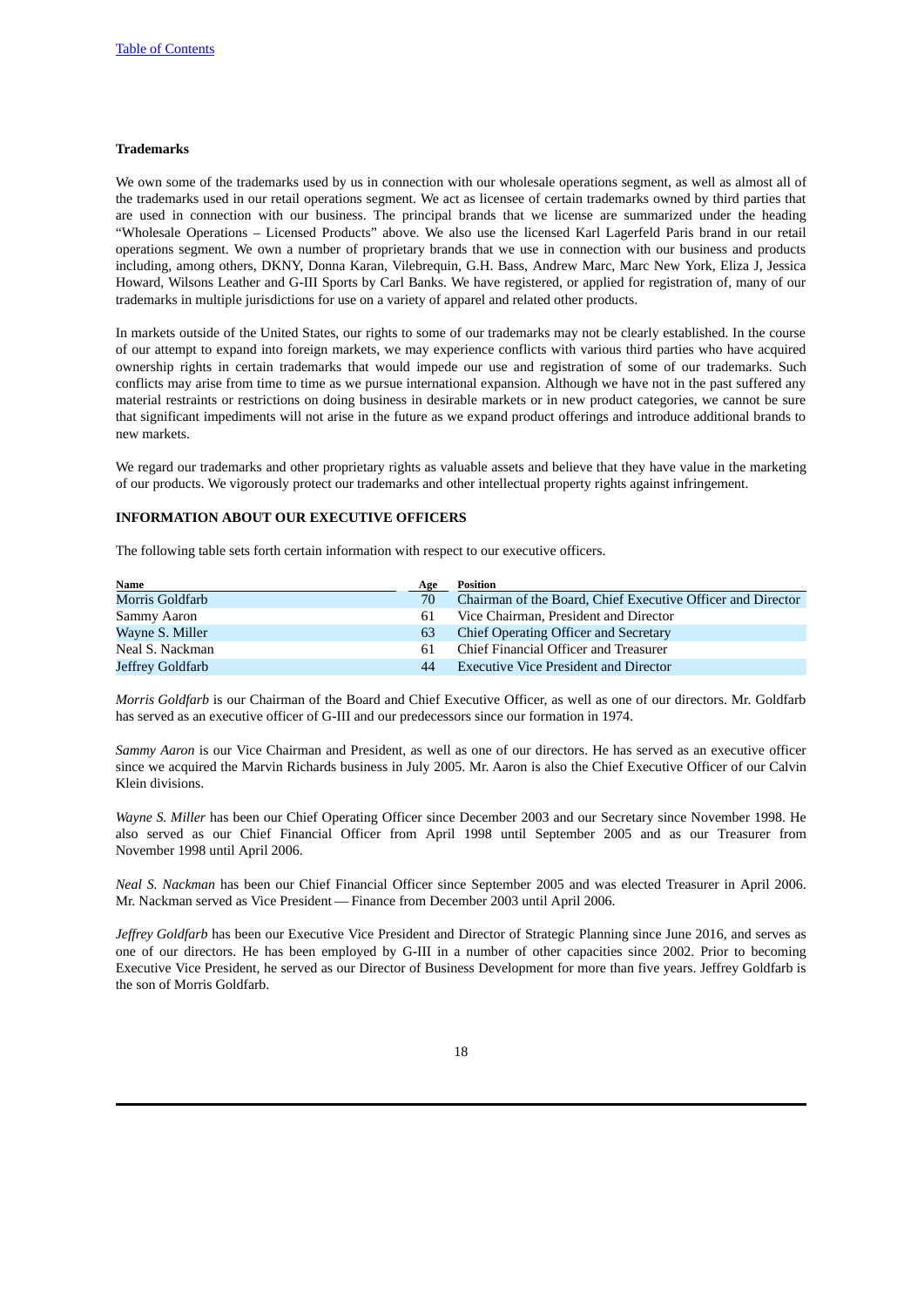## **ITEM 1A.** *RISK FACTORS.*

The following risk factors should be read carefully in connection with evaluating our business and the forward-looking statements contained in this Annual Report on Form 10-K. Any of the following risks could materially adversely affect our business, our prospects, our operating results, our financial condition, the trading prices of our securities and the actual outcome of matters as to which forward-looking statements are made in this report. Additional risks that we do not yet know of or that we currently think are immaterial may also affect our business operations. The risks discussed below also include forward-looking statements, and our actual results may differ substantially from those discussed in these forwardlooking statements. Furthermore, the COVID-19 pandemic (including federal, state and local governmental responses, broad economic impacts and market disruptions) has heightened risks discussed in the risk factors described in this Annual Report on Form 10-K.

## **Risks Related to the COVID-19 Pandemic**

## The global health crisis caused by the COVID-19 pandemic has had, and the current and uncertain future outlook of the outbreak will likely continue to have, a significant adverse effect on our business, financial condition and results of *operations.*

A novel strain of coronavirus, commonly referred to as COVID-19, has spread rapidly across the globe beginning in December 2019, including throughout all major geographies in which we operate (North America, Europe and Asia), resulting in adverse economic conditions and business and global supply chain disruptions, as well as significant volatility in global financial markets. Governments worldwide have imposed varying degrees of preventative and protective actions, such as temporary travel bans, forced business closures and stay-at-home orders, all in an effort to reduce the spread of the virus. Such actions, among others, have resulted in a significant decline in retail traffic, tourism and consumer spending on discretionary items. Additionally, during this period of uncertainty, companies across a wide array of industries have implemented various initiatives to reduce operating expenses and preserve cash balances, including work furloughs and reduced pay, which could lower consumers' disposable income levels or willingness to purchase discretionary items such as apparel. Further, even if such government restrictions and company initiatives are completely lifted, consumer behavior, spending levels and/or shopping preferences, such as willingness to congregate in shopping centers or other populated locations, could be adversely affected.

In connection with the COVID-19 pandemic, we have experienced varying degrees of business disruptions and periods of closure of our stores, distribution centers and corporate facilities, as have our wholesale customers, suppliers and vendors. Our wholesale business has been adversely affected as a result of department store closures and lower traffic and consumer demand. During the first half of fiscal 2021, the majority of our stores were closed for an average of 8 to 10 weeks, resulting in significant adverse impacts to our operating results. Although nearly all of our stores were reopened by the end of the second quarter of fiscal 2021, the majority are still operating at limited hours and customer capacity levels in accordance with local health guidelines, with traffic remaining challenged. Additionally, there has recently been a resurgence in the number of cases of COVID-19 in the U.S. and certain other parts of the world, which could result in further shutdowns and business disruptions for us and/or our wholesale customers, suppliers and vendors.

The COVID-19 pandemic has had, and will likely continue to have, a significant adverse effect on our business, financial condition, and results of operations. The effects of COVID-19 could affect our ability to successfully operate in many ways, including, but not limited to, the following factors:

- the impact of the pandemic on the economies and financial markets of the countries and regions in which we operate, including a potential global recession, a decline in consumer confidence and spending, or a further increase in unemployment levels, has resulted, and could continue to result, in consumers having less disposable income and, in turn, decreased sales of our products;
- "shelter in place" and other similar mandated or suggested isolation protocols, which have disrupted, and could continue to disrupt, brick-and-mortar retailers, including stores operated by us, as a result of store closures or reduced operating hours and decreased retail traffic;
- significant increases in online shopping and by other digital means, or other changes in consumer behavior, have been accelerated by COVID-19 and could adversely affect our sales;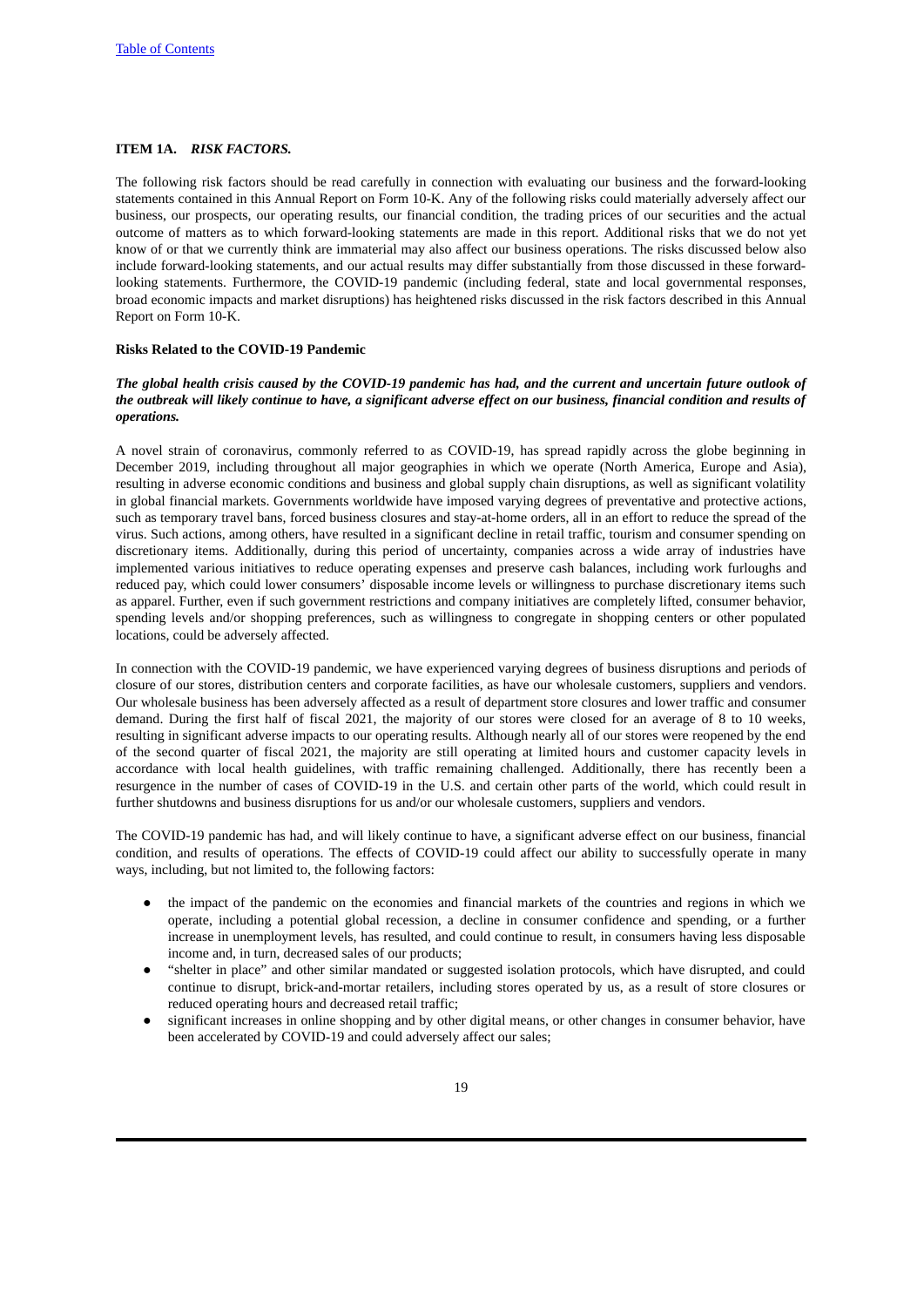- difficulty accessing debt and equity on attractive terms, or at all, and a severe disruption and instability in the global financial markets or deteriorations in credit and financing conditions may affect our ability to access capital necessary to operate our business
- a prolonged disruption of our business may impact our ability to satisfy the terms of our ABL Credit Agreement, including the covenants contained in that agreement, which could constitute an event of default under the terms of the ABL Credit Agreement, which may result in an acceleration of payment under that agreement or other debt agreements;
- our success in attempting to negotiate temporary royalty relief from our licensors, reduce operating costs and conserve cash;
- the failure of our wholesale customers to whom we extend credit to pay amounts owed to us on time, or at all, particularly if such customers are significantly impacted by COVID-19;
- a more promotional retail environment or our ability to move existing inventory, which may cause us to lower our prices, sell existing inventory at larger discounts than in the past, or write-down the value of inventory, and increase the costs and expenses of updating and replacing inventory, negatively impacting our margins;
- the risk that continued social distancing measures and general consumer behaviors due to the COVID-19 pandemic may continue to impact mall and store traffic and that the re-occurrence of COVID-19 outbreaks or the fear of additional outbreaks could cause governments to impose additional restrictions and customers to avoid public places, such as malls and outlets, where the retail stores of our wholesale customers and our stores are located;
- the increase in the number of personnel working offsite may make our business more vulnerable to cybersecurity breach attempts, and, this period of uncertainty could result in an increase in phishing and other scams, fraud, money laundering, theft and other criminal activity; and
- we may be required to revise certain accounting estimates and judgments such as, but not limited to, those related to the valuation of goodwill, indefinite-lived intangible assets, long-lived assets and deferred tax assets, which could have a material adverse effect on our financial position and results of operations.

Restrictions on travel and group gatherings, the closing or reduced operation of restaurants, sports leagues and all forms of communal entertainment and the fear of contracting COVID-19 have materially adversely affected store traffic and retail sales. Most retail store chains and shopping malls operated on a reduced basis during the second half of fiscal 2021 compared to pre-pandemic operations. The onset of additional COVID-19 waves threatens future periods of mandated store closures and additional restrictions on consumers that would limit commercial behavior. Certain states and cities reacted to the COVID-19 pandemic by instituting quarantines, restrictions on travel, "shelter in place" rules and phased reopenings. While some of these restrictions have since expired, others have recently been reinstated in certain states or cities which saw a new spike in COVID-19 cases. Such restrictions could be reinstated in the same or other areas as COVID-19 cases increase which could result in additional retail store restrictions or closures. If the retail economy continues to weaken and/or consumers continue to reduce purchases in the near or long-term as a result of the negative effects of on the U.S. and worldwide economies caused by COVID-19, retailers may need to further reduce or limit store operations, close additional stores and be more cautious with orders. A slowing or changing economy as a result of the COVID-19 outbreak and the governmental restrictions imposed in the United States and around the world as a result thereof would adversely affect the financial health of our retail, distributor and joint venture partners, which in turn could have an adverse effect on our business, results of operations and financial condition.

The COVID-19 pandemic is ongoing, and its dynamic nature, including uncertainties relating to the geographic spread of the virus, the severity of the disease, the duration of the outbreak, the restrictive actions that are being taken by governmental authorities in the United States and around the world to contain the outbreak or to treat its impact, as well as the uncertainty associated with the timing and efficacy of efforts in the United States and around the world to vaccinate people against COVID-19, makes it difficult to forecast its effects on our fiscal 2022 results. Our results of operations for fiscal 2021 reflected the impacts of the COVID-19 pandemic and we expect that fiscal 2022 will likely reflect further impacts. It is difficult, if not impossible, at this time to predict the magnitude of the effect of the COVID-19 outbreak on our business and results of operations. However, we expect our results for fiscal 2022 to be materially adversely affected as a result of the impact of COVID-19.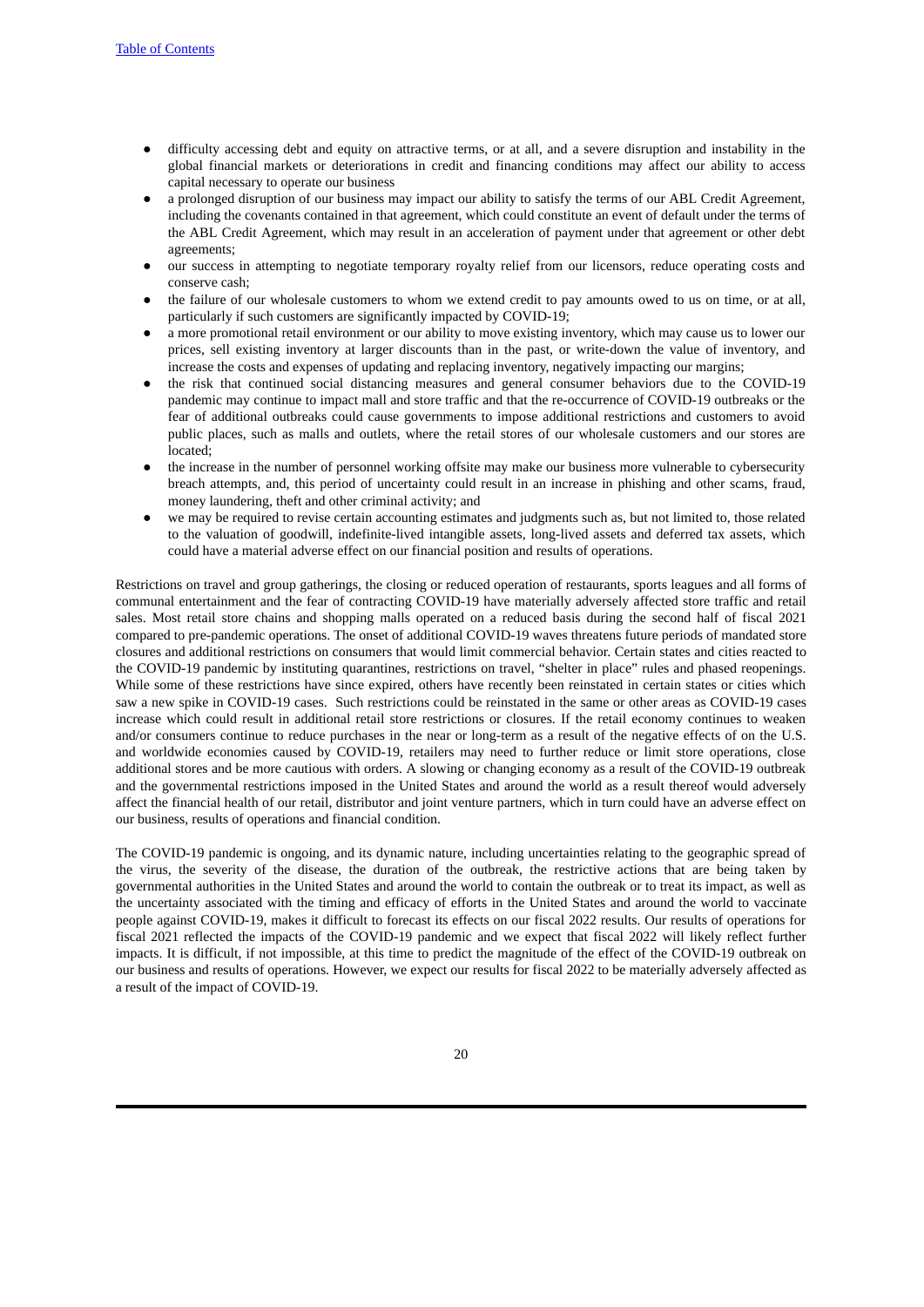## **Risk Factors Relating to Our Wholesale Operations**

## The failure to maintain our material license agreements could cause us to lose significant revenues and have a material *adverse effect on our results of operations.*

We are dependent on sales of licensed products for a substantial portion of our revenues. In fiscal 2021, net sales of licensed product accounted for 64.5% of our net sales compared to 59.4% of our net sales in fiscal 2020 and 57.4% of our net sales in fiscal 2019.

We are generally required to achieve specified minimum net sales, make specified royalty and advertising payments and receive prior approval from the licensor as to all design and other elements of each product prior to production. License agreements also may restrict our ability to enter into other license agreements for competing products or acquire businesses that produce competing products without the consent of the licensor. If we do not satisfy any of the material requirements of a license agreement or receive approval with respect to a restricted transaction, a licensor will usually have the right to terminate our license. Even if a licensor does not terminate our license, the failure to achieve net sales sufficient to cover our required minimum royalty payments could have a material adverse effect on our results of operations. If a license contains a renewal option, there are usually minimum net sales and other conditions that must be met in order to be able to renew. If a license does not contain a renewal option, and we desire to renew the license, we must negotiate renewal terms with the licensor. However, even if we comply with all of the terms of a license agreement, we cannot guarantee that we will be able to renew an agreement when it expires even if we desire to do so. The failure to maintain or renew our material license agreements could cause us to lose significant revenue and have a material adverse effect on our results of operations.

#### *Our success is dependent on the strategies and reputation of our licensors.*

We strive to offer our products on a multiple brand, multiple channel and multiple price point basis. As a part of this strategy, we license the names and brands of numerous recognized companies and designers. In entering into these license agreements, we plan our products to be targeted towards different market segments based on consumer demographics, design, suggested pricing and channel of distribution. In addition to granting us a license to produce and sell products, our licensors typically produce and sell their own products and may also grant licenses to third parties to produce and sell products. If any of our licensors decides to "reposition" its products under the brands we license from them, introduce similar products under similar brand names or otherwise change the parameters of design, pricing, distribution, target market or competitive set, we could experience a significant downturn in that brand's business, adversely affecting our sales and profitability. Further, we are unable to control the quality of the products produced by our licensors and their other licensees. If they do not maintain the quality of their goods, the brand image may be adversely affected, which could also affect our sales and profitability. In addition, as licensed products may be personally associated with designers, our sales of those products could be materially and adversely affected if any of those individuals' images, reputations or popularity were to be negatively impacted.

#### Any adverse change in our relationship with PVH and its Calvin Klein or Tommy Hilfiger brands would have a material *adverse effect on our results of operations.*

As of January 31, 2021, we have license agreements relating to a variety of products sold under the Calvin Klein and Tommy Hilfiger brands, which are owned by PVH. Net sales of these two brands owned by PVH constituted approximately 53.5% of our net sales in fiscal 2021 and approximately 50.0% of our net sales in fiscal 2020. Any adverse change in our relationship with PVH, or in the reputation of Calvin Klein or Tommy Hilfiger, would have a material adverse effect on our results of operations.

#### Our business and the success of our products could be harmed if we are unable to maintain or enhance the images of *our proprietary brands.*

The growth of our proprietary brands, their favorable images and our customers' connection to our brands has contributed to our success. The ownership of the DKNY and Donna Karan brands expanded our portfolio of proprietary brands that also includes G.H. Bass, Vilebrequin, Andrew Marc and Wilsons Leather, among others. In addition, brand value is based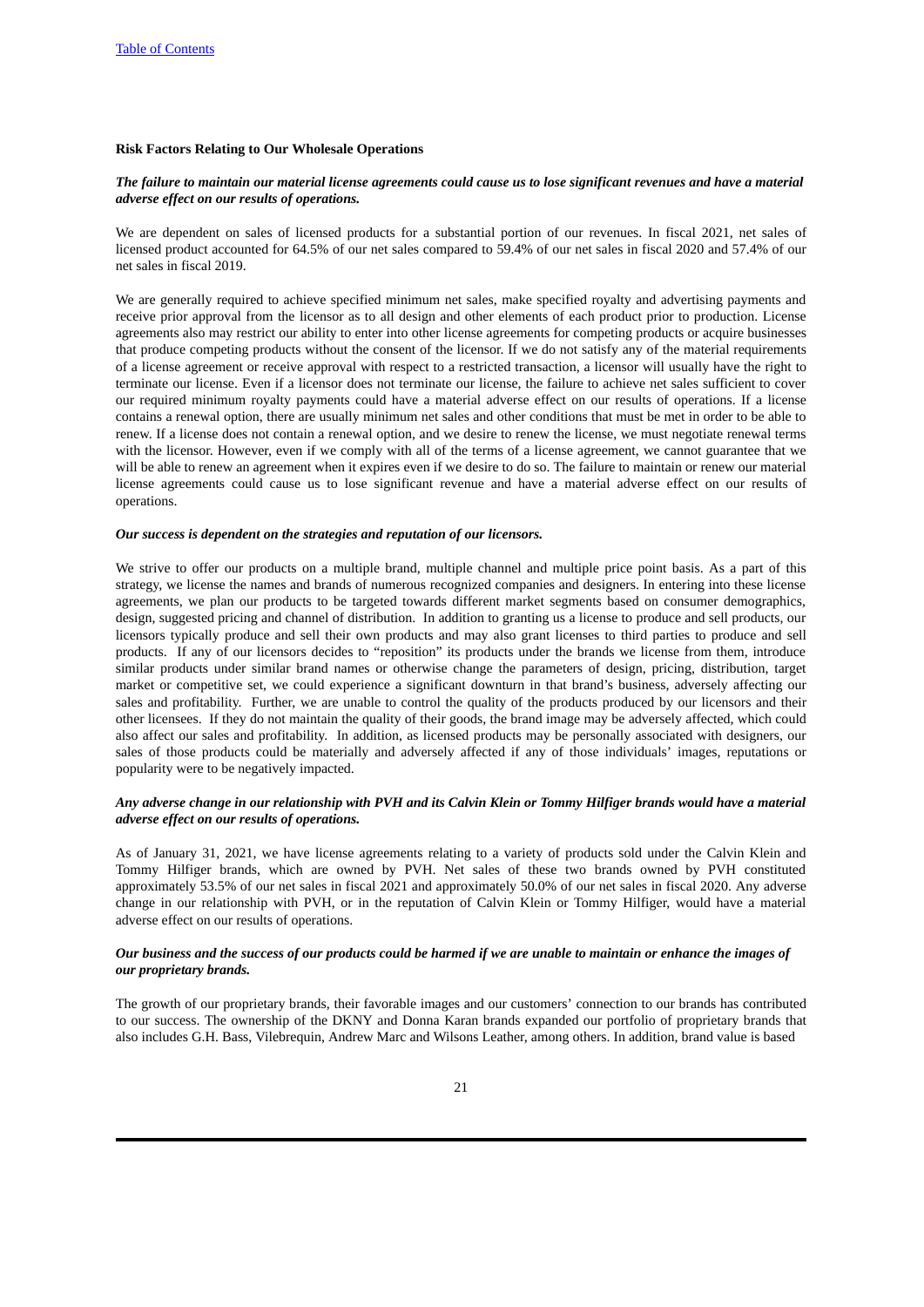in part on consumer perceptions of a variety of qualities, including merchandise quality and corporate integrity. Negative claims or publicity regarding G-III, our brands, our products or the failure, on the part of the Company or our employees, to maintain the safety, integrity and ethics standards that we set for our operations, as well as those expected of members of our industry could adversely affect our reputation and sales regardless of whether such claims are accurate. Social media, which accelerates the dissemination of information, can increase the challenges of responding to negative claims. Social media influencers or other endorsers of our products could engage in behavior that reflects poorly on our brands and may be attributed to us or otherwise adversely affect us. Any harm to our brands or reputation could adversely affect our business, results of operations or financial condition.

#### If our customers change their buying patterns, request additional allowances, develop their own private label brands or enter into agreements with national brand manufacturers to sell their products on an exclusive basis, our sales to these *customers could be materially adversely affected.*

Our customers' buying patterns, as well as the need to provide additional allowances to customers, could have a material adverse effect on our business, results of operations and financial condition. Strategic initiatives undertaken by our customers, including developing their own private labels brands, selling national brands on an exclusive basis or reducing the number of vendors they purchase from, could also impact our sales to these customers. There is a trend among major retailers to concentrate purchasing among a narrowing group of vendors. To the extent that any of our key customers reduces the number of its vendors and, as a result, reduces or eliminates purchases from us, there could be a material adverse effect on us.

## We have significant customer concentration, and the loss of one of our large customers could adversely affect our *business.*

Our ten largest customers, all of which are department or discount store groups, accounted for approximately 73.3% of our net sales in fiscal 2021, 72.4% of our net sales in fiscal 2020 and 69.7% of our net sales in fiscal 2019, with the Macy's Inc. group accounting for approximately 20.9% of our net sales in fiscal 2021, 26.3% of our net sales in fiscal 2020 and 24.8% of our net sales in fiscal 2019. In addition, TJX Companies accounted for approximately 12.9% of our net sales in fiscal 2021, 13.2% of our net sales in fiscal 2020 and 12.4% of our net sales in fiscal 2019. We expect that these customers will continue to provide a significant percentage of our sales. Reductions in purchases by Macy's or other large retailers could adversely affect our sales.

Sales to customers generally occur on an order-by-order basis that may be subject to cancellation or rescheduling by the customer. A decision by our major customers to decrease the amount of merchandise purchased from us, increase the use of their own private label brands, sell a national brand on an exclusive basis or change the manner of doing business with us could reduce our revenues and materially adversely affect our results of operations. The loss of any of our large customers, the reduction in stores operated by a large customer or the bankruptcy or serious financial difficulty of any of our large customers, could have a material adverse effect on us.

#### **Risks Relating to Our Retail Operations**

#### Our ongoing retail operations after completion of the restructuring may continue to incur losses if the revisions to our *retail operations that we plan to implement do not significantly improve our results of operations.*

Our retail operations segment reported an operating loss of \$126.8 million in fiscal 2021, \$74.6 million in fiscal 2020 and \$49.0 million in fiscal 2019. After completion of the restructuring, this segment may continue to report operating losses for the near term. Our ongoing plan focuses on the operations and growth of our DKNY and Karl Lagerfeld Paris stores, as well as operating our digital business. Our plan is based on the assumed continued strength of the DKNY and Karl Lagerfeld brands, changes in planning and allocation and improvements in gross margin. We expect to reduce corporate headcount and administrative costs, while expanding our store base. We need to successfully implement this strategy in order to significantly reduce the losses in our retail operations with the goal of ultimately attaining profitability in our retail operations segment. If we are not successful in implementing and managing our plans with respect to operating our retail business after completion of the restructuring, we may not be able to achieve operating enhancements, sales growth and/or cost reductions, which could adversely impact our business, results of operations and financial condition.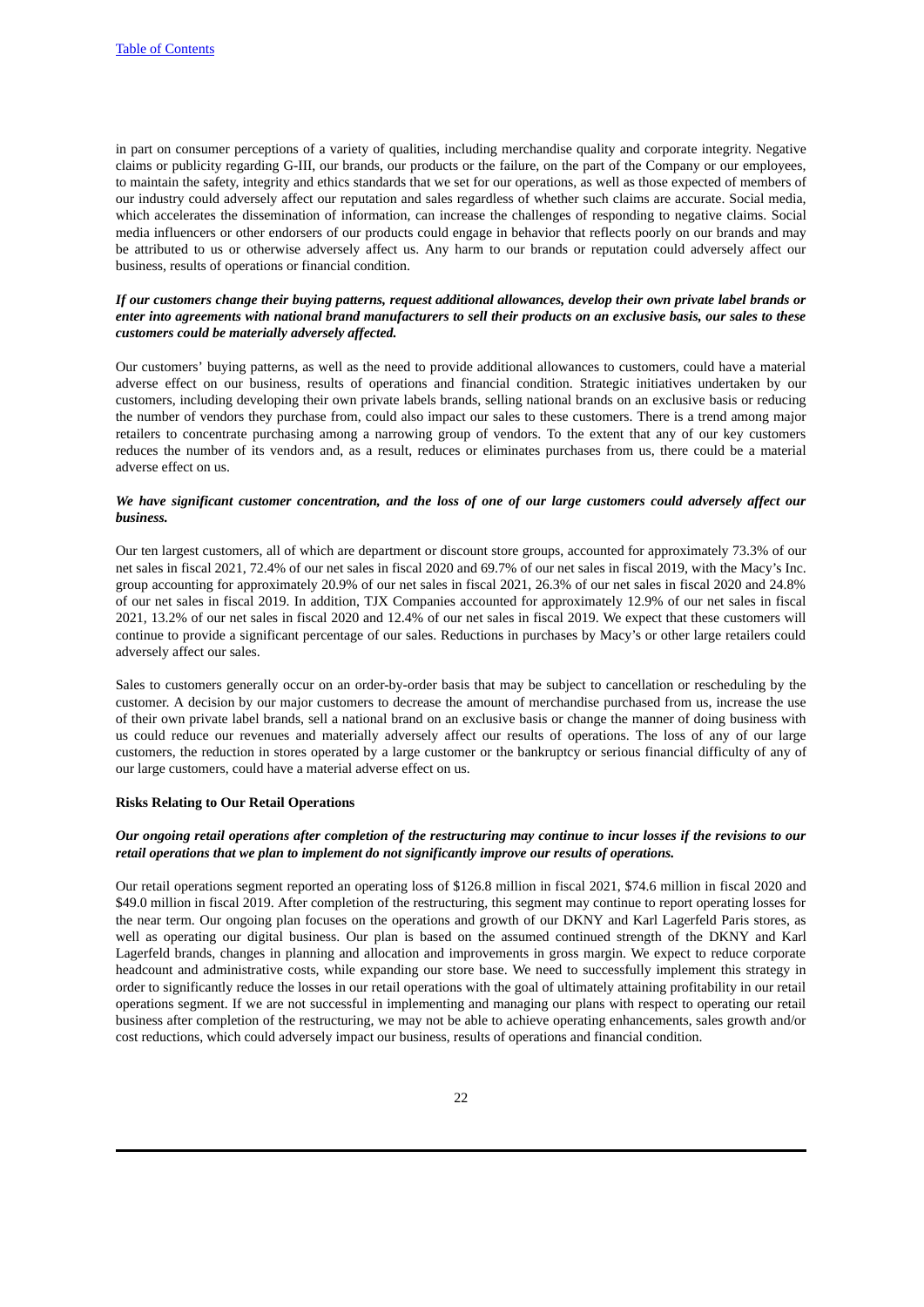## Restructuring of our retail operations resulted in our incurring charges for impairment of retail assets. We have recorded asset impairments in the past and may be required in the future to record impairments of fixed assets or right*of-use assets or incur other charges relating to our company-operated retail stores.*

Impairment testing of our assets related to the operation of our retail stores requires us to make estimates about our future performance and cash flows that are inherently uncertain. These estimates can be affected by numerous factors, including changes in economic conditions, our results of operations, and competitive conditions in the industry. Due to the fixed-cost structure associated with our retail operations, negative cash flows or the closure of a store could result in an impairment of leasehold improvements, operating lease assets, right-of-use assets or other long-lived assets, write-downs of inventory, severance costs, lease termination costs or the loss of working capital, which could adversely impact our business and financial results. We recorded impairments related to our retail operations of \$16.8 million, net of gain on lease modifications, in fiscal 2021, \$19.8 million, net of gain on lease modifications, in fiscal 2020, and \$2.8 million in fiscal 2019. We may be required to record additional impairments or other charges relating to restructuring our retail operations. The recording of additional impairments or other charges in the future may have a material adverse impact on our business, financial condition and/or future results.

#### *Leasing of significant amounts of real estate exposes us to possible liabilities and losses.*

All of the stores operated by us are leased. Accordingly, we are subject to all of the risks associated with leasing real estate. Store leases generally require us to pay a fixed minimum rent and a variable amount based on a percentage of annual sales at that location. We generally cannot cancel our leases. If an existing or future store is not profitable, and we decide to close it, we may be committed to perform certain obligations under the applicable lease including, among other things, paying rent for the balance of the applicable lease term. As each of our leases expires, if we do not have a renewal option, we may be unable to negotiate a renewal on commercially acceptable terms, or at all, which could cause us to close stores in desirable locations. In addition, we may not be able to close an unprofitable store due to an existing operating covenant, which may cause us to operate the location at a loss and prevent us from finding a more desirable location.

## Our retail stores are heavily dependent on the ability and desire of consumers to travel and shop. A reduction in the *volume of outlet mall traffic could adversely affect our retail sales.*

Substantially all of the stores in our retail operations segment are operated as outlet stores and located in larger outlet centers, many of which are located in, or near, vacation destinations or away from large population centers where department stores and other traditional retailers are concentrated. Economic uncertainty, increased fuel prices, travel concerns and other circumstances, which would lead to decreased travel, could have a material adverse effect on sales at our outlet stores. Other factors that could affect the success of our outlet stores include:

- the location of the outlet mall or the location of a particular store within the mall;
- the other tenants occupying space at the outlet mall;
- increased competition in areas where the outlet malls are located;
- a downturn in the economy generally or in a particular area where an outlet mall is located;
- the shift to online shopping;
- a downturn in foreign shoppers in the United States; and
- the amount of advertising and promotional dollars spent on attracting consumers to outlet malls.

Sales at our outlet stores are derived, in part, from the volume of traffic at the malls where our stores are located. In fiscal 2020, our outlet stores continued to experience a reduction in consumer traffic, which adversely affected the results of our retail operations segment. In fiscal 2021, traffic at all retail stores has been significantly adversely affected by the COVID-19 pandemic. Although stores have re-opened, subject to operational restrictions imposed by governments, we cannot predict if stores will be forced to close again or have their operations more severely restricted, how long store closures or more severely restrictions would be in effect as a result of additional outbreaks, whether additional outbreaks will affect purchases by consumers at retail stores or how large an effect additional outbreaks will have on retail sales volume.

Our outlet stores benefit from the ability of a mall's other tenants and other area attractions to generate consumer traffic in the vicinity of our stores and the continuing popularity of outlet malls as shopping destinations. Changes in areas around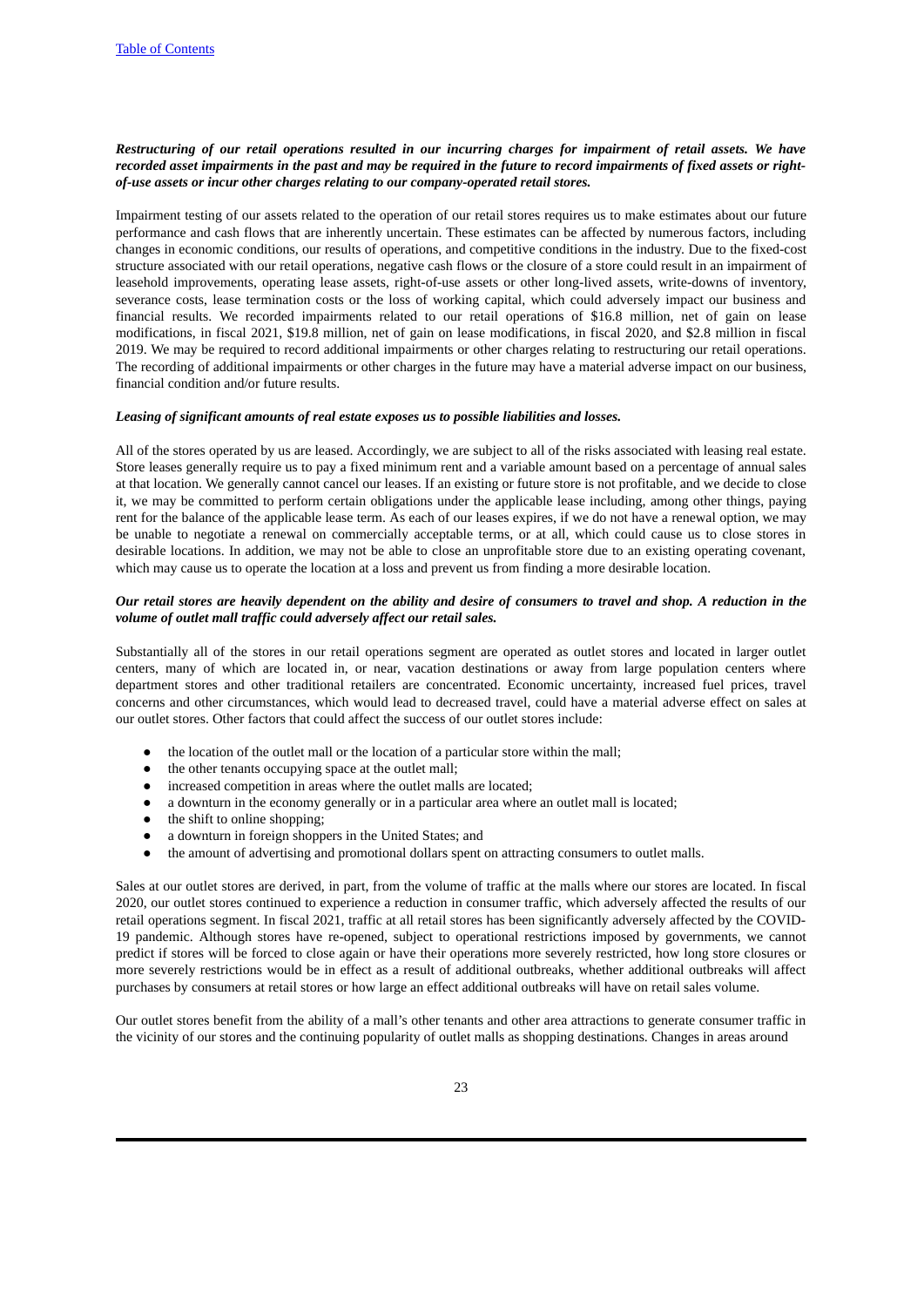our existing retail locations, including the type and nature of the other retailers located near our stores, that result in reductions in customer foot traffic or otherwise render the locations unsuitable could cause our sales to be less than expected. A reduction in outlet mall traffic as a result of these or other factors could materially adversely affect our business.

## Our digital business faces distinct risks, and our failure to successfully manage this business could have a negative *impact on our profitability.*

We are investing in our digital business and seeking to increase the amount of business derived from our digital operations. The successful operation and expansion of our digital business, as well as our ability to provide a positive shopping experience that will generate orders and drive subsequent visits, depends on operating an appealing digital platform and providing an efficient and uninterrupted operation of our order-taking and fulfillment operations. Risks associated with our digital business include:

- the security or failure of the computer systems, including those of third-party vendors, that operate our digital sites including, among others, inadequate system capacity, computer viruses, human error, changes in programming, security breaches or other cybersecurity concerns, system upgrades or migration of these services to new systems;
- disruptions in the Internet or telecom service or power outages;
- reliance on third parties for computer hardware and software and merchandise deliveries;
- rapid technology changes;
- the failure to deliver products to customers on-time, as ordered and without damage or to satisfy customer expectations;
- credit or debit card fraud and other payment processing issues;
- liability for online content; and
- consumer privacy concerns and regulations.

Problems in any of these areas could result in a reduction in sales, increased costs and damage to our reputation and brands, which could adversely affect our business and results of operations.

#### **Risk Factors Relating to the Operation of Our Business**

## If we lose the services of our key personnel, or are unable to attract key personnel, our business will be harmed.

Our future success depends on Morris Goldfarb, our Chairman and Chief Executive Officer, and other key personnel. The loss of the services of Mr. Goldfarb and any negative market or industry perception arising from the loss of his services could have a material adverse effect on us and the market price of our common stock. Our other executive officers have substantial experience and expertise in our business and have made significant contributions to our success. The unexpected loss of services of one or more of these individuals or the inability to attract key personnel could also adversely affect us.

## We have expanded our business through acquisitions that could result in diversion of resources, an inability to integrate acquired operations and extra expenses. This could disrupt our business and adversely affect our financial condition.

Part of our growth strategy is to pursue acquisitions. The negotiation of potential acquisitions as well as the integration of acquired businesses could divert our management's time and resources. Acquired businesses may not be successfully integrated with our operations. We may not realize the intended benefits of an acquisition or an acquisition may fail to generate expected financial results. We also might not be successful in identifying or negotiating suitable acquisitions, which could negatively impact our growth strategy. If acquisitions disrupt our operations, our business may suffer.

## 24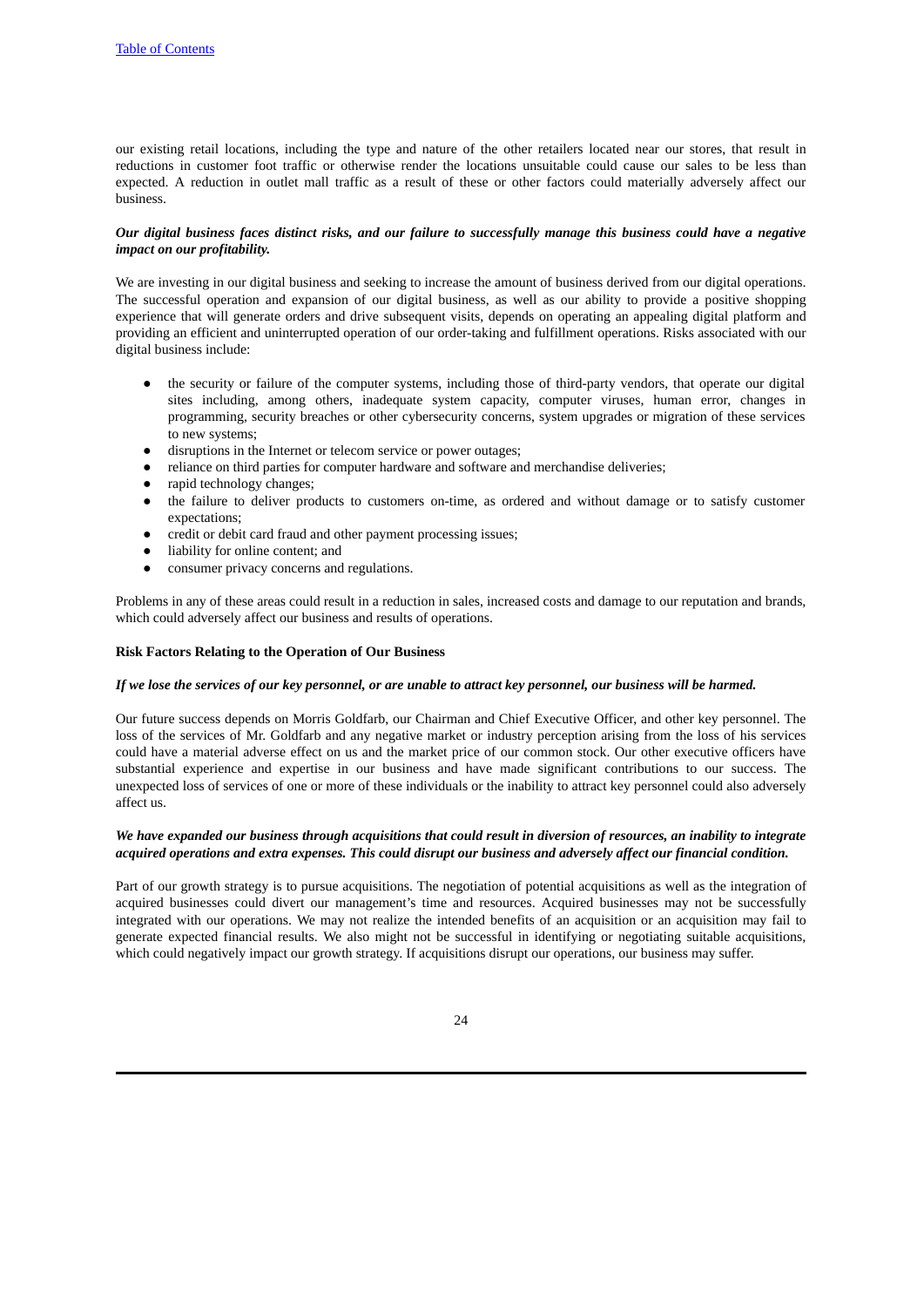## We conduct certain of our operations through joint ventures. Joint ventures could fail to meet our expectations or cease to deliver anticipated benefits. There could also be disagreements with our joint venture partners that could adversely *affect our interest a joint venture.*

Historically, we owned 49% in each of two joint ventures, one that licenses to G-III the right to produce and sell Karl Lagerfeld Paris products in the United States, Mexico and Canada and one that licenses the right to produce and sell DKNY and Donna Karan products in China. Effective December 1, 2020, we increased our ownership interest in the joint venture that licenses DKNY and Donna Karan products in China to 75%. We may enter into additional joint ventures in the future. Joint ventures involve numerous risks, and could fail to meet our initial or ongoing expectations. The anticipated synergies or other benefits of a joint venture may fail to materialize due to changing business conditions or changes in our business priorities or those of our joint venture partners. Our joint venture partners, as well as any future partners, may have interests that are different from our interests that may result in conflicting views as to the conduct of the business or future direction of the joint venture. In the event that we have a disagreement with a joint venture partner with respect to a particular issue to come before the joint venture, or as to the management or conduct of the business of the joint venture, we may not be able to resolve such disagreement in our favor. Any such disagreement could have a material adverse effect on our interest in the joint venture, the business of the joint venture or the portion of our growth strategy related to the joint venture.

#### *We may need additional financing to continue to grow.*

The continued growth of our business, including as a result of acquisitions, depends on our access to sufficient funds to support our growth. Our primary source of working capital to support the growth of our operations is our ABL Credit Agreement which extends to August 2025 and replaced our revolving credit facility. Our growth is dependent on our ability to continue to be able to extend and, if necessary, increase this credit facility. We also issued Senior Secured Notes in fiscal 2021 that replaced our term loan. While we were recently able to refinance our debt, we cannot be sure we will be able to continue to secure alternative financing on satisfactory terms or at all. The loss of the use of our credit facility or the inability to replace this facility or the Senior Secured Notes when each expires or matures would materially impair our ability to operate our business.

#### *Our business is highly seasonal.*

Retail sales of apparel have traditionally been seasonal in nature. Historically, our wholesale business has been dependent on our sales during the third and fourth quarters. Net sales during the third and fourth quarters accounted for approximately 66% of our net sales in fiscal 2021, 60% of our net sales in fiscal 2020 and 61% of our net sales in fiscal 2019. We are highly dependent on our results of operations during the second half of our fiscal year. Any difficulties we may encounter during this period as a result of weather or disruption of manufacturing or transportation of our products will have a magnified effect on our results of operations for the year. In addition, because of the large amount of outerwear we sell at both wholesale and retail, unusually warm weather conditions during the peak fall and winter outerwear selling season, including as a result of any change in historical climate patterns, could have a material adverse effect on our results of operations. Our quarterly results of operations for our retail business also may fluctuate based upon such factors as the timing of certain holiday seasons, the number and timing of new store openings, the acceptability of seasonal merchandise offerings, the timing and level of markdowns, store closings and remodels, competitive factors, weather and general economic conditions. The second half of the year is expected to continue to have a disproportionate effect on our annual results of operations for the foreseeable future.

#### *Extreme or unseasonable weather conditions could adversely affect our business.*

Extreme weather events and changes in weather patterns can influence customer trends and shopping habits. Extended periods of unseasonably warm temperatures during the fall and winter seasons, or cool weather during the summer season, may diminish demand for our seasonal merchandise. Heavy snowfall, hurricanes or other severe weather events in the areas in which our retail stores and the retail stores of our wholesale customers are located may decrease customer traffic in those stores and reduce our sales and profitability. If severe weather events were to force closure of or disrupt operations at the distribution centers we use for our merchandise, we could incur higher costs and experience longer lead times to distribute our products to our retail stores, wholesale customers or digital channel customers. If prolonged, such extreme or unseasonable weather conditions could adversely affect our business, financial condition and results of operations.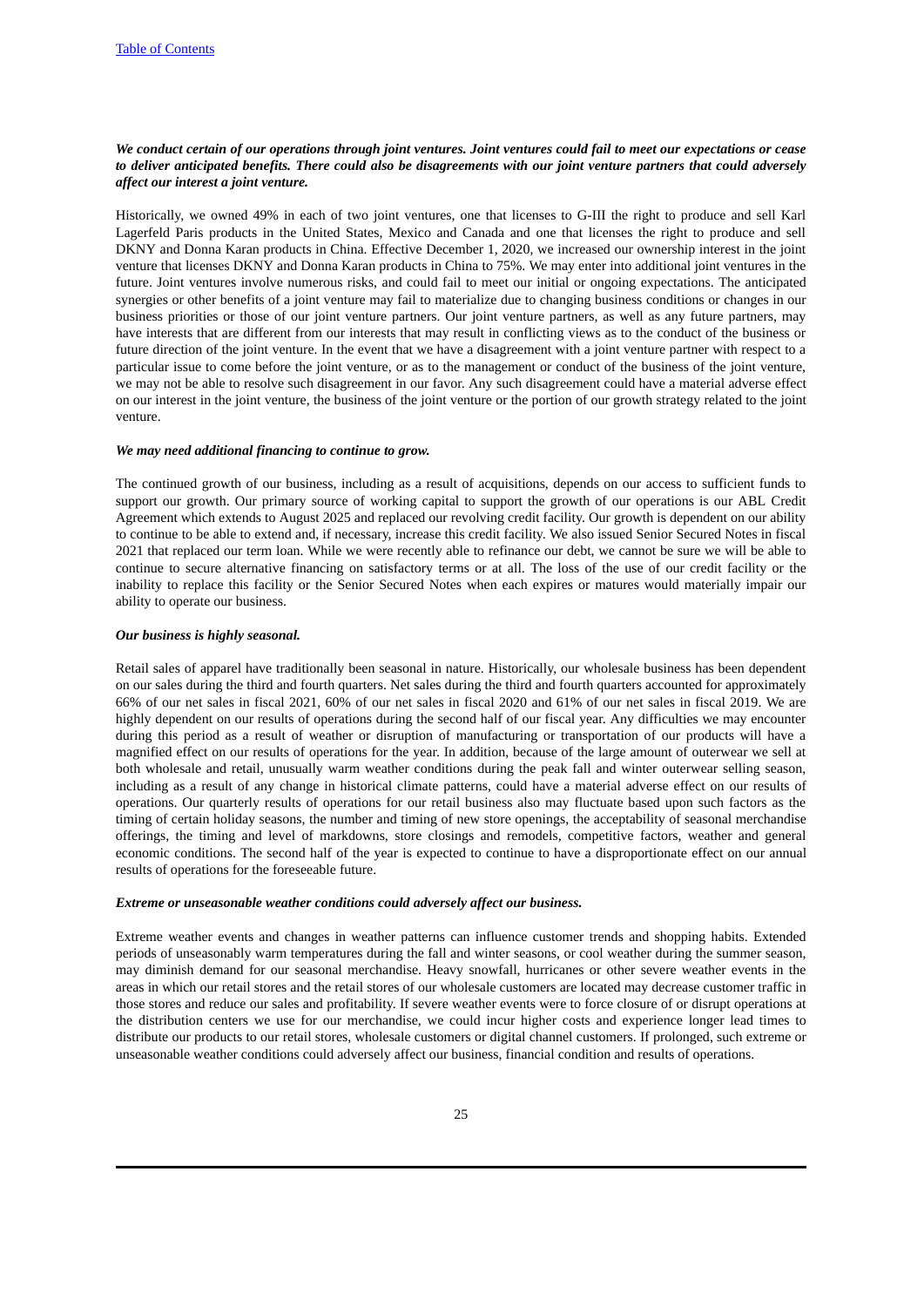## Our ability to deliver our products to the market could be disrupted if we encounter problems affecting our logistics and *distribution systems.*

We rely on distribution facilities operated by us or by third parties to transport, warehouse and ship products to our customers. Our logistic and distribution systems include computer-controlled and automated equipment, which may be subject to a number of risks related to security or computer viruses, the proper operation of software and hardware, power interruptions or other system failures. Substantially all of our products are distributed from a few key locations. Therefore, our operations could be interrupted by travel restrictions, earthquakes, floods, fires or other natural disasters near our distribution centers. Our business interruption insurance may not adequately protect us from the adverse effects that could be caused by significant disruptions affecting our distribution facilities. In addition, our distribution capacity is dependent on the timely performance of services by third parties, including the transportation of products to and from our distribution facilities. If we encounter problems affecting our distribution system, our ability to meet customer expectations, manage inventory, complete sales and achieve operating efficiencies could be materially adversely affected.

## Fluctuations in the price, availability and quality of materials used in our products could have a material adverse effect *on our cost of goods sold and our ability to meet our customers' demands.*

Fluctuations in the price, availability and quality of raw materials used in our products could have a material adverse effect on our cost of sales or our ability to meet the demands of our customers. We compete with numerous entities for supplies of materials and manufacturing capacity. Raw materials are vulnerable to adverse climate conditions, animal diseases and natural disasters that can affect the supply and price of raw materials. We may not be able to pass on all or any portion of higher raw material prices to our customers. Future increases in raw material prices could have an adverse effect on our results of operations.

Any raw material price increase or increase in costs related to the transport of our products (primarily petroleum costs) could increase our cost of sales and decrease our profitability unless we are able to pass higher prices on to our customers. In addition, if one or more of our competitors is able to reduce its production costs by taking greater advantage of any reductions in raw material prices, favorable sourcing agreements or new manufacturing technologies (which enable manufacturers to produce goods on a more cost-effective basis) we may face pricing pressures from those competitors and may be forced to reduce our prices or face a decline in net sales, either of which could have an adverse effect on our business, results of operations or financial condition.

## If we inadequately protect, maintain and enforce our trademark and other intellectual property rights, or infringe the *intellectual property rights of third parties, our business could be harmed.*

We believe that our trademarks and other proprietary rights are important to our success and our competitive position. We may, however, experience conflict with various third parties who acquire or claim ownership rights in certain trademarks. We cannot be sure that the actions we have taken to establish and protect our trademarks and other proprietary rights will be adequate to protect our rights, or that any of our intellectual property will not be challenged or held invalid or unenforceable, and we may not be able to prevent imitation of our products by others or to prevent others from seeking to block sales of our products as a violation of the trademarks and proprietary rights of others. Our failure to protect our trademarks could diminish the value of our brands, and could cause customer or consumer confusion, which could, in turn, adversely affect the validity of our trademarks and our business, results of operations and financial condition.

In the course of our attempts to expand into foreign markets, we may experience conflicts with various third parties who have acquired ownership rights in certain trademarks, which would impede our use and registration of some of our trademarks. Such conflicts are common and may arise from time to time as we pursue international expansion, such as with the international expansion of our DKNY, Donna Karan, Vilebrequin, G.H. Bass, Andrew Marc and Wilsons Leather businesses. In addition, the laws of certain foreign countries may not protect proprietary rights to the same extent as the laws of the United States. Enforcing rights to our intellectual property may be difficult and expensive, and we may not be successful in combating counterfeit products and stopping infringement of our intellectual property rights, which could make it easier for competitors to capture market share. Counterfeit products may reduce our net sales and may also damage our brands due to their lower quality. If we are unable to protect, maintain or enforce our intellectual property rights against third parties, our business, financial condition and results of operations may be materially adversely affected.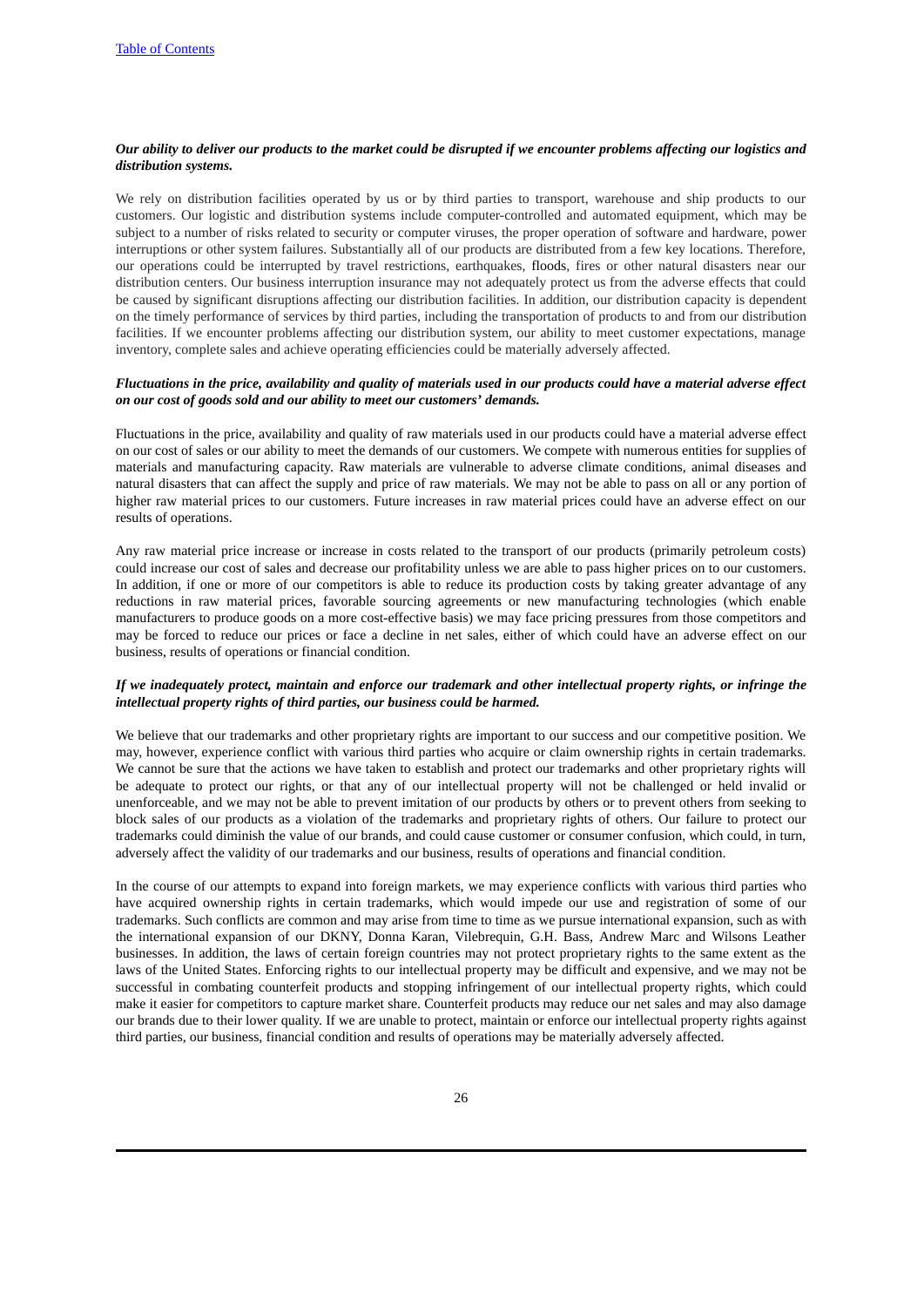Furthermore, we cannot be certain that the conduct of our business does not and will not infringe, misappropriate or otherwise conflict with the intellectual property rights of others, and our efforts to enforce our trademark and other intellectual property rights may be met with defenses, counterclaims and countersuits attacking the validity and enforceability of our trademark and other intellectual property rights. Any action to prosecute, enforce or defend any intellectual property claim, regardless of merit or resolution, could be costly and may divert the efforts and attention of our management and technical personnel. We may not prevail in such proceedings given the complex technical issues and inherent uncertainties in intellectual property litigation. If we are found to have infringed, misappropriated or otherwise violated rights of third parties, we could be required to pay substantial damages, obtain licenses, cease the manufacture, use or sale of certain intellectual property, or cease making or selling certain products. There can be no assurance that licenses will be available on commercially reasonable terms, if at all. If we are unsuccessful in protecting and enforcing our intellectual property rights, our brands, business, financial condition and results of operations may be materially adversely affected.

#### We are subject to the risk that our licensees may not generate expected sales or maintain the value of our brands.

We currently license, and expect to continue licensing, certain of our proprietary rights, such as trademarks, to third parties. If our licensees fail to successfully market and sell licensed products, or fail to obtain sufficient capital or effectively manage their business operations, customer relationships, labor relationships, supplier relationships or credit risks, this could adversely affect our revenues, both directly from reduced royalties received and indirectly from reduced sales of our other products.

We also rely on our licensees to help preserve the value of our brand. Although we attempt to protect our brand through approval rights over the design, production processes, quality, packaging, merchandising, distribution, advertising and promotion of our licensed products, we cannot completely control the use of our licensed brand by our licensees. Although we make efforts to police the use of our trademarks by our licensees, we cannot be certain that these efforts will be sufficient to ensure that our licensees abide by the terms of their licenses. In the event that our licensees fail to do so, our trademark rights could be harmed. Moreover, the misuse of our brand by, or negative publicity involving, a licensee, could have a material adverse effect on our brand and on us.

#### **Risk Factors Relating to the Economy and the Apparel Industry**

## Recent and future economic conditions, including volatility in the financial and credit markets, may adversely affect our *business.*

Economic conditions have affected, and in the future may adversely affect, the apparel industry and our major customers. Economic conditions have, at times, led to a reduction in overall consumer spending, which could have an adverse impact on sales of our products. A disruption in the ability of our significant customers to access liquidity could cause serious disruptions or an overall deterioration of their businesses which could lead to a significant reduction in their orders of our products and the inability or failure on their part to meet their payment obligations to us, any of which could have a material adverse effect on our results of operations and liquidity. A significant adverse change in a customer's financial and/or credit position could also require us to sell fewer products to that customer, assume greater credit risk relating to that customer's receivables or could limit our ability to collect receivables related to previous purchases by that customer. As a result, our reserves for doubtful accounts and write-offs of accounts receivable may increase.

#### *The cyclical nature of the apparel industry and uncertainty over future economic prospects and consumer spending could have a material adverse effect on our results of operations.*

The apparel industry is cyclical. Purchases of outerwear, sportswear, swimwear, footwear and other apparel and accessories tend to decline during recessionary periods and may decline for a variety of other reasons, including changes in fashion trends and the introduction of new products or pricing changes by our competitors. Retailers have also responded to the shift in the types of apparel purchased by consumers based on their adjusted lifestyle needs resulting from changes to the work environment and leisure activities caused by the COVID-19 pandemic. Uncertainties regarding future economic prospects, including as a result of the COVID-19 pandemic, may affect consumer-spending habits and could have an adverse effect on our results of operations. Uncertainty with respect to consumer spending as a result of weak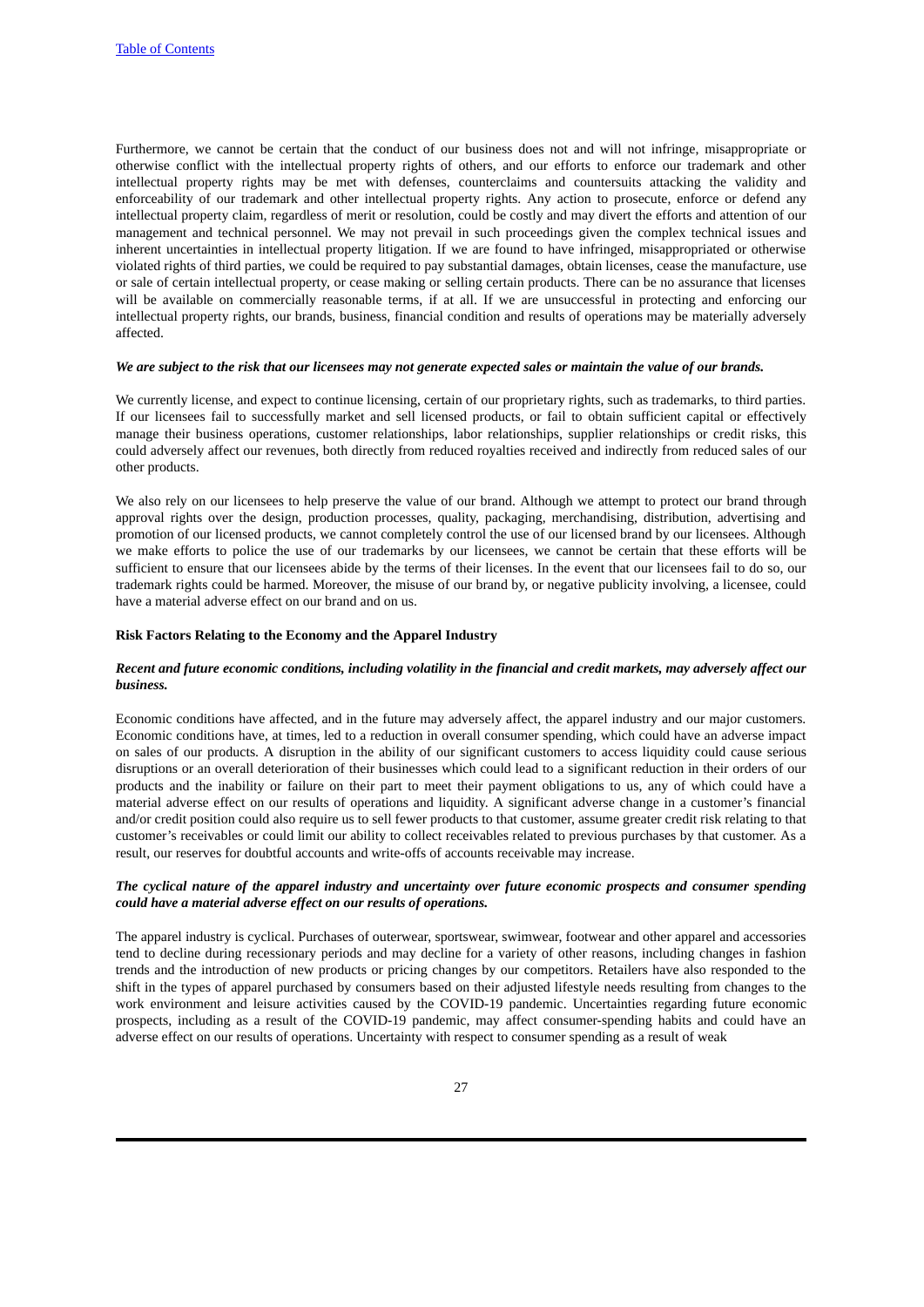economic conditions, including as a result of the COVID-19 pandemic, has, caused our customers to delay the placing of initial orders and to slow the pace of reorders during the seasonal peak of our business. Weak economic conditions have had a material adverse effect on our results of operations at times in the past and could have a material adverse effect on our results of operations in the future as well.

#### The competitive nature of our industry may result in lower prices for our products and decreased gross profit margins.

The apparel business is highly competitive. We have numerous competitors with respect to the sale of apparel, footwear and accessories, including digital websites, distributors that import products from abroad and domestic retailers with established foreign manufacturing capabilities. Many of our competitors have greater financial and marketing resources and greater manufacturing capacity than we do. The general availability of contract manufacturing capacity also allows ease of access by new market entrants. The competitive nature of the apparel industry may result in lower prices for our products and decreased gross profit margins, either of which may materially adversely affect our sales and profitability. Sales of our products are affected by a number of competitive factors including style, price, quality, brand recognition and reputation, product appeal and general fashion trends.

#### If major department, mass merchant and specialty store chains consolidate, continue to close stores or cease to do *business, our business could be negatively affected.*

We sell our products to major department, mass merchant and specialty store chains. Continued consolidation in the retail industry, as well as store closing or retailers ceasing to do business, could negatively impact our business. Lord & Taylor, which had filed for bankruptcy, has announced that it is liquidating its business and closing all stores, JC Penney and Christopher & Banks, each of which is a customer of ours, have filed for bankruptcy and Macy's and Kohl's, as well as other store chains, have announced their intention to close stores. Store closings could adversely affect our business and results of operations. Consolidation could reduce the number of our customers and potential customers. With increased consolidation in the retail industry, we are increasingly dependent on retailers whose bargaining strength may increase and whose share of our business may grow. As a result, we may face greater pressure from these customers to provide more favorable terms, including increased support of their retail margins. As purchasing decisions become more centralized, the risks from consolidation increase. A store group could decide to close stores, decrease the amount of product purchased from us, modify the amount of floor space allocated to apparel in general or to our products specifically or focus on promoting private label products or national brand products for which it has exclusive rights rather than promoting our products. Customers are also concentrating purchases among a narrowing group of vendors. These types of decisions by our key customers could adversely affect our business.

## The effects of war, acts of terrorism, natural disasters or public health crises could adversely affect our business and *results of operations.*

The continued threat of terrorism, heightened security measures and military action in response to acts of terrorism or civil unrest has, at times, disrupted commerce and intensified concerns regarding the United States and world economies. Any further acts of terrorism or new or extended hostilities may disrupt commerce and undermine consumer confidence, which could negatively impact our sales and results of operations. Similarly, the occurrence of one or more natural disasters, such as hurricanes, fires, floods or earthquakes, or public health crises, such as the COVID-19 pandemic, could result in the closure of one or more of our distribution centers, our corporate headquarters or a significant number of stores or impact one or more of our key suppliers. In addition, these types of events could result in increases in energy prices or a fuel shortage, the temporary or long-term disruption in the supply of product, disruption in the transport of product from overseas, delay in the delivery of product to our factories, our customers or our stores and disruption in our information and communication systems. Accordingly, these types of events could have a material adverse effect on our business and our results of operations.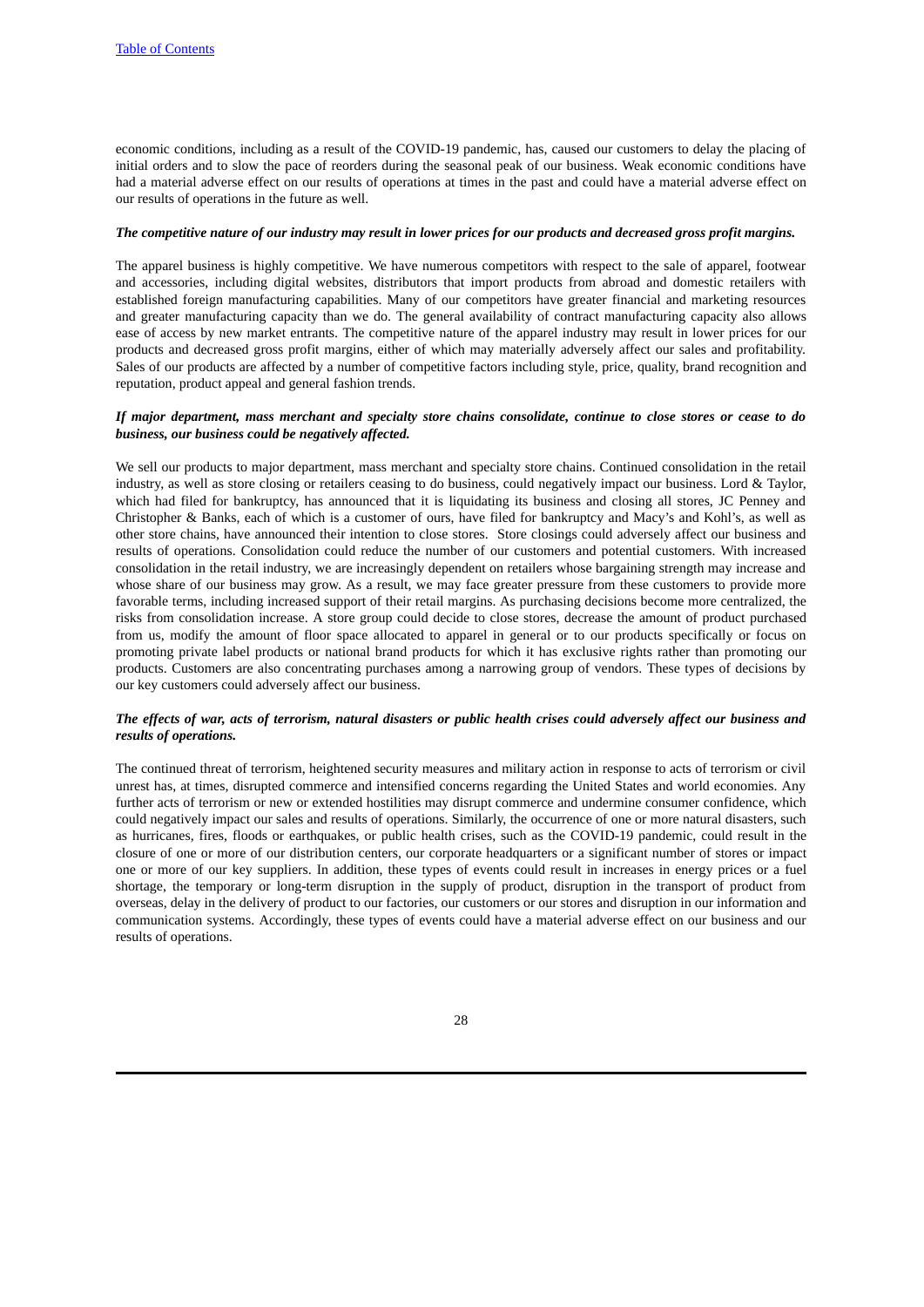#### **Risks Related to Our International Operations**

#### *We are dependent upon foreign manufacturers.*

We do not own or operate any manufacturing facilities. We also do not have long-term written agreements with any of our manufacturers. As a result, any of these manufacturers may unilaterally terminate its relationship with us at any time. Almost all of our products are imported from independent foreign manufacturers. The failure of these manufacturers to meet required quality standards could damage our relationships with our customers. In addition, the failure by these manufacturers to ship products to us in a timely manner could cause us to miss the delivery date requirements of our customers. The failure to make timely deliveries could cause customers to cancel orders, refuse to accept delivery of products or demand reduced prices.

Additionally, our arrangements with foreign manufacturers subject us to risks of engaging in business abroad, including currency fluctuations, political or labor instability and potential import restrictions, duties and tariffs. We do not maintain insurance for the potential lost profits due to disruptions of our overseas manufacturers. Because our products are produced abroad, most significantly in China and Vietnam, political or economic instability in China, Vietnam or elsewhere could cause substantial disruption in the business of our foreign manufacturers. Products sourced from China represented approximately 32.8% of our inventory purchased in fiscal 2021, 49.5% of our inventory purchased in fiscal 2020 and 61.5% of our inventory purchased in fiscal 2019. Products sourced from Vietnam represented approximately 36.2% of our inventory purchased in fiscal 2021, 24.6% of our inventory purchased in fiscal 2020 and 18.2% of our inventory purchased in fiscal 2019.

While we source our products from many different manufacturers, we rely on a few manufacturers for a significant amount of our products. We sourced 10.7% of our purchases in fiscal 2021 from one vendor in Vietnam. We sourced 11.4% of our purchases in fiscal 2020 and 14.4% of our purchases in fiscal 2019 from one vendor in China. The loss of key vendors or a disruption in receipt of products from key vendors could adversely affect our ability to deliver goods to our customers on time and in the requested quantities.

We are also dependent on these manufacturers for compliance with our policies and the policies of our licensors and customers regarding labor practices employed by factories that manufacture product for us. Any failure by these manufacturers to comply with required labor standards or any other divergence in their labor or other practices from those generally considered ethical in the United States and the potential negative publicity relating to any of these events, could result in a violation by us of our license agreements, and harm us and our reputation. In addition, a manufacturer's failure to comply with safety or content regulations and standards could result in substantial liability and harm to our reputation.

#### *Our expansion into the European market exposes us to uncertain economic conditions in the Euro zone.*

Demand for our products depends in part on the general economic conditions affecting the countries in which we do business. We are attempting to expand our presence in the European markets, including for our DKNY, Donna Karan and Vilebrequin businesses. The strength of the economy in Europe is uncertain and has been significantly affected by the impacts of the COVID-19 pandemic. There is some concern that certain European countries may default in payments due on their national debt obligations and from related European financial restructuring efforts. If such defaults were to occur, or if European financial restructuring efforts create their own instability, current instability in the global credit markets may increase. Continued financial instability in Europe could adversely affect our European operations and, in turn, could have a material adverse effect on us.

## We have foreign currency exposures relating to buying and selling in currencies other than the U.S. dollar, our *functional currency.*

We have foreign currency exposure related to foreign denominated revenues and costs, which must be translated into U.S. dollars. Fluctuations in foreign currency exchange rates may adversely affect our reported earnings and the comparability of period-to-period results of operations. In addition, while certain currencies (notably the Hong Kong dollar and Chinese Renminbi) are currently managed in value in relation to the U.S. dollar by foreign central banks or governmental entities, such conditions may change, thereby exposing us to various risks as a result.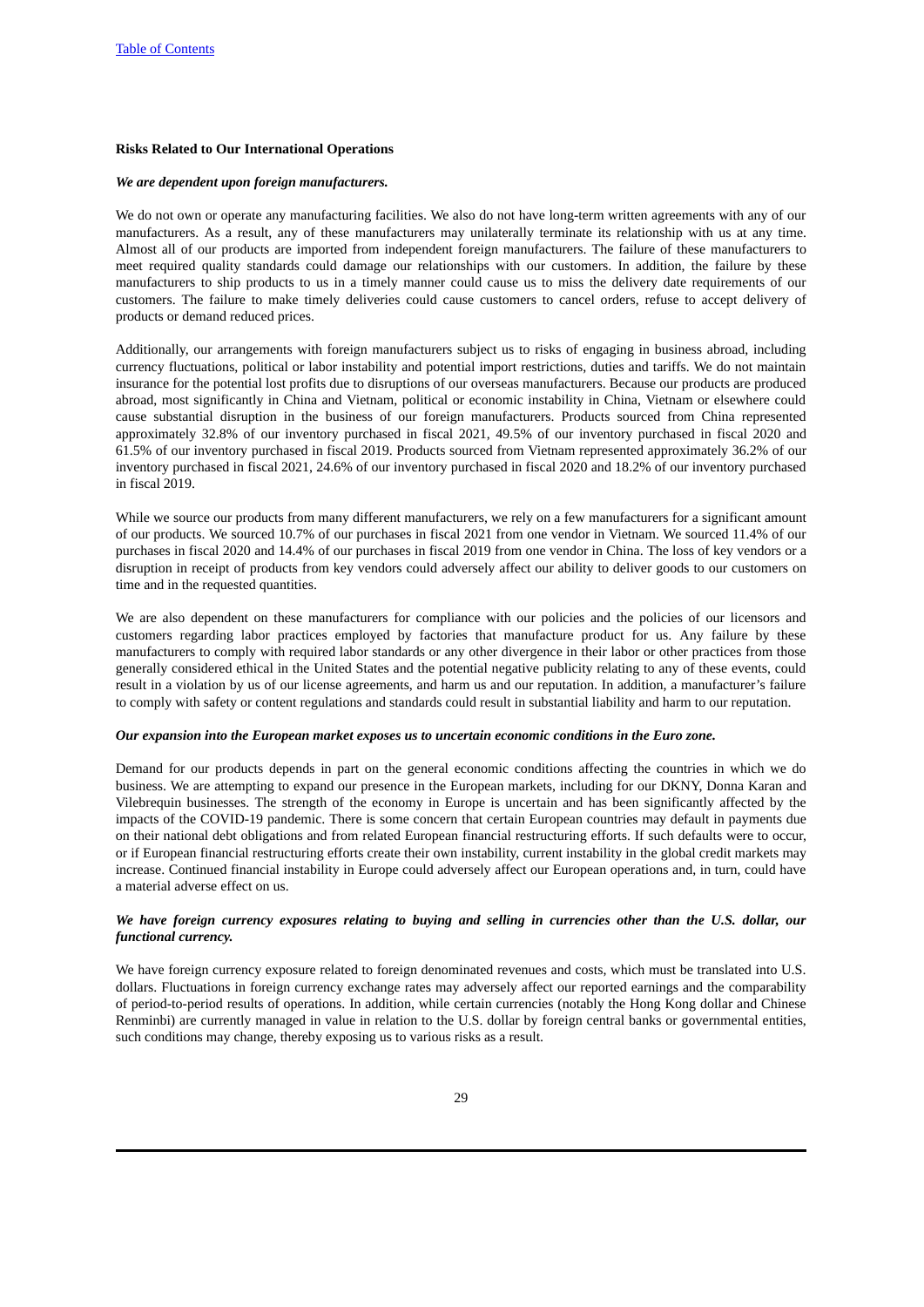Certain of our foreign operations purchase products from suppliers denominated in U.S. dollars and Euros, which may expose such operations to increases in cost of goods sold (thereby lowering profit margins) as a result of foreign currency fluctuations. Our exposures are primarily concentrated in the Euro. Changes in currency exchange rates may also affect the relative prices at which we and our foreign competitors purchase and sell products in the same market and the cost of certain items required in our operations. In addition, certain of our foreign operations have receivables or payables denominated in currencies other than their functional currencies, which exposes such operations to foreign exchange losses as a result of foreign currency fluctuations. Such fluctuations in foreign currency exchange rates could have an adverse effect on our business, results of operations and financial condition. We are not currently engaged in any hedging activities to protect against currency risks. If there is downward pressure on the value of the dollar, our purchase prices for our products could increase. We may not be able to offset an increase in product costs with a price increase to our customers.

#### *We are subject to numerous risks associated with international operations.*

Our ability to capitalize on the potential of our international operations, including to realize the benefits of our DKNY, Donna Karan and Vilebrequin businesses and successfully expand into international markets, is subject to risks associated with international operations. These include:

- the burdens of complying with a variety of foreign laws and regulations, including trade and labor restrictions;
- local product preferences and product requirements;
- more stringent regulation relating to privacy and data protection, including with respect to the collection, use and processing of personal information, particularly in Europe;
- more stringent regulation relating to privacy and data access to, or use of, commercial or personal information, particularly in Europe;
- less rigorous protection of intellectual property;
- compliance with United States and other country laws relating to foreign operations, including the Foreign Corrupt Practices Act, which prohibits U.S. companies from making improper payments to foreign officials for the purpose of obtaining or retaining business;
- unexpected changes in regulatory requirements; and
- new tariffs or other barriers in international markets.

We are also subject to general political and economic risks in connection with our international operations, including:

- political instability and terrorist attacks;
- changes in diplomatic and trade relationships; and
- general and economic fluctuations in specific countries or markets.

Changes in regulatory, geopolitical, social or economic policies and other factors may have a material adverse effect on our international business in the future or may require us to exit a particular market or significantly modify our current business practices.

## The new national security law adopted in Hong Kong may result in disruptions to our business operations in Hong *Kong and additional tariffs and trade restrictions.*

On June 30, 2020, a new security law was put into effect that would change the way Hong Kong has been governed since the territory was handed over by England to China in 1997. This law increases the power of the central government in Beijing over Hong Kong, limits the civil liberties of residents of Hong Kong and could restrict their ability to conduct business in the same way as in the past on a go forward basis. The U.S. State Department has announced the U.S. would no longer consider Hong Kong to have significant autonomy from China which could end some or all of the U.S. government's special trade and economic relations with Hong Kong. This may result in disruption to our offices and employees located in Hong Kong, as well as the shipment of our products from Hong Kong to the United States. Further, the U.S. may impose the same tariffs and other trade restrictions on exports from Hong Kong that it places on goods from mainland China. The potential disruption to our business operations in Hong Kong and additional tariffs and trade restrictions could have an adverse impact on our results of operations. To date, no such disruptions have occurred.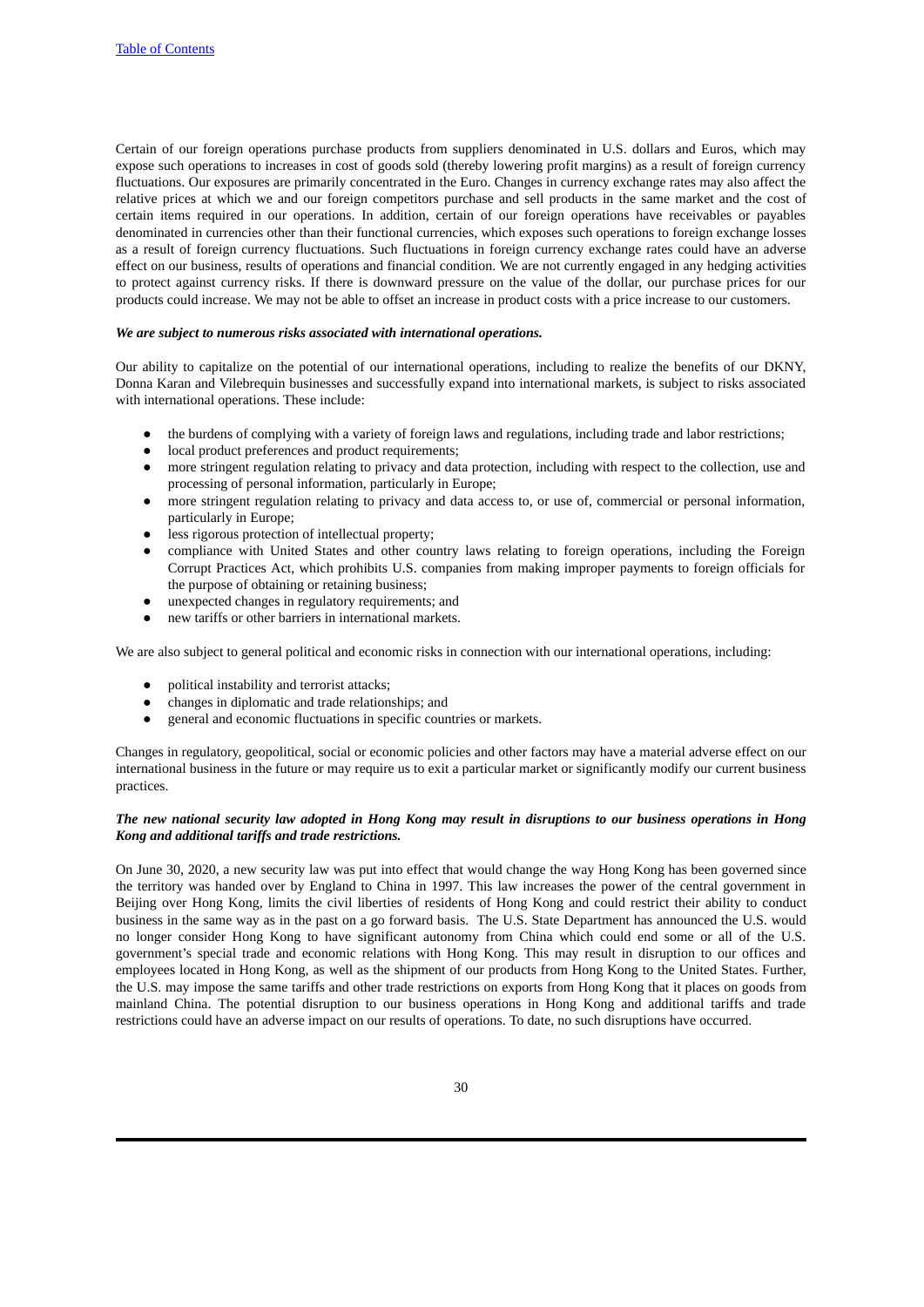#### **Risks Related to Cybersecurity, Data Privacy and Information Technology**

## Laws on privacy continue to evolve, and place further limits on how we collect or use customer information could *adversely affect our business.*

We collect, store and process customer information primarily for marketing purposes and to improve the services we provide. There are numerous laws and regulations regarding privacy and the storage, sharing, use, processing, transfer, disclosure and protection of personal data, the scope of which is changing, subject to differing interpretations, and may be inconsistent between states within a country or between countries. For example, the European Union General Data Protection Regulation ("GDPR") became effective in May 2018, and has resulted and will continue to result in significantly greater compliance burdens and costs for companies with users and operations in the European Union ("EU") and European Economic Area ("EEA"). Under GDPR, fines of up to 20 million Euros or 4% of a company's annual global revenues, whichever is greater, can be imposed for violations.

The California Consumer Privacy Act ("CCPA") went into effect on January 1, 2020, and limits how we may collect, use, and process personal data of California residents. To comply with the CCPA, we made certain changes to our data processing practices and policies but it may require that we further modify our data processing practices and policies and incur substantial compliance-related costs and expenses. California recently enacted the California Privacy Rights Act ("CPRA"), effective January 1, 2023, which creates additional obligations regarding consumer data and could increase compliance risks, costs and expenses. Other states may decide to adopt similar privacy laws. Non-compliance with these laws could result in penalties or significant legal liability. Although we make reasonable efforts to comply with all applicable laws and regulations, there can be no assurance that we will not be subject to regulatory action, including fines, in the event of non-compliance. If we fail to comply with these laws and regulations, we may additionally be subject to claims, or other obligations, as well as financial and reputational damage, which could impact our business, financial condition and results of operations.

Any limitations imposed on the use of customer information by federal, state, local or foreign governments, could have an adverse effect on our future marketing activities. Governmental focus on data security and/or privacy may lead to additional legislation or regulations. As a result, we may have to modify our business to further improve data security and privacy compliance, which would result in increased expenses and operating complexity, or in ways that negatively affect our or our third-party service providers' business, results of operations or financial condition. To the extent our, or our business partners', security procedures and protection of customer information prove to be insufficient or inadequate, we may become subject to litigation or other claims, fines, penalties or other obligations, which could expose us to liability and cause damage to our reputation, brand and results of operations.

#### We are subject to rules relating to the processing of credit card payments. Failure to comply with these rules could *result in an ability to process payments which would adversely affect our retail business.*

Because we process and transmit payment card information, we are subject to the Payment Card Industry ("PCI") Data Security Standard (the "Standard"), and card brand operating rules ("Card Rules"). The Standard is a comprehensive set of requirements for enhancing payment account data security that was developed by the PCI Security Standards Council to help facilitate the broad adoption of consistent data security measures. We are required by Card Rules to comply with the Standard, and our failure to do so may result in fines or restrictions on our ability to accept payment cards. Under certain circumstances specified in the Card Rules, we may be required to submit to periodic audits, self-assessments or other assessments of our compliance with the Standard. Such activities may reveal that we have failed to comply with the Standard. If an audit, self-assessment or other test determines that we need to take steps to remediate any deficiencies, such remediation efforts may distract the management team of our retail business and require it to undertake disruptive, costly and time-consuming remediation efforts. In addition, even if we comply with the Standard, there is no assurance that we will be protected from a security breach, which may materially affect our reputation and our ability to conduct our business. Further, changes in technology and processing procedures may result in changes to the Card Rules. Such changes may require us to make significant investments in operating systems and technology that may impact our business. Failure to keep up with changes in technology could result in the loss of business. Failure to comply with the Standard or Card Rules could result in losing certification under the PCI standards and an inability to process payments.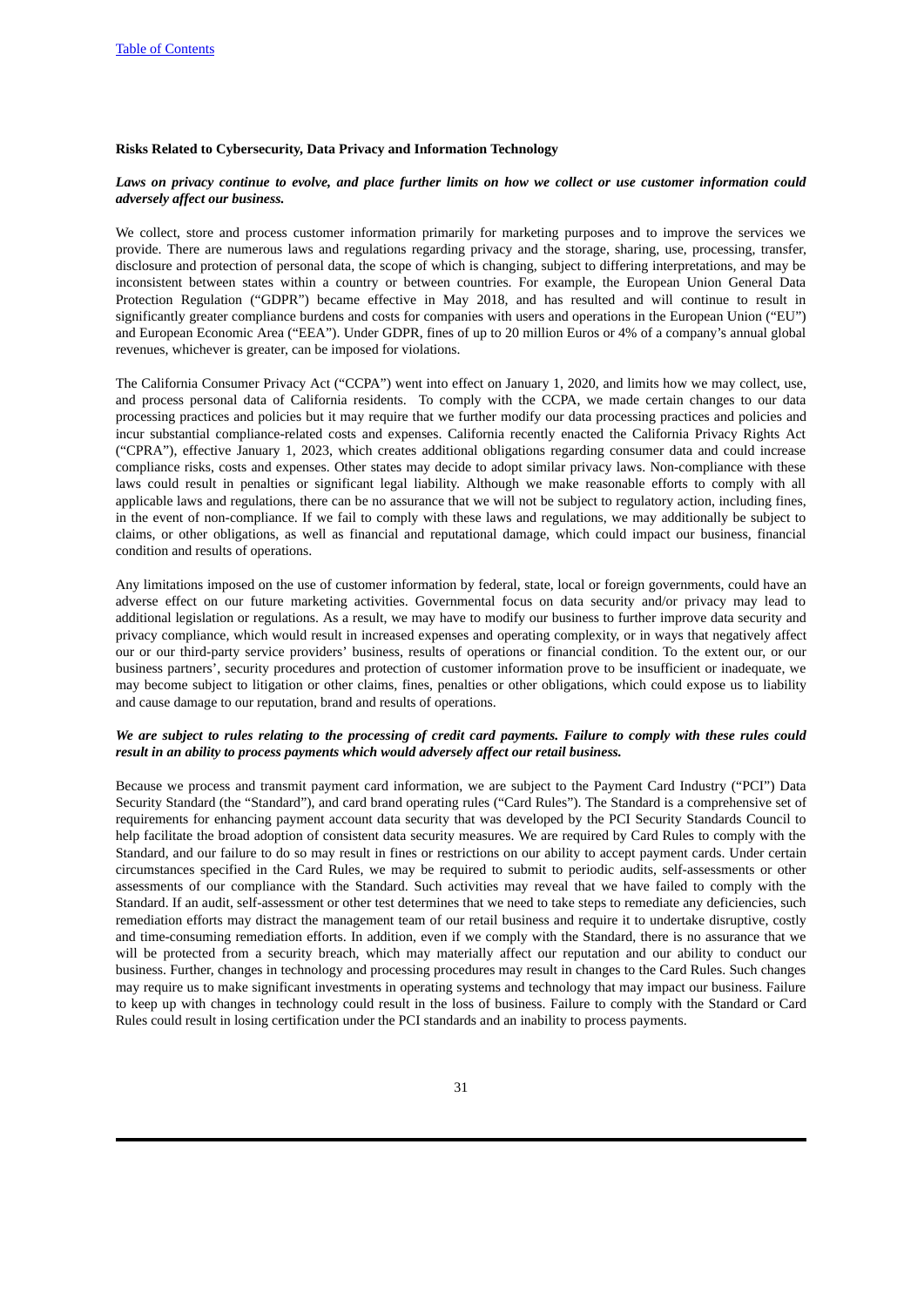## If we do not successfully upgrade, maintain and secure our information systems to support the needs of our *organization, this could have an adverse impact on the operation of our business.*

We rely heavily on information systems to manage operations, including a full range of financial, sourcing, retail and merchandising systems, and regularly make investments to upgrade, enhance or replace these systems. The reliability and capacity of our information systems is critical. The failure of our information technology systems to perform as we anticipate could disrupt our business and could result in transaction errors, processing inefficiencies and the loss of sales and customers, which may have a material adverse effect on our business, financial condition and results of operations to suffer. Despite our preventative efforts, our systems are vulnerable from time to time to damage or interruption from, among other things, security breaches, cyber-attacks, computer viruses, ransomware, power outages, fire, natural disasters, systems failures and other technical malfunctions. Increased cyber-security threats pose a potential risk to the security and viability of our information technology systems, as well as the confidentiality, integrity and availability of the data stored on those systems. If our information technology systems suffer severe damage, disruption or shutdown, by unintentional or malicious actions of employees and contractors or by cyber-attacks, and our business continuity plans do not effectively resolve the issues in a timely manner, we could experience business disruptions, reputational damage, transaction errors, processing inefficiencies, increased overhead costs, excess inventory, product shortages and a loss of important information, causing our business, financial condition and results of operations to be adversely affected. Any disruptions affecting our information systems, or any delays or difficulties in transitioning to new systems or in integrating them with current systems, could have a material adverse impact on the operation of our business. We could also be required to spend significant financial and other resources to remedy the damage caused by a security breach or to repair or replace networks and information systems. In addition, our ability to continue to operate our business without significant interruption in the event of a disaster or other disruption depends in part on the ability of our information systems to operate in accordance with our disaster recovery and business continuity plans.

While we devote significant resources to network security, backup and disaster recovery, enhanced training and other security measures to protect our systems and data, security measures cannot provide absolute security or guarantee that we will be successful in preventing or responding to every breach or disruption on a timely basis. In addition, due to the constantly evolving nature of security threats, we cannot predict the form and impact of any future incident, and the cost and operational expense of implementing, maintaining and enhancing protective measures to guard against increasingly complex and sophisticated cyber threats could increase significantly. If any of these risks materialize, our reputation and our ability to conduct our business may be materially adversely affected.

#### *A data security or privacy breach could adversely affect our business.*

We collect, process, transmit and store personal, sensitive and confidential information, including our proprietary business information and that of consumers (including users of our websites) and our wholesale partners, distributors, employees, suppliers and business partners. The protection of customer, employee and company data is critical to us. Customers have a high expectation that we will adequately protect their personal information from cyberattack or other security breaches. A significant breach of customer, employee, or company data could damage our reputation and result in lost sales, fines, or lawsuits. The secure processing, maintenance and transmission of this information is critical to our operations and business strategy. Despite our security measures, our information technology and infrastructure may be vulnerable to attacks by hackers or breaches due to employee error, malfeasance or other disruptions. Any such breach or attack could compromise our networks and the information stored there could be accessed, publicly disclosed, lost or stolen.

Because the methods used to obtain unauthorized access change frequently and may not be immediately detected, we may be unable to anticipate these methods or promptly implement preventative measures. Any such access, disclosure or other loss of information could result in legal claims or proceedings, liability under laws that protect the privacy of personal information, disrupt our operations and the services we provide to customers and damage our reputation, which could adversely affect our business, revenues and competitive position. In addition to taking the necessary precautions ourselves, we require that third-party service providers implement reasonable security measures to protect our customers' identity and privacy. We do not, however, control these third-party service providers and cannot guarantee that no electronic or physical computer break-ins and security breaches will occur in the future.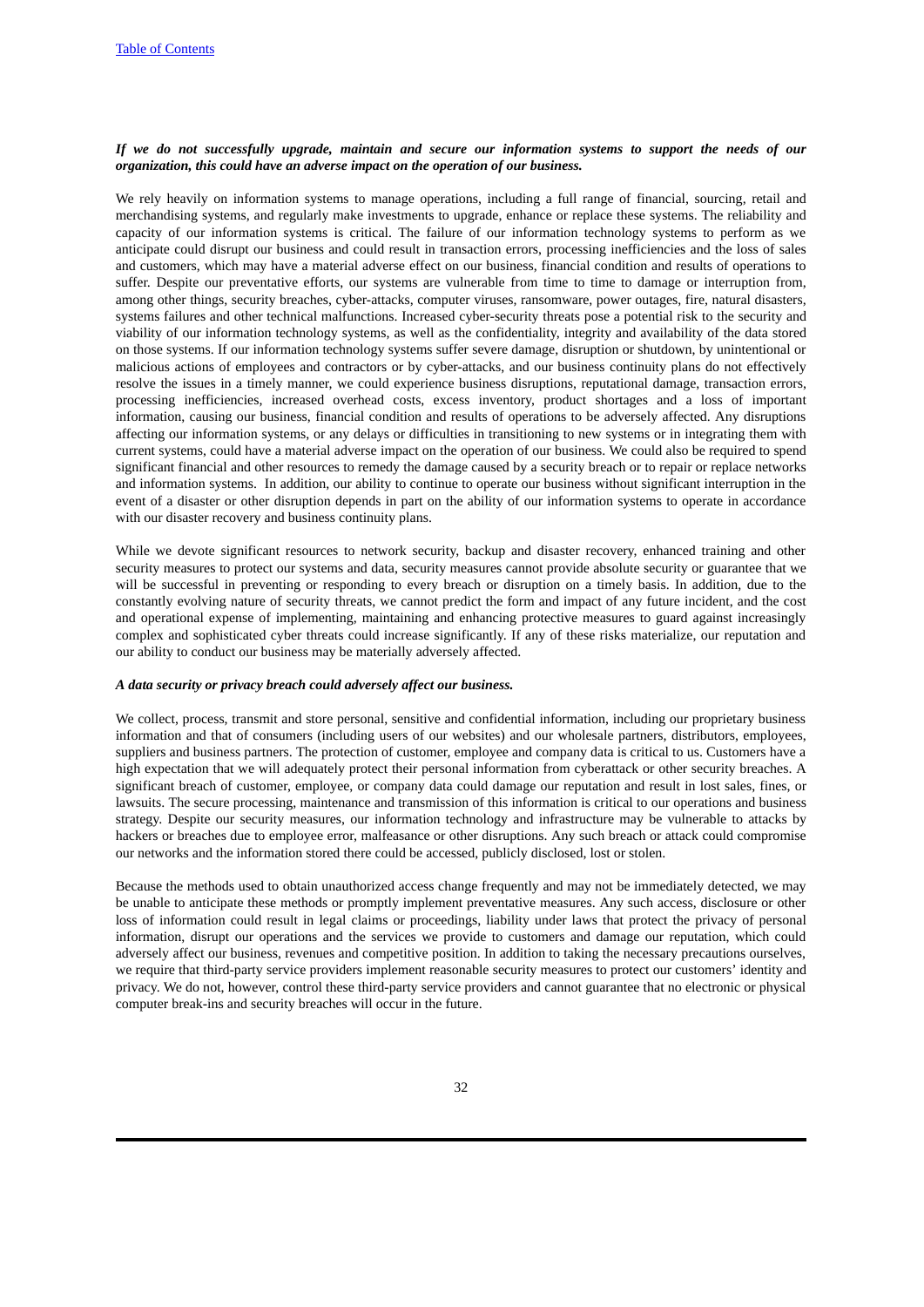## **Legal and Regulatory Risks**

#### Tariffs that have been, and might be, imposed by the United States government or a resulting trade war could have a *material adverse effect on our results of operations.*

Legislation that would restrict the importation or increase the cost of textiles and apparel produced abroad has been periodically introduced in Congress. The enactment of new legislation or international trade regulation, or executive action affecting international textile or trade agreements, could adversely affect our business. International trade agreements that can provide for tariffs and/or quotas can increase the cost and limit the amount of product that can be imported.

We cannot predict whether quotas, duties, taxes, or other similar restrictions will be imposed in the U.S., the European Union, Asia, or other countries upon the import or export of our products in the future, or what effect any of these actions would have, if any, on our business, results of operations, and financial condition. Changes in regulatory, geopolitical, social, economic, or monetary policies and other factors may have a material adverse effect on our business in the future, or may require us to exit a particular market or significantly modify our current business practices.

The apparel and accessories industry has been impacted by Section 301 tariffs imposed by the United States government on goods imported from China. Tariffs on handbags and leather outerwear imported from China were effective beginning in September 2018. These tariffs initially increased existing duties by 10% of the merchandise cost to us. The level of tariffs on these product categories was later increased to 25% beginning May 10, 2019.

On August 1, 2019, the United States government announced new 10% tariffs that cover the remaining estimated \$300 billion of inbound trade from China, including most of our apparel products. On August 23, 2019, the United States government announced that the new tariffs would increase from 10% to 15%. A portion of the new 15% tariffs went into effect on September 1, 2019. Some of the additional tariffs on certain categories of products were delayed until December 15, 2019, but have not yet gone into effect as the United States and China entered into a "phase one" trade agreement in January 2020.

It is difficult to accurately estimate the impact on our business from these tariff actions or similar actions or when any additional tariffs may become effective. For fiscal 2020, approximately 49.5% of the products that we sold were manufactured in China. For fiscal 2021, approximately 32.8% of the products that we sold were manufactured in China.

The United States government continues to negotiate with China with respect to a "phase two" trade agreement, which could lead to the removal, lowering or postponement of the additional tariffs. If the U.S. and China are not able to resolve their differences, additional tariffs may be put in place and additional products may become subject to tariffs. Tariffs on additional products imported by us from China would increase our costs, could require us to increase prices to our customers and would cause us to seek price concessions from our vendors. If we are unable to increase prices to offset an increase in tariffs, this would result in our realizing lower gross margins on the products sold by us and will negatively impact our operating results. We have reduced our reliance on China by moving production to other countries, including Vietnam and Indonesia. We will continue to explore alternative production partners to further diversify our sourcing network and to reduce our reliance on any one particular country. These efforts may not enable us to offset the adverse effects of any increases in tariffs.

China's accession agreement for membership in the World Trade Organization provides that member countries, including the United States, may impose safeguard quotas on specific products. We are unable to assess the potential for future action by the United States government with respect to any product category in the event that the quantity of imported apparel significantly disrupts the apparel market in the United States. Future action by the United States in response to a disruption in its apparel markets could limit our ability to import apparel and increase our costs.

#### We have been audited by the Canadian Border Services Agency ("CBSA") and are in the process of appealing the *CBSA ruling. Loss of this appeal could have an adverse effect on our results of operations.*

In October 2017, the CBSA issued a final audit report to G-III's Canadian subsidiary that challenged the valuation used by the Canadian subsidiary for certain goods imported into Canada. The period covered by the examination is February 1,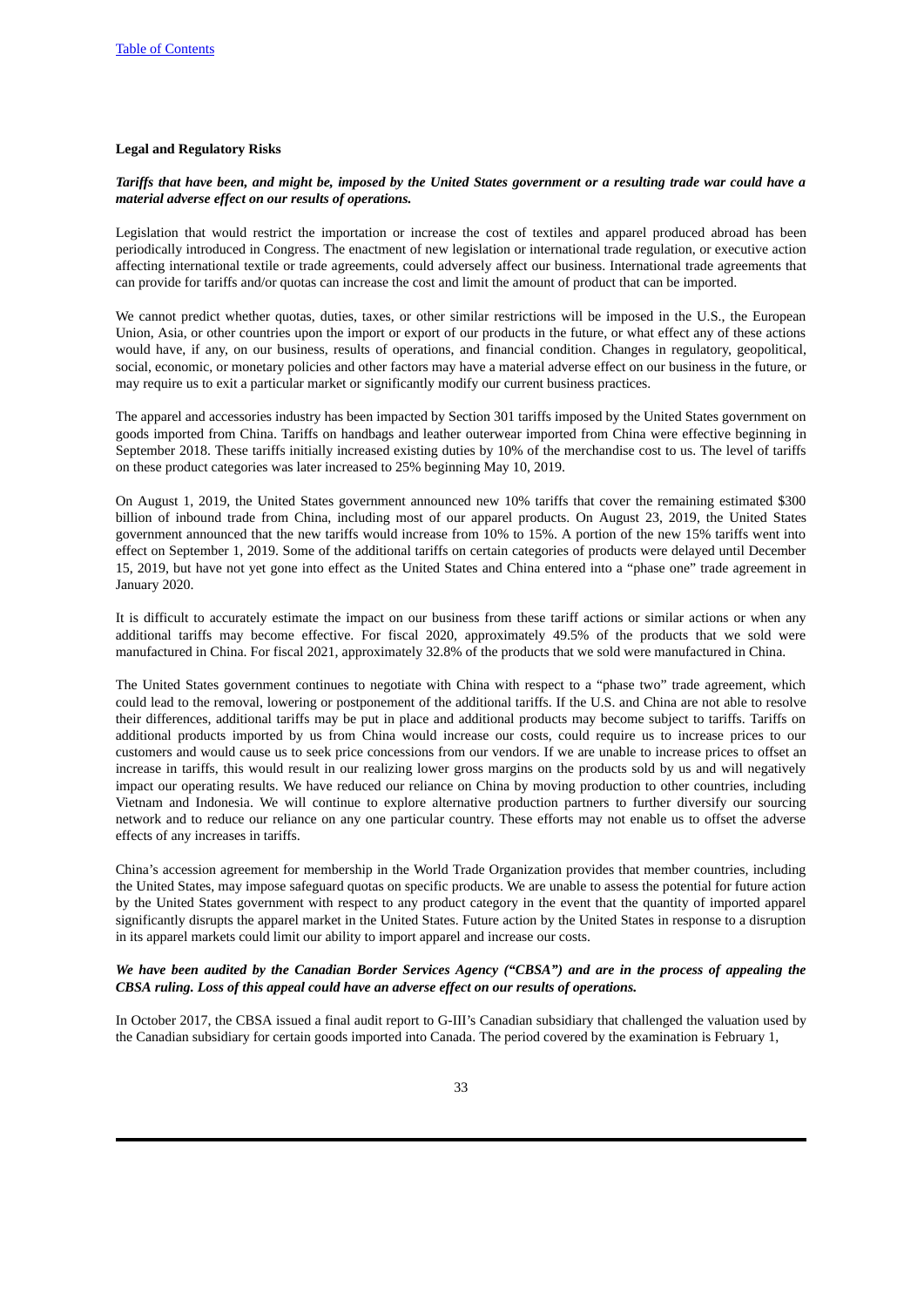2014 through October 27, 2017, the date of the final report. The CBSA has requested us to reassess our customs entries for that period using the price paid or payable by the Canadian retail customers for certain imported goods rather than the price paid by us to the vendor. The CBSA has also requested that we change the valuation method used to pay duties with respect to goods imported in the future.

We secured a bond to guarantee payment in the amount of CAD \$26.9 million (\$20.9 million) in March 2018, representing customs duty and interest that is claimed to be owed by us through December 31, 2017. In March 2018, we amended the duties filed for the month of January 2018 in accordance with the new valuation method. This amount was paid to the CBSA. Beginning February 1, 2018, we began paying duties in Canada on imported goods based on the price paid or payable by the Canadian retail customers. Duties paid on the higher dutiable value through May 31, 2019 were not charged as an expense in our statement of operations, but were recorded as a deferred expense until the appeal process is concluded. Effective June 1, 2019, we commenced paying based on the dutiable value of our imports in Canada based on pre-audit levels.

The CBSA has issued its final decision denying the appeal filed by G-III Canada with the President's Office of the CBSA. G-III Canada has filed a Notice of Appeal with the Canadian International Trade Tribunal (the "Tribunal") further appealing the CBSA decision. The Tribunal has confirmed receipt of the Notice of Appeal. The deadline for filing the case brief and evidence is April 13, 2021 and a hearing date has been set for August 10, 2021.

If our appeal of the audit findings is not successful, we will have to pay the duties and interest that have been secured by the bond. This will result in a charge to our statement of operations for past duties, as well as for the additional duties we deferred or have not paid beginning on February 1, 2018 through the conclusion of the appeal process. In addition, our loss of the appeal would result in increased duties paid in Canada on products imported into Canada and will increase our cost of sales and decrease our profitability unless we are able to pass higher prices on to our customers. This could have an adverse effect on our results of operations.

## *Changes in tax legislation or exposure to additional tax liabilities could impact our business.*

The recent changes in the U.S. presidency and control of Congress could result in changes to U.S. tax laws that would have a negative impact on our results of operations. Although we believe our income tax estimates are reasonable, the ultimate outcomes may have a negative impact on our results of operations. Our domestic and international tax liabilities are dependent on the allocation of revenue and expenses in various jurisdictions. Significant judgment is required in determining our global provision for income taxes. Changes in the U.S. federal, state, and international tax legislations can have an adverse impact on our income tax liabilities and effective tax rate.

Our future effective tax rate could be adversely affected by a variety of factors, including changes in our business operations, changes in tax laws or rulings, or developments in government tax examinations. A number of countries are actively pursuing fundamental changes to the tax laws applicable to multinational companies. Furthermore, tax authorities may choose to examine or investigate our tax reporting or tax liability, including an examination of our existing transfer pricing policies. Adverse outcomes from examinations may lead to adjustments to our income tax liabilities or provisions for uncertain tax position reserves.

We are required to pay taxes other than income taxes, such as payroll, sales, use, value-added, net worth, property, and goods and services taxes, in both the United States and various other jurisdictions. Tax authorities regularly examine these non-income taxes. The outcomes from these examinations, changes in the business, changes in applicable tax rules or other tax matters may have an adverse impact on our results of operations.

## We are subject to significant corporate regulation as a public company and failure to comply with applicable *regulations could subject us to liability or negatively affect the market price of our securities.*

As a publicly traded company, we are subject to a significant body of regulation, including the reporting requirements of the Exchange Act, the listing requirements of the Nasdaq Global Select Market, the Sarbanes-Oxley Act of 2002 and the Dodd-Frank Wall Street Reform and Consumer Protection Act of 2010. The Securities and Exchange Commission and Nasdaq regularly propose and adopt new regulatory requirements.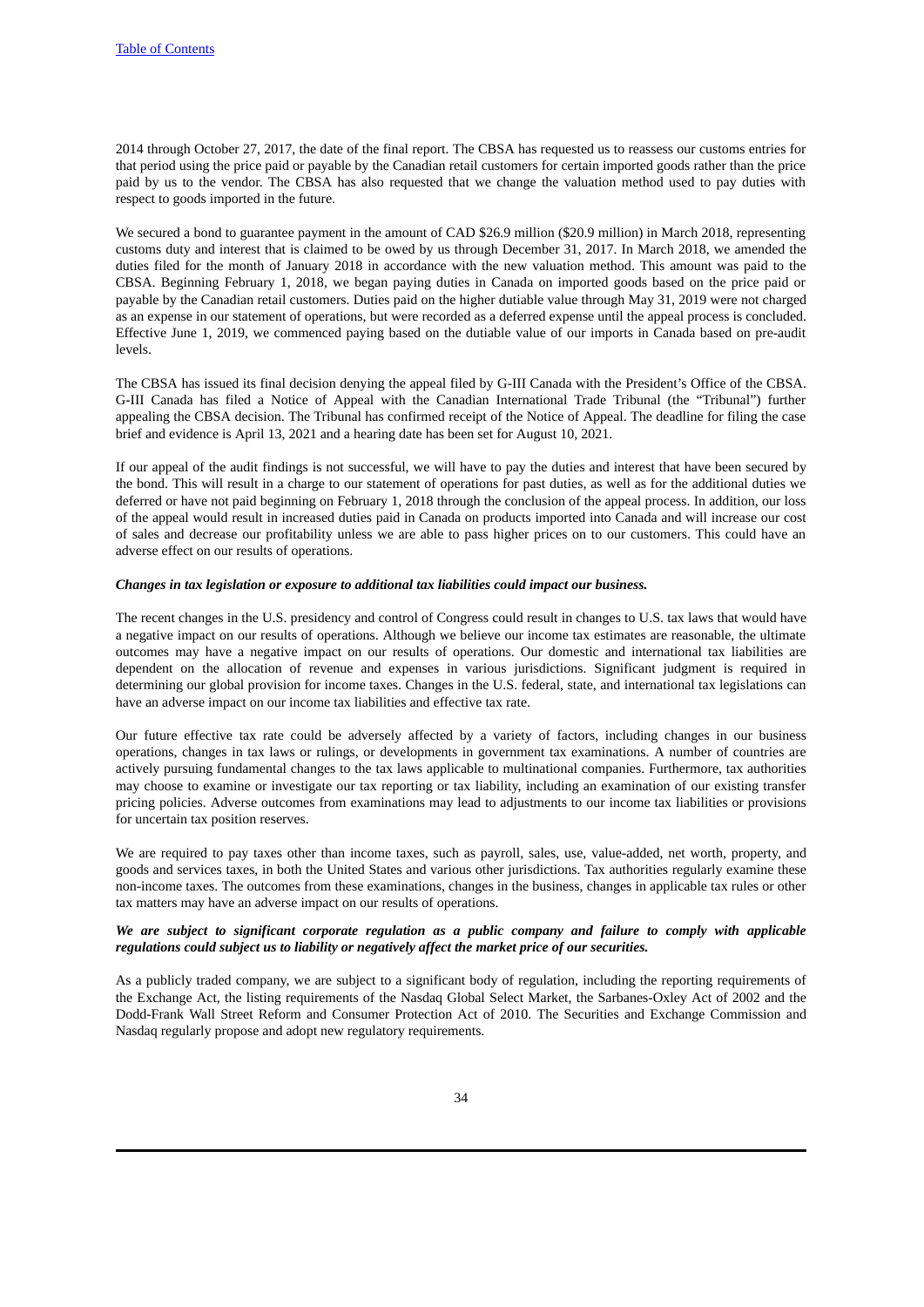The internal control over financial reporting required by Section 404 of the Sarbanes-Oxley Act may not prevent or detect misstatements because of certain of its limitations, including the possibility of human error, the circumvention or overriding of controls, or fraud. As a result, even effective internal controls may not provide reasonable assurances with respect to the preparation and presentation of financial statements. We cannot provide assurance that, in the future, our management will not find a material weakness in connection with its annual review of our internal control over financial reporting pursuant to Section 404 of the Sarbanes-Oxley Act. We also cannot provide assurance that we could correct any such weakness to allow our management to assess the effectiveness of our internal control over financial reporting as of the end of our fiscal year in time to enable our independent registered public accounting firm to state that such assessment will have been fairly stated in our Annual Report on Form 10-K or state that we have maintained effective internal control over financial reporting as of the end of our fiscal year. Discovery and disclosure of a material weakness in our internal control over financial reporting could have a material impact on our financial statements and could cause the market price of our securities to decline.

While we have developed and instituted corporate compliance programs and continue to update our programs in response to newly implemented or changing regulatory requirements, we cannot provide assurance that we are or will be in compliance with all potentially applicable corporate regulations. If we fail to comply with any of these regulations, we could be subject to a range of regulatory actions, fines or other sanctions or litigation.

#### **Other Risks Relating to Ownership of Our Common Stock**

## *The increased focus by stakeholders on corporate responsibility issues, including those associated with environmental, social and governance issues, could negatively affect our business and operations.*

Our business is susceptible to risks associated with climate change, including through disruption to our supply chain, potentially impacting the production and distribution of our products and availability and pricing of raw materials. There is also increased focus from our stakeholders, including consumers, employees and investors, on corporate responsibility matters associated with environmental, social and governance issues. Although we have announced our corporate responsibility strategy and increased focus on these issues, there can be no assurance that our stakeholders will agree with our strategy or that we will be successful in achieving our goals. Failure to implement our strategy or achieve our goals could damage our reputation, causing our investors or consumers to lose confidence in us and our brands, and negatively impact our operations.

#### *The price of our common stock has fluctuated significantly and could continue to fluctuate significantly.*

Between February 1, 2018 and March 22, 2021, the market price of our common stock has ranged from a low of \$2.96 to a high of \$51.20 per share. The market price of our common stock may change significantly in response to various factors and events beyond our control, including:

- fluctuations in our quarterly revenues or those of our competitors as a result of seasonality or other factors;
- a shortfall in revenues or net income from that expected by securities analysts and investors;
- changes in securities analysts' estimates of our financial performance or the financial performance of our competitors or companies in our industry generally;
- announcements concerning our competitors;
- changes in product pricing policies by our competitors or our customers;
- changes in tariff and trade policies;
- actual or perceived adverse effects from the coronavirus outbreak;
- general conditions in our industry; and
- general conditions in the securities markets.

#### We may not be able to provide financial forecasts and, if we do provide them, our actual financial results might vary *from our publicly disclosed financial forecasts.*

From time to time, we have publicly disclosed financial forecasts. Our forecasts reflect numerous assumptions concerning our expected performance, as well as other factors that are beyond our control and that might not turn out to be correct. As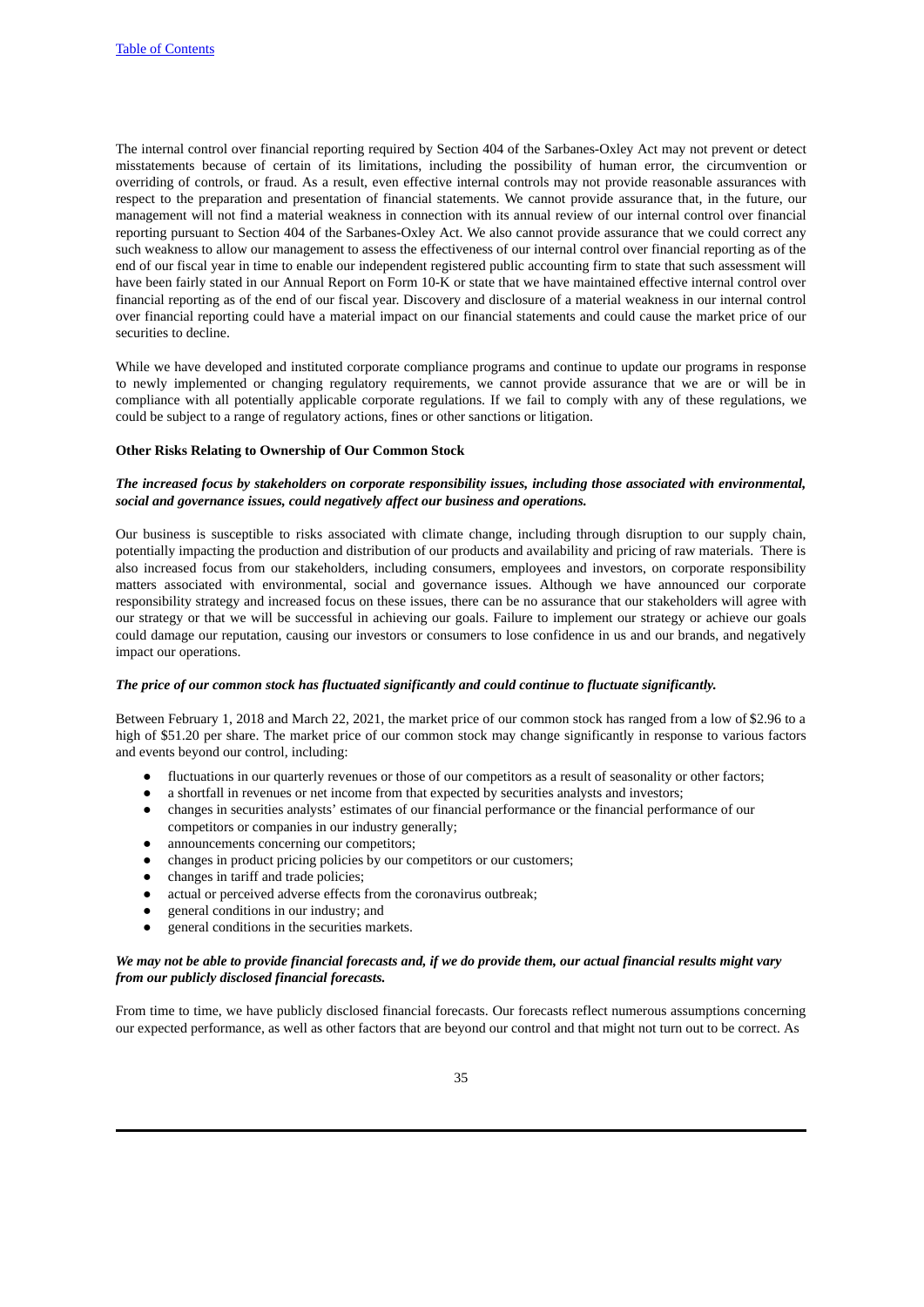a result, variations from our forecasts could be material. Our financial results are subject to numerous risks and uncertainties, including those identified throughout this "Risk Factors" section and elsewhere in this Annual Report on Form 10-K and in the documents incorporated by reference in this Annual Report. If our actual financial results are worse than our financial forecasts or forecasts provided by outside investment analysts, or others, the price of our common stock may decline. Investors who rely on these predictions when making investment decisions with respect to our securities do so at their own risk. We take no responsibility for any losses suffered as a result of such changes in our stock price. Similar to many other companies in our industry, we did not provide financial forecasts for the full fiscal 2021 year or for the first three quarters of fiscal 2021 due to uncertainty surrounding the financial impact of the COVID-19 pandemic on our business. While we have provided a financial forecast for the first quarter of fiscal 2022, we have decided to not to provide financial forecasts for the full fiscal 2022 year at this time. We do not have any responsibility to do so going forward or to update any of our forward-looking statements at such times or otherwise. We cannot predict if or when we will resume providing financial forecasts.

## If our goodwill, trademarks and other intangibles become impaired, we may be required to record charges to earnings.

As of January 31, 2021, we had goodwill, trademarks and other intangibles in an aggregate amount of \$741.8 million, or approximately 30% of our total assets and approximately 55% of our stockholders' equity. Approximately \$621.7 million of our goodwill, trademarks and other intangibles was recorded in connection with our acquisition of DKI. Under accounting principles generally accepted in the United States ("GAAP"), we review our goodwill and other indefinite life intangibles for impairment annually as of January 31 of each fiscal year and when events or changes in circumstances indicate the carrying value may not be recoverable due to factors such as reduced estimates of future cash flows and profitability, increased cost of debt, slower growth rates in our industry or a decline in our stock price and market capitalization. Estimates of future cash flows and profitability are based on an updated long-term financial outlook of our operations. However, actual performance in the near-term or long-term could be materially different from these forecasts, which could impact future estimates. A significant decline in our market capitalization or deterioration in our projected results could result in an impairment of our goodwill, trademarks and/or other intangibles. We may be required to record a significant charge to earnings in our financial statements during a period in which an impairment of our goodwill is determined to exist which would negatively impact our results of operations and could negatively the market price of our securities.

Similar to many companies in our industry, our market capitalization was negatively impacted during certain periods during fiscal 2021 as stock prices dropped dramatically during the first quarter of fiscal 2021. The uncertainty caused by the COVID-19 outbreak made it impracticable to forecast our business with any certainty during fiscal 2021. Due to the impact of the COVID-19 pandemic on our operations, we performed a quantitative test of our goodwill and indefinite-lived intangible assets as of April 30, 2020. There were no impairments identified as of April 30, 2020. We performed either a qualitative evaluation or a quantitative test at January 31, 2021 and, while future impairment was not deemed to be a risk as of that date, the continuing uncertainty caused by the pandemic could require us to periodically evaluate the value of our intangibles with indefinite lives, including trademarks, goodwill and other long-lived assets, which could result in impairments to such assets in the future.

#### **Risks Related to Our Indebtedness**

## We have a substantial amount of indebtedness, which could have a material adverse effect on our financial condition *and our ability to obtain financing in the future and to react to changes in our business.*

We have issued \$400 million of Senior Secured Notes and are party to the ABL Credit Agreement that provides for borrowings of up to \$650 million, subject to borrowing base availability. In addition, we also incurred \$125.0 million of debt pursuant to the LVMH Note that constituted a portion of the purchase price for the acquisition of DKI.

Our significant amount of debt and our debt service obligations could limit our ability to satisfy our obligations, limit our ability to operate our business and impair our competitive position.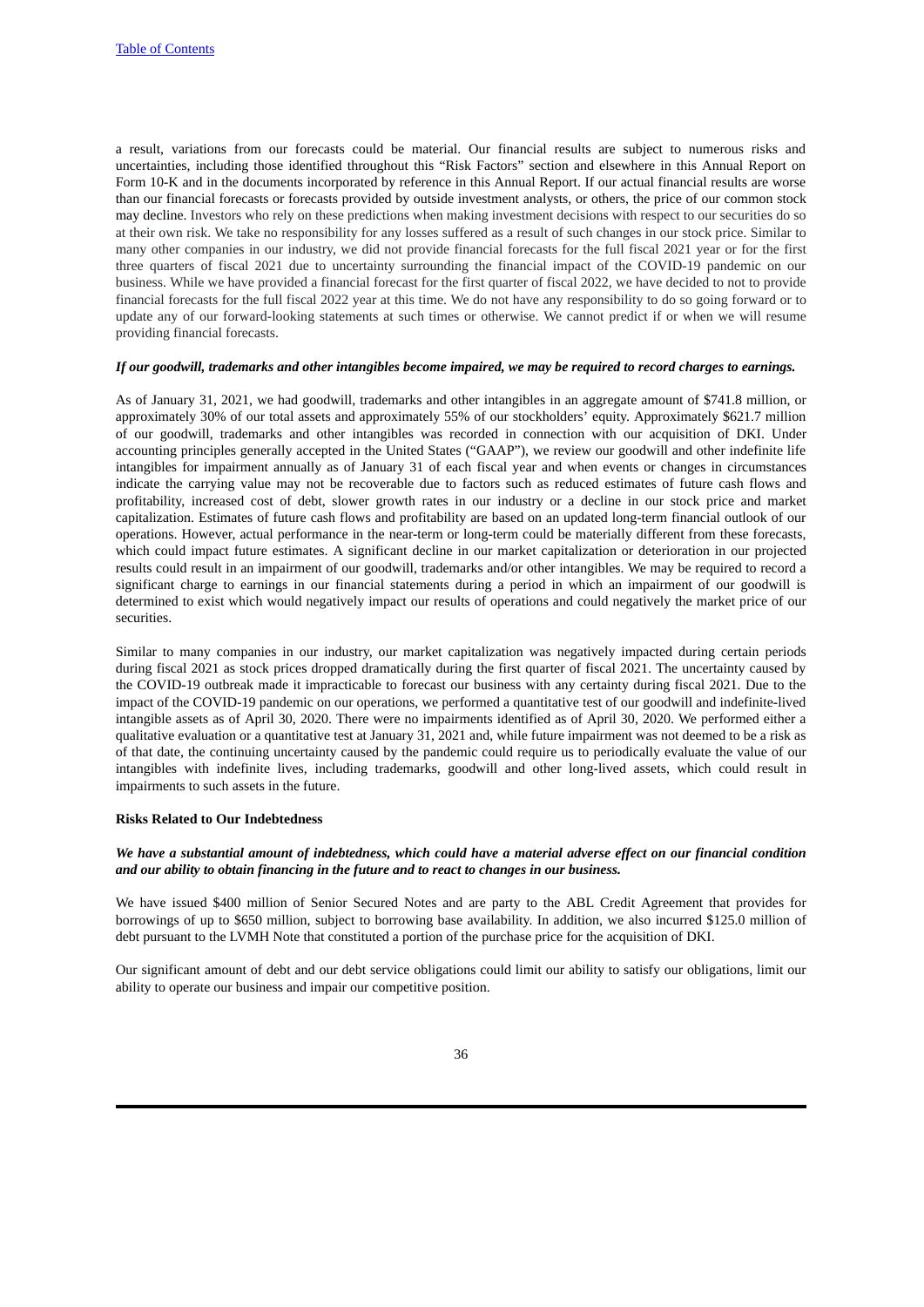For example, it could:

- make it more difficult for us to satisfy our obligations under the Senior Secured Notes and the ABL Credit Agreement;
- increase our vulnerability to adverse economic and general industry conditions, including interest rate fluctuations, because a portion of our borrowings are and will continue to be at variable rates of interest;
- require us to dedicate a substantial portion of our cash flow from operations to payments on our debt, which would reduce the availability of our cash flow from operations to fund working capital, capital expenditures or other general corporate purposes;
- limit our flexibility in planning for, or reacting to, changes in our business and industry;
- place us at a disadvantage compared to competitors that may have proportionately less debt;
- limit our ability to obtain additional debt or equity financing due to applicable financial and restrictive covenants in our debt agreements; and
- increase our cost of borrowing.

## Despite our substantial indebtedness, we may still be able to incur significantly more debt. This could intensify the risks *described above.*

We and our subsidiaries may be able to incur substantial indebtedness in the future. Although the ABL Credit Agreement and the indenture that governs the Senior Secured Notes contain restrictions on our and our subsidiaries' ability to incur additional indebtedness, these restrictions are subject to a number of important qualifications and exceptions, and the indebtedness incurred in compliance with these restrictions could be substantial.

The covenants under any future debt instruments could also allow us to incur a significant amount of additional indebtedness. In addition to any amounts that might be available to us for borrowing under the ABL Credit Agreement, subject to certain conditions, we will have the right to request an increase of aggregate commitments under the ABL Credit Agreement by an aggregate amount of up to \$100.0 million by obtaining additional commitments either from one or more of the lenders under the ABL Credit Agreement or other lending institutions. The more leveraged we become, the more we will be exposed to certain risks described above under "—We have a substantial amount of indebtedness, which could have a material adverse effect on our financial condition and our ability to obtain financing in the future and to react to changes in our business."

# The ABL Credit Agreement and the indenture that governs the Senior Secured Notes impose significant operating and financial restrictions that may limit our current and future operating flexibility, particularly our ability to respond to changes in the economy or our industry or to take certain actions, which could harm our long term interests and may limit our ability to make payments under the Notes or the ABL Credit Agreement or satisfy our other obligations.

The ABL Credit Agreement and the indenture that governs the Senior Secured Notes impose significant operating and financial restrictions on us. These restrictions limit our ability, among other things, to:

- incur, assume or permit to exist additional indebtedness (including guarantees thereof);
- pay dividends or certain other distributions on our capital stock or repurchase our capital stock or prepay subordinated indebtedness;
- prepay, redeem or repurchase certain debt;
- issue certain preferred stock or similar equity securities;
- incur liens on assets;
- make certain loans, investments or other restricted payments;
- allow to exist certain restrictions on the ability of our restricted subsidiaries to pay dividends or make other payments to us;
- engage in transactions with affiliates;
- alter the business that we conduct; and
- sell certain assets or merge or consolidate with or into other companies.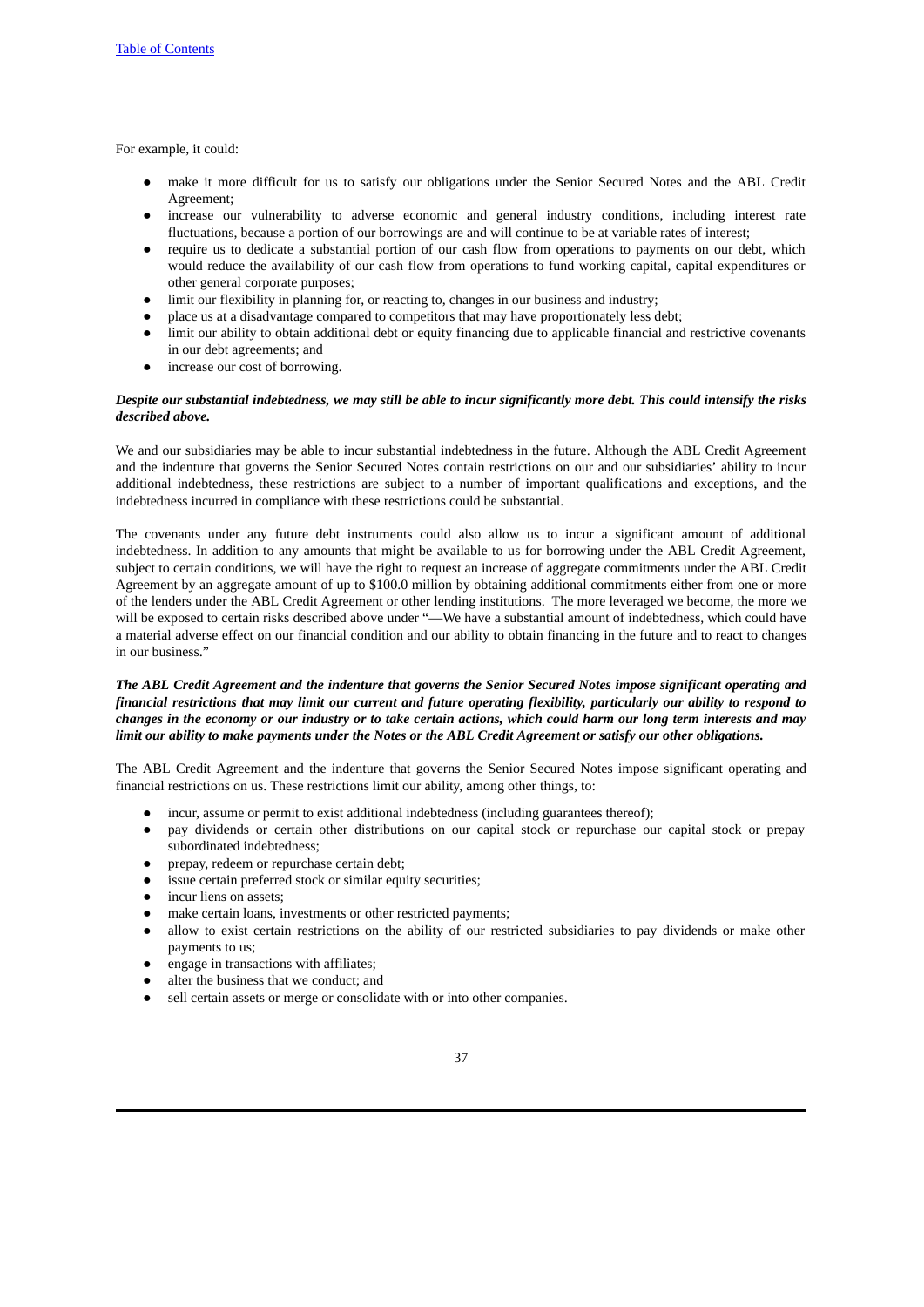As a result of these restrictions, we may be:

- limited in how we conduct our business;
- unable to raise additional debt or equity financing to operate during general economic or business downturns; or
- unable to compete effectively or to take advantage of new business opportunities.

A breach of the covenants under the indenture or the ABL Credit Agreement could result in an event of default under the applicable indebtedness. Such a default, if not cured or waived, may allow creditors to accelerate the related debt and may result in the acceleration of any other debt that is subject to an applicable cross-acceleration or cross-default provision. In addition, an event of default under the ABL Credit Agreement would permit the lenders thereunder to terminate all commitments to extend further credit under that Agreement. Furthermore, if we were unable to repay the amounts due and payable under the ABL Credit Agreement, those lenders could proceed against the collateral securing such indebtedness. In the event our lenders or holders of the Senior Secured Notes accelerate the repayment of our borrowings, we and our subsidiaries may not have sufficient assets to repay that indebtedness.

# Our ability to continue to have the necessary liquidity to operate our business may be adversely impacted by a number of factors, including uncertain conditions in the credit and financial markets, which could limit the availability and increase the cost of financing. A deterioration of our results of operations and cash flow resulting from decreases in consumer spending, could, among other things, impact our ability to comply with financial covenants in the ABL Credit *Agreement.*

Our historical sources of liquidity to fund ongoing cash requirements include cash flows from operations, cash and cash equivalents, borrowings through our credit facility and equity offerings. The sufficiency and availability of credit may be adversely affected by a variety of factors, including, without limitation, the tightening of the credit markets, including lending by financial institutions who are sources of credit for our borrowing and liquidity; an increase in the cost of capital; the reduced availability of credit; our ability to execute our strategy; the level of our cash flows, which will be impacted by retailer and consumer acceptance of our products and the level of consumer discretionary spending; maintenance of financial covenants included in our ABL Credit Agreement, interest rate fluctuations and the adverse impact of the COVID-19 pandemic on the U.S. and world-wide economies and on our business.

Interest rates increased in fiscal 2019, but decreased in fiscal 2020 and fiscal 2021. We cannot predict the future level of interest rates or the effect of any increase in interest rates on the availability or aggregate cost of our borrowings. Even if the general level of interest rates does not increase, we expect to incur more interest and other charges as a result of the higher interest rates and fees to be paid in connection with the Senior Secured Notes and ABL Credit Agreement compared to the interest rates and fees that were paid in connection with the term loan and revolving credit facility that were replaced by the Senior Secured Notes and ABL Credit Agreement. We cannot be certain that any additional required financing, whether debt or equity, will be available in amounts needed or on terms acceptable to us, if at all.

As of January 31, 2021, we were in compliance with the financial covenants in our credit facility. Compliance with these financial covenants is dependent on the results of our operations, which are subject to a number of factors including current economic conditions. The economic environment has at times resulted in lower consumer confidence and lower retail sales. Adverse developments in the economy, including as a result of the COVID-19 outbreak, could lead to reduced consumer spending which could adversely impact our net sales and cash flow, which could affect our compliance with our financial covenants. A violation of our covenants could limit access to our credit facilities. Should such restrictions on our credit facilities and these factors occur, they could have a material adverse effect on our business and results of operations.

# We may not be able to generate sufficient cash to service all of our indebtedness, including under the Senior Secured Notes or the ABL Credit Agreement, and may be forced to take other actions to satisfy our obligations under our *indebtedness, which may not be successful.*

Our ability to make scheduled payments on or to refinance our debt obligations depends on our financial condition and operating performance, which is subject to prevailing economic and competitive conditions and to certain financial, business and other factors beyond our control. We cannot assure you that we will maintain a level of cash flows from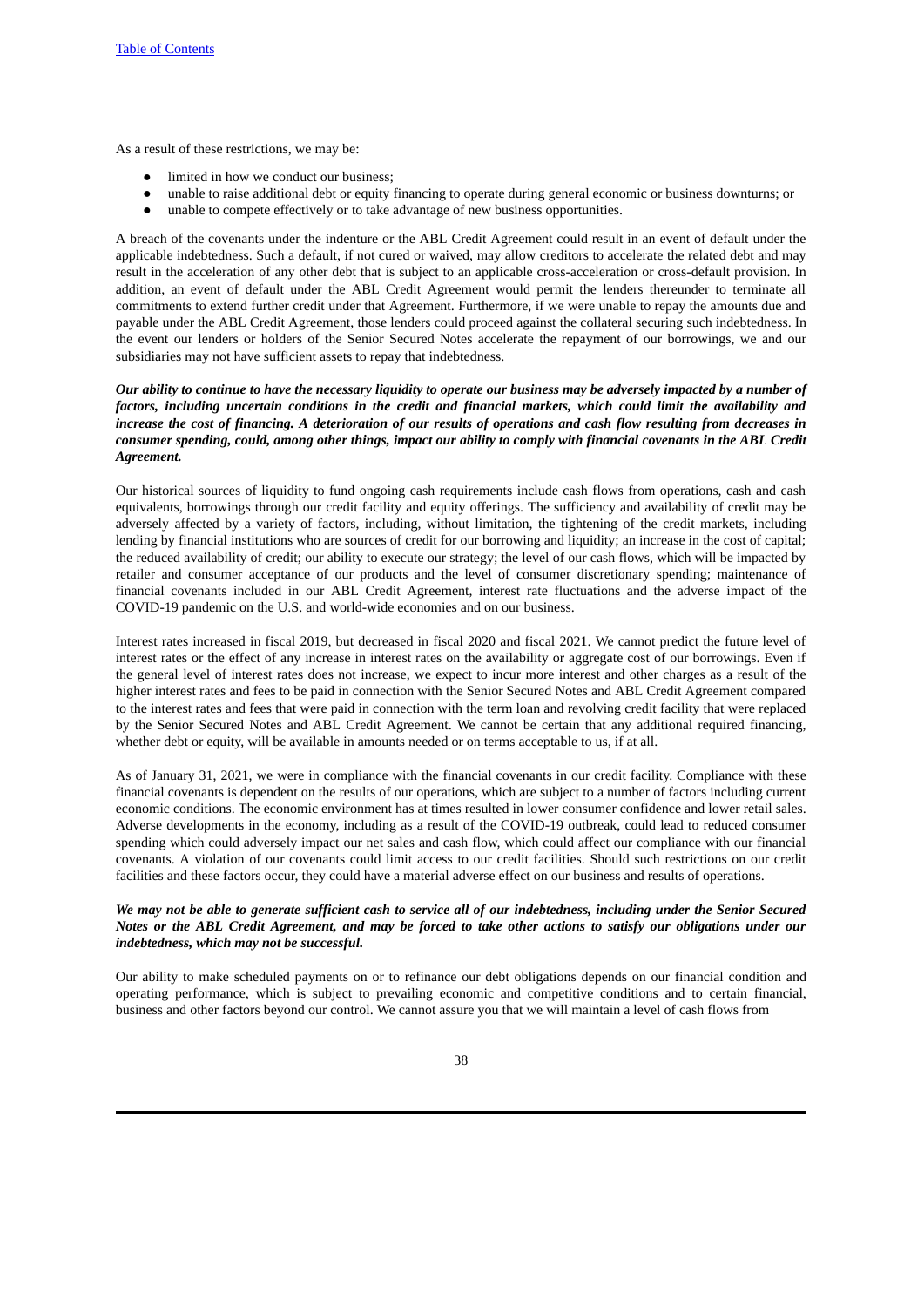operating activities sufficient to permit us to pay the principal, premium, if any, and interest on our indebtedness, including under the Senior Secured Notes or the ABL Credit Agreement.

If our cash flows and capital resources are insufficient to fund our debt service obligations, we may be forced to reduce or delay investments and capital expenditures, or to sell assets, seek additional capital or restructure or refinance our indebtedness. These alternative measures may not be successful and may not permit us to meet our scheduled debt service obligations. If our operating results and available cash are insufficient to meet our debt service obligations, we could face substantial liquidity problems and might be required to dispose of material assets or operations to meet our debt service and other obligations. We may not be able to consummate those dispositions or to obtain the proceeds that we could realize from them, and these proceeds may not be adequate to meet any debt service obligations then due. Any future refinancing of our indebtedness could be at higher interest rates and may require us to comply with more onerous covenants which could further restrict our business operations. Additionally, the ABL Credit Agreement and the indenture that will govern the Senior Secured Notes will limit the use of the proceeds from any disposition of our assets. As a result, the ABL Credit Agreement and the indenture may prevent us from using the proceeds from such dispositions to satisfy our debt service obligations.

## Our variable rate indebtedness subjects us to interest rate risk, which could cause our indebtedness service obligations *to increase significantly.*

The borrowings under the ABL Credit Agreement will be at variable rates of interest and expose us to interest rate risk. If interest rates increase, our debt service obligations on the variable rate indebtedness would increase even though the amount borrowed remained the same, and our net income and cash flows, including cash available for servicing our indebtedness, would correspondingly decrease. Assuming all revolving loans were fully drawn under the ABL Credit Agreement, each one percentage point change in interest rates would result in a \$6.5 million change in annual cash interest expense under the ABL Credit Agreement.

Financing extended to us under the ABL Credit Agreement is made at variable rates that use LIBOR or an alternate base rate (as determined by that Agreement) as a benchmark for establishing the interest rate. LIBOR is the subject of recent proposals for reform. The financial authority that regulates LIBOR has announced that it intends to stop persuading or compelling banks to submit rates for the calculation of LIBOR after 2021. These reforms may cause LIBOR to cease to exist, new methods of calculating LIBOR to be established or the establishment of an alternative reference rate(s). These consequences cannot be entirely predicted and could have an adverse impact on the market value for or value of LIBORlinked securities, loans, and other financial obligations or extensions of credit to us. Changes in market interest rates may influence our financing costs and could reduce our earnings and cash flows.

#### We may not be able to repurchase the Senior Secured Notes upon a change of control or pursuant to an asset sale offer.

Upon the occurrence of a change of control, as defined in the indenture that governs the Senior Secured Notes, the holders of the Notes will have the right to require us to offer to purchase all of the Notes then outstanding at a price equal to 101% of their principal amount plus accrued and unpaid interest. In addition, our future indebtedness may require that such indebtedness be similarly repurchased upon a change of control. In order to obtain sufficient funds to pay the purchase price of the outstanding Notes, we expect that we would have to refinance the Notes. We may not be able to refinance the Notes on reasonable terms, if at all. Our failure to offer to purchase all outstanding Notes or to purchase all validly tendered Notes would be an event of default under the indenture. Such an event of default may cause the acceleration of our other debt. Our other debt also may contain restrictions on repayment requirements with respect to specified events or transactions that constitute a change of control under the indenture.

In addition, in certain circumstances specified in the indenture, we will be required to commence an asset sale offer, as defined in the indenture, pursuant to which we will be obligated to purchase certain Notes at a price equal to 100% of their principal amount plus accrued and unpaid interest with the proceeds we receive from certain asset sales. Our other debt may contain restrictions that would limit or prohibit us from completing any such asset sale offer. In particular, the ABL Credit Agreement contains provisions that require us, upon the sale of certain assets, to apply all of the proceeds from such asset sale to the prepayment of amounts due under that Agreement. The mandatory prepayment obligations under the ABL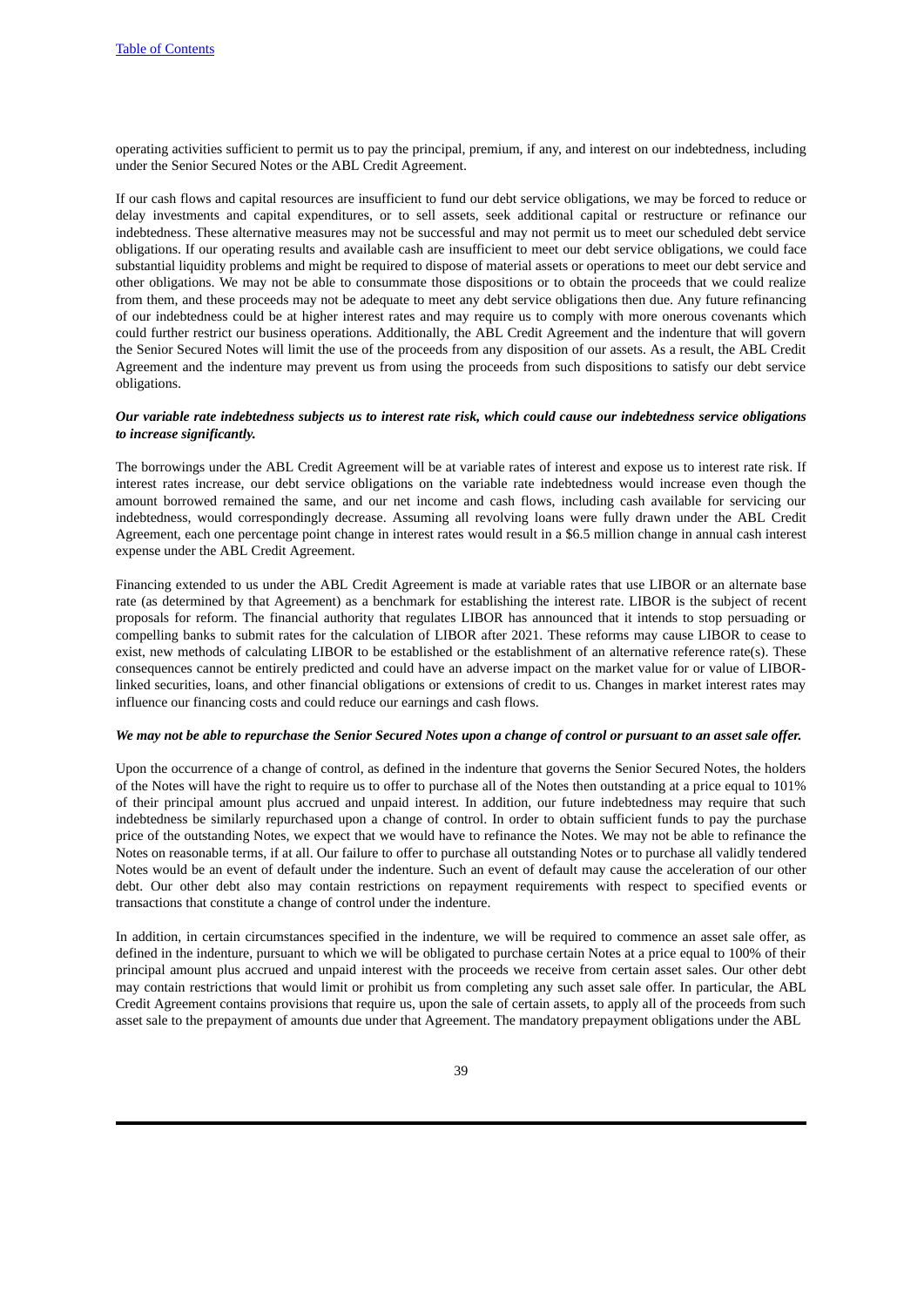Credit Agreement will be effectively senior to our obligations to make an asset sale offer with respect to the Notes under the terms of the indenture.

# Our credit rating and ability to access well-functioning capital markets are important to our ability to secure future debt financing on acceptable terms. Our credit ratings may not reflect all risks associated with the Senior Secured Notes or *our other indebtedness.*

Our access to the debt markets and the terms of such access depend on multiple factors including the condition of the debt capital markets, our operating performance and our credit ratings. These ratings are based on a number of factors including their assessment of our financial strength and financial policies. Our borrowing costs will be dependent to some extent on the rating assigned to our debt. However, there can be no assurance that any particular rating assigned to us will remain in effect for any given period of time or that a rating will not be changed or withdrawn by a rating agency if, in that rating agency's judgment, future circumstances relating to the basis of the rating so warrant. Incurrence of additional debt by us could adversely affect our credit rating. Any disruptions or turmoil in the capital markets or any downgrade of our credit rating could adversely affect our cost of funds, liquidity, competitive position and access to capital markets, which could materially and adversely affect our business operations, financial condition and results of operations. In addition, downgrading the credit rating of our debt securities or placing us on a watch list for possible future downgrading would likely have an adverse effect on the market price of our Common Stock.

# **ITEM 1B.** *UNRESOLVED STAFF COMMENTS.*

None.

### **ITEM 2.** *PROPERTIES.*

The offices, sales showrooms, distribution centers and warehouses that are material to us, all of which are leased, consist  $\theta$ 

| Location                            | <b>Property Type</b>                                                | <b>Lease Expiration</b> | <b>Renewal Option</b> | <b>Square Footage</b> |
|-------------------------------------|---------------------------------------------------------------------|-------------------------|-----------------------|-----------------------|
| 500 and 512 Seventh Avenue, New     | Corporate Office and                                                | March 2023 / March      | 5-year                | 313,000               |
| <b>York City</b>                    | showrooms                                                           | 2028                    |                       |                       |
| 231 West 39th Street, New York City | Corporate Office and<br>showrooms                                   | June 2034               |                       | 22,000                |
| Jamesburg, New Jersey               | Distribution center                                                 | December 2028           | 5-year                | 583,000               |
| South Brunswick, New Jersey         | Distribution center                                                 | January 2025            |                       | 305,000               |
| Carlstadt, New Jersey               | Distribution center                                                 | April 2024              | $10$ -year            | 197,000               |
| Brooklyn Park, Minnesota            | Retail operations office,<br>warehouse and distribution<br>facility | April 2022              |                       | 301,000               |

### *Retail Stores*

As of January 31, 2021, we operated 98 Vilebrequin retail stores and 50 DKNY and Karl Lagerfeld Paris stores. In addition, we operated 13 DKNY stores of which we are a 75% owner. During fiscal 2021, we closed 110 Wilsons Leather stores, 89 G.H. Bass stores and 4 Calvin Klein Performance stores in connection with restructuring our retail operations business.

Most leases for retail stores in the United States require us to pay annual minimum rent plus a contingent rent dependent on the store's annual sales in excess of a specified threshold. In addition, the leases generally require us to pay costs such as real estate taxes and common area maintenance costs. Retail store leases are typically between three and ten years in duration.

Our leases expire at varying dates through 2032. Almost all of our stores, other than certain Vilebrequin and DKNY stores, are located in the United States. Vilebrequin has 55 stores located in Europe, 23 stores located in the United States, 10 stores located in Asia, 8 stores located in Mexico and 2 stores in the Caribbean. DKNY has 30 stores located in the United States, 3 stores located in Canada and 3 stores located in Europe. In addition, DKNY has 13 stores located in Asia through Fabco.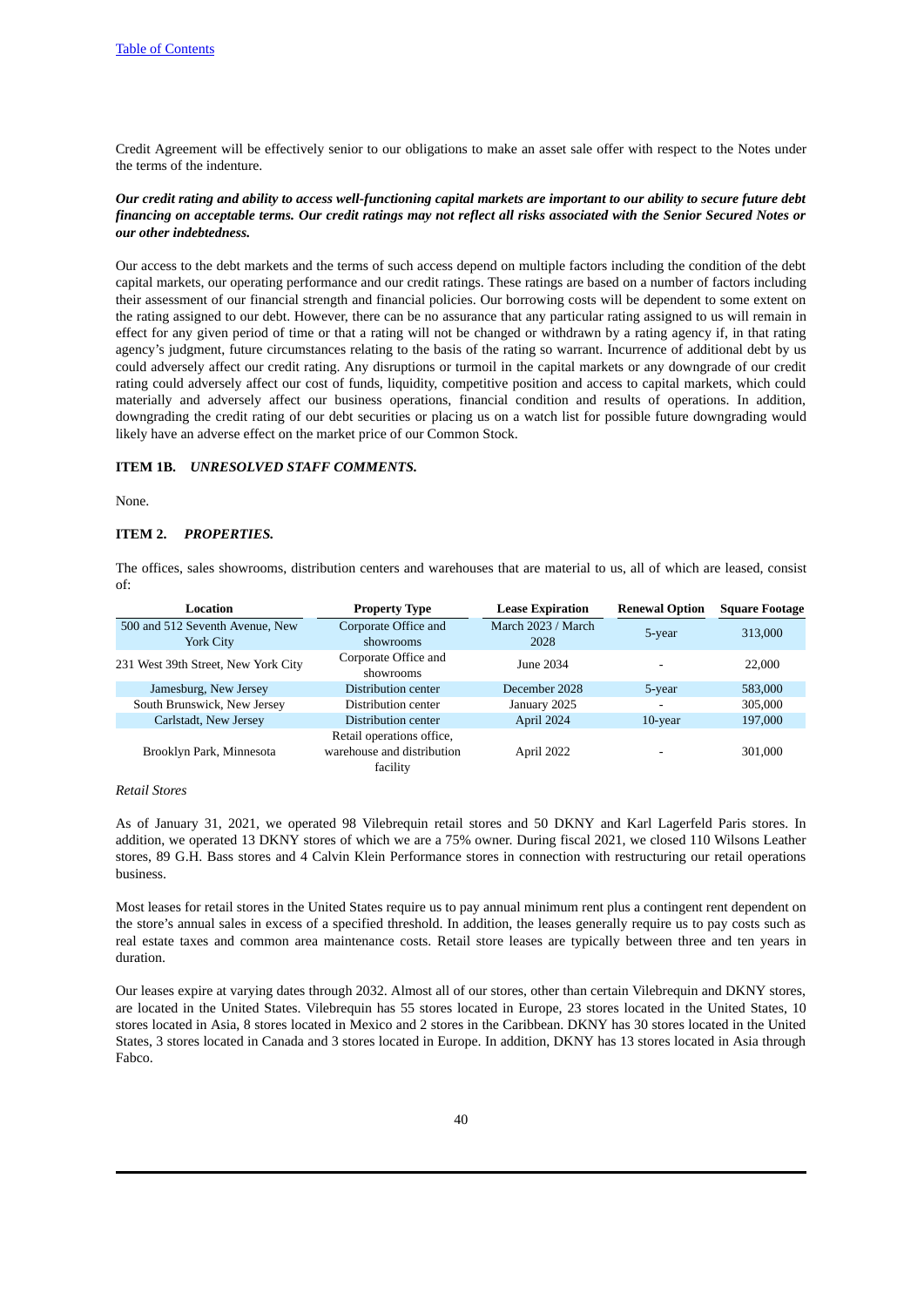The following table indicates the periods during which our retail leases expire:

| <b>Fiscal Year Ending January 31,</b> | Number of<br><b>Stores</b> |
|---------------------------------------|----------------------------|
| 2022                                  | 33                         |
| 2023                                  | 36                         |
| 2024                                  | 17                         |
| 2025                                  | 18                         |
| 2026 and thereafter                   | 57                         |
| Total                                 | 161                        |

# **ITEM 3.** *LEGAL PROCEEDINGS.*

In the ordinary course of our business, we are subject to periodic claims, investigations and lawsuits. Although we cannot predict with certainty the ultimate resolution of claims, investigations and lawsuits, asserted against us, we do not believe that any currently pending legal proceeding or proceedings to which we are a party will have a material adverse effect on our business, financial condition or results of operations.

# *Canadian Customs Duty Examination*

See "Legal Proceedings" under Note K to Notes to Consolidated Financial Statements" for a description of the Canadian customs duty examination.

### **ITEM 4.** *MINE SAFETY DISCLOSURES.*

Not applicable.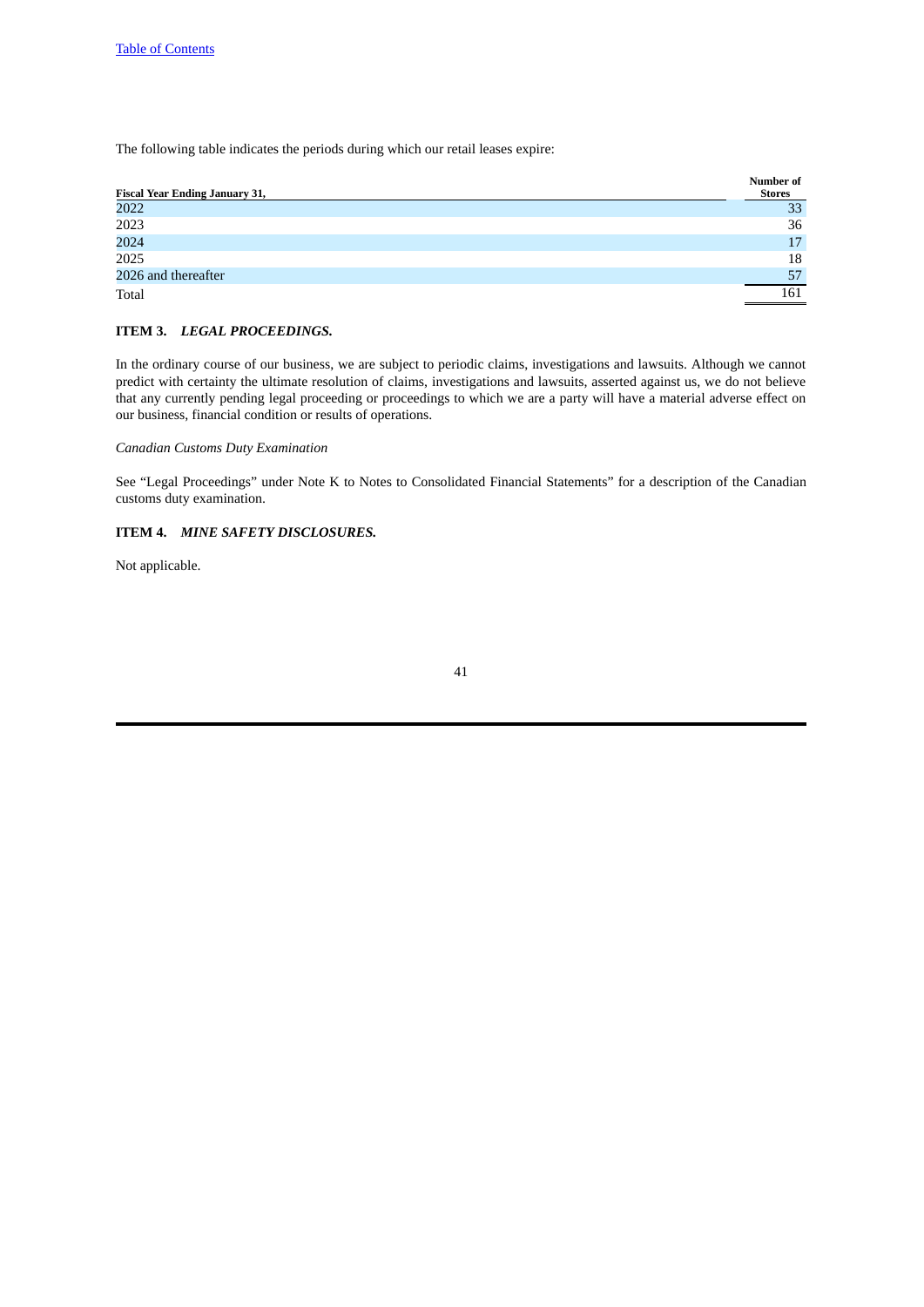## **PART II**

# **ITEM 5.** *MARKET FOR THE REGISTRANT'S COMMON EQUITY, RELATED STOCKHOLDER MATTERS AND ISSUER REPURCHASES OF EQUITY SECURITIES.*

#### **Market For Common Stock**

The Nasdaq Global Select Market is the principal United States trading market for our common stock. Our common stock is traded under the symbol "GIII".

On March 22, 2021, there were 19 holders of record and, we believe, approximately 21,800 beneficial owners of our common stock.

### **Dividend Policy**

Our Board of Directors (the "Board") currently intends to follow a policy of retaining any earnings to finance the growth and development of our business and does not anticipate paying cash dividends in the foreseeable future. Any future determination as to the payment of cash dividends will be dependent upon our financial condition, results of operations and other factors deemed relevant by the Board.

#### **Issuer Purchases of Equity Securities**

The following table sets forth the repurchases of shares of our common stock during the fourth quarter of fiscal 2021:

| <b>Date Purchased</b>          | <b>Total Number of</b><br>Shares Purchased (1) | <b>Average Price Paid</b><br>Per Share <sup>(1)</sup> | <b>Total Number of Share</b><br><b>Purchased as Part of</b><br><b>Publicly Announced</b><br>Program $(2)$ | <b>Maximum Number of</b><br>Shares that may yet be<br><b>Purchased Under the</b><br>Program $(2)$ |
|--------------------------------|------------------------------------------------|-------------------------------------------------------|-----------------------------------------------------------------------------------------------------------|---------------------------------------------------------------------------------------------------|
| November 1 - November 30, 2020 |                                                |                                                       |                                                                                                           | 2,949,362                                                                                         |
| December 1 - December 31, 2020 |                                                |                                                       |                                                                                                           | 2,949,362                                                                                         |
| January 1 - January 31, 2021   | 255                                            | 26.96                                                 |                                                                                                           | 2,949,362                                                                                         |
|                                | 255                                            | 26.96                                                 |                                                                                                           | 2,949,362                                                                                         |

(1) Included in this table are 255 shares withheld during January 2021 in connection with the settlement of vested restricted stock units to satisfy tax withholding requirements. Our 2015 Long-Term Incentive Plan provides that shares withheld are valued at the closing price per share on the date withheld.

<sup>(2)</sup> In December 2015, our Board of Directors reapproved and increased a previously authorized share repurchase program from the 3,750,000 shares remaining under that plan to 5,000,000 shares. This program has no expiration date. Repurchases under the program may be made from time to time over the period through open market purchases, accelerated share repurchase programs, privately negotiated transactions or other methods, as we deem appropriate.

<sup>42</sup>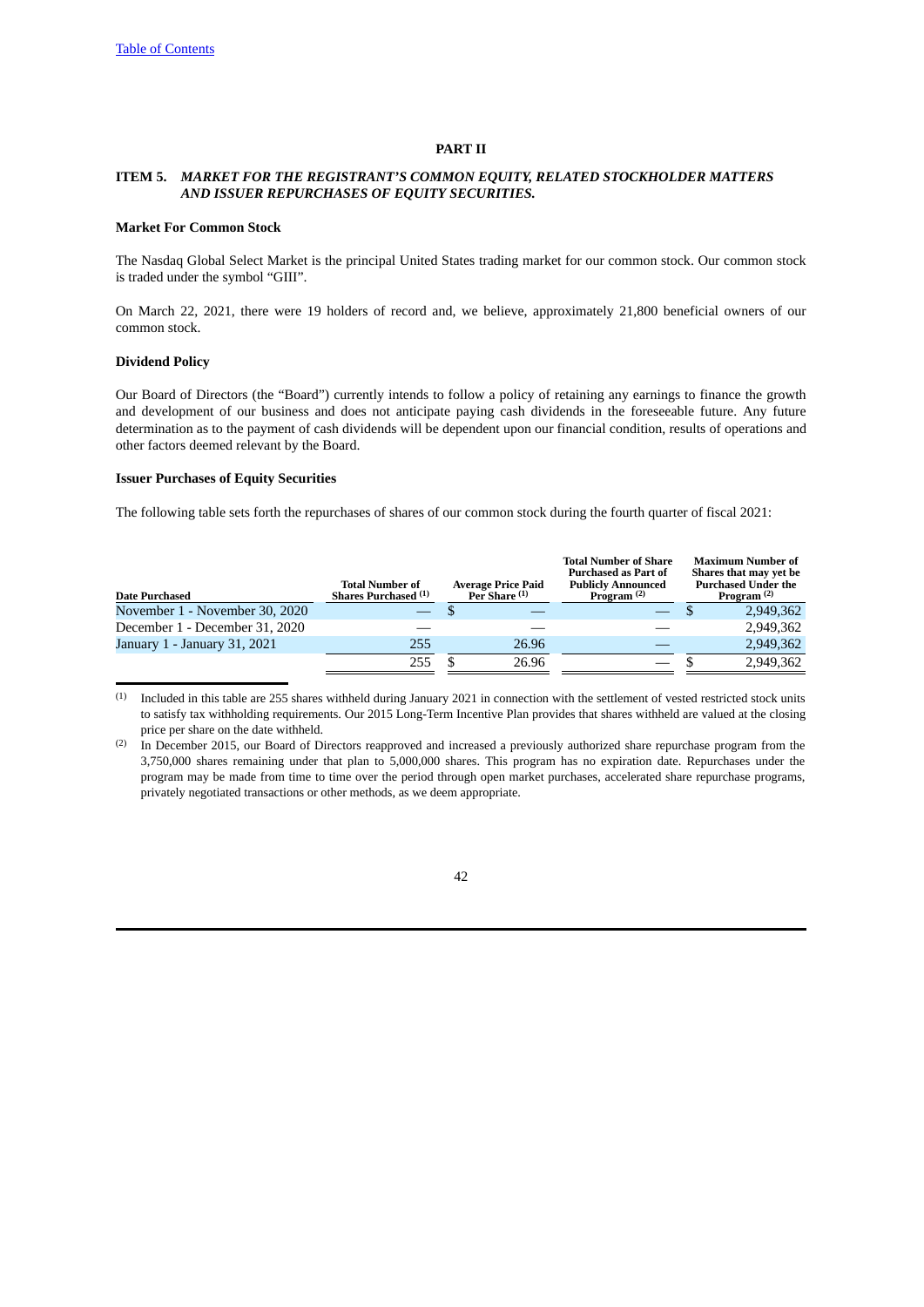# **Performance Graph**

The following Performance Graph and related information shall not be deemed to be "soliciting material" or "filed" with the SEC, nor shall such information be incorporated by reference into any future filing under the Securities Act of 1933 or the Securities Exchange Act of 1934, each as amended, except to the extent that we specifically request that it be treated as soliciting material or incorporate it by reference into such filing.

The SEC requires us to present a chart comparing the cumulative total stockholder return on our Common Stock with the cumulative total stockholder return of (i) a broad equity market index and (ii) a published industry index or peer group. This chart compares the Common Stock with (i) the S&P 500 Composite Index and (ii) the S&P 500 Textiles, Apparel and Luxury Goods Index, and assumes an investment of \$100 on January 31, 2016 in each of the Common Stock, the stocks comprising the S&P 500 Composite Index and the stocks comprising the S&P 500 Textiles, Apparel and Luxury Goods Index.



**G-III Apparel Group, Ltd. Comparison of Cumulative Total Return (January 31, 2016 — January 31, 2021)**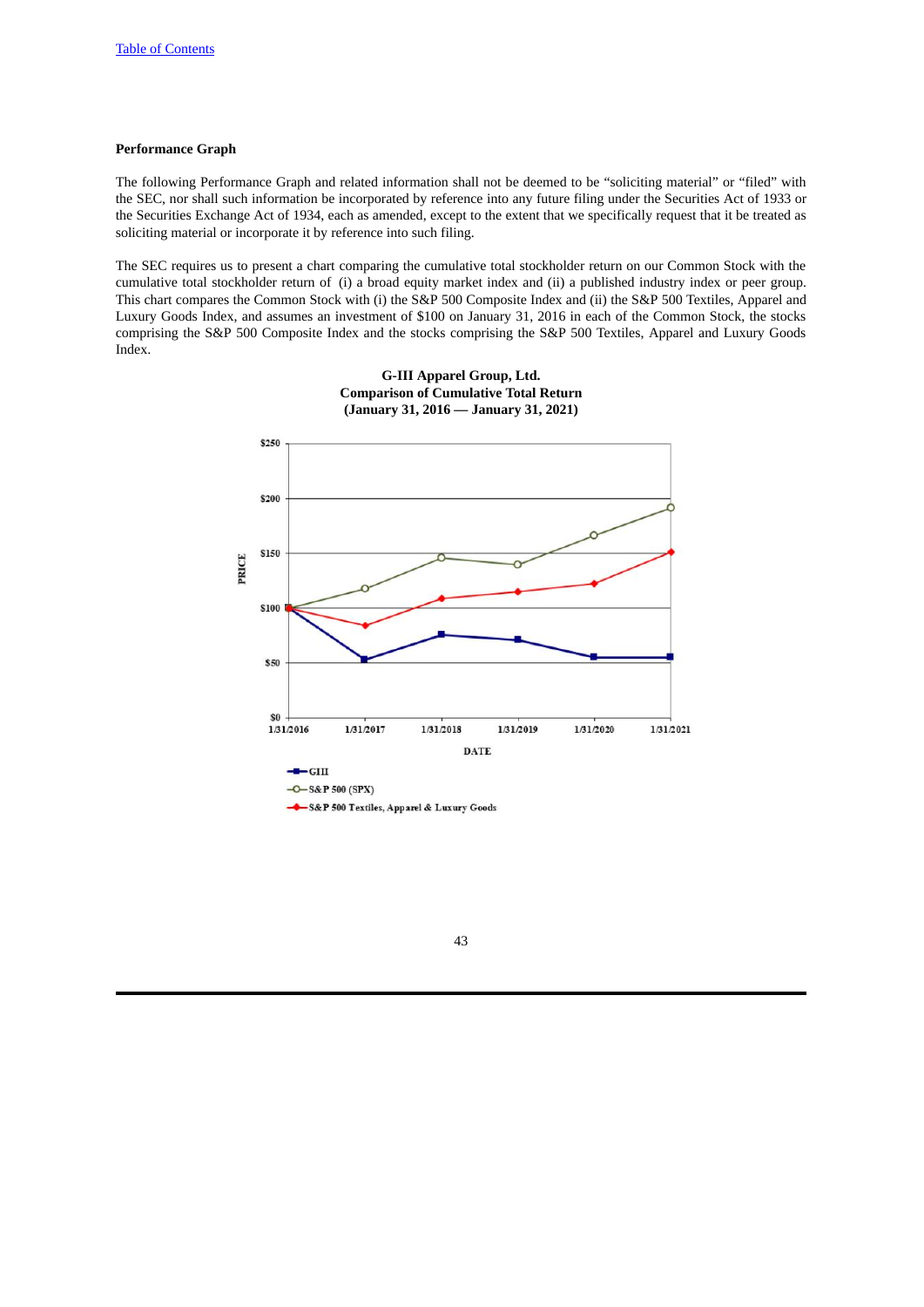# **ITEM 6.** *SELECTED FINANCIAL DATA.*

The selected consolidated financial data set forth below as of and for the years ended January 31, 2021, 2020, 2019, 2018 and 2017, have been derived from our audited consolidated financial statements. Our audited consolidated balance sheets as of January 31, 2019, 2018 and 2017, and our audited consolidated statements of income for the years ended January 31, 2018 and 2017 are not included in this filing. The selected consolidated financial data should be read in conjunction with "Management's Discussion and Analysis of Financial Condition and Results of Operations" (Item 7 of this Report) and the audited consolidated financial statements and related notes thereto included elsewhere in this Annual Report on Form 10- K.

We consolidate the accounts of all of our wholly-owned subsidiaries. Fabco Holding B.V. ("Fabco") is a Dutch joint venture limited liability company that was 49% owned by us through November 30, 2020. Effective December 1, 2020, we increased our ownership interest in Fabco to 75%. As a result, Fabco is now treated as a consolidated majority-owned subsidiary. KL North America B.V. ("KLNA") is a Dutch joint venture limited liability that is 49% owned by us. KLNA operates the Karl Lagerfeld business in the United States, Mexico and Canada and Fabco operates the DKNY/Donna Karan business in China through its subsidiary. Karl Lagerfeld Holding B.V. ("KLH") is a Dutch limited liability company that is 19% owned by us. KLH holds the worldwide rights to the Karl Lagerfeld brand. We account for these two investments using the equity method of accounting. Our Vilebrequin subsidiary, KLNA, KLH and Fabco report results on a calendar year basis rather than on the January 31 fiscal year basis used by G-III. Accordingly, the results of Vilebrequin, KLNA, KLH and Fabco are and will be included in our financial statements for the year ended or ending closest to G-III's fiscal year. For example, for G-III's fiscal year ended January 31, 2021, the results of Vilebrequin, KLNA, KLH and Fabco are included for the year ended December 31, 2020. The Company's retail stores report results on a 52/53-week fiscal year for the retail operations segment. The Company's year ended January 31, 2018 was a 53-week fiscal year for the retail operations segment. All other years presented were a 52-week fiscal year for the retail operations segment.

The operating results of DKI have been included in our financial statements since December 1, 2016, the date of acquisition.

|                                                               | <b>Consolidated Income Statement Data</b><br><b>Year Ended January 31,</b> |             |               |             |              |                                       |              |              |
|---------------------------------------------------------------|----------------------------------------------------------------------------|-------------|---------------|-------------|--------------|---------------------------------------|--------------|--------------|
|                                                               |                                                                            | 2021        |               | 2020        |              | 2019                                  | 2018         | 2017         |
|                                                               |                                                                            |             |               |             |              | (In thousands, except per share data) |              |              |
| Net sales                                                     |                                                                            | \$2,055,146 |               | \$3,160,464 |              | \$3,076,208                           | \$2,806,938  | \$2,386,435  |
| Cost of goods sold                                            |                                                                            | 1,310,704   |               | 2,042,524   |              | 1,969,099                             | 1,752,199    | 1,545,107    |
| Gross profit                                                  |                                                                            | 744,442     |               | 1,117,940   |              | 1,107,109                             | 1,054,739    | 841,328      |
| Selling, general and administrative expenses                  |                                                                            | 605,102     |               | 832,180     |              | 834,763                               | 855,247      | 704,436      |
| Depreciation and amortization                                 |                                                                            | 38,625      |               | 38,735      |              | 38,819                                | 37,783       | 32,481       |
| Asset impairment, net of gain on lease terminations           |                                                                            | 17,873      |               | 19,371      |              | 2,813                                 | 7,884        | 10,480       |
| Operating profit                                              |                                                                            | 82,842      |               | 227,654     |              | 230,714                               | 153,825      | 93,931       |
| Other income (loss)                                           |                                                                            | 3,238       |               | (1, 149)    |              | (2,960)                               | (1, 413)     | (580)        |
| Interest and financing charges, net                           |                                                                            | (50, 354)   |               | (44, 407)   |              | (43, 924)                             | (42, 363)    | (15,589)     |
| Income before income taxes                                    |                                                                            | 35,726      |               | 182,098     |              | 183,830                               | 110,049      | 77,762       |
| Income tax expense                                            |                                                                            | 12,203      |               | 38,261      |              | 45,763                                | 47,925       | 25,824       |
| Net income                                                    |                                                                            | 23,523      |               | 143,837     |              | 138,067                               | 62,124       | 51,938       |
| Less: Loss attributable to noncontrolling interests           |                                                                            | (22)        |               |             |              |                                       |              |              |
| Net income attributable to G-III Apparel Group, Ltd.          | \$                                                                         | 23,545      | S.            | 143,837     | \$           | 138,067                               | \$<br>62,124 | \$<br>51,938 |
| Basic earnings per share attributable to G-III Apparel Group, |                                                                            |             |               |             |              |                                       |              |              |
| Ltd.                                                          | S                                                                          | 0.49        | S             | 2.98        | \$           | 2.81                                  | \$<br>1.27   | \$<br>1.12   |
| Weighted average shares outstanding - basic                   |                                                                            | 48,242      |               | 48,209      |              | 49,140                                | 48,820       | 46,308       |
| Diluted earnings per share attributable to G-III Apparel      |                                                                            |             |               |             |              |                                       |              |              |
| Group, Ltd.                                                   | \$.                                                                        | 0.48        | <sup>\$</sup> | 2.94        | $\mathbf{s}$ | 2.75                                  | \$<br>1.25   | \$<br>1.10   |
| Weighted average shares outstanding - diluted                 |                                                                            | 48,781      |               | 48,895      |              | 50,274                                | 49,750       | 47,394       |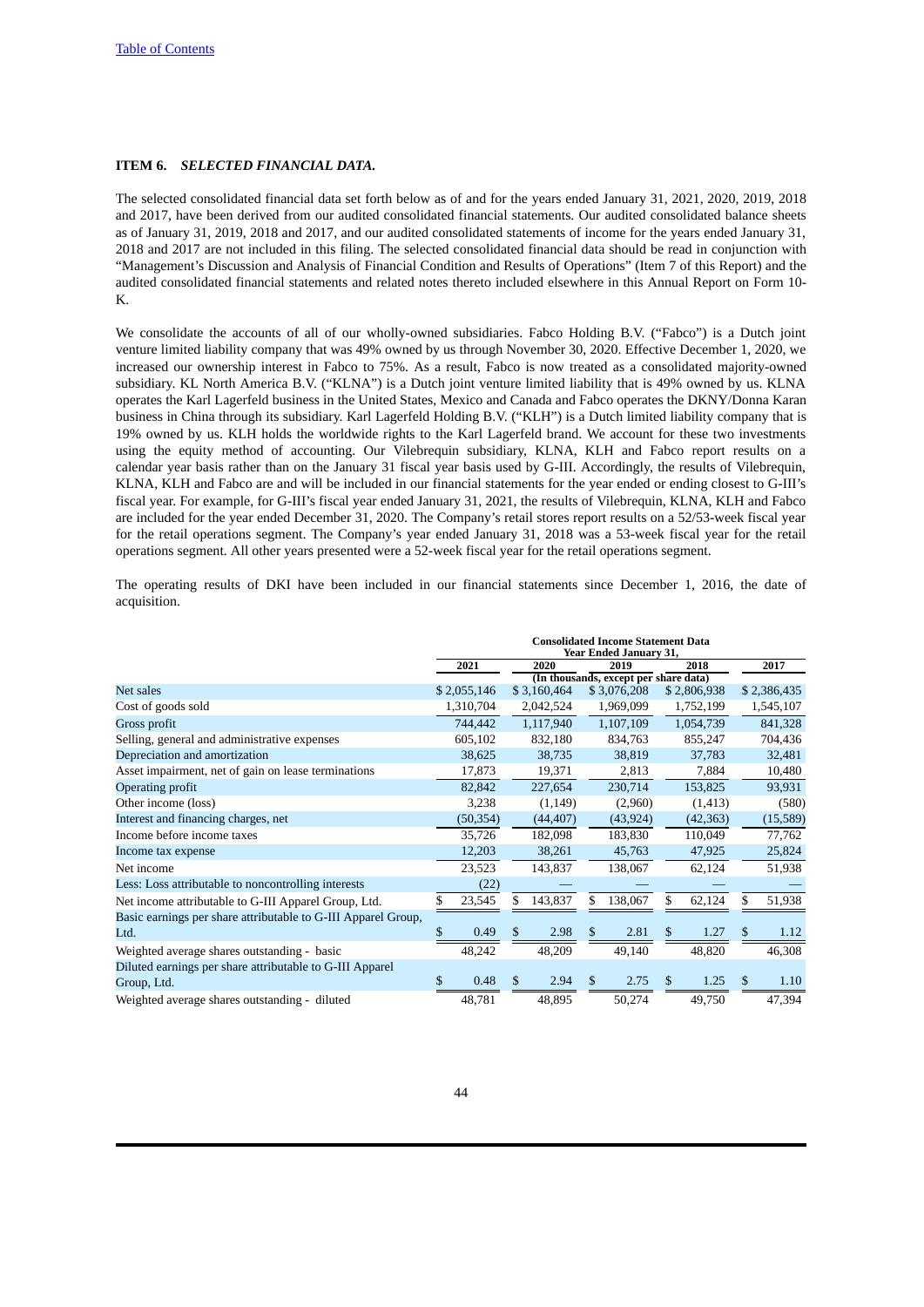|                            |           |               | <b>Consolidated Balance Sheet Data</b><br><b>Year Ended January 31,</b> |               |              |
|----------------------------|-----------|---------------|-------------------------------------------------------------------------|---------------|--------------|
|                            | 2021      | 2020          | 2019                                                                    | 2018          | 2017         |
|                            |           |               | (In thousands)                                                          |               |              |
| Working capital            | 942,038   | \$<br>754,728 | 673,107<br>S                                                            | 612,434<br>\$ | 567,519<br>S |
| Total assets               | 2,436,386 | 2,565,137     | 2.208.058                                                               | 1.915.177     | 1,851,944    |
| Short-term debt            | 4,402     | 673           |                                                                         |               |              |
| Long-term debt             | 507.950   | 396.794       | 386,604                                                                 | 391.044       | 461,756      |
| Total stockholders' equity | 1,336,241 | 1,290,672     | 1,189,009                                                               | 1,120,689     | 1,021,236    |

# **ITEM 7.** *MANAGEMENT'S DISCUSSION AND ANALYSIS OF FINANCIAL CONDITION AND RESULTS OF OPERATION.*

Unless the context otherwise requires, "G-III," "us," "we" and "our" refer to G-III Apparel Group, Ltd. and its subsidiaries. References to fiscal years refer to the year ended or ending on January 31 of that year. For example, our fiscal year ended January 31, 2021 is referred to as "fiscal 2021."

The following presentation of management's discussion and analysis of our consolidated financial condition and results of operations should be read in conjunction with our financial statements, the accompanying notes and other financial information appearing elsewhere in this Report.

A discussion with respect to a comparison of the results of operations of fiscal 2020 compared to the fiscal year ended January 31, 2019 ("fiscal 2019"), other financial information related to fiscal 2019 and information with respect to Liquidity and Capital Resources at January 31, 2019 and for fiscal 2019 is contained under the headings "Results of Operations" and "Liquidity and Capital Resources" in Item 7 of our Annual Report on Form 10-K for the fiscal year ended January 31, 2020.

## **Overview**

G-III designs, sources and markets an extensive range of apparel, including outerwear, dresses, sportswear, swimwear, women's suits and women's performance wear, as well as women's handbags, footwear, small leather goods, cold weather accessories and luggage. G-III has a substantial portfolio of more than 30 licensed and proprietary brands, anchored by five global power brands: DKNY, Donna Karan, Calvin Klein, Tommy Hilfiger and Karl Lagerfeld Paris. We are not only licensees, but also brand owners, and we distribute our products through multiple channels.

Our own proprietary brands include DKNY, Donna Karan, Vilebrequin, G.H. Bass, Eliza J, Jessica Howard, Andrew Marc, Marc New York and Wilsons Leather. We sell products under an extensive portfolio of well-known licensed brands, including Calvin Klein, Tommy Hilfiger, Karl Lagerfeld Paris, Levi's, Guess?, Kenneth Cole, Cole Haan, Vince Camuto and Dockers. Through our team sports business, we have licenses with the National Football League, National Basketball Association, Major League Baseball, National Hockey League and over 150 U.S. colleges and universities. We also source and sell products to major retailers under their private retail labels.

Our products are sold through a cross section of leading retailers such as Macy's, Dillard's, Hudson's Bay Company, including their Saks Fifth Avenue division, Nordstrom, Kohl's, TJX Companies, Ross Stores and Burlington. We also sell our products over the web through retail partners such as macys.com, nordstrom.com and dillards.com, each of which has a substantial online business. In addition, we sell to pure play online retail partners such as Amazon and Fanatics.

We also distribute apparel and other products directly to consumers through our own DKNY and Karl Lagerfeld retail stores, as well as through our digital channels for the DKNY, Donna Karan, Karl Lagerfeld Paris, G.H. Bass, Andrew Marc and Wilsons Leather businesses. In June 2020, we commenced the restructuring of our retail operations, including the closure of the Wilsons Leather, G.H. Bass and Calvin Klein Performance stores. We completed the closing of our Wilsons Leather, G.H. Bass and Calvin Klein Performance stores in fiscal 2021. We believe this restructuring will enable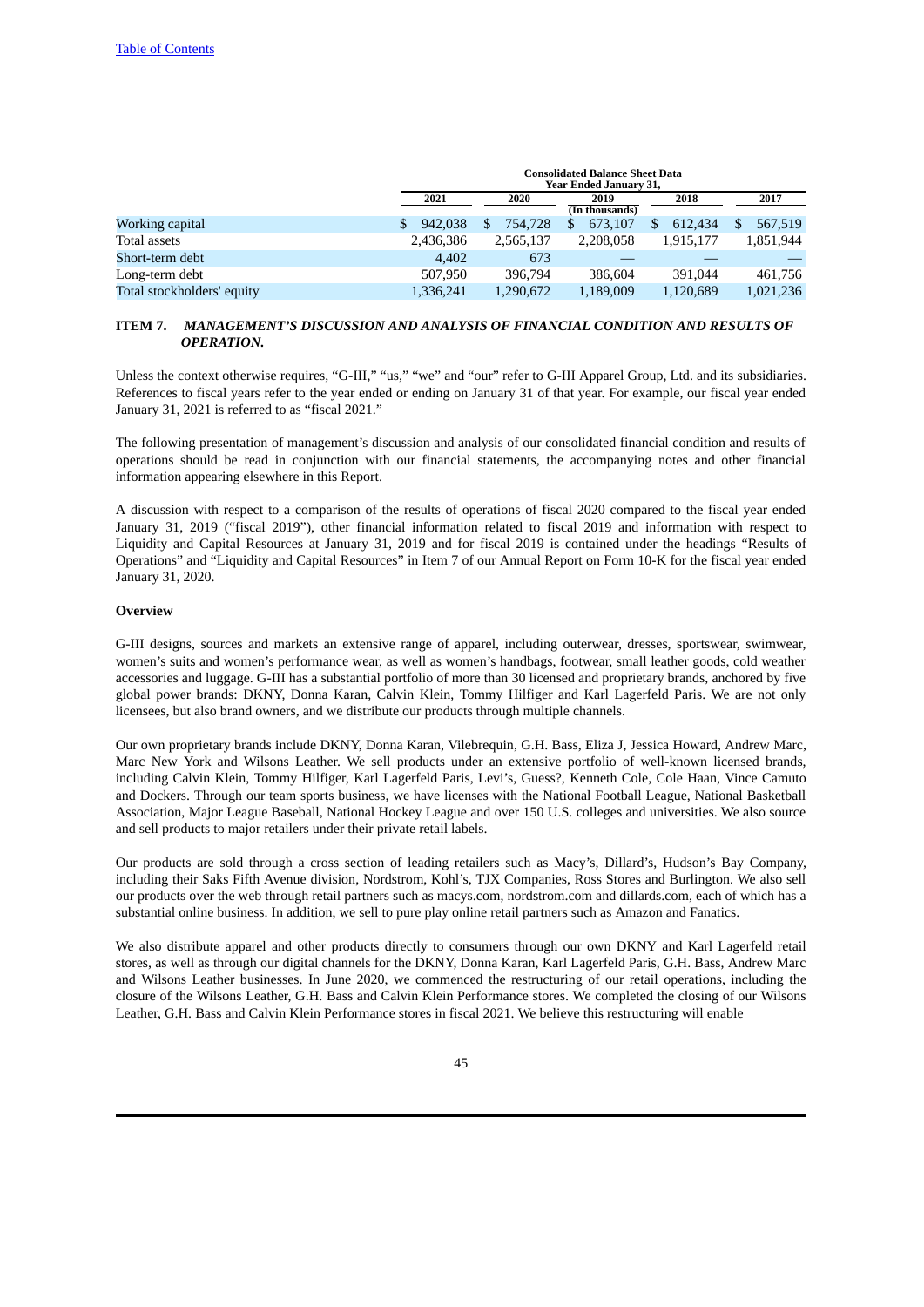us to reduce our losses and re-position our retail operations with a goal of becoming a profitable contributor to our business. See *"―Recent Developments*" for further information about our retail restructuring.

We operate in fashion markets that are intensely competitive. Our ability to continuously evaluate and respond to changing consumer demands and tastes, across multiple market segments, distribution channels and geographic areas is critical to our success. Although our portfolio of brands is aimed at diversifying our risks in this regard, misjudging shifts in consumer preferences could have a negative effect on our business. Our success in the future will depend on our ability to design products that are accepted in the marketplace, source the manufacture of our products on a competitive basis, and continue to diversify our product portfolio and the markets we serve.

We believe that consumers prefer to buy brands they know, and we have continually sought to increase the portfolio of name brands we can offer through different tiers of retail distribution, for a wide array of products at a variety of price points. We have increased the portfolio of brands we offer through licenses, acquisitions and joint ventures. We focus our efforts on the sale of products under our five power brands, two of which we own and three of which we license. It is our objective to continue to expand our product offerings and we are continually discussing new licensing opportunities with brand owners and seeking to acquire established brands.

## *Recent Developments*

## *Impact of COVID-19 Pandemic*

The COVID-19 pandemic has affected businesses around the world for over a year. A national emergency was declared in the United States as a result of the COVID-19 pandemic. Federal, state and local governments and private entities mandated various restrictions, including closing of retail stores and restaurants, travel restrictions, restrictions on public gatherings, stay at home orders and advisories, and quarantining of people who may have been exposed to the virus. The response to the COVID-19 pandemic has negatively affected the global economy, disrupted global supply chains, and created significant disruption of the financial and retail markets, including a disruption in consumer demand for apparel and accessories.

The COVID-19 pandemic has had multiple impacts on our business, including, but not limited to, the temporary closure of our and our customers' stores, disruption to both international and domestic tourism and disruption to consumer shopping habits. The COVID-19 pandemic impacted our business operations and results of operations throughout fiscal 2021 resulting in lower sales and profitability. COVID-19 could continue to have an adverse impact on our results of operations and liquidity, the operations of our suppliers, vendors and customers, and on our employees as a result of quarantines, facility closures, and travel and logistics restrictions. Even as businesses have reopened as governmental restrictions were loosened with respect to stay at home orders and various restrictions with respect to the operation of retail businesses, the ultimate economic impact of the COVID-19 pandemic is highly uncertain. We expect that our business operations and results of operations, including our net sales, earnings and cash flows, will continue to be adversely impacted in fiscal 2022**.**

During this crisis we have been focused on protecting the health and safety of our employees, our customers and our communities. We have taken precautionary measures intended to help minimize the risk of COVID-19 to our employees, including requiring our employees to work remotely during the first half of fiscal 2021. During the second half of fiscal 2021, our personnel have started to work in our offices on a part-time, capacity restricted basis. Having our employees work remotely may disrupt our operations or increase the risk of a cybersecurity incident. As a result, we have taken steps to mitigate the increased cybersecurity risks associated with remote working and reliance on videoconferencing platforms.

Most of our retail partners, including our largest customer, Macy's, closed their stores in North America during the initial reaction to the pandemic in the Spring of 2020. Some of our customers, such as Costco and Sam's Club, remained open for business. Our retail partners have since reopened with certain limitations and restrictions. Our retail partners that closed stores asked to cancel orders and extend their payment terms with us. We continue to negotiate resolutions with our retail partners that are equitable and fiscally responsible for each of us. Certain of our retail partners have publicized actual or potential bankruptcy filings or other liquidity issues that could impact our anticipated income and cash flows, as well as require us to record additional accounts receivable reserves. In addition, we could be required to record increased excess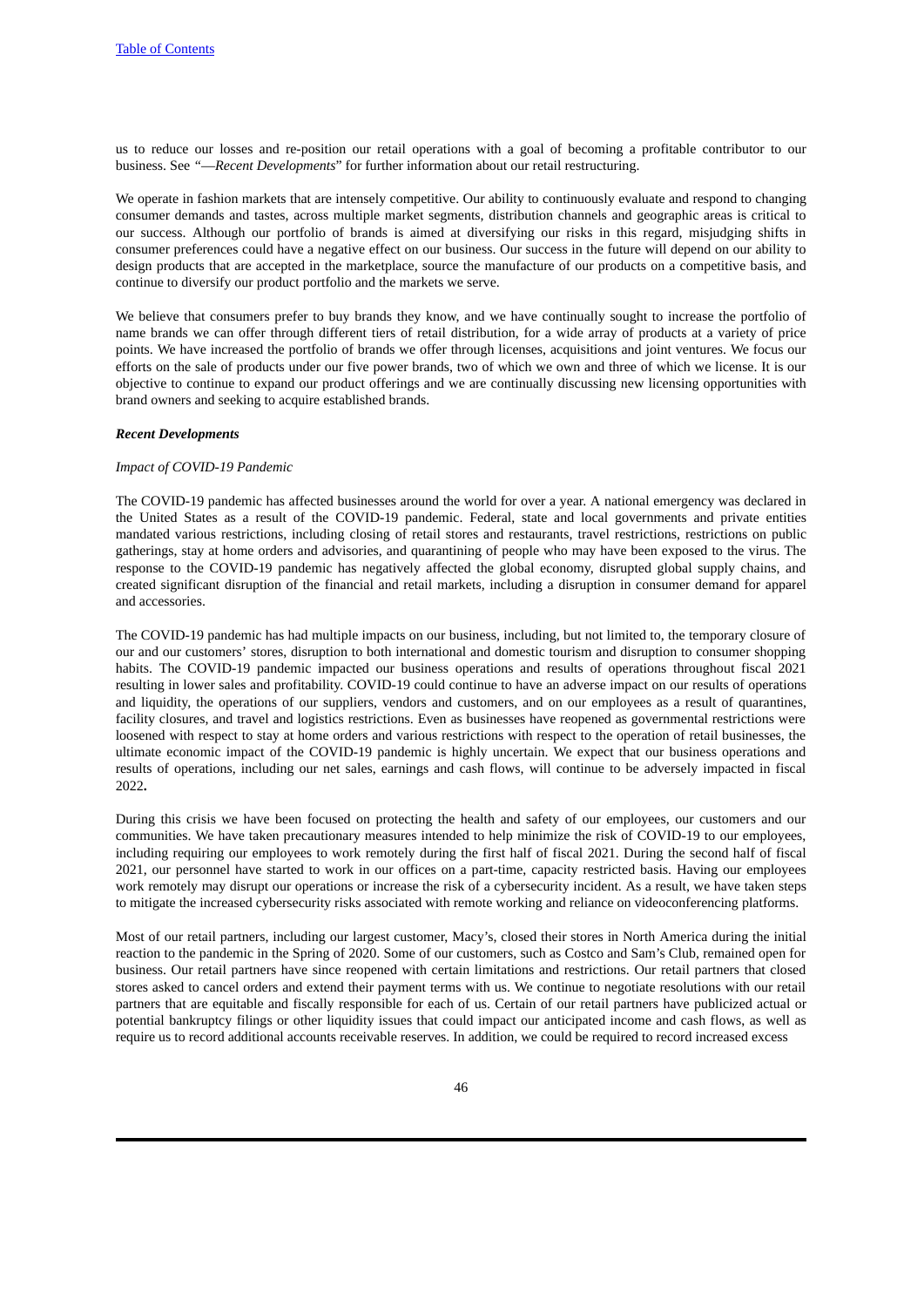and obsolete inventory reserves due to decreased sales or noncash impairment charges related to our intangible assets or goodwill due to reduced market values and cash flows. Further, a more promotional retail environment may cause us to lower our prices or sell existing inventory at larger discounts than in the past, negatively impacting our margins.

There is significant uncertainty around the breadth and duration of business disruptions related to the COVID-19 pandemic, as well as its impact on the U.S. and global economies and on consumer willingness to visit stores as they reopen. Consumer businesses have re-opened in most areas of the United States under governmental social distancing and other restrictions that are expected to limit the scope of operations for an unknown period of time compared to pre-COVID-19 business operations. These restrictions are expected to adversely impact sales even as retail stores are open again. The extent to which COVID-19 impacts our results will depend on continued developments in the public and private responses to the pandemic and the success and efficacy of efforts in the United States and around the world to vaccinate people against COVID-19. The continued impact of COVID-19 remains highly uncertain and cannot be predicted. New information may emerge concerning the severity of the outbreak and the spread of variants of the COVID-19 virus in locations that are important to our business. Actions taken to contain COVID-19 or treat its impact may change or become more restrictive as additional waves of infections occur, or continue to occur, as a result of the loosening of governmental restrictions.

In response to these challenges, we have taken measures to preserve liquidity and contain costs that include, but are not limited to, employee furloughs, job eliminations, temporary salary reductions, reduced advertising and other promotional spending and deferral of capital projects. We also reviewed our inventory needs and worked with suppliers to curtail, or cancel, production of product which we believed would not be able to be sold in season. We have worked with our suppliers, landlords and licensors to renegotiate related agreements and extend payment terms in order to preserve capital. During the second half of fiscal 2021, certain furloughed employees were reinstated and salaries that had been reduced were increased to their pre-pandemic levels. We also received royalty relief from certain licensors.

#### *Refinancing of our Term Loan and Revolving Credit Facility*

On August 7, 2020, we completed a private debt offering of \$400 million aggregate principal amount of our 7.875% Senior Secured Notes due 2025 (the "Notes). The net proceeds of the Notes were used (i) to repay our prior term loan facility due 2022, (ii) to pay related fees and expenses and (iii) for general corporate purposes. The Notes bear interest at a rate of 7.875% per year payable semi-annually in arrears on February 15 and August 15 of each year, commencing on February 15, 2021.

Also on August 7, 2020, we entered into the second amended and restated credit agreement (the "ABL Credit Agreement") The ABL Credit Agreement is a five year senior secured credit facility and provides for borrowings in the aggregate principal amount of up to \$650 million. The ABL Credit Agreement refinances, amends and restates our prior Amended Credit Agreement which provided for borrowings of up to \$650 million and was due to expire in December 2021.

For a description of the Notes, the ABL Credit Agreement and our other debt instruments, see "Liquidity and Capital Resources" under this Item 7 of this Annual Report on Form 10-K.

#### *Restructuring of Our Retail Operations Segment*

In June 2020, we commenced a restructuring of our retail operations segment, including the closing of the Wilsons Leather, G.H. Bass and Calvin Klein Performance stores. All store closings included in the restructuring have been completed as of the end of fiscal 2021.

After completion of the restructuring, our retail operations segment consists of our DKNY and Karl Lagerfeld Paris stores, as well as the digital channels for DKNY, Donna Karan, Karl Lagerfeld Paris, G.H. Bass, Andrew Marc and Wilsons Leather. Part of our restructuring plan includes making significant changes to our DKNY and Karl Lagerfeld retail operations. In addition to the stores operated as part of our retail operations segment, as of January 31, 2021, Vilebrequin products were distributed through 98 company-operated stores and owned digital channels in Europe and the United States, as well as through 71 franchised locations.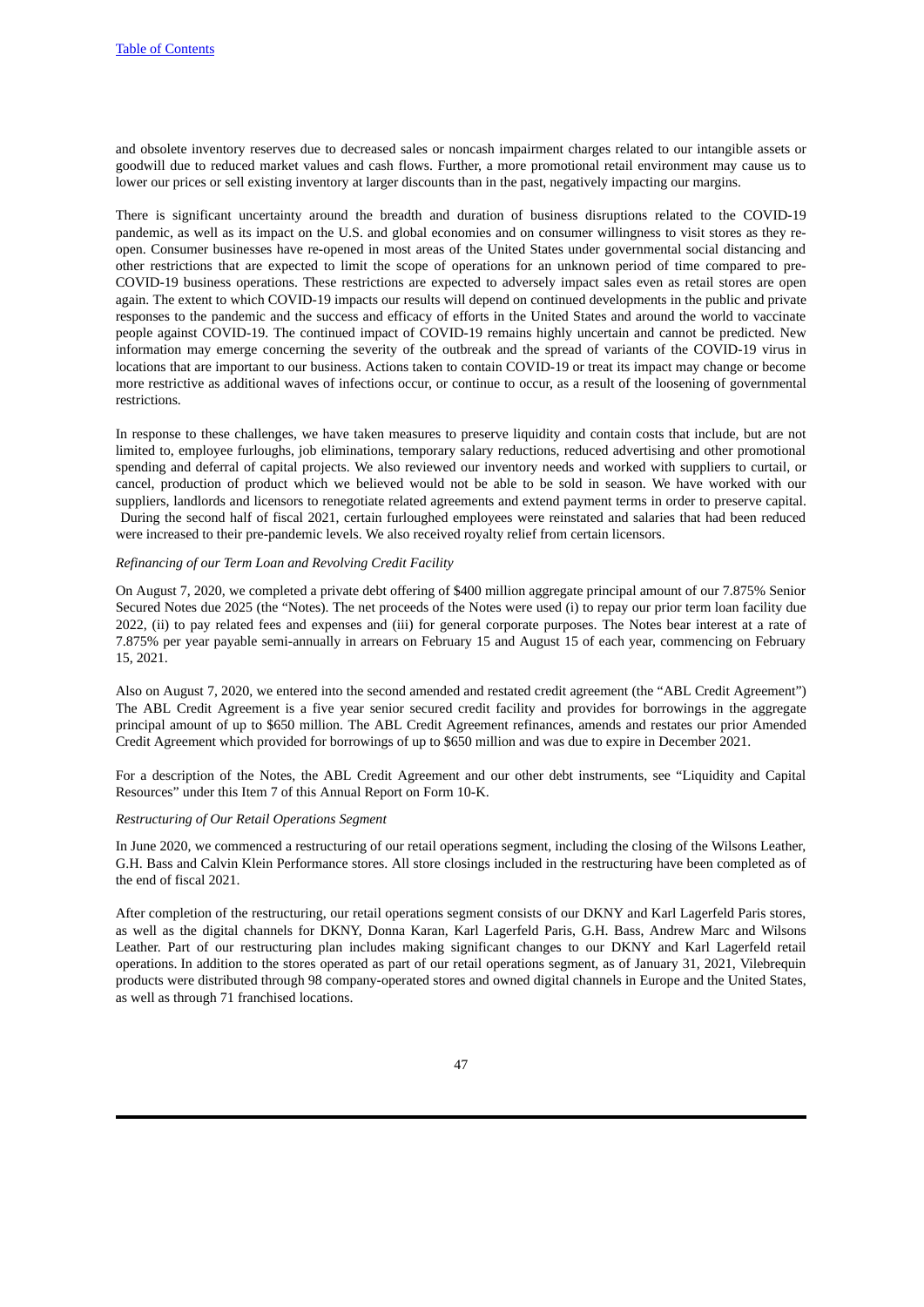In connection with the restructuring of our retail operations, we incurred an aggregate charge of approximately \$100 million related to store operating costs, landlord termination fees, severance costs, store liquidation and closing costs, write-offs related to right-of-use assets and legal and professional fees. The cash portion of this charge was approximately \$65 million.

Our ongoing plan focuses on the operations and growth of our DKNY and Karl Lagerfeld Paris stores, as well as operating our digital business. Our plan is based on the assumed continued strength of the DKNY and Karl Lagerfeld brands, changes in planning and allocation and improvements in gross margin. We expect to reduce corporate headcount and administrative costs, while expanding our store base. We need to successfully implement this strategy in order to significantly reduce the losses in our retail operations with the goal of ultimately attaining profitability in our retail operations segment.

## *Fabco*

Fabco Holding B.V ("Fabco") is a Dutch joint venture limited liability company that was 49% owned by us through November 30, 2020. Effective December 1, 2020, we acquired an additional ownership interest in Fabco for nominal consideration, resulting in an increase of our ownership interest in Fabco to 75%. Effective December 1, 2020, Fabco is a consolidated majority-owned subsidiary of ours. Prior to December 1, 2020, we accounted for our investment in Fabco using the equity method of accounting. Fabco operates our DKNY business in China through its subsidiary.

#### *Segments*

We report based on two segments: wholesale operations and retail operations.

Our wholesale operations segment includes sales of products to retailers under owned, licensed and private label brands, as well as sales related to the Vilebrequin business. Wholesale revenues also include royalty revenues from license agreements related to our owned trademarks including DKNY, Donna Karan, Vilebrequin, G.H. Bass and Andrew Marc.

Our retail operations segment consists primarily of direct sales to consumers through our company-operated stores and through digital channels. In June 2020, we commenced the restructuring of our retail operations, including the closure of the Wilsons Leather, G.H. Bass and Calvin Klein Performance stores. The closure of these stores was completed during fiscal 2021. After completion of the restructuring, our retail operations segment consists of our DKNY and Karl Lagerfeld Paris stores, as well as the digital channels for DKNY, Donna Karan, Karl Lagerfeld Paris, G.H. Bass, Andrew Marc and Wilsons Leather.

#### **Trends**

#### *Industry Trends*

Significant trends that affect the apparel industry include retail chains closing unprofitable stores, an increased focus by retail chains and others on expanding digital sales and providing convenience-driven fulfillment options, the continued consolidation of retail chains and the desire on the part of retailers to consolidate vendors supplying them. In addition, consumer shopping preferences have continued to shift from physical stores to online shopping and retail traffic remains under pressure. All of these factors have led to a more promotional retail environment that includes aggressive markdowns in an attempt to offset declines caused by a reduction in physical store traffic. The effects of the COVID-19 pandemic have accelerated these trends.

We sell our products over the web through retail partners such as macys.com, nordstrom.com and dillards.com, each of which has a substantial online business. As digital sales of apparel continue to increase, we are developing additional digital marketing initiatives on our web sites and through social media. We are investing in digital personnel, marketing, logistics, planning and distribution to help us expand our online opportunities going forward. Our digital business consists of our own web platforms at www.dkny.com, www.donnakaran.com, www.ghbass.com, www.vilebrequin.com, www.andrewmarc.com and www.wilsonsleather.com. We also sell Karl Lagerfeld Paris products on our website, www.karllagerfeldparis.com. In addition, we sell to pure play online retail partners such as Amazon and Fanatics.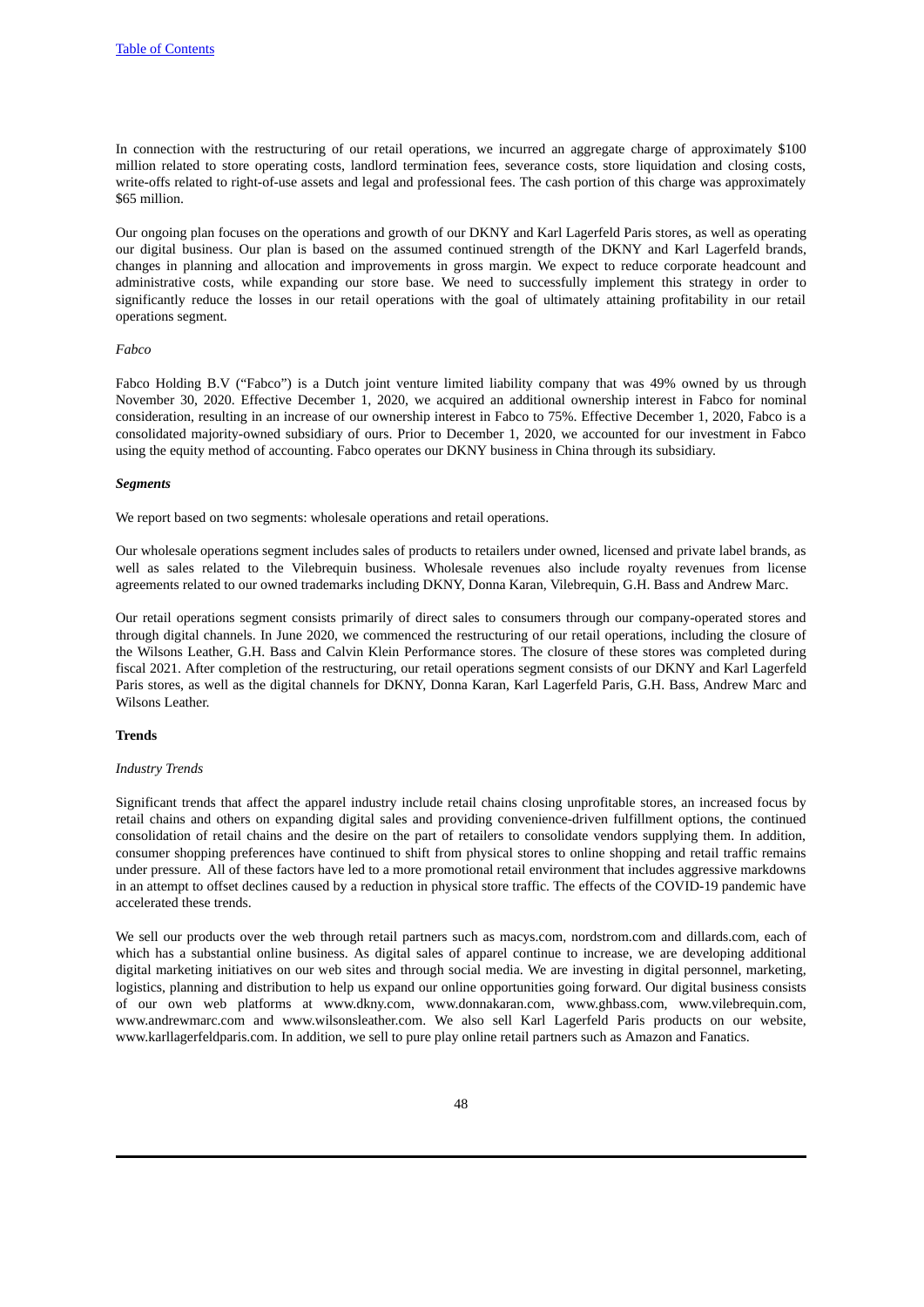A number of retailers are experiencing financial difficulties, which in some cases have resulted in bankruptcies, liquidations and/or store closings, such as the announced store closing plans for Macy's, the bankruptcy and announced liquidation of Century 21 and Lord & Taylor, the announced bankruptcy filings of JC Penney, Neiman Marcus, Christopher & Banks and other retailers and the potential bankruptcy of additional retailers. The financial difficulties of a retail customer of ours could result in reduced business with that customer. We may also assume higher credit risk relating to receivables of a retail customer experiencing financial difficulty that could result in higher reserves for doubtful accounts or increased write-offs of accounts receivable. We attempt to mitigate credit risk from our customers by closely monitoring accounts receivable balances and shipping levels, as well as the ongoing financial performance and credit standing of customers.

Retailers are seeking to differentiate their offerings by devoting more resources to the development of exclusive products, whether by focusing on their own private label products or on products produced exclusively for a retailer by a national brand manufacturer. Exclusive brands are only made available to a specific retailer, and thus customers loyal to their brands can only find them in the stores of that retailer.

Consumers have shifted their apparel purchases based on their adjusted lifestyle needs resulting from changes to the work environment and leisure activities caused by the COVID-19 pandemic. We have revised our product offerings in response to this shift toward casual and comfortable work-from-home clothing, as well as to activewear and leisure attire. We continue to revise our product lines to satisfy the needs of our retail customers and consumers.

We have attempted to respond to general trends in our industry by continuing to focus on selling products with recognized brand equity, by attention to design, quality and value and by improving our sourcing capabilities. We have also responded with the strategic acquisitions made by us and new license agreements entered into by us that added to our portfolio of licensed and proprietary brands and helped diversify our business by adding new product lines and expanding distribution channels. We believe that our broad distribution capabilities help us to respond to the various shifts by consumers between distribution channels and that our operational capabilities will enable us to continue to be a vendor of choice for our retail partners.

## *Tariffs*

The apparel and accessories industry has been impacted by Section 301 tariffs imposed by the United States government on goods imported from China. Tariffs on handbags and leather outerwear imported from China were effective beginning in September 2018. These tariffs initially increased existing duties by 10% of the merchandise cost to us. The level of tariffs on these product categories was later increased to 25% beginning May 10, 2019.

On August 1, 2019, the United States government announced new 10% tariffs that cover the remaining estimated \$300 billion of inbound trade from China, including most of our apparel products. On August 23, 2019, the United States government announced that the new tariffs would increase from 10% to 15%. A portion of the new 15% tariffs went into effect on September 1, 2019. Some of the additional tariffs on certain categories of products were delayed until December 15, 2019, but have not yet gone into effect as the United States and China signed their Phase One Deal trade agreement in January 2020.

It is difficult to accurately estimate the impact on our business from these tariff actions or similar actions or when additional tariffs may become effective. For fiscal 2020, approximately 50% of the products that we sold were manufactured in China. For fiscal 2021, approximately 33% of the products that we sold were manufactured in China.

Notwithstanding the Phase One Deal, the United States government continues to negotiate with China with respect to a trade deal, which could lead to the removal, lowering or postponement of additional tariffs. If the U.S. and China are not able to resolve their differences, additional tariffs may be put in place and additional products may become subject to tariffs. Tariffs on additional products imported by us from China would increase our costs, could require us to increase prices to our customers and would cause us to seek price concessions from our vendors. If we are unable to increase prices to offset an increase in tariffs, this would result in our realizing lower gross margins on the products sold by us and will negatively impact our operating results. We have reduced our reliance on China by moving product to other countries, including Vietnam and Indonesia. We will continue to explore alternative production partners to further diversify our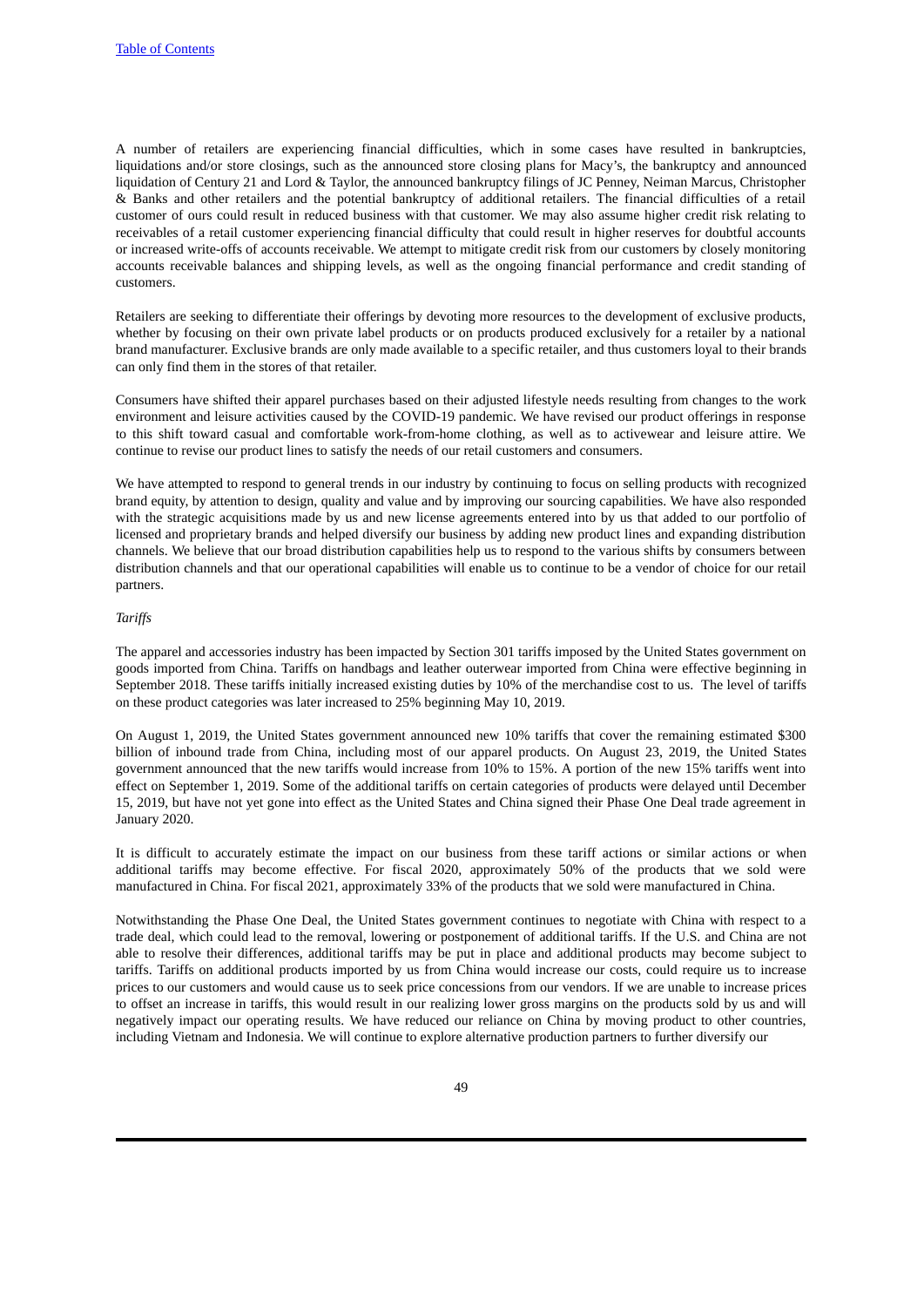sourcing network and to reduce our reliance on any one particular country. These efforts may not enable us to offset the adverse effects of any increase in tariffs.

#### **Use of Estimates and Critical Accounting Policies**

The preparation of financial statements in conformity with generally accepted accounting principles requires management to make estimates and assumptions that affect the reported amounts of assets and liabilities at the date of the financial statements and revenues and expenses during the reporting period. Significant accounting policies employed by us, including the use of estimates, are presented in the notes to our consolidated financial statements.

Critical accounting policies are those that are most important to the portrayal of our financial condition and our results of operations, and require management's most difficult, subjective and complex judgments, as a result of the need to make estimates about the effect of matters that are inherently uncertain. Our most critical accounting estimates, discussed below, pertain to revenue recognition, accounts receivable, inventories, income taxes, goodwill and intangible assets, impairment of long-lived assets and equity awards. In determining these estimates, management must use amounts that are based upon its informed judgments and best estimates. We continually evaluate our estimates, including those related to customer allowances and discounts, product returns, bad debts and inventories, and carrying values of intangible assets. We base our estimates on historical experience and on various other assumptions that we believe are reasonable under the circumstances. The results of these estimates form the basis for making judgments about the carrying values of assets and liabilities that are not readily apparent from other sources. Actual results may differ from these estimates under different assumptions and conditions.

# *Revenue Recognition*

On February 1, 2018, we adopted Financial Accounting Standards Board ("FASB") Accounting Standard Codification ("ASC") Topic 606 – *Revenue From Contracts With Customers* ("ASC 606") using the modified retrospective method as of January 31, 2018. Under ASC 606, wholesale revenue is recognized when control transfers to the customer. We consider control to have been transferred when we have transferred physical possession of the product, we have a right to payment for the product, the customer has legal title to the product and the customer has the significant risks and rewards of the product. Wholesale revenues are adjusted by variable considerations arising from implicit or explicit obligations. Variable consideration includes trade discounts, end of season markdowns, sales allowances, cooperative advertising, return liabilities and other customer allowances. Under ASC 606, we estimate the anticipated variable consideration and record this estimate as a reduction of revenue in the period the related product revenue is recognized. Prior to adopting ASC 606, certain components of variable consideration were recorded at a later date when the liability was known or incurred.

Variable consideration is estimated based on historical experience, current contractual and statutory requirements, specific known events and industry trends. The reserves for variable consideration are recorded under customer refund liabilities. Customer refund liabilities were recorded as a reduction to accounts receivable prior to the adoption of ASC 606. Historical return rates are calculated on a product line basis. The remainder of the historical rates for variable consideration are calculated by customer by product lines.

We recognize retail sales when the customer takes possession of the goods and tenders payment, generally at the point of sale. Digital revenues from customers through our digital platforms are recognized when the customer takes possession of the goods. Our sales are recorded net of applicable sales taxes.

Both wholesale revenues and retail store revenues are shown net of returns, discounts and other allowances. Under ASC 606, we now classify cooperative advertising as a reduction of net sales. Previously, cooperative advertising was recorded in selling, general and administrative expenses.

Licensing revenue is recognized at the higher of royalty earned or guaranteed minimum royalty.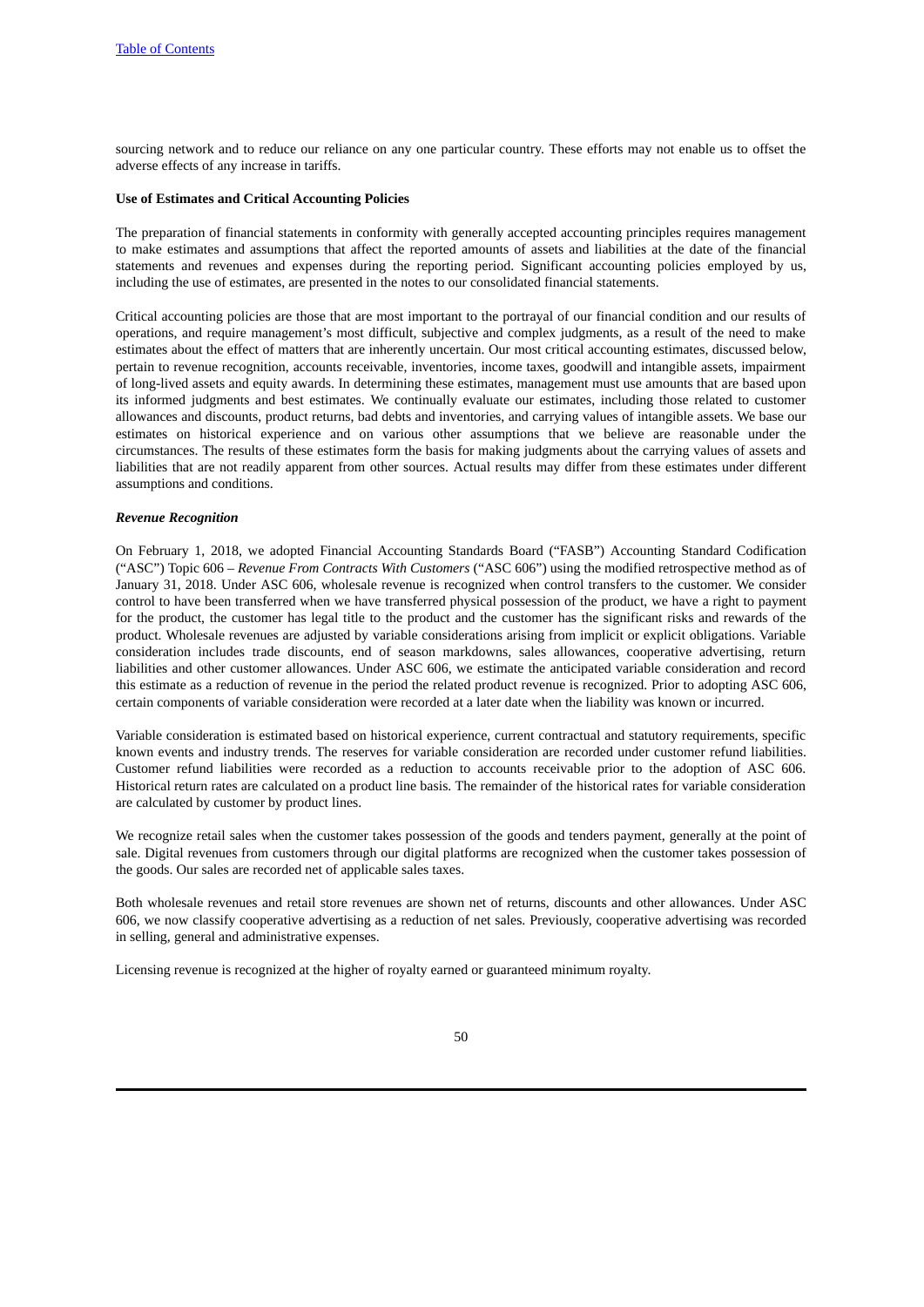## *Accounts Receivable*

In the normal course of business, we extend credit to our wholesale customers based on pre-defined credit criteria. Accounts receivable, as shown on our consolidated balance sheet, are net of an allowance for doubtful accounts. In circumstances where we are aware of a specific customer's inability to meet its financial obligation (such as in the case of bankruptcy filings, extensive delay in payment or substantial downgrading by credit sources), a specific reserve for bad debts is recorded against amounts due to reduce the net recognized receivable to the amount reasonably expected to be collected. For all other wholesale customers, an allowance for doubtful accounts is determined through analysis of the aging of accounts receivable at the date of the financial statements, assessments of collectability based on historical trends and an evaluation of the impact of economic conditions.

On February 1, 2020, we adopted Accounting Standards Update ("ASU") 2016-13, "Financial Instruments-Credit Losses (Topic 326): Measurement of Credit Losses on Financial Instruments" which had no material impact on our financial statements. Our financial instruments consist of trade receivables arising from revenue transactions in the ordinary course of business. We consider our trade receivables to consist of two portfolio segments: wholesale and retail trade receivables. Wholesale trade receivables result from credit we extend to our wholesale customers based on pre-defined criteria and are generally due within 30 to 60 days. Retail trade receivables primarily relate to amounts due from third-party credit card processors for the settlement of debit and credit card transactions and are typically collected within 3 to 5 days.

## *Inventories*

Wholesale inventories are stated at the lower of cost (determined by the first-in, first-out method) or net realizable value, which comprises a significant portion of our inventory. Retail inventories are valued at the lower of cost or market as determined by the retail inventory method. Vilebrequin inventories are stated at the lower of cost (determined by the weighted average method) or net realizable value.

We continually evaluate the composition of our inventories, assessing slow-turning, ongoing product as well as fashion product from prior seasons. The net realizable value of distressed inventory is based on historical sales trends of our individual product lines, the impact of market trends and economic conditions, expected permanent retail markdowns and the value of current orders for this type of inventory. A provision is recorded to reduce the cost of inventories to the estimated net realizable values, if required.

## *Income Taxes*

As part of the process of preparing our consolidated financial statements, we are required to estimate our income taxes in each of the jurisdictions in which we operate. This process involves estimating our actual current tax expense, together with assessing temporary differences resulting from differing treatment of items for tax and accounting purposes. These differences result in deferred tax assets and liabilities, which are included within our consolidated balance sheet.

#### *Goodwill and Intangible Assets*

ASC Topic 350 – *Intangibles – Goodwill and Other* ("ASC 350") requires that goodwill and intangible assets with an indefinite life be tested for impairment at least annually and are required to be written down when impaired. We perform our test in the fourth fiscal quarter of each year, or more frequently, if events or changes in circumstances indicate the carrying amount of such assets may be impaired. Goodwill and intangible assets with an indefinite life are tested for impairment by comparing the fair value of the reporting unit with its carrying value. We have identified two reporting units, which are wholesale operations and retail operations. Fair value is generally determined using discounted cash flows, market multiples and market capitalization. Significant estimates used in the fair value methodologies include estimates of future cash flows, future short-term and long-term growth rates, weighted average cost of capital and estimates of market multiples of the reportable unit. If these estimates or their related assumptions change in the future, we may be required to record impairment charges for our goodwill and intangible assets with an indefinite life.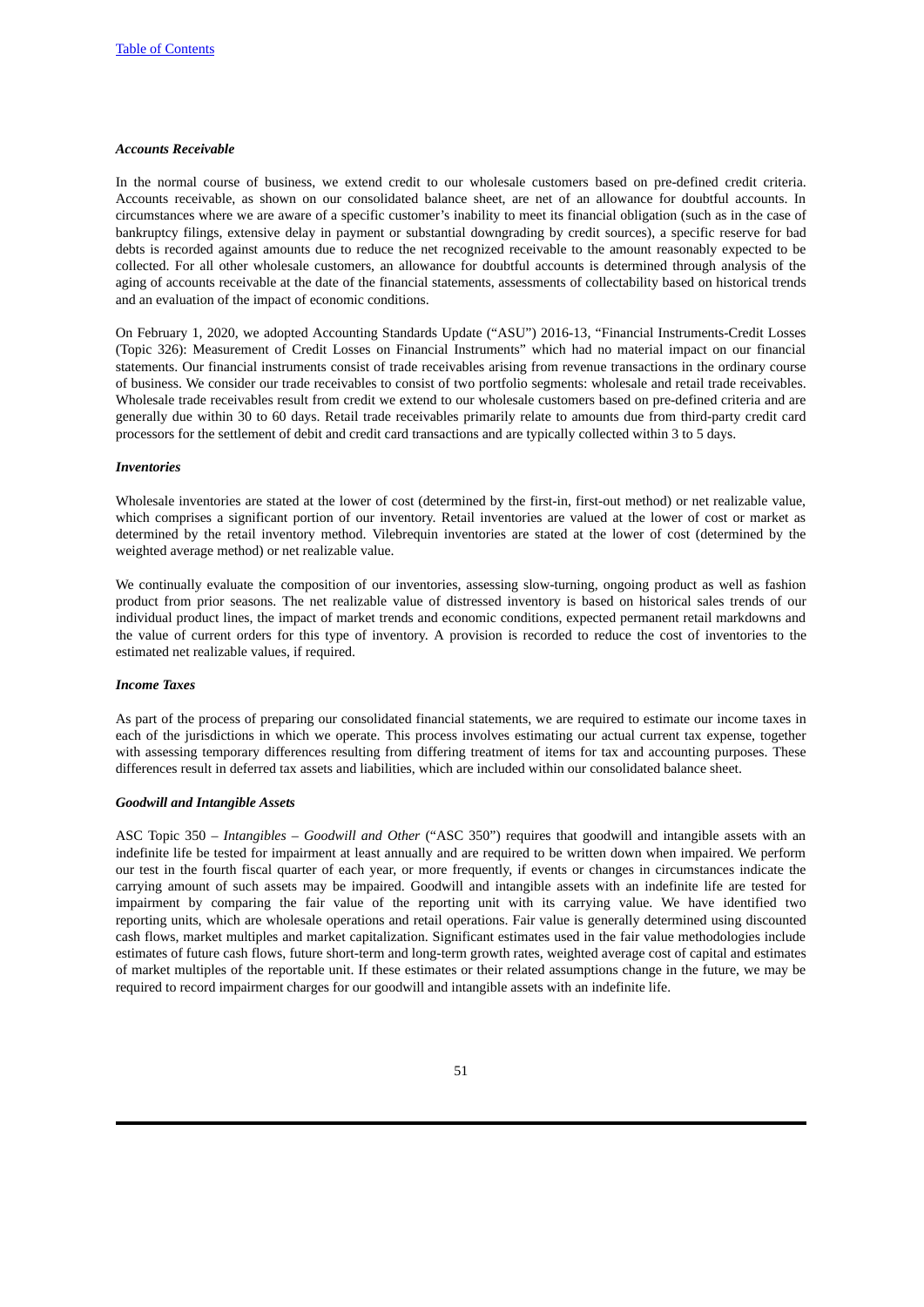The process of evaluating the potential impairment of goodwill is subjective and requires significant judgment at many points during the analysis. The evaluation consists of either using a qualitative approach to determine whether it is more likely than not that the fair value of the assets is less than their respective carrying values or a quantitative impairment test, if necessary. In performing a qualitative evaluation, we consider many factors in evaluating whether the carrying value of goodwill may not be recoverable, including declines in our stock price and market capitalization in relation to our book value and macroeconomic conditions affecting our business. In performing a quantitative evaluation, to estimate the fair value of a reporting unit for the purposes of our annual or periodic analyses, we make estimates and judgments about the future cash flows of that reporting unit. Although our cash flow forecasts are based on assumptions that are consistent with our plans and estimates we are using to manage the underlying businesses, there is significant exercise of judgment involved in determining the cash flows attributable to a reporting unit over its estimated remaining useful life. In addition, we make certain judgments about allocating shared assets to the estimated balance sheets of our reporting units. We also consider our and our competitor's market capitalization on the date we perform the analysis. Changes in judgment on these assumptions and estimates could result in a goodwill impairment charge.

In accordance with ASC 350, in the first step of our goodwill impairment review, we compare the fair value of the wholesale operations reporting unit to our carrying value. If the fair value of the reporting unit exceeds our carrying value, goodwill is not impaired and no further testing is required. Similar to many companies in our industry, our market capitalization was negatively impacted during certain periods during fiscal 2021 as stock prices dropped dramatically during the first quarter of fiscal 2021. The uncertainty caused by the COVID-19 outbreak made it impracticable to forecast our business with any certainty during fiscal 2021. Due to the impact of the COVID-19 pandemic on the Company's operations, the Company performed a quantitative test of its goodwill as of April 30, 2020 using an income approach through a discounted cash flow analysis methodology. The discounted cash flow approach requires that certain assumptions and estimates be made regarding industry economic factors and future profitability. Under the income approach, we calculated the fair value of the reporting units based on the present value of estimated future cash flows. Cash flows projections are based on management's estimates of revenue growth rates and earnings before interest and taxes, taking into consideration industry and market conditions. The assumptions used for the impairment analysis were developed by management of each reporting unit based on industry projections, as well as specific facts relating to the reporting units. If the reporting units were to experience sales declines or be exposed to enhanced and sustained pricing and volume pressures there would be an increased risk of impairment of goodwill for the reporting units. At January 31, 2021, 2020 and 2019, we performed a qualitative evaluation where we considered the measurable performance of the wholesale operations reporting unit, our stock price and market capitalization and the current macroeconomics regarding the retail industry where our products are sold.

We also performed quantitative tests of each of our indefinite-lived intangible assets using a relief from royalty method, another form of the income approach as of April 30, 2020. The relief from royalty method requires assumptions regarding industry economic factors and future profitability. There were no impairments identified as of April 30, 2020 as a result of these tests. We performed our annual test for intangible assets with indefinite lives as of January 31 of each year using a qualitative evaluation or a quantitative test using a relief from royalty method, another form of the income approach. The relief from royalty method requires assumptions regarding industry economic factors and future profitability. Critical estimates in valuing intangible assets include future expected cash flows from license agreements, trade names and customer relationships. In addition, other factors considered are the brand awareness and market position of the products sold by the acquired companies and assumptions about the period of time the brand will continue to be used in the combined company's product portfolio. Management's estimates of fair value are based on assumptions believed to be reasonable, but which are inherently uncertain and unpredictable.

If we did not appropriately allocate these components or we incorrectly estimate the useful lives of these components, our computation of amortization expense may not appropriately reflect the actual impact of these costs over future periods, which may affect our results of operations.

Trademarks having finite lives are amortized over their estimated useful lives and measured for impairment when events or circumstances indicate that the carrying value may be impaired.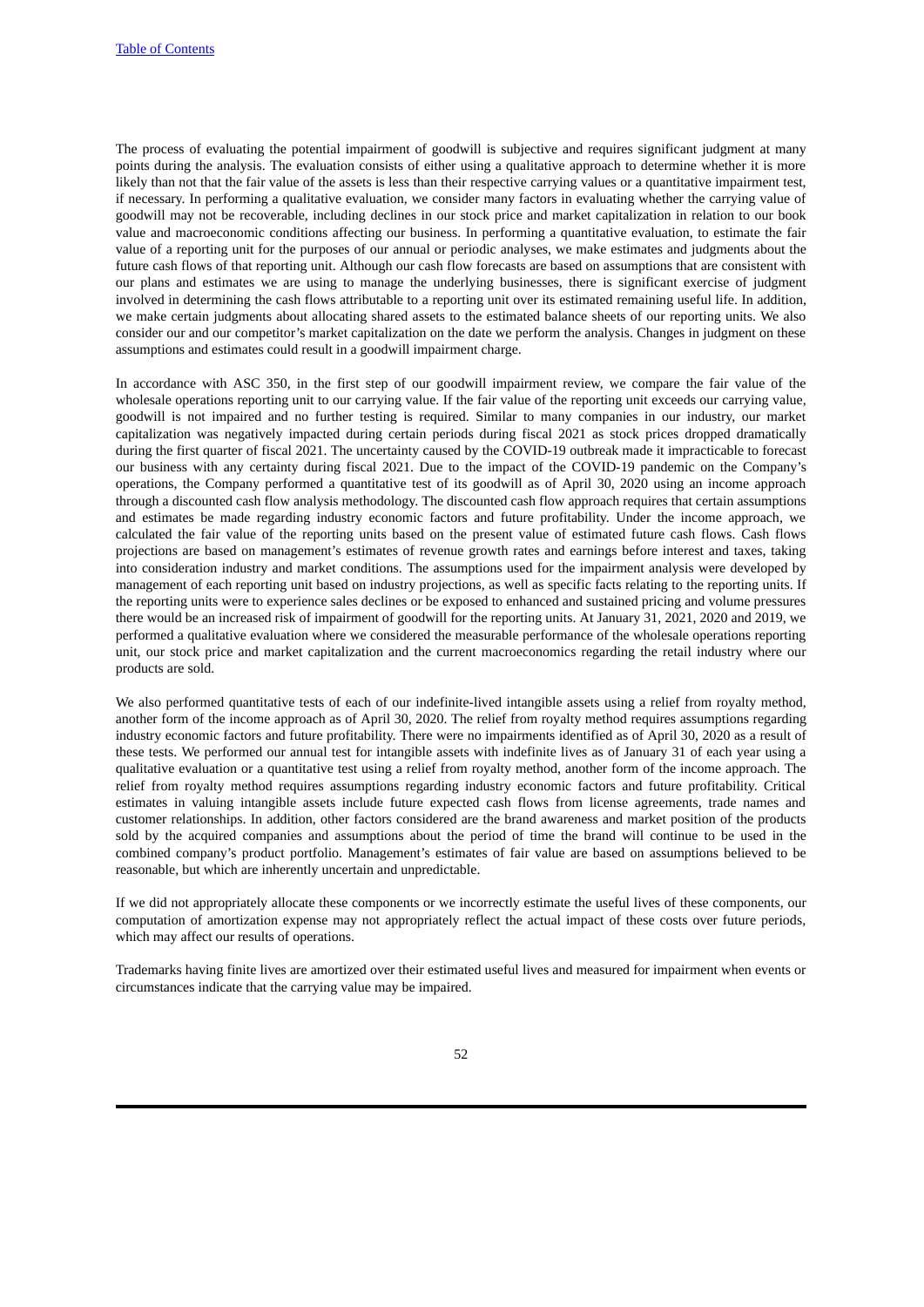We have allocated the purchase price of the companies we acquired to the tangible and intangible assets acquired and liabilities we assumed, based on their estimated fair values. These valuations require management to make significant estimations and assumptions, especially with respect to intangible assets.

The fair values assigned to the identifiable intangible assets acquired were based on assumptions and estimates made by management using unobservable inputs reflecting our own assumptions about the inputs that market participants would use in pricing the asset or liability based on the best information available.

## *Impairment of Long-Lived Assets*

All property and equipment and other long-lived assets are reviewed for potential impairment when events or changes in circumstances indicate that the asset's carrying value may not be recoverable. If such indicators are present, it is determined whether the sum of the estimated undiscounted future cash flows attributable to such assets are less than the carrying value of the assets. A potential impairment has occurred if projected future undiscounted cash flows are less than the carrying value of the assets.

In fiscal 2021, we recorded a \$20.1 million impairment charge primarily related to operating lease assets, leasehold improvements and furniture and fixtures at certain Wilsons Leather and G.H. Bass stores, primarily due to the retail restructuring, as well as at certain DKNY and Vilebrequin stores as a result of the performance at these stores.

In fiscal 2020, we recorded a \$21.8 million impairment charge primarily related to leasehold improvements, furniture and fixtures and operating lease assets at certain of our Wilsons Leather, G.H. Bass and DKNY stores as a result of the performance at these stores.

In fiscal 2019, we recorded a \$2.8 million impairment charge related to leasehold improvements and furniture and fixtures at certain of our Wilsons Leather, G.H. Bass and DKNY stores as a result of the performance at these stores.

# *Equity Awards*

### *Restricted Stock Units*

Restricted stock units ("RSU's") are time based awards that do not have market or performance conditions and either (i) cliff vest after three years or (ii) vest over a three year period. The grant date fair value for RSU's are based on the quoted market price on the date of grant. Compensation expense for RSU's is recognized in the consolidated financial statements on a straight-line basis over the service period based on their grant date fair value.

#### *Performance Based Restricted Stock Units*

Performance based restricted stock units consist of both performance based restricted stock units ("PRSU's") and performance stock units ("PSU's").

PRSU's were granted to executives prior to fiscal 2020 and included (i) market price performance conditions that provide for the award to vest only after the average closing price of the Company's stock trades above a predetermined market level and (ii) another performance condition that requires the achievement of an operating performance target. PRSU's generally vest over a two to five year period. For restricted stock units with market conditions, the Company estimates the grant date fair value using a Monte Carlo simulation model. This valuation methodology utilizes the closing price of the Company's common stock on grant date and several key assumptions, including expected volatility of the Company's stock price, and risk-free rates of return. This valuation is performed with the assistance of a third party valuation specialist. PRSU's are expensed over the service period under the requisite acceleration method.

PSU's were granted to executives in fiscal 2020 and vest after a three year performance period during which certain earnings before interest and taxes and return on invested capital performance standards must be satisfied for vesting to occur. PSU's are also subject to a lock up period that prevents the sale, contract to sell or transfer shares for two years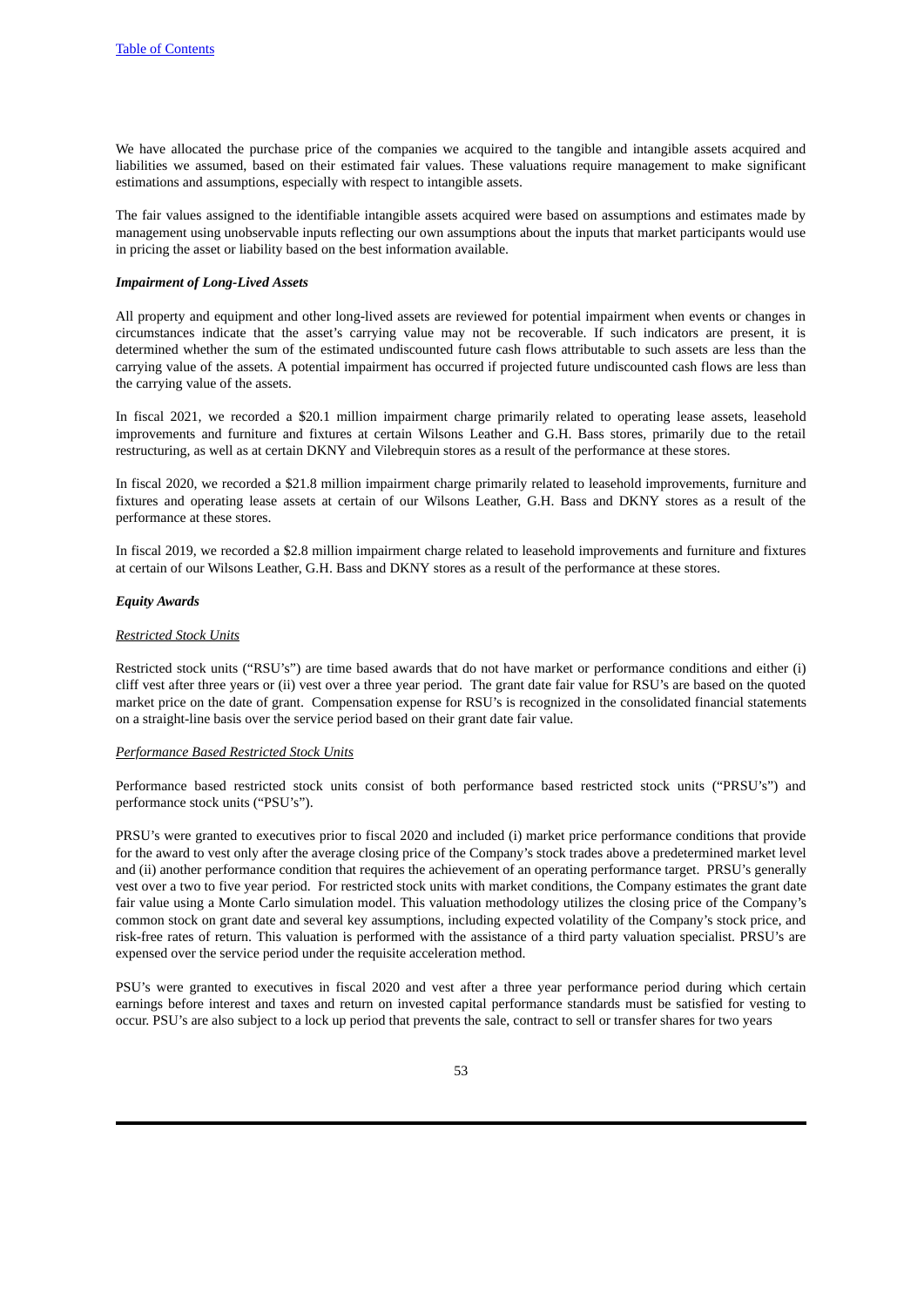subsequent to the date of vesting. PSU's are expensed over the service period under the requisite acceleration method and based on an estimated percentage of achievement of certain pre-established goals.

#### *Stock Options*

Compensation expense for employee stock options is recognized in the consolidated financial statements over the service period (generally the vesting period) based on their fair value. Stock options are valued using the Black-Scholes option pricing model. The Black-Scholes model requires subjective assumptions regarding dividend yields, expected volatility, expected life of options and risk-free interest rates. These assumptions reflect management's best estimates. Changes in these inputs and assumptions can materially affect the estimate of fair value and the amount of our compensation expenses for stock options.

# **Results of Operations**

The following table sets forth our operating results as a percentage of our net sales for the fiscal years indicated below:

|                                                      | 2021    | 2020    | 2019    |
|------------------------------------------------------|---------|---------|---------|
| Net sales                                            | 100.0 % | 100.0 % | 100.0 % |
| Cost of goods sold                                   | 63.8    | 64.6    | 64.0    |
| <b>Gross Profit</b>                                  | 36.2    | 35.4    | 36.0    |
| Selling, general and administrative expenses         | 29.4    | 26.3    | 27.1    |
| Depreciation and amortization                        | 1.9     | 1.2     | 1.3     |
| Asset impairments, net of gain on lease terminations | 0.9     | 0.6     | 0.1     |
| <b>Operating profit</b>                              | 4.0     | 7.3     | 7.5     |
| Other income (loss)                                  | 0.2     |         | (0.1)   |
| Interest and financing charges, net                  | (2.5)   | (1.4)   | (1.4)   |
| Income before income taxes                           | 1.7     | 5.9     | 6.0     |
| Income tax expense                                   | 0.6     | 1.2     | 1.5     |
| Net income                                           | 1.1     | 4.7     | 4.5     |
| Less: Loss attributable to noncontrolling interests  |         |         |         |
| Net income attributable to G-III Apparel Group, Ltd. | $1.1\%$ | 4.7 %   | $4.5\%$ |

#### *Year ended January 31, 2021 ("fiscal 2021") compared to year ended January 31, 2020 ("fiscal 2020")*

Net sales for fiscal 2021 decreased to \$2.06 billion from \$3.16 billion in the prior year. Net sales of our segments are reported before intercompany eliminations.

Net sales of our wholesale operations segment decreased to \$1.92 billion from \$2.86 billion in the comparable period last year. We experienced a significant decrease in net sales across substantially all of our brands primarily due to the effects of restrictions that began in March 2020 on business and personal activities imposed by governments in connection with the COVID-19 pandemic. As a result, most of our retail partners closed their stores in North America beginning in mid-March, 2020, including our largest customer, Macy's. Most of our retail partners began to reopen a majority of their stores in North America beginning in June 2020. However, a majority of these stores continue to operate under governmental mandated social distancing restrictions as the COVID-19 pandemic continues to affect large portions of North America. The governmental restrictions imposed in connection with the COVID-19 pandemic have resulted in significant increases in unemployment, a reduction in business activity and a reduction in consumer spending on apparel and accessories, all of which contributed to the reduction of our net sales which occurred during the majority of fiscal 2021.

Net sales of our retail operations segment decreased to \$170.4 million from \$385.9 million in the same period last year. This decrease primarily reflected reduced demand as a result of disruptions related to COVID-19 and the liquidation of our Wilsons and G.H. Bass stores. Same store sales decreased across all store brands due to the COVID-19 related store closures and reduced store traffic. In addition, the decrease in domestic and international tourism resulting from COVID-19 travel restrictions also had a negative impact on net sales of our retail operations segment. As we proceeded to liquidate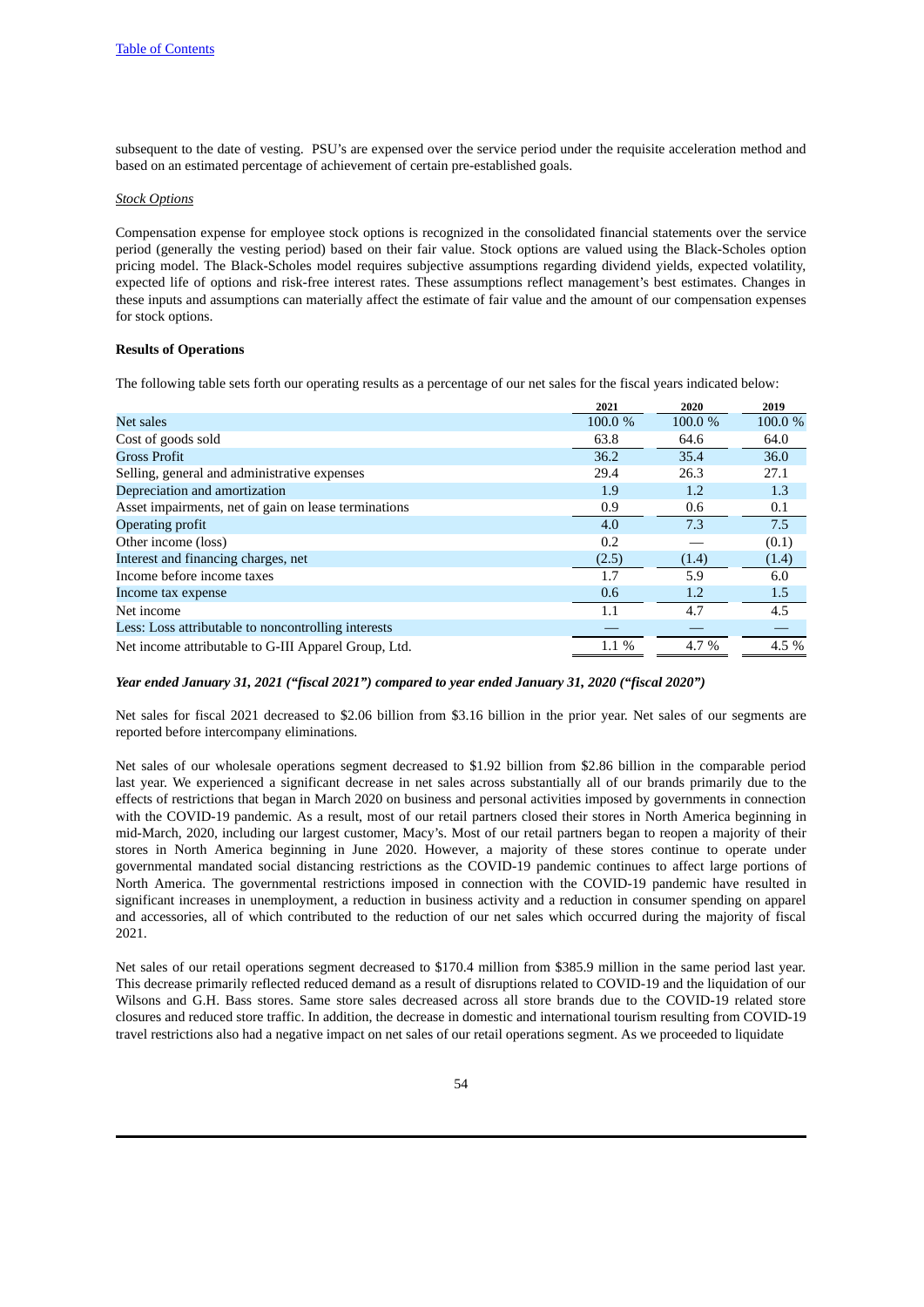inventory and close stores in connection with the restructuring of our retail operations segment beginning during the second quarter of fiscal 2021, net sales were also negatively impacted by the significant promotional activity involved in liquidation sales of inventory in the stores we were closing. Net sales of our retail operations segment also declined due to the decrease in the number of stores operated by us from 282 at January 31, 2020 to 50 at January 31, 2021.

Gross profit was \$744.4 million, or 36.2% of net sales, for fiscal 2021 and compared to \$1.12 billion, or 35.4% of net sales, last year. The gross profit percentage in our wholesale operations segment was 35.9% for the year ended January 31, 2021 as compared to 32.7% for the year ended January 31, 2020. The gross profit percentage for our wholesale segment was positively impacted by the reversal of previously anticipated markdown accruals that are no longer necessary due to the reduction in sales to our retail customers. The gross profit percentage in our retail operations segment was 33.6% for the year ended January 31, 2021 compared to 46.7% for the same period last year. The gross profit percentage for our retail segment was negatively impacted by the reduction of our net sales caused by COVID-19 related closures of our retail stores, increased promotional activity due to the COVID-19 pandemic and liquidation sales in connection with the restructuring of our retail operations segment.

Selling, general and administrative expenses decreased to \$605.1 million in fiscal 2021 from \$832.2 million in fiscal 2020. The decrease in expenses was primarily due to a decrease of \$138.6 million in personnel costs including salaries, bonuses, share-based compensation and other incentives and benefits as a result of employee furloughs, job eliminations and decreased profitability. In addition, there were decreases of \$40.5 million in advertising, \$22.8 million in rent and facility costs and \$19.3 million in third-party warehouse expenses. These decreases were related to reduced sales driven by the COVID-19 pandemic and the restructuring of our retail operations segment. These decreases were offset, in part, by a \$14.0 million increase in bad debt expense primarily related to allowances recorded against the outstanding receivables of certain department store customers that have publicly announced bankruptcy filings or potential bankruptcy filings and \$4.8 million of professional fees incurred in connection with the restructuring of our retail operations segment.

Depreciation and amortization expense was \$38.6 million in fiscal 2021 and \$38.7 million in fiscal 2020.

In fiscal 2021, we recorded a \$17.9 million impairment charge, net of gain on lease terminations, related to operating lease assets, leasehold improvements and furniture and fixtures at certain Wilsons Leather and G.H. Bass stores, primarily due to the retail restructuring, as well as at certain DKNY and Vilebrequin stores as a result of the performance at these stores. In fiscal 2020, we recorded a \$19.4 million impairment charge, net of gain on lease terminations, related to leasehold improvements, furniture and fixtures and operating lease assets at certain of our Wilsons Leather, G.H. Bass and DKNY stores.

Other income was \$3.2 million in fiscal 2021 compared to other loss of \$1.2 million in fiscal 2020. This increase is primarily the result of recording \$2.7 million of income related to the increased equity interest we acquired in Fabco. In addition, we recorded \$0.1 million of foreign currency losses during fiscal 2021 compared to \$1.5 million of foreign currency losses during fiscal 2020.

Interest and financing charges, net for fiscal 2021, were \$50.4 million compared to \$44.4 million for fiscal 2020. The increase is primarily due to a \$6.5 million charge to interest expense to extinguish debt issuance costs upon the repayment of our term loan facility and amendment of our revolving credit facility.

Income tax expense for fiscal 2021 was \$12.2 million compared to \$38.3 million for the prior year. Our effective tax rate was 34.2% in fiscal 2021 compared to 21.0% in the prior year. This increase in our effective tax rate is primarily the result of the significant reduction in pretax book income in relation to tax expense mainly because foreign taxable losses had lower rates of tax benefit.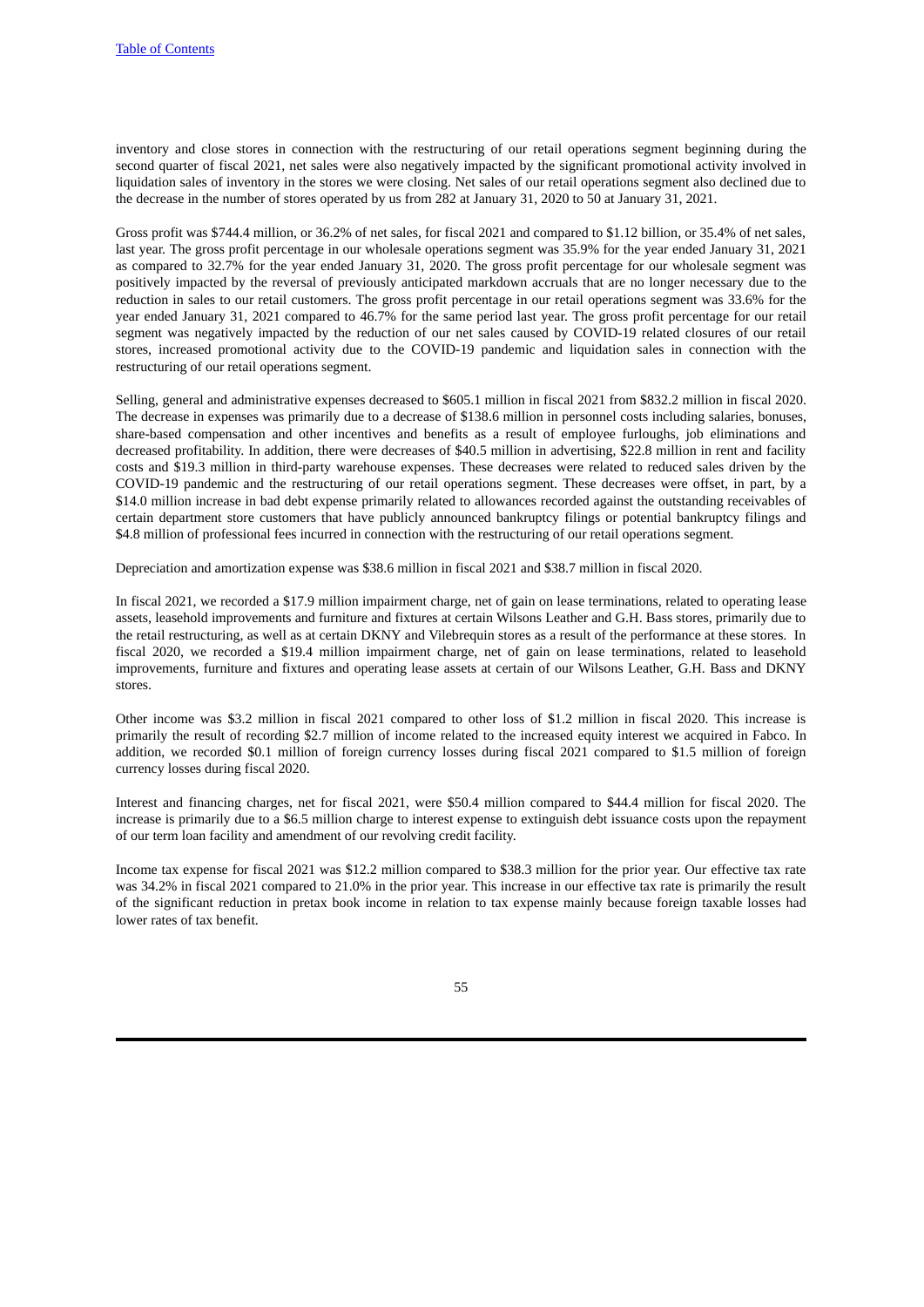# **Liquidity and Capital Resources**

#### *Cash Requirements and Trends and Uncertainties Affecting Liquidity*

We rely on our cash flows generated from operations and the borrowing capacity under our revolving credit facility to meet the cash requirements of our business. The primary cash requirements of our business usually are the seasonal buildup in inventories, compensation paid to employees, payments to vendors in the normal course of business, capital expenditures, maturities of debt and related interest payments and income tax payments. The rapid expansion of the COVID-19 pandemic resulted in a sharp decline in net sales and net income during fiscal 2021, which had a corresponding impact on our liquidity. We were focused on preserving our liquidity and managing our cash flow during these unprecedented conditions. We had taken preemptive actions to enhance our ability to meet our short-term liquidity needs including, but not limited to, reducing payroll costs through employee furloughs, job eliminations, salary reductions, reductions in discretionary expenses, deferring certain lease payments and deferral of capital projects. During the quarter ended October 31, 2020, certain furloughed employees were reinstated and salaries that had been reduced where increased to their prepandemic levels. We have received royalty relief from certain licensors.

As of January 31, 2021, we had cash and cash equivalents of \$351.9 million and availability under our revolving credit facility in excess of \$450.0 million. As of January 31, 2021, we were in compliance with all covenants under our senior secured notes and revolving credit facility.

We cannot be sure that our assumptions used to estimate our liquidity requirements will remain accurate due to the unprecedented nature of the disruption to our operations and the unpredictability of the COVID-19 outbreak. As a result, the impact of COVID-19 on our future earnings and cash flows could continue to have a material impact on our results of operations and financial condition depending on the duration and scope of the COVID-19 pandemic. We believe we have sufficient cash and available borrowings for our foreseeable liquidity needs.

## *Senior Secured Notes*

On August 7, 2020, we completed a private debt offering of \$400 million aggregate principal amount of our 7.875% Senior Secured Notes due 2025 (the "Notes). The terms of the Notes are governed by an indenture, dated as of August 7, 2020 (the "Indenture"), among us, the guarantors party thereto and U.S. Bank, National Association, as trustee and collateral agent (the "Collateral Agent"). The net proceeds of the Notes have been used (i) to repay our prior term loan facility due 2022, (ii) to pay related fees and expenses and (iii) for general corporate purposes.

The Notes bear interest at a rate of 7.875% per year payable semi-annually in arrears on February 15 and August 15 of each year, commencing on February 15, 2021.

The Notes are unconditionally guaranteed on a senior-priority secured basis by our current and future wholly-owned domestic subsidiaries that guarantee any of our credit facilities, including our ABL facility (the "ABL Facility") pursuant to the ABL Credit Agreement, or certain future capital markets indebtedness of ours or the guarantors.

The Notes and the related guarantees are secured by (i) first priority liens on our Cash Flow Priority Collateral (as defined in the Indenture), and (ii) a second-priority lien on our ABL Priority Collateral (as defined in the Indenture), in each case subject to permitted liens described in the Indenture.

In connection with the issuance of the Notes and execution of the Indenture, we and the Guarantors entered into a pledge and security agreement (the "Pledge and Security Agreement"), among us, the Guarantors and the Collateral Agent.

The Notes are subject to the terms of the intercreditor agreement which governs the relative rights of the secured parties in respect of the ABL Facility and the Notes (the "Intercreditor Agreement"). The Intercreditor Agreement restricts the actions permitted to be taken by the Collateral Agent with respect to the Collateral on behalf of the holders of the Notes. The Notes are also subject to the terms of the seller note subordination agreement which governs the relative rights of the secured parties in respect of the Seller Note (as defined therein), the ABL Facility and the Notes.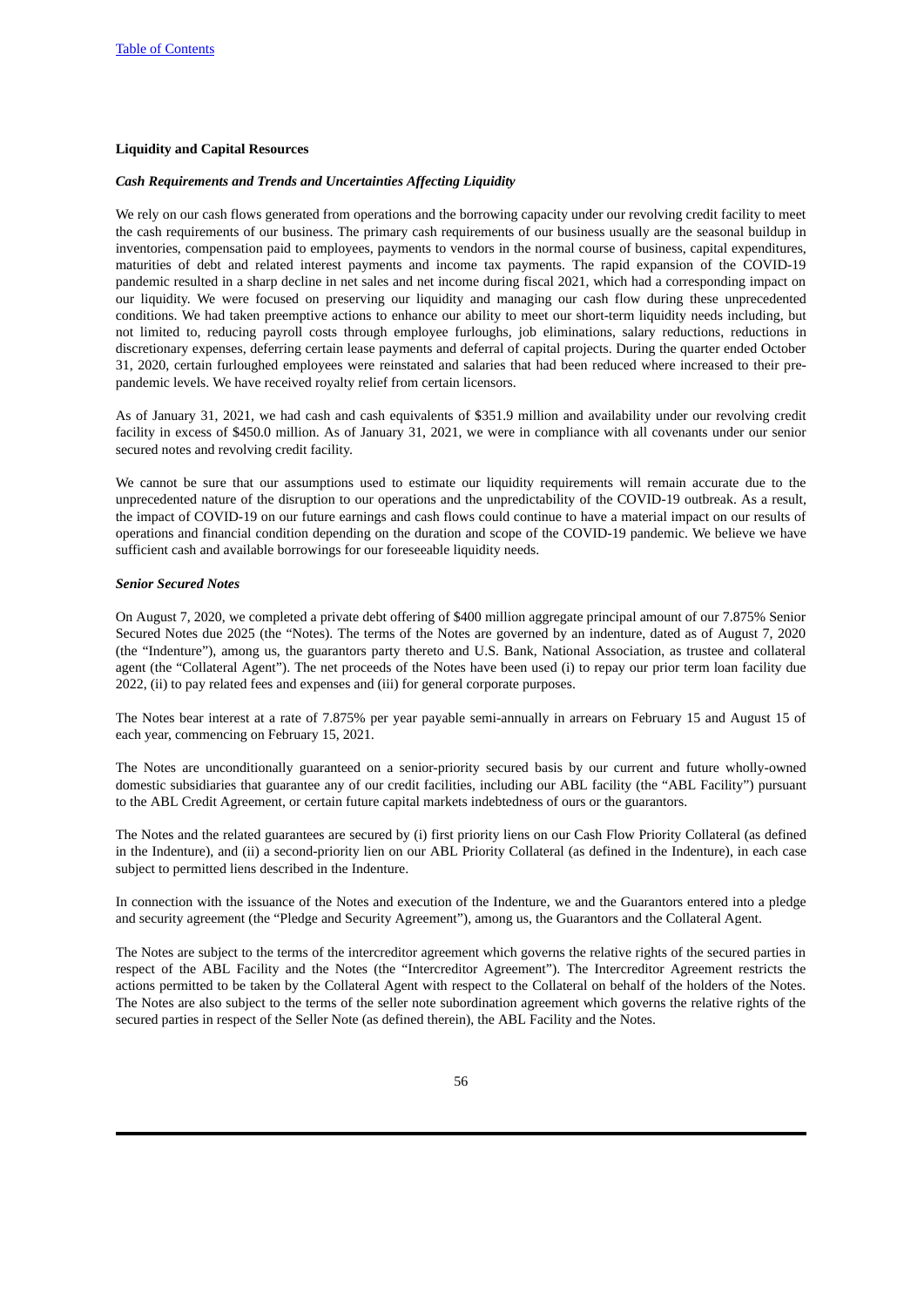At any time prior to August 15, 2022, we may redeem some or all of the Notes at a price equal to 100% of the principal amount of the Notes redeemed plus accrued and unpaid interest, if any, to, but excluding, the applicable redemption date plus a "make-whole" premium, as described in the Indenture. On or after August 15, 2022, we may redeem some or all of the Notes at any time and from time to time at the redemption prices set forth in the Indenture, plus accrued and unpaid interest, if any, to, but excluding, the applicable redemption date. In addition, at any time prior to August 15, 2022, we may redeem up to 40% of the aggregate principal amount of the Notes with the proceeds of certain equity offerings at the redemption price set forth in the Indenture, plus accrued and unpaid interest, if any, to, but excluding, the applicable redemption date. In addition, at any time prior to August 15, 2022, during any twelve month period, we may redeem up to 10% of the aggregate principal amount of the Notes at a redemption price equal to 103% of the principal amount of the Notes redeemed plus accrued and unpaid interest, if any, to, but excluding, the applicable redemption date.

If we experience a Change of Control (as defined in the Indenture), we are required to offer to repurchase the Notes at 101% of the principal amount of such Notes plus accrued and unpaid interest, if any, to, but excluding, the date of repurchase.

The Indenture contains covenants that, among other things, limit our ability and the ability of our restricted subsidiaries to incur or guarantee additional indebtedness, pay dividends or make other restricted payments, make certain investments, incur restrictions on the ability of our restricted subsidiaries that are not guarantors to pay dividends or make certain other payments, create or incur certain liens, sell assets and subsidiary stock, impair the security interests, transfer all or substantially all of our assets or enter into merger or consolidation transactions, and enter into transactions with affiliates. The Indenture provides for customary events of default which include (subject in certain cases to customary grace and cure periods), among others, nonpayment of principal or interest, breach of other agreements in the Indenture, failure to pay certain other indebtedness, failure of certain guarantees to be enforceable, failure to perfect certain collateral securing the Notes failure to pay certain final judgments, and certain events of bankruptcy or insolvency.

We incurred debt issuance costs totaling \$8.5 million related to the Notes that will be amortized over the term of the Notes. In accordance with ASU 2015-15, the debt issuance costs have been deferred and are presented as a contra-liability, offsetting the outstanding balance of the Notes, and are amortized over the remaining life of the Notes.

#### *Second Amended and Restated ABL Credit Agreement*

On August 7, 2020, our subsidiaries, G-III Leather Fashions, Inc., Riviera Sun, Inc., CK Outerwear, LLC, AM Retail Group, Inc. and The Donna Karan Company Store LLC (collectively, the "Borrowers"), entered into the second amended and restated credit agreement (the "ABL Credit Agreement") with the Lenders named therein and with JPMorgan Chase Bank, N.A., as Administrative Agent. The ABL Credit Agreement is a five year senior secured credit facility subject to a springing maturity date if, subject to certain conditions, the LVMH Note is not refinanced or repaid prior to the date that is 91 days prior to the date of any relevant payment thereunder. The ABL Credit Agreement provides for borrowings in the aggregate principal amount of up to \$650 million. We and our subsidiaries, G-III Apparel Canada ULC, Gabrielle Studio, Inc., Donna Karan International Inc. and Donna Karan Studio LLC (the "Guarantors"), are Loan Guarantors under the ABL Credit Agreement.

The ABL Credit Agreement refinances, amends and restates the Amended Credit Agreement, dated as of December 1, 2016 (as amended, supplemented or otherwise modified from time to time prior to August 7, 2020, the "Prior Credit Agreement"), by and among the Borrowers and the Loan Guarantors (each as defined therein) party thereto, the lenders from time to time party thereto, and JPMorgan Chase Bank, N.A., in its capacity as the administrative agent thereunder. The Prior Credit Agreement provided for borrowings of up to \$650 million and was due to expire in December 2021. The ABL Credit Agreement extends the maturity date to August 2025, subject to a springing maturity date if, subject to certain conditions, the LVMH Note is not refinanced or repaid prior to the date that is 91 days prior to the date of any relevant payment thereunder.

Amounts available under the ABL Credit Agreement are subject to borrowing base formulas and overadvances as specified in the ABL Credit Agreement. Borrowings bear interest, at the Borrowers' option, at LIBOR plus a margin of 1.75% to 2.25% or an alternate base rate margin of 0.75% to 1.25% (defined as the greatest of (i) the "prime rate" of JPMorgan Chase Bank, N.A. from time to time, (ii) the federal funds rate plus 0.5% and (iii) the LIBOR rate for a borrowing with an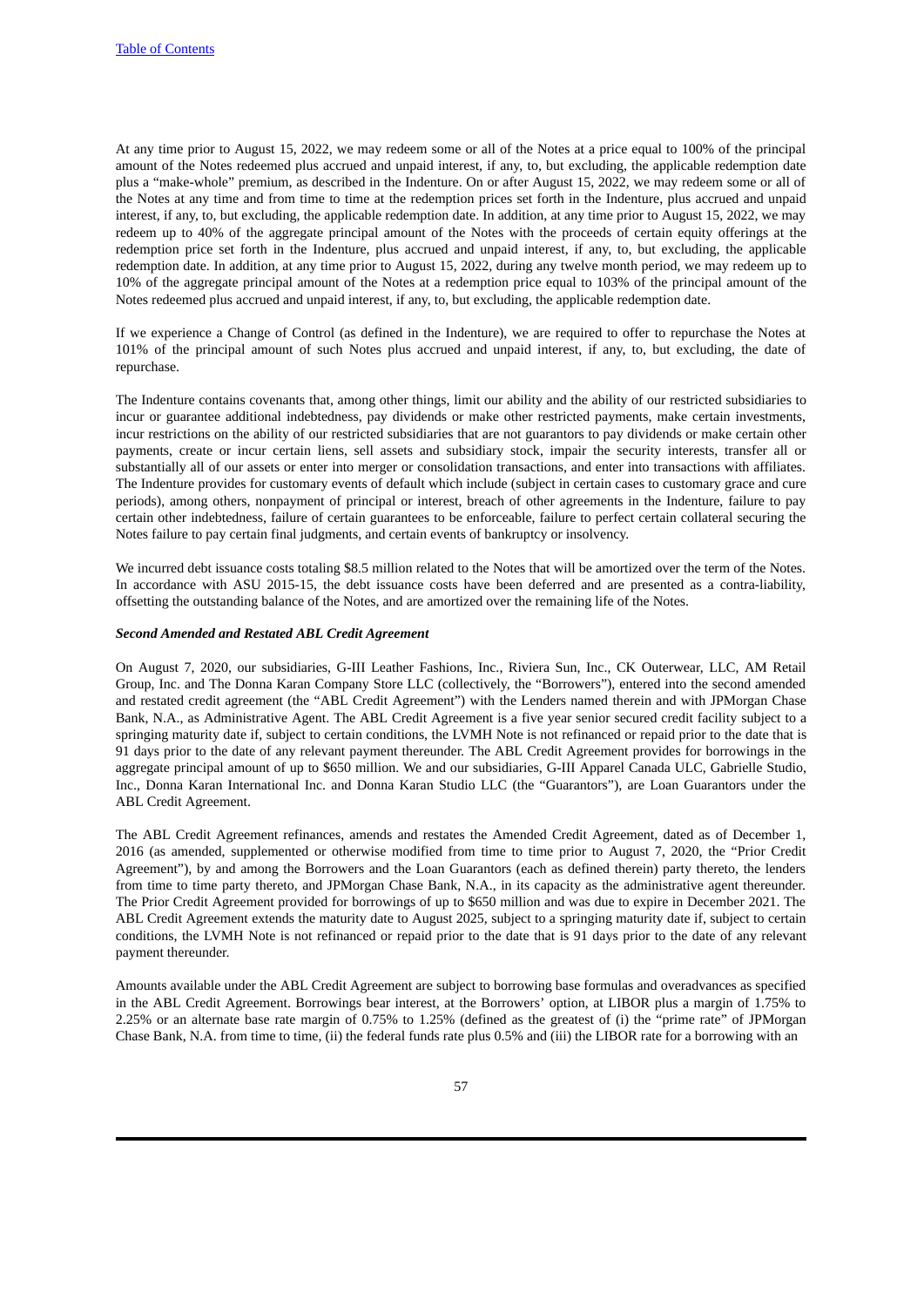interest period of one month) plus 1.00%, with the applicable margin determined based on Borrowers' availability under the ABL Credit Agreement. The ABL Credit Agreement is secured by specified assets of the Borrowers and the Guarantors. In addition to paying interest on any outstanding borrowings under the ABL Credit Agreement, we are required to pay a commitment fee to the lenders under the credit agreement with respect to the unutilized commitments. The commitment fee accrues at a tiered rate equal to 0.50% per annum on the average daily amount of the available commitments when the average usage is less than 50% of the total available commitments and decreases to 0.35% per annum on the average daily amount of the available commitments when the average usage is greater than or equal to 50% of the total available commitments.

The revolving credit facility contains covenants that, among other things, restrict our ability, subject to specified exceptions, to incur additional debt; incur liens; sell or dispose of certain assets; merge with other companies; liquidate or dissolve the Company; acquire other companies; make loans, advances, or guarantees; and make certain investments. In certain circumstances, the revolving credit facility also requires us to maintain a fixed charge coverage ratio, as defined in the agreement, not less than 1.00 to 1.00 for each period of twelve consecutive fiscal months of the Company. As of January 31, 2021, the Company was in compliance with these covenants.

As of January 31, 2021, we had no borrowings outstanding under the ABL credit agreement. As of January 31, 2021, interest under the ABL credit agreement was being paid at an average rate of 2.04% per annum. The ABL credit agreement also includes amounts available for letters of credit.

At the date of the refinancing of the Prior Credit Agreement, we had \$3.3 million of unamortized debt issuance costs remaining from the Prior Credit Agreement. We extinguished and charged to interest expense \$0.4 million of the prior debt issuance costs and incurred new debt issuance costs totaling \$5.1 million related to the ABL Credit Agreement. We have a total of \$8.0 million debt issuance costs related to our ABL Credit Agreement. As permitted under ASC 2015-15, the debt issuance costs have been deferred and are presented as an asset which is to be subsequently amortized ratably over the term of the ABL Credit Agreement.

## *Term Loan Credit Agreement*

We had previously borrowed \$350.0 million under a senior secured term loan facility (the "Term Loan") that was scheduled to mature in December 2022. We prepaid \$50.0 million in principal amount of the Term Loan, reducing the principal balance of the Term Loan to \$300.0 million.

On August 7, 2020, we used a portion of the proceeds from the issuance of the Notes to repay the outstanding principal balance of \$300.0 million under the Term Loan. At the date of repayment, we had unamortized debt issuance costs of \$6.1 million associated with the Term Loan. These debt issuance costs were fully extinguished and charged to interest expense in our results of operations.

#### *LVMH Note*

We issued to LVMH, as a portion of the consideration for the acquisition of DKI, a junior lien secured promissory note in favor of LVMH in the principal amount of \$125 million (the "LVMH Note") that bears interest at the rate of 2% per year. \$75 million of the principal amount of the LVMH Note is due and payable on June 1, 2023 and \$50 million of such principal amount is due and payable on December 1, 2023.

Based on an independent valuation, it was determined that the LVMH Note should be treated as having been issued at a discount of \$40.0 million in accordance with ASC 820 — *Fair Value Measurements*. This discount is being amortized as interest expense using the effective interest method over the term of the LVMH Note.

In connection with the issuance of the LVMH Note, LVMH entered into (i) a subordination agreement providing that our obligations under the LVMH Note are subordinate and junior to our obligations under the revolving credit facility and Term Loan and (ii) a pledge and security agreement with us and our subsidiary, G-III Leather, pursuant to which we and G-III Leather granted to LVMH a security interest in specified collateral to secure our payment and performance of our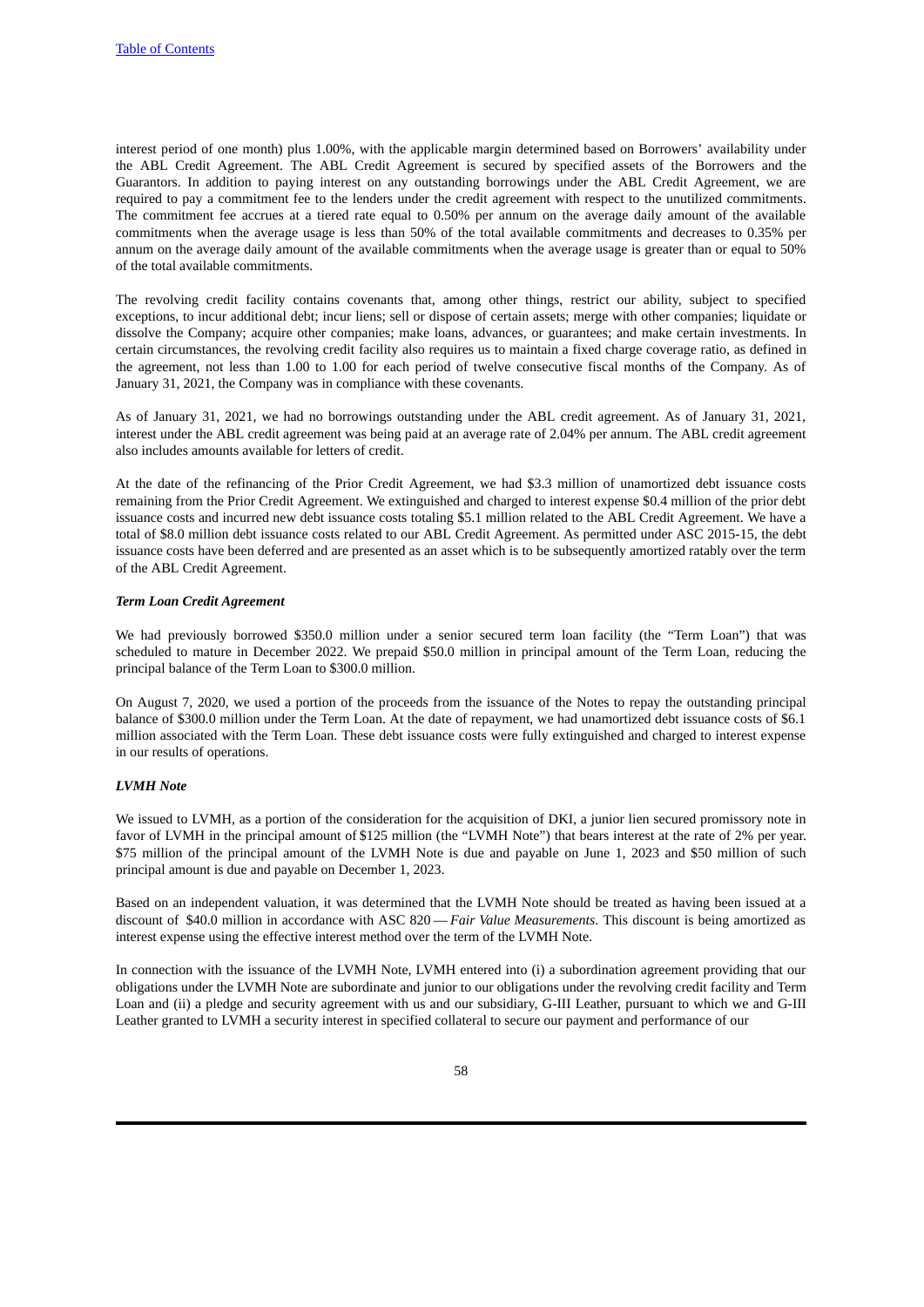obligations under the LVMH Note that is subordinate and junior to the security interest granted by us with respect to our obligations under the revolving credit facility and Term Loan.

#### *Unsecured Loans*

During fiscal 2020 and fiscal 2021, T.R.B International SA ("TRB"), a subsidiary of Vilebrequin, borrowed funds under several unsecured loans. A portion of the unsecured loans were to provide funding for operations in the normal course of business, while other unsecured loans were various European state backed loans as part of COVID-19 relief programs. In the aggregate, TRB is currently required to make quarterly installment payments of €0.2 million. Interest on the outstanding principal amount of the unsecured loans accrues at a fixed rate equal to 0% to 2.0% per annum, payable on either a quarterly or monthly basis. Certain unsecured loans will require monthly installment payments beginning in fiscal 2022 and fiscal 2024. The unsecured loans have maturity dates ranging from September 15, 2024 through October 22, 2026. As of January 31, 2021, TRB had an aggregate outstanding balance of  $\epsilon$ 7.4 million under these various unsecured loans.

#### *Overdraft Facilities*

During fiscal 2021, TRB entered into several overdraft facilities that allow for applicable bank accounts to be in a negative position up to a certain maximum overdraft. TRB entered into an uncommitted overdraft facility with HSBC Bank allowing for a maximum overdraft of €5 million. Interest on drawn balances accrues at a fixed rate equal to the Euro Interbank Offered Rate plus a margin of 1.75% per annum, payable quarterly. The facility may be cancelled at any time by TRB or HSBC Bank. As part of a COVID-19 relief program, TRB and its subsidiaries have also entered into several state backed overdraft facilities with UBS Bank in Switzerland for an aggregate of CHF 4.7 million at varying interest rates of 0% to 0.5%. As of January 31, 2021, TRB had an aggregate €2.5 million drawn under these various facilities.

### *Outstanding Borrowings*

Our primary operating cash requirements are to fund our seasonal buildup in inventories and accounts receivable, primarily during the second and third fiscal quarters each year. Due to the seasonality of our business, we generally reach our peak borrowings under our asset-based credit facility during our third fiscal quarter. The primary sources to meet our operating cash requirements have been borrowings under this credit facility and cash generated from operations. The reduction in net sales in the current year resulted in reductions in our seasonal inventory needs in the current year, and as a result, there were no borrowings outstanding under the ABL Credit Agreement as of January 31, 2021.

We had no borrowings outstanding under our ABL Credit Agreement at January 31, 2021 and January 31, 2020. We had \$400 million in borrowings outstanding under the Notes at January 31, 2021. We had \$300.0 million in borrowings outstanding under the Term Loan Credit Agreement at January 31, 2020. Our contingent liability under open letters of credit was approximately \$10.5 million at January 31, 2021 and \$11.8 million at January 31, 2020. In addition to the amounts outstanding under these two loan agreements, at January 31, 2021 and 2020, we had \$125.0 million of face value principal amount outstanding under the LVMH Note. We had an aggregate of  $\epsilon$ 7.4 million (\$9.1 million) and  $\epsilon$ 2.6 million (\$2.9 million) outstanding under Vilebrequin's various Unsecured Loans as of January 31, 2021 and January 31, 2020, respectively. We also had €2.5 million (\$3.0 million) outstanding under Vilebrequin's Overdraft Facilities as of January 31, 2021.

#### *Share Repurchase Program*

Our Board of Directors has authorized a share repurchase program of 5,000,000 shares. Pursuant to this program, during fiscal 2020 we acquired 1,327,566 of our shares of common stock for an aggregate purchase price of \$35.2 million and during fiscal 2019 we acquired 723,072 of our shares of common stock for an aggregate purchase price of \$20.3 million. No shares of common stock were acquired pursuant to this program during fiscal 2021. The timing and actual number of shares repurchased, if any, will depend on a number of factors, including market conditions and prevailing stock prices, and are subject to compliance with certain covenants contained in our loan agreement. Share repurchases may take place on the open market, in privately negotiated transactions or by other means, and would be made in accordance with applicable securities laws. As of January 31, 2021, we had 2,949,362 authorized shares remaining under this program. As of March 22, 2021, we had approximately 48,376,636 shares of common stock outstanding.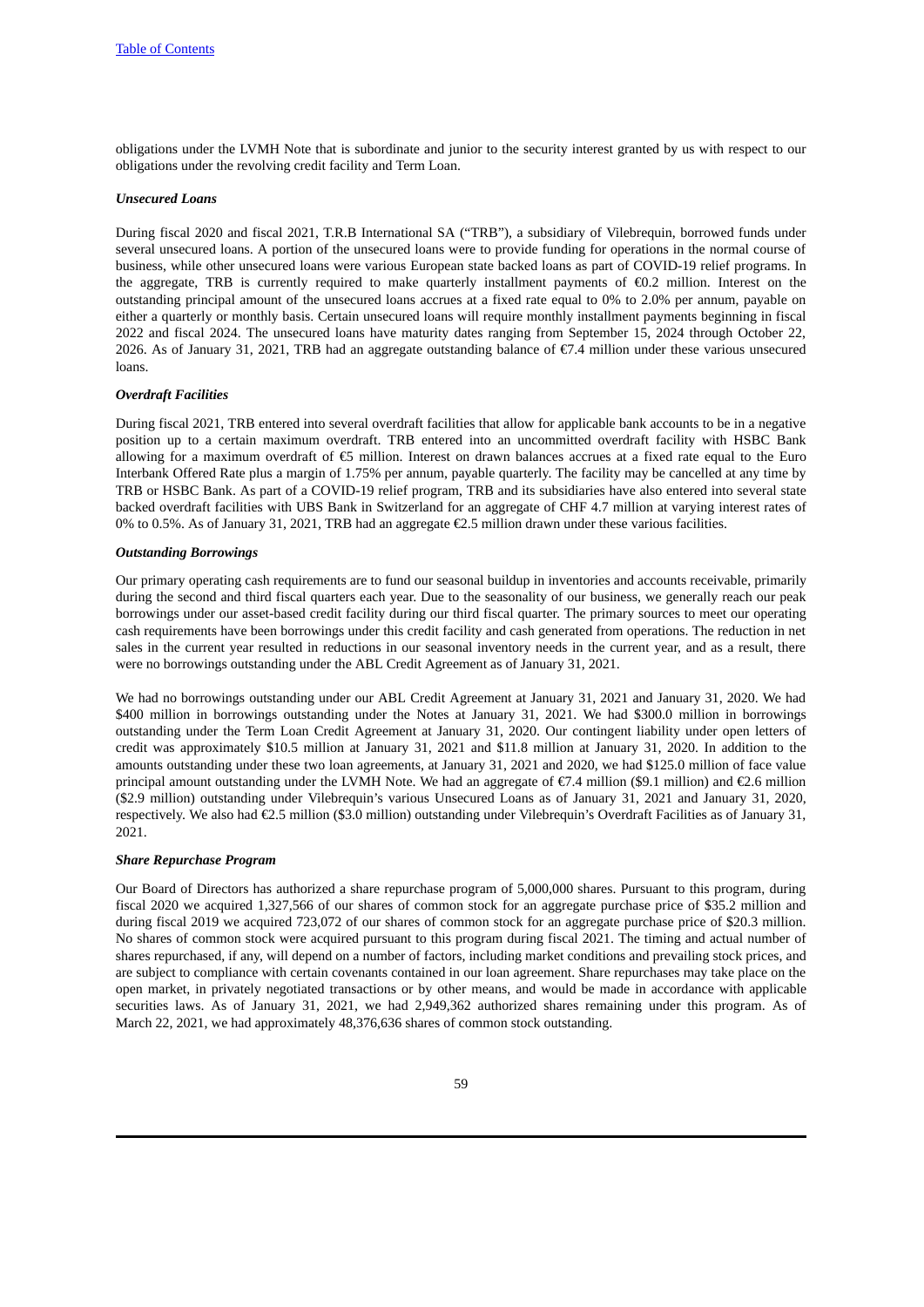# *Cash from Operating Activities*

At January 31, 2021, we had cash and cash equivalents of \$351.9 million. We generated \$74.8 million of cash from operating activities in fiscal 2021, primarily as a result of our net income of \$23.5 million, and non-cash charges in the aggregate amount of \$136.5 million relating primarily to operating lease costs (\$71.4 million), depreciation and amortization (\$38.6 million), asset impairment charges (\$20.4 million) and share-based compensation (\$6.1 million). We also generated cash from operating activities from decreases of \$143.5 million in inventories, \$38.9 million in accounts receivable and \$24.5 million in prepaid expenses and other current assets. These items were offset, in part, by decreases of \$136.4 million in customer refund liabilities, \$94.2 million in accounts payable and accrued expenses and \$86.4 million in operating lease liabilities.

At January 31, 2020, we had cash and cash equivalents of \$197.4 million. We generated \$209.0 million of cash from operating activities in fiscal 2020, primarily as a result of our net income of \$143.8 million, and non-cash charges in the aggregate amount of \$151.4 million relating primarily to operating lease costs (\$73.3 million), depreciation and amortization (\$38.7 million), asset impairment charges (\$21.8 million) and share-based compensation (\$17.6 million). We also generated cash from operating activities from decreases of \$24.5 million in inventories and \$15.9 million in prepaid expenses and other current assets. These items were offset, in part, by a decrease of \$79.8 million in operating lease liabilities, an increase of \$28.0 million in accounts receivable, a decrease of \$18.6 million in accounts payable and accrued expenses, and a decrease of \$10.2 million in customer refund liabilities.

## *Cash from Investing Activities*

In fiscal 2021, we used \$20.1 million of cash in investing activities for capital expenditures and initial direct costs of operating lease assets. Capital expenditures in the period primarily related to information technology expenditures and additional fixturing costs at department stores. Operating lease assets initial direct costs in the period primarily related to payments of key money and broker fees.

In fiscal 2020, we used \$40.1 million of cash in investing activities for capital expenditures and initial direct costs of operating lease assets. Capital expenditures in the period primarily related to information technology expenditures and additional fixturing costs at department stores. Operating lease assets initial direct costs in the period primarily related to payments of key money and broker fees.

## *Cash from Financing Activities*

In fiscal 2021, we generated \$94.8 million of cash from financing activities primarily as a result of the proceeds of \$400 million from the issuance of our Notes partially offset by the \$300 million repayment of our term loan facility from the proceeds of the Notes. We also made payments of \$13.6 million in financing costs related to the issuance of our Notes and entering into the ABL Credit Agreement.

In fiscal 2020, we used \$44.5 million of cash in financing activities. We used \$35.2 million of cash to repurchase 1,327,566 shares of our common stock under our share repurchase program and \$12.2 million for taxes paid with respect to net share settlements.

### *Financing Needs*

We believe that our cash on hand and cash generated from operations, together with funds available under the ABL Credit Agreement, are sufficient to meet our expected operating and capital expenditure requirements. We may seek to acquire other businesses in order to expand our product offerings. We may need additional financing in order to complete one or more acquisitions. We cannot be certain that we will be able to obtain additional financing, if required, on acceptable terms or at all.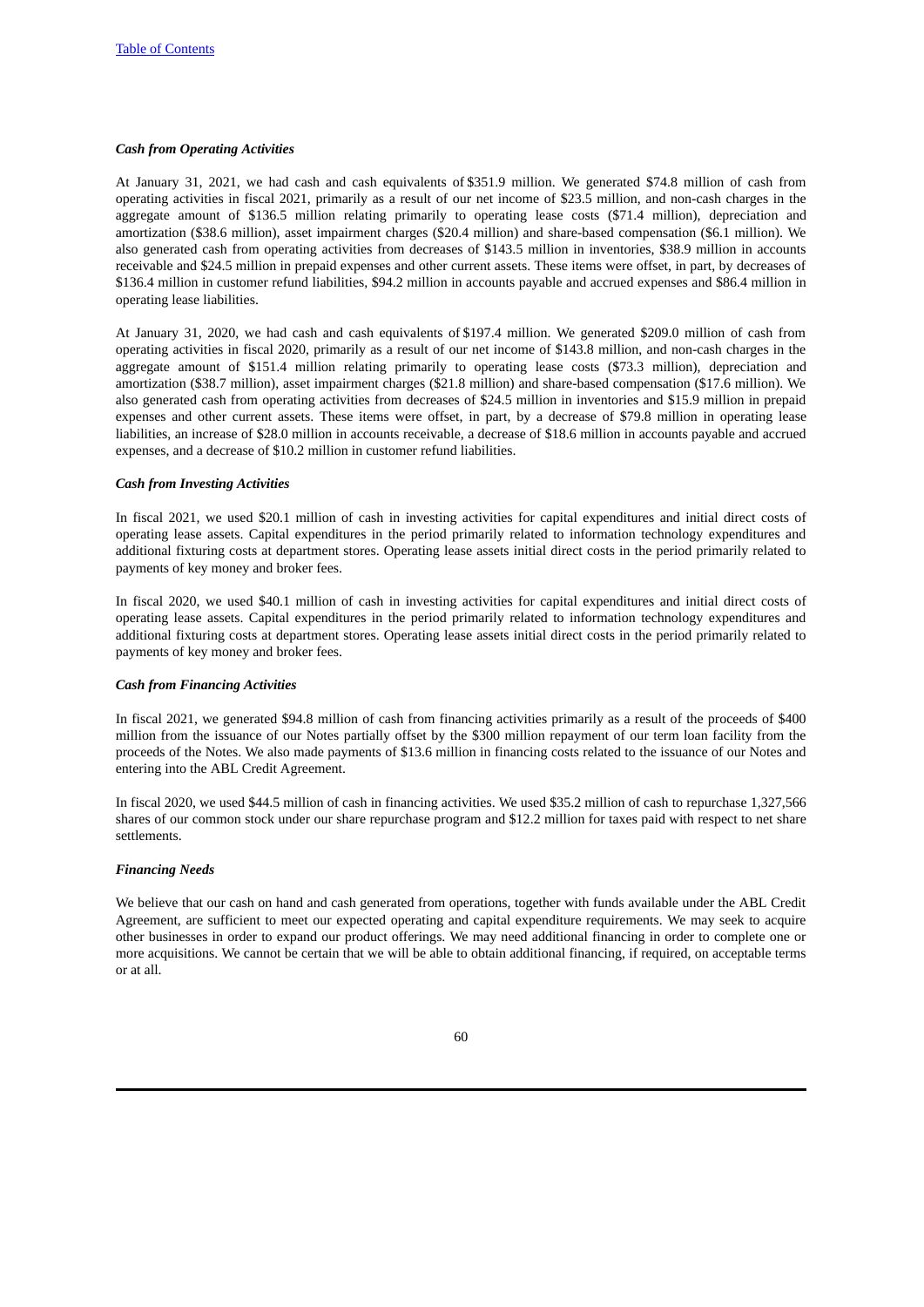## *Recent Accounting Pronouncements*

See Note A.19 – Effects of Recently Adopted and Issued Accounting Pronouncements in the accompanying notes to our Consolidated Financial Statements in this Annual Report on Form 10-K for a description of recently adopted accounting pronouncements and issued accounting pronouncements that we believe may have an impact on our Consolidated Financial Statements when adopted.

## **Off Balance Sheet Arrangements**

We do not have any "off-balance sheet arrangements" as such term is defined in Item 303 of Regulation S-K of the SEC rules.

## **Tabular Disclosure of Contractual Obligations**

As of January 31, 2021, our contractual obligations were as follows (in millions):

|                                     | <b>Payments Due By Period</b> |                                           |             |                                 |                  |
|-------------------------------------|-------------------------------|-------------------------------------------|-------------|---------------------------------|------------------|
|                                     |                               | <b>Less Than</b>                          |             |                                 | <b>More Than</b> |
| <b>Contractual Obligations</b>      | Total                         | 1 Year                                    | 1-3 Years   | 4-5 Years                       | 5 Years          |
| Operating lease obligations         | 259.3                         | 58.1<br>\$.                               | 89.7<br>\$. | \$<br>56.1                      | 55.4<br>S.       |
| Minimum royalty payments (1)        | 345.1                         | 107.2                                     | 180.7       | 57.2                            |                  |
| Long-term debt obligations $(2)$    | 537.1                         | 4.4                                       | 128.5       | 403.5                           | 0.7              |
| Purchase obligations <sup>(3)</sup> | 6.6                           | 6.6                                       |             |                                 |                  |
| Total                               | $\frac{1,148.1}{}$            | $\frac{176.3}{9}$ $\frac{176.3}{9}$ 398.9 |             | $\frac{1}{4}$ $\frac{5}{516.8}$ | 56.1             |

(1) Includes obligations to pay minimum scheduled royalty, advertising and other required payments under various license agreements.

(2) Includes: (a) \$400.0 million related to our Notes that will mature in 2026, (b) \$125.0 million in face principal amount of the note issued to LVMH payable in 2023, (c) \$9.1 million in our various unsecured loans which have maturity dates ranging from 2025 through 2027 and requires us to make quarterly installment payments ranging from  $\epsilon$ 0.1 million to  $\epsilon$ 0.5 million and (d) \$3.0 million in our various overdraft facilities. We had no borrowings outstanding under our revolving credit facility as of January 31, 2021.

(3) Includes outstanding trade letters of credit, which represent inventory purchase commitments, which typically mature in less than six months.

# **ITEM 7A.** *QUANTITATIVE AND QUALITATIVE DISCLOSURES ABOUT MARKET RISK.*

#### **Foreign Currency Exchange Rate Risks and Commodity Price Risk**

We negotiate substantially all our purchase orders with foreign manufacturers in United States dollars. Thus, notwithstanding any fluctuation in foreign currencies, our cost for any purchase order is not subject to change after the time the order is placed. However, if the value of the United States dollar against local currencies were to decrease, manufacturers might increase their United States dollar prices for products.

Our sales from the non-U.S. operations of Vilebrequin and DKI could be affected by currency fluctuations, primarily relating to the Euro. We cannot fully anticipate all of our currency exposures and therefore foreign currency fluctuations may impact our business, financial condition, and results of operations. However, we believe that the risks related to these fluctuations are not material due to the low volume of transactions by us that are denominated in currencies other than the U.S. dollar.

#### **Interest Rate Exposure**

We are subject to market risk from exposure to changes in interest rates relating to our ABL Credit Agreement. We borrow under this credit facility to support general corporate purposes, including capital expenditures and working capital needs. Interest rates decreased in fiscal 2020 and fiscal 2021. Any future increase in interest rates by the Federal Reserve will result in increases in our interest expense under our ABL Credit Agreement. Based on our interest expense incurred during the year ended January 31, 2021, we estimate that each 100 basis point increase in our borrowing rates would result in additional interest expense to us of approximately \$0.6 million.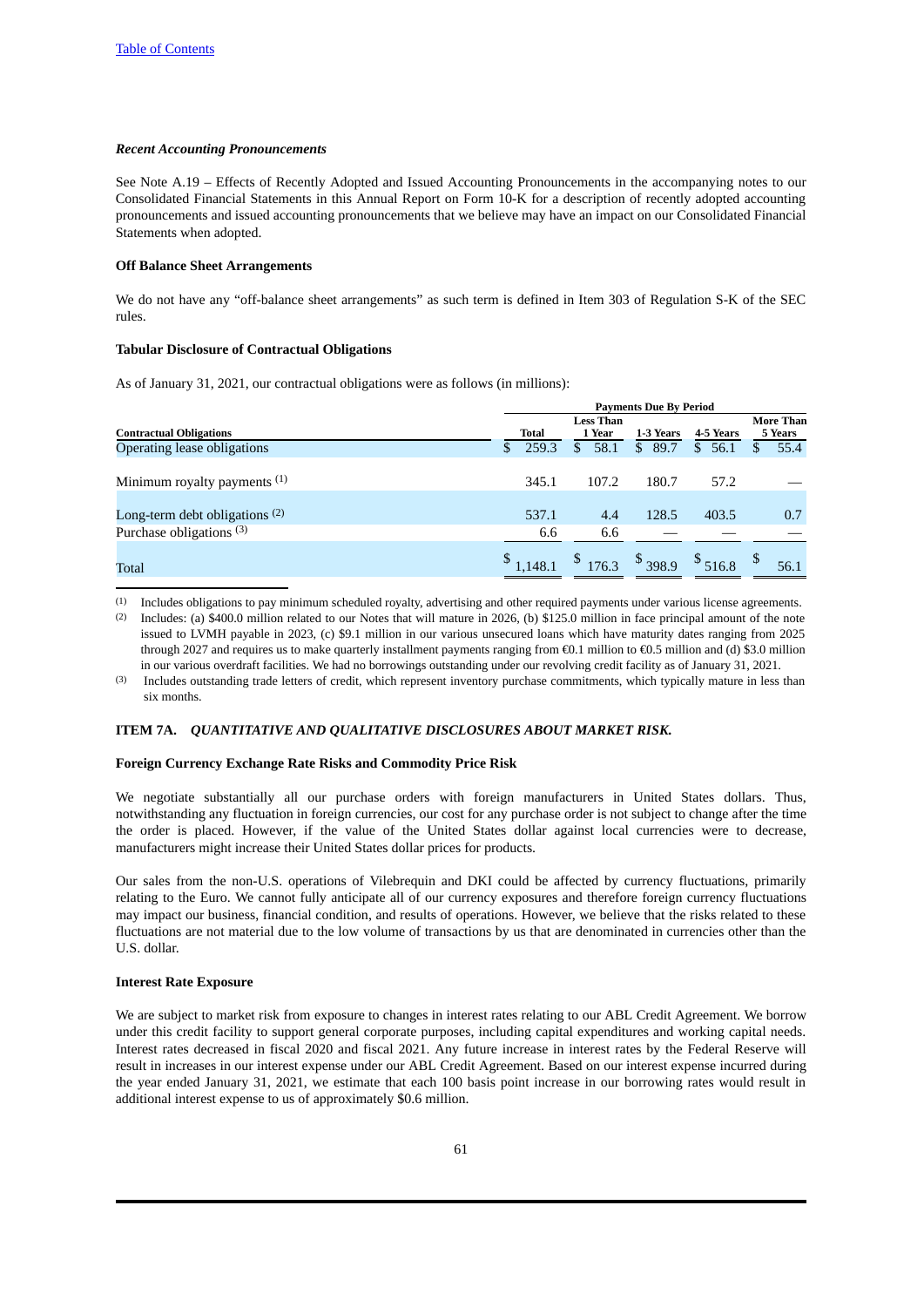## **ITEM 8.** *FINANCIAL STATEMENTS AND SUPPLEMENTARY DATA.*

Financial statements and supplementary data required pursuant to this Item begin on page F-1 of this Report.

# **ITEM 9.** *CHANGES IN AND DISAGREEMENTS WITH ACCOUNTANTS ON ACCOUNTING AND FINANCIAL DISCLOSURE.*

None.

## **ITEM 9A.** *CONTROLS AND PROCEDURES.*

As of January 31, 2021, our management, including the Chief Executive Officer and Chief Financial Officer, carried out an evaluation of the effectiveness of the design and operation of our disclosure controls and procedures (as such term is defined in Rule 13a-15(e) under the Exchange Act). Based on that evaluation, our Chief Executive Officer and Chief Financial Officer concluded that our disclosure controls and procedures are designed to ensure that information required to be disclosed by us in the reports that we file or submit under the Exchange Act is (i) recorded, processed, summarized and reported, within the time periods specified in the Commission's rules and forms and (ii) accumulated and communicated to our management, including our principal executive and principal financial officers, as appropriate to allow timely decisions regarding required disclosure, and thus, are effective in making known to them material information relating to G-III required to be included in this Report.

# **Changes in Internal Control over Financial Reporting**

During our last fiscal quarter, there were no changes in our internal control over financial reporting that have materially affected, or are reasonably likely to materially affect, our internal control over financial reporting.

## **Management's Report on Internal Control over Financial Reporting**

Management is responsible for establishing and maintaining an adequate system of internal control over our financial reporting. In order to evaluate the effectiveness of internal control over financial reporting, as required by Section 404 of the Sarbanes-Oxley Act, management has conducted an assessment, including testing, using the criteria on *Internal Control — Integrated Framework (2013)*, issued by the Committee of Sponsoring Organizations of the Treadway Commission, or COSO. Our system of internal control over financial reporting is designed to provide reasonable assurance regarding the reliability of financial reporting and the preparation and fair presentation of financial statements for external purposes in accordance with accounting principles generally accepted in the United States.

Because of its inherent limitations, internal control over financial reporting may not prevent or detect misstatements. Therefore, even those systems determined to be effective can provide only reasonable assurance with respect to financial statement preparation and presentation. Also, projections of any evaluation of effectiveness of internal control over financial reporting to future periods are subject to the risk that controls may become inadequate because of changes in conditions, or that the degree of compliance with the policies or procedures may deteriorate.

Based on its assessment, management has concluded that we maintained effective internal control over financial reporting as of January 31, 2021, based on criteria in *Internal Control — Integrated Framework (2013)*, issued by the COSO.

Our independent auditors, Ernst & Young LLP, a registered public accounting firm, have audited and reported on our consolidated financial statements and the effectiveness of our internal control over financial reporting. The reports of our independent auditors appear on pages F-2 and F-3 of this Form 10-K and express unqualified opinions on the consolidated financial statements and the effectiveness of our internal control over financial reporting.

## **ITEM 9B.** *OTHER INFORMATION.*

None.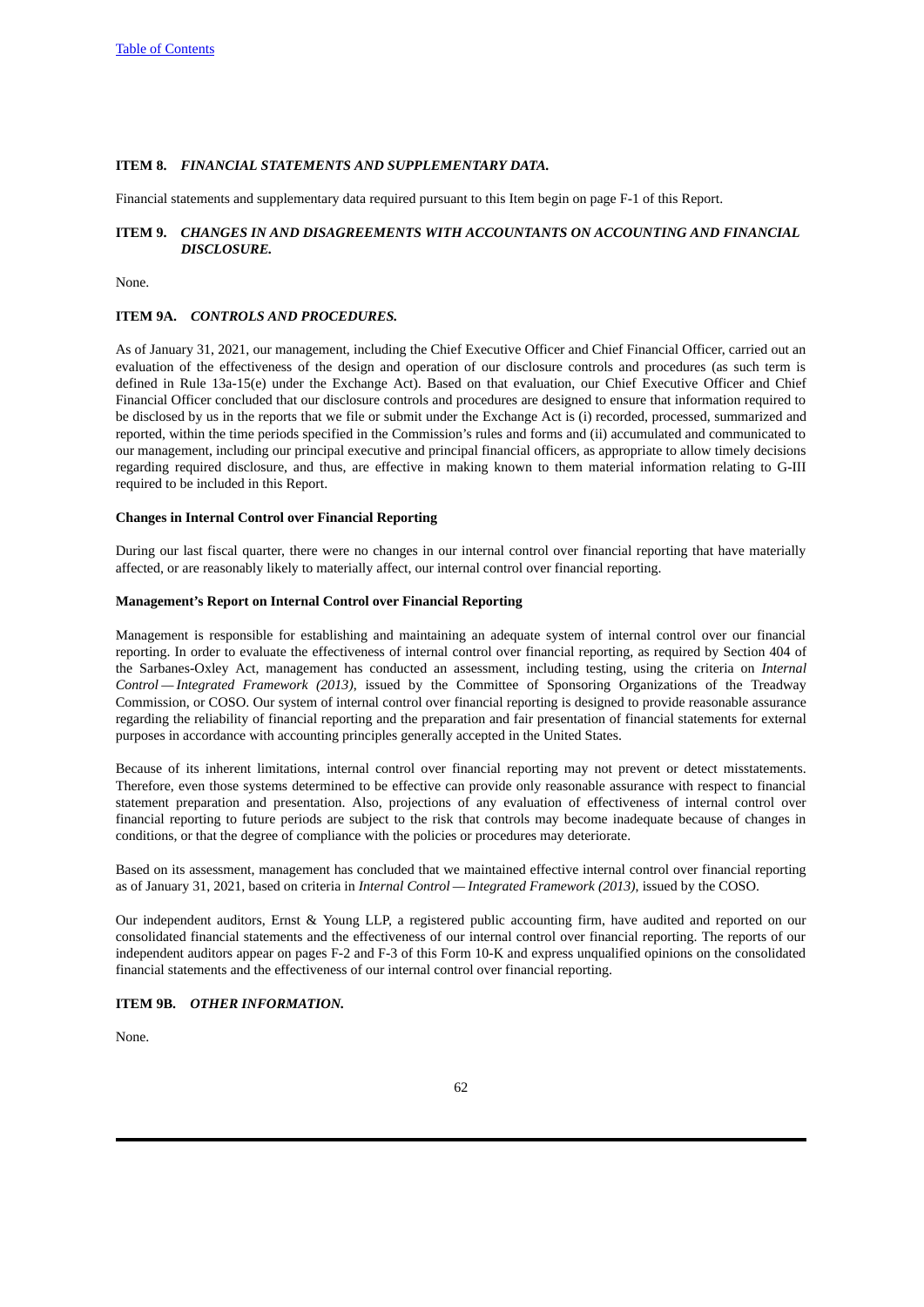# **PART III**

## **ITEM 10.** *DIRECTORS, EXECUTIVE OFFICERS AND CORPORATE GOVERNANCE.*

We have adopted a code of ethics and business conduct, or Code of Ethics and Conduct, which applies to all of our employees, our principal executive officer, principal financial officer, principal accounting officer controller and persons performing similar functions. Our Code of Ethics and Conduct is located on our Internet website at www.g-iii.com under the heading "Corporate Governance." Any amendments to, or waivers from, a provision of our Code of Ethics and Conduct that apply to our principal executive officer, principal financial officer, principal accounting officer, controller and persons performing similar functions will be disclosed on our Internet website within five business days following such amendment or waiver. The information contained on or connected to our Internet website is not incorporated by reference into this Form 10-K and should not be considered part of this or any other report we file with or furnish to the Securities and Exchange Commission.

The information required by Item 401 of Regulation S-K regarding directors is contained under the heading "Proposal No. 1 — Election of Directors" in our definitive Proxy Statement (the "Proxy Statement") relating to our Annual Meeting of Stockholders to be held on or about June 10, 2021, to be filed pursuant to Regulation 14A of the Securities Exchange Act of 1934 with the Securities and Exchange Commission, and is incorporated herein by reference. For information concerning our executive officers, see "Business — Information About Our Executive Officers" in Item 1 in this Form 10- K.

The information required by Item 405 of Regulation S-K is contained under the heading "Delinquent Section 16(a) Reports" in our Proxy Statement and is incorporated herein by reference. The information required by Items 407(c)(3), (d)(4), and (d)(5) of Regulation S-K is contained under the heading "Corporate Governance" in our Proxy Statement and is incorporated herein by reference.

# **ITEM 11.** *EXECUTIVE COMPENSATION.*

The information required by this Item 11 is contained under the headings "Executive Compensation" and "Compensation Committee Report" in our Proxy Statement and is incorporated herein by reference.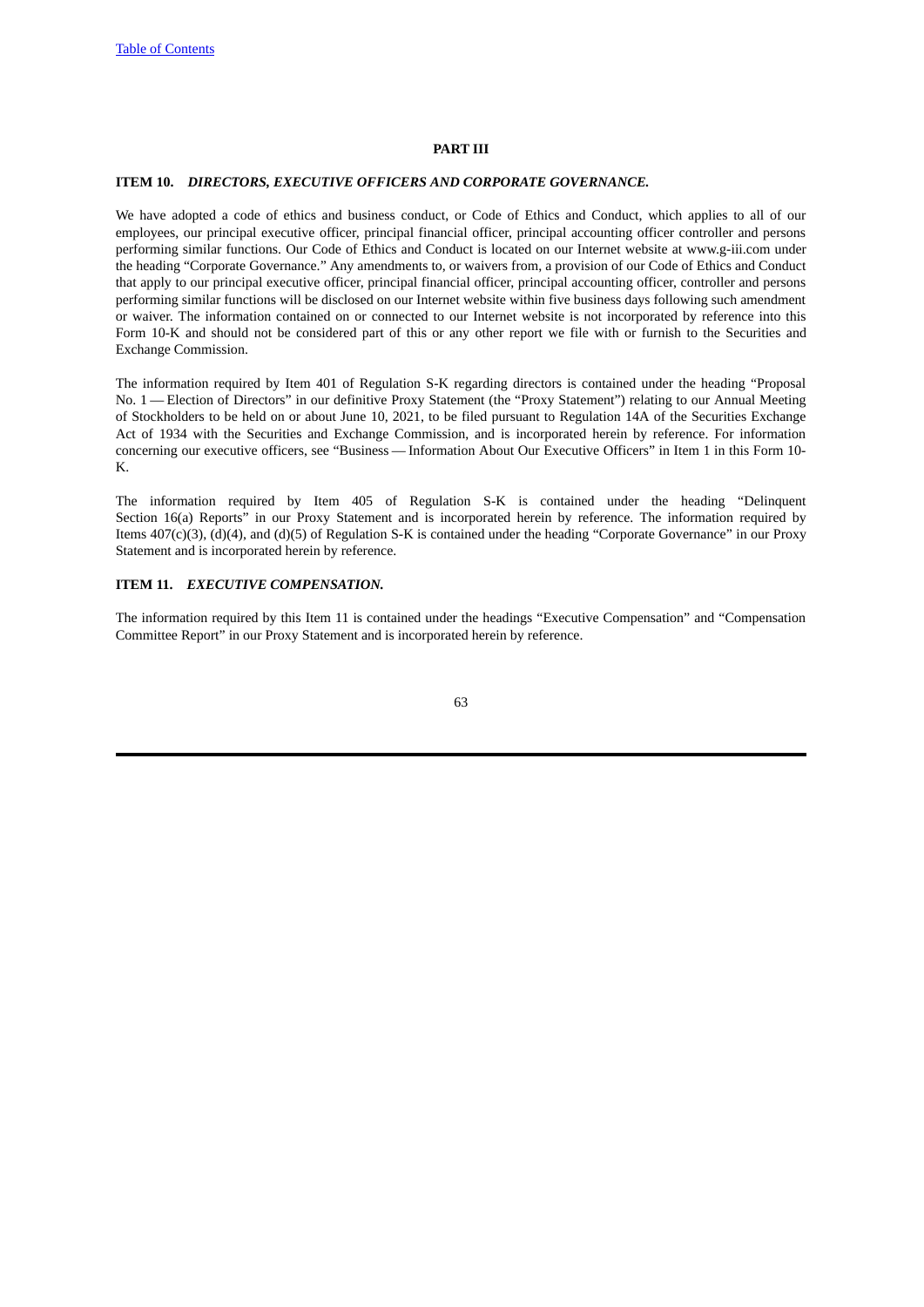# **ITEM 12.** *SECURITY OWNERSHIP OF CERTAIN BENEFICIAL OWNERS AND MANAGEMENT AND RELATED STOCKHOLDER MATTERS.*

Security ownership information of certain beneficial owners and management as called for by this Item 12 is incorporated by reference to the information set forth under the heading "Beneficial Ownership of Common Stock by Certain Stockholders and Management" in our Proxy Statement.

## **Equity Compensation Plan Information**

The following table provides information as of January 31, 2021, the last day of fiscal 2021, regarding securities issued under G-III's equity compensation plans that were in effect during fiscal 2021.

| <b>Plan Category</b>                                          | <b>Number of Securities to</b><br>be Issued Upon Exercise<br>of Outstanding Options,<br><b>Warrants and Rights</b><br>(a) | <b>Weighted Average</b><br><b>Exercise Price of</b><br><b>Outstanding Options,</b><br><b>Warrants and Rights</b><br>(b) |               | <b>Number of Securities</b><br><b>Remaining Available for</b><br><b>Future Issuance Under</b><br><b>Equity Compensation</b><br><b>Plans (Excluding Securities)</b><br><b>Reflected in Column (a))</b> |
|---------------------------------------------------------------|---------------------------------------------------------------------------------------------------------------------------|-------------------------------------------------------------------------------------------------------------------------|---------------|-------------------------------------------------------------------------------------------------------------------------------------------------------------------------------------------------------|
| Equity compensation plans approved by security<br>holders     | 1.878,343(1)                                                                                                              | - \$                                                                                                                    | $23.63^{(2)}$ | $1,811,490$ <sup>(3)</sup>                                                                                                                                                                            |
| Equity compensation plans not approved by<br>security holders |                                                                                                                           |                                                                                                                         |               |                                                                                                                                                                                                       |
| Total                                                         | $1,878,343$ <sup>(1)</sup>                                                                                                |                                                                                                                         | $23.63^{(2)}$ | $1,811,490$ <sup>(3)</sup>                                                                                                                                                                            |

(1) Includes outstanding awards of 1,860,098 shares of Common Stock issuable upon vesting of restricted stock units (''RSUs'') and stock options for 18,245 shares of common stock. Outstanding stock options have a weighted average exercise price of \$23.63 and a weighted average remaining term of 1.5 years.

(2) RSUs are excluded when determining the weighted average exercise price of outstanding stock options.

(3) Under our 2015 Long-Term Incentive Plan.

## **ITEM 13.** *CERTAIN RELATIONSHIPS AND RELATED TRANSACTIONS, AND DIRECTOR INDEPENDENCE.*

The information required by this Item 13 is contained under the headings "Certain Relationships and Related Transactions" and "Corporate Governance" in our Proxy Statement and is incorporated herein by reference.

## **ITEM 14.** *PRINCIPAL ACCOUNTING FEES AND SERVICES.*

The information required by this Item 14 is contained under the heading "Principal Accounting Fees and Services" in our Proxy Statement and is incorporated herein by reference.

## **PART IV**

# **ITEM 15.** *EXHIBITS AND FINANCIAL STATEMENT SCHEDULES.*

- 1. Financial Statements.
- 2. Financial Statement Schedules.

The Financial Statements and Financial Statement Schedules are listed in the accompanying index to consolidated financial statements beginning on page F-1 of this report. All other schedules, for which provision is made in the applicable accounting regulations of the Securities and Exchange Commission are not required under the related instructions, are shown in the financial statements or are not applicable and therefore have been omitted.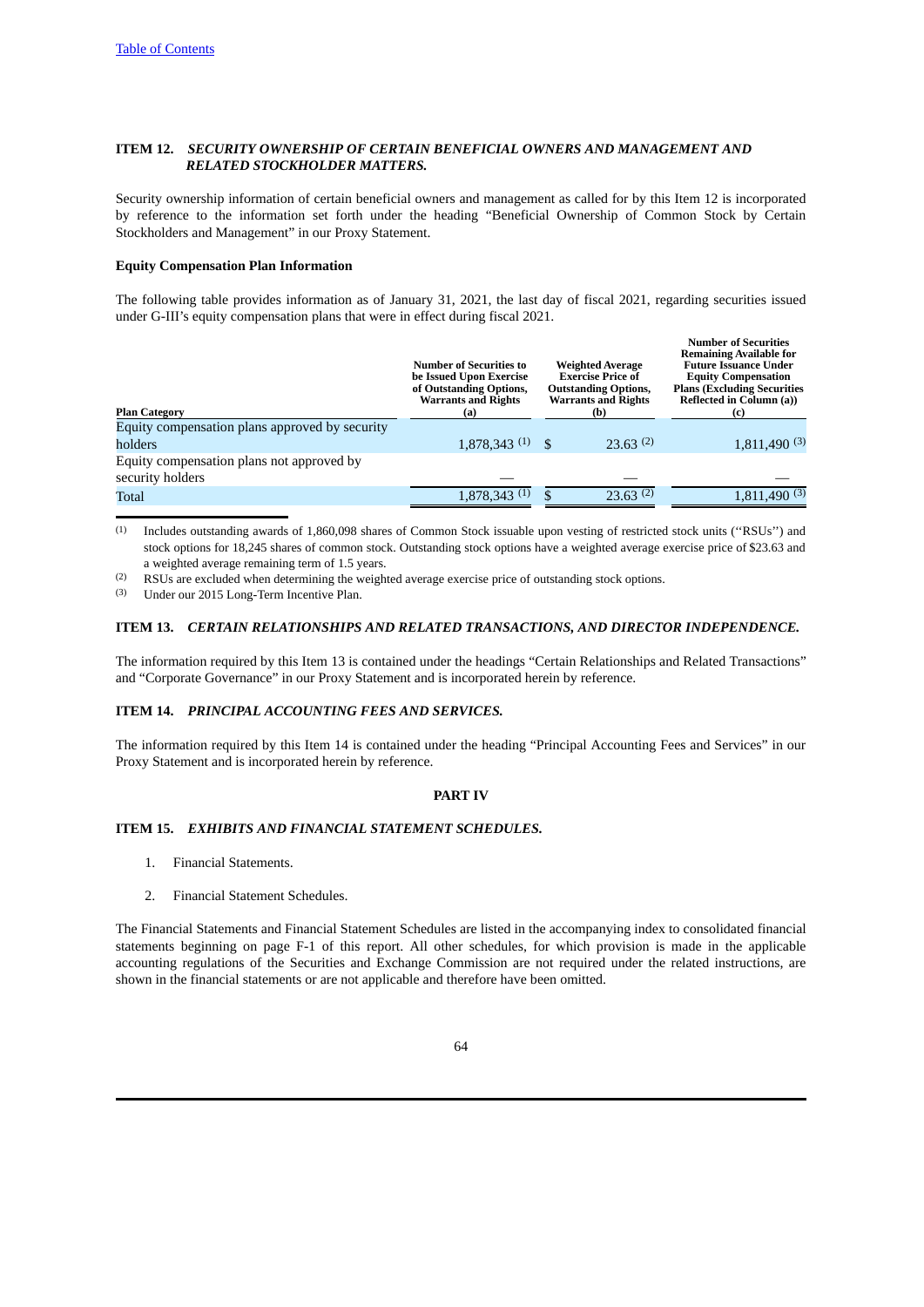# Exhibits:

The following exhibits filed as part of this report or incorporated herein by reference are management contracts or compensatory plans or arrangements: Exhibits 10.1, 10.1(a), 10.1(b), 10.1(c), 10.1(d), 10.6, 10.6(a), 10.6(b), 10.7, 10.7(a), 10.7(b), 10.7(c), 10.8, 10.9, 10.9(a), 10.9(b), 10.9(c), 10.9(d), 10.12, 10.13, 10.13(a), 10.14, 10.15 and 10.16.

|             |                                                                                   |                                     | <b>Incorporated by Reference</b> |                   |
|-------------|-----------------------------------------------------------------------------------|-------------------------------------|----------------------------------|-------------------|
| Exhibit No. | <b>Document</b>                                                                   | Form                                | File No.                         | <b>Date Filed</b> |
| 2.1         | Stock Purchase Agreement, dated as of July 22, 2016, by and between G-III         | $8-K$                               | 000-18183 7/28/2016              |                   |
|             | Apparel Group, Ltd. ("G-III") and LVMH Moet Hennessy Louis Vuitton Inc.           |                                     |                                  |                   |
|             | ("LVMH") (including the exhibits thereto).                                        |                                     |                                  |                   |
| 2.1(a)      | Amendment No. 1 to Stock Purchase Agreement, dated November 30, 2016, by          | 8-K                                 | 000-18183 12/6/2016              |                   |
|             | and between G-III and LVMH.                                                       |                                     |                                  |                   |
| 3.1         | Certificate of Incorporation.                                                     | $8-K$                               | 000-18183 7/2/2008               |                   |
| 3.1(a)      | Certificate of Amendment of Certificate of Incorporation, dated June 8, 2006.     | 10-Q (Q2 2007) 000-18183 9/13/2006  |                                  |                   |
| 3.1(b)      | Certificate of Amendment of Certificate of Incorporation, dated June 7, 2011.     | $8-K$                               | 000-18183 6/9/2011               |                   |
| 3.1(c)      | Certificate of Amendment of Certificate of Incorporation, dated June 30, 2015.    | $8-K$                               | 000-18183 7/1/2015               |                   |
| 3.2         | By-Laws, as amended, of G-III.                                                    | $8-K$                               | 000-18183 3/15/2013              |                   |
| 4.1         | Promissory Note, dated December 1, 2016, from G-III to LVMH.                      | $8-K$                               | 000-18183 12/6/2016              |                   |
| 4.1(a)      | Indenture, dated as of August 7, 2020, among G-III Apparel Group, Ltd., the       | $8-K$                               | 000-18183 8/7/2020               |                   |
|             | guarantors party thereto and U.S. Bank, National Association, as trustee and      |                                     |                                  |                   |
|             | collateral agent, relating to the 7.875% Senior Secured Notes due 2025.           |                                     |                                  |                   |
| 4.2         | <b>Description of Securities</b>                                                  | 10-K (2020)                         | 000-18183 3/30/2020              |                   |
| 10.1        | <b>Employment Agreement, dated February 1, 1994, between G-III and Morris</b>     | 10-K/A (2006) 000-18183 5/8/2006    |                                  |                   |
|             | Goldfarb.                                                                         |                                     |                                  |                   |
| 10.1(a)     | Amendment, dated October 1, 1999, to the Employment Agreement, dated              | 10-K/A (2006) 000-18183 5/8/2006    |                                  |                   |
|             | February 1, 1994, between G-III and Morris Goldfarb.                              |                                     |                                  |                   |
| 10.1(b)     | Amendment, dated January 28, 2009, to Employment Agreement, dated                 | $8-K$                               | 000-18183 2/3/2009               |                   |
|             | February 1, 1994, between G-III and Morris Goldfarb.                              |                                     |                                  |                   |
| 10.1(c)     | Letter Amendment, dated March 13, 2013, to Employment Agreement, dated            | $8-K$                               | 000-18183 3/15/2013              |                   |
|             | February 1, 1994, between G-III and Morris Goldfarb.                              |                                     |                                  |                   |
| 10.1(d)     | Letter Amendment, dated April 28, 2014, to Employment Agreement, dated            | $8-K$                               | 000-18183 5/14/2015              |                   |
|             | February 1, 1994, between G-III and Morris Goldfarb.                              |                                     |                                  |                   |
| 10.2        | Second Amended and Restated ABL Credit Agreement, dated as of August 7,           | $8-K$                               | 000-18183 8/7/2020               |                   |
|             | 2020, among G-III Leather Fashions, Inc., Riviera Sun, Inc., CK Outerwear, LLC,   |                                     |                                  |                   |
|             | AM Retail Group, Inc. and The Donna Karan Company Store LLC, as Borrowers,        |                                     |                                  |                   |
|             | the other Borrowers party thereto, the Loan Guarantors party thereto, the Lenders |                                     |                                  |                   |
|             | party thereto and JPMorgan Chase Bank, N.A., as the Administrative Agent.         |                                     |                                  |                   |
| 10.3        | Lease, dated June 1, 1993, between 512 Seventh Avenue Associates ("512") and      | 10-K/A (2006) 000-18183 5/8/2006    |                                  |                   |
|             | G-III Leather Fashions, Inc. ("G-III Leather") (34th and 35th floors).            |                                     |                                  |                   |
| 10.3(a)     | Lease amendment, dated July 1, 2000, between 512 and G-III Leather (34th and      | 10-K/A (2006) 000-18183 5/8/2006    |                                  |                   |
|             | 35th floors).                                                                     |                                     |                                  |                   |
| 10.3(b)     | Second Amendment of Lease, dated March 26, 2010, between 500-512 Seventh          | 10-Q (Q3 2011) 000-18183 12/10/2010 |                                  |                   |
|             | Avenue Limited Partnership, the successor to 512 (collectively, "512") and G-III  |                                     |                                  |                   |
|             | Leather (34th and 35th floors).                                                   |                                     |                                  |                   |
| 10.4        | Lease, dated January 31, 1994, between 512 and G-III (33rd floor).                | 10-K/A (2006) 000-18183 5/8/2006    |                                  |                   |
| 10.4(a)     | Lease amendment, dated July 1, 2000, between 512 and G-III (33rd floor).          | 10-K/A (2006) 000-18183 5/8/2006    |                                  |                   |
| 10.4(b)     | Second Amendment of Lease, dated March 26, 2010, between 512 and G-III            | 10-Q (Q3 2011) 000-18183 12/10/2010 |                                  |                   |
|             | Leather (33rd floor).                                                             |                                     |                                  |                   |
| 10.4(c)     | Second Amendment of Lease, dated March 26, 2010, between 512 and G-III            | 10-Q (Q3 2011) 000-18183 12/10/2010 |                                  |                   |
|             | Leather (10th floor).                                                             |                                     |                                  |                   |
| 10.4(d)     | Third Amendment of Lease, dated March 26, 2010, between 512 and G-III             | 10-Q (Q3 2011) 000-18183 12/10/2010 |                                  |                   |
|             | Leather (21st, 22nd, 23rd, 24th and 36th floors).                                 |                                     |                                  |                   |
| 10.4(e)     | Sixth Amendment of Lease, dated May 23, 2013, by and between G-III Leather        | 10-Q (Q1 2014) 000-18183 6/10/2013  |                                  |                   |
|             | Fashions, Inc. as Tenant and 500-512 Seventh Avenue Limited Partnership as        |                                     |                                  |                   |
|             | Landlord, (2nd Floor (including mezzanine), 21st, 22nd, 23rd, 24th, 27th, 29th,   |                                     |                                  |                   |
|             |                                                                                   |                                     |                                  |                   |
|             | 31st, 36th and 40th Floors).                                                      |                                     |                                  |                   |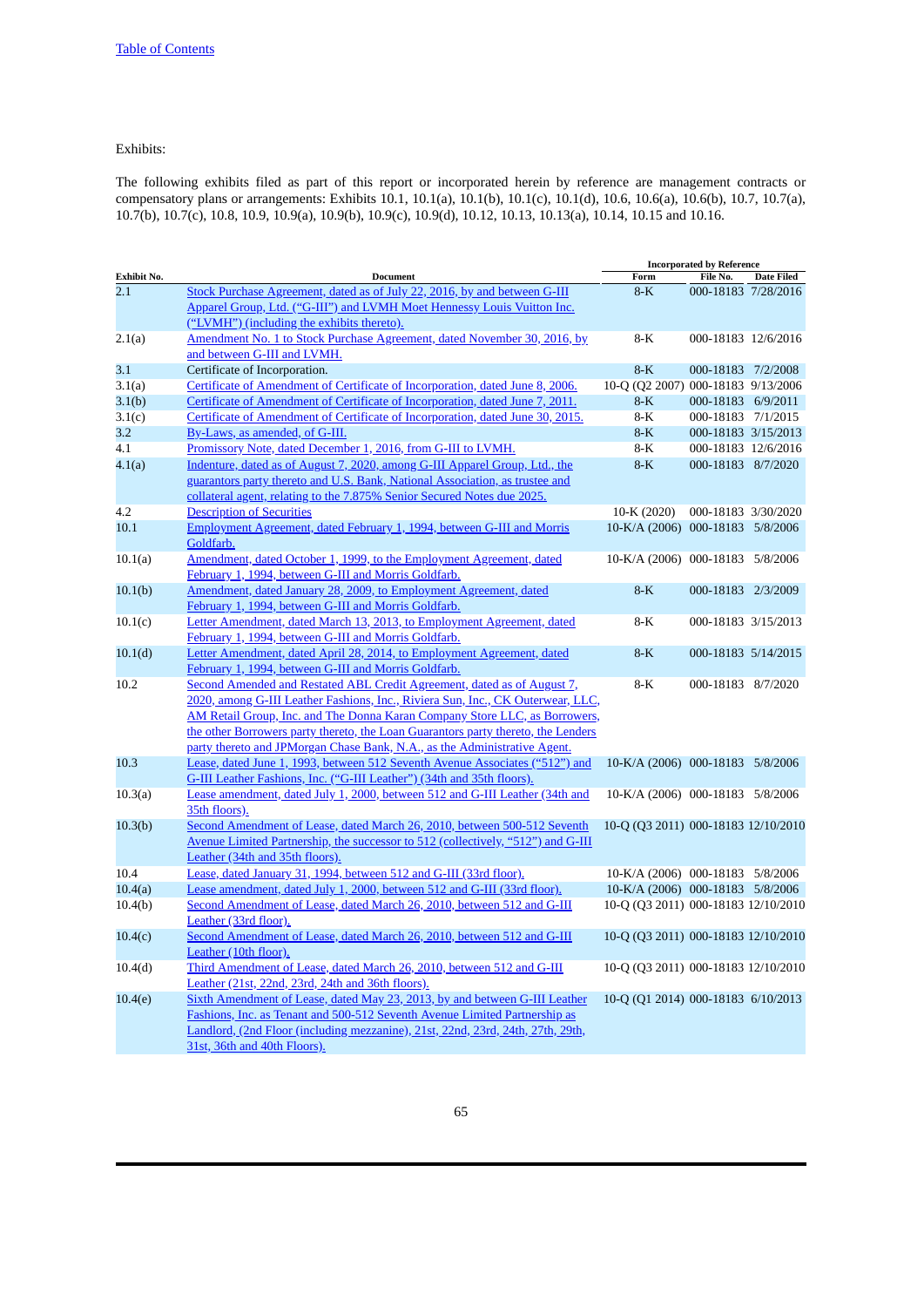| Exhibit No. | <b>Document</b>                                                                                                                      | Form                                | <b>Incorporated by Reference</b><br>File No. | <b>Date Filed</b>    |
|-------------|--------------------------------------------------------------------------------------------------------------------------------------|-------------------------------------|----------------------------------------------|----------------------|
| 10.4(f)     | Seventh Amendment of Lease dated April 25, 2014, by and between G-III                                                                | 10-Q (Q1 2015) 000-18183 6/5/2014   |                                              |                      |
|             | Leather Fashions, Inc. as Tenant and 500-512 Seventh Avenue Limited                                                                  |                                     |                                              |                      |
|             | Partnership as Landlord (2nd Floor (including mezzanine), 21st, 22nd, 23rd, 24th,                                                    |                                     |                                              |                      |
|             | 27th, 29th, 31st, 36th, 39th and 40th Floors).                                                                                       |                                     |                                              |                      |
| 10.4(g)     | Eighth Amendment Of Lease, dated June 16, 2017, by and between G-III Leather                                                         | 10-K (2018)                         | 000-18183 4/2/2018                           |                      |
|             | Fashions, Inc. as Tenant and 500-512 Seventh Avenue Limited Partnership as                                                           |                                     |                                              |                      |
|             | Landlord* (2nd Floor (including mezzanine), 3rd, 4th, 5th, 21st, 22nd, 23rd, 24th,                                                   |                                     |                                              |                      |
|             | 27th, 28th, 29th, 30th, 31st, 36th, 39th and 40th Floors)                                                                            |                                     |                                              |                      |
| 10.4(h)     | Ninth Amendment of Lease, dated May 14, 2018, by and between G-III Leather                                                           | 10-Q (Q1 2019) 000-18183 6/11/2018  |                                              |                      |
|             | Fashions, Inc. as Tenant and 500-512 Seventh Avenue Limited Partnership as                                                           |                                     |                                              |                      |
|             | Landlord, (2nd Floor (including mezzanine), 3rd, 4th, 5th, 21st, 22nd, 23rd, 24th,                                                   |                                     |                                              |                      |
|             | 26th, 27th, 28th, 29th, 30th, 31st, 36th, 39th and 40th Floors at 512 Seventh                                                        |                                     |                                              |                      |
|             | Avenue and 2nd and Part of 3rd at 500 Seventh Avenue).                                                                               |                                     |                                              |                      |
| 10.5        | Lease, dated February 10, 2009, between IRET Properties and AM Retail Group, 10-Q (Q3 2011) 000-18183 12/10/2010                     |                                     |                                              |                      |
|             | Inc.                                                                                                                                 |                                     |                                              |                      |
| 10.6        | G-III 2005 Amended and Restated Stock Incentive Plan, (the "2005 Plan").                                                             | $8-K$                               | 000-18183 3/15/2013                          |                      |
| 10.6(a)     | Form of Option Agreement for awards made pursuant to the 2005 Plan.                                                                  | 10-K (2009)                         | 000-18183 4/16/2009                          |                      |
| 10.6(b)     | Form of Restricted Stock Agreement for restricted stock awards made pursuant to                                                      | $8-K$                               | 000-18183 6/15/2005                          |                      |
|             | the 2005 Plan.                                                                                                                       |                                     |                                              |                      |
| 10.7        | G-III 2015 Long-Term Incentive Plan, as amended.                                                                                     | 8-K                                 | 000-18183 6/13/2019                          |                      |
| 10.7(a)     | Form of Restricted Stock Unit Agreement for April 26, 2018 restricted stock unit                                                     | $8-K$                               | 000-18183 4/30/2018                          |                      |
|             | grants.                                                                                                                              |                                     |                                              |                      |
| 10.7(b)     | Form of Performance Share Unit Agreement for April 17, 2019 performance                                                              | 8-K                                 | 000-18183 4/23/2019                          |                      |
|             | share unit grants.                                                                                                                   |                                     |                                              |                      |
| 10.7(c)     | Form of Restricted Stock Unit Agreement for April 27, 2020 restricted stock unit 10-Q (Q1 2021) 000-18183 6/9/2020                   |                                     |                                              |                      |
|             | grants.                                                                                                                              |                                     |                                              |                      |
| 10.8        | Form of Executive Transition Agreement, as amended.                                                                                  | $8-K$                               | 000-18183 2/16/2011                          |                      |
| 10.9        | Employment Agreement, dated as of July 11, 2005, by and between Sammy                                                                | 10-Q (Q3 2011) 000-18183 12/10/2010 |                                              |                      |
|             | Aaron and G-III.                                                                                                                     |                                     |                                              |                      |
| 10.9(a)     | Amendment, dated October 3, 2008, to Employment Agreement, dated as of                                                               | 8-K                                 | 000-18183 10/6/2008                          |                      |
|             | July 11, 2005, by and between Sammy Aaron and G-III.                                                                                 |                                     |                                              |                      |
| 10.9(b)     | Amendment, dated January 28, 2009, to Employment Agreement, dated as of                                                              | $8-K$                               | 000-18183 2/3/2009                           |                      |
|             | July 11, 2005, by and between Sammy Aaron and G-III.<br>Letter Amendment, dated March 13, 2013, to Employment Agreement, dated as    |                                     |                                              |                      |
| 10.9(c)     | of July 11, 2005, by and between Sammy Aaron and G-III.                                                                              | 8-K                                 | 000-18183 3/15/2013                          |                      |
|             |                                                                                                                                      | $8-K$                               | 000-18183 4/30/2014                          |                      |
| 10.9(d)     | Letter Amendment, dated April 28, 2014, to Employment Agreement, dated as of<br>July 11, 2005, by and between Sammy Aaron and G-III. |                                     |                                              |                      |
| 10.10(a)    | Lease agreement dated June 29, 2006 between The Realty Associates Fund VI,                                                           | 10-Q (Q2 2007) 000-18183 9/13/2006  |                                              |                      |
|             | LP and G-III.                                                                                                                        |                                     |                                              |                      |
| 10.10(b)    | First Amendment of Lease, dated July 31, 2012, by and between Centerpoint                                                            | 10-K (2019)                         | 000-18183 3/28/2019                          |                      |
|             | Herrod, LLC, as successor in interest to The Realty Associates Fund VI, LP, and                                                      |                                     |                                              |                      |
|             | G-III.                                                                                                                               |                                     |                                              |                      |
| 10.11       | Lease Agreement, dated December 21, 2009 and effective December 28, 2009, by 10-Q (Q3 2011) 000-18183 12/10/2010                     |                                     |                                              |                      |
|             | and between G-III, as Tenant, and Granite South Brunswick LLC, as Landlord.                                                          |                                     |                                              |                      |
| 10.11(a)    | First Amendment of Lease, dated September 16, 2020, by and between G-III                                                             | 10-Q (Q3 2021) 000-18183 12/10/2020 |                                              |                      |
|             | Apparel Group, Ltd. as Tenant and Granite South Brunswick LLC as Landlord.                                                           |                                     |                                              |                      |
| 10.12       | Form of Indemnification Agreement.                                                                                                   | 10-Q (Q3 2011) 000-18183 12/10/2010 |                                              |                      |
| 10.13       | Employment Agreement, made as of January 9, 2013, between G-III and Wayne                                                            | $8-K$                               | 000-18183 1/14/2013                          |                      |
|             | S. Miller.                                                                                                                           |                                     |                                              |                      |
| 10.13(a)    | <b>Amendment to Employment Agreement and Executive Transition Agreement,</b>                                                         | 8-K                                 |                                              | 000-18183 12/14/2016 |
|             | dated as of December 9, 2016, between G-III and Wayne S. Miller.                                                                     |                                     |                                              |                      |
| 10.14       | Employment Agreement, dated as of December 9, 2016, between G-III and                                                                | $8-K$                               |                                              | 000-18183 12/14/2016 |
|             | Jeffrey D. Goldfarb.                                                                                                                 |                                     |                                              |                      |
| 10.15       | Amendment to Executive Transition Agreement, dated as of December 9, 2016,                                                           | 8-K                                 | 000-18183 12/6/2016                          |                      |
|             | between G-III and Jeffrey D. Goldfarb.                                                                                               |                                     |                                              |                      |
| 10.16       | Severance Agreement, dated as of December 9, 2016, between G-III and Neal                                                            | $8-K$                               |                                              | 000-18183 12/14/2016 |
|             | Nackman.                                                                                                                             |                                     |                                              |                      |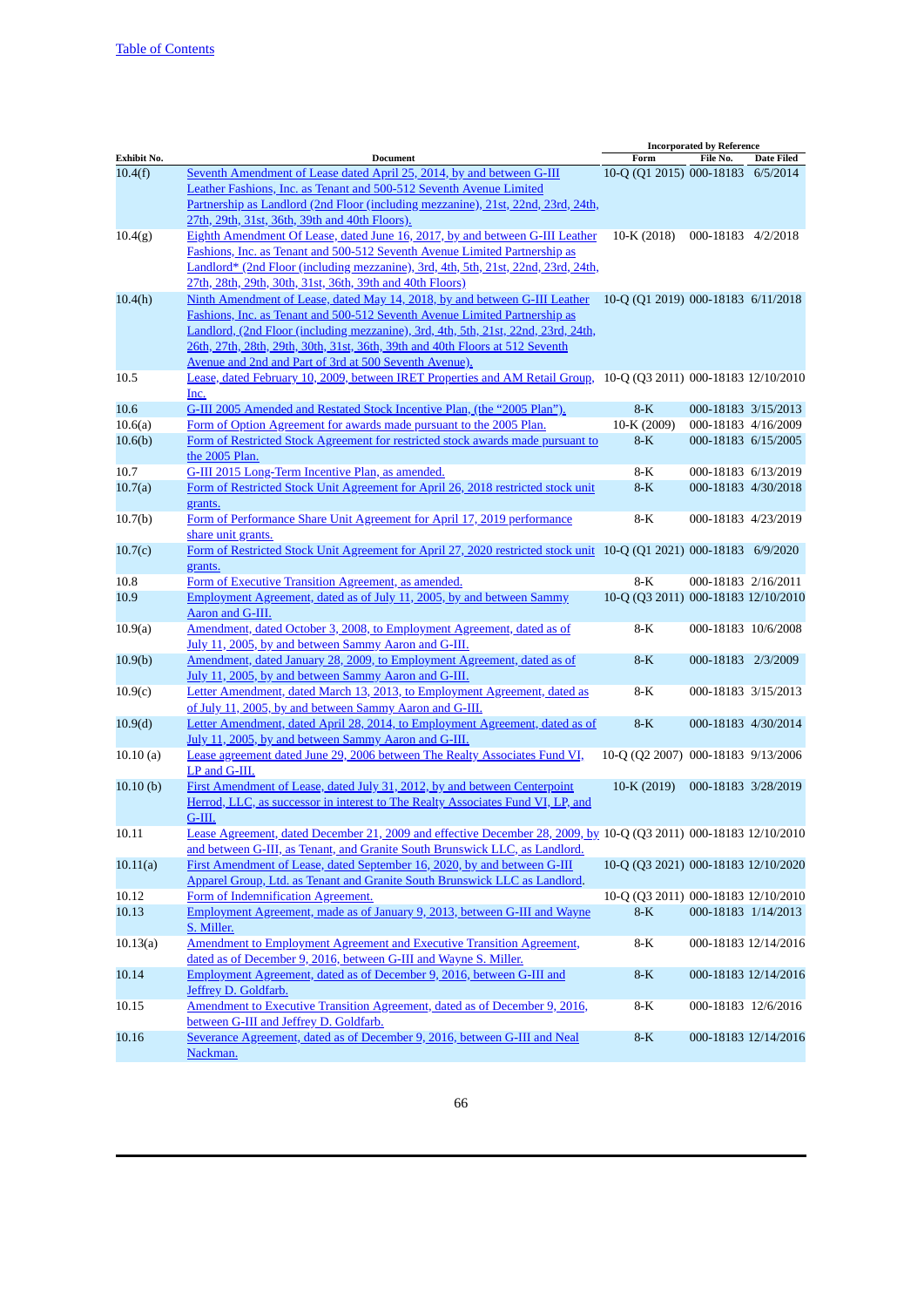|             |                                                                                     |             | <b>Incorporated by Reference</b> |                   |
|-------------|-------------------------------------------------------------------------------------|-------------|----------------------------------|-------------------|
| Exhibit No. | <b>Document</b>                                                                     | Form        | File No.                         | <b>Date Filed</b> |
| 10.17       | Lease, dated August 1, 2006, between 240 West 40th LLC. and G-III Leather           | 10-K (2017) | 000-18183 4/3/2017               |                   |
|             | Fashions, Inc.                                                                      |             |                                  |                   |
| 10.18       | Lease, dated December 7, 2011, between 400 Commerce Boulevard LLC. and G-           | 10-K (2017) | 000-18183 4/3/2017               |                   |
|             | <b>III Leather Fashions, Inc.</b>                                                   |             |                                  |                   |
| $21*$       | Subsidiaries of G-III.                                                              |             |                                  |                   |
| $23.1*$     | Consent of Independent Registered Public Accounting Firm, Ernst & Young LLP.        |             |                                  |                   |
| $31.1*$     | Certification by Morris Goldfarb, Chief Executive Officer of G-III Apparel          |             |                                  |                   |
|             | Group, Ltd., pursuant to Rule $13a - 14(a)$ or Rule $15d - 14(a)$ of the Securities |             |                                  |                   |
|             | Exchange Act of 1934, as amended, in connection with G-III Apparel Group,           |             |                                  |                   |
|             | Ltd.'s Annual Report on Form 10-K for the fiscal year ended January 31, 2020.       |             |                                  |                   |
| $31.2*$     | Certification by Neal S. Nackman, Chief Financial Officer of G-III Apparel          |             |                                  |                   |
|             | Group, Ltd., pursuant to Rule $13a - 14(a)$ or Rule $15d - 14(a)$ of the Securities |             |                                  |                   |
|             | Exchange Act of 1934, as amended, in connection with G-III Apparel Group,           |             |                                  |                   |
|             | Ltd.'s Annual Report on Form 10-K for the fiscal year ended January 31, 2020.       |             |                                  |                   |
| $32.1**$    | Certification by Morris Goldfarb, Chief Executive Officer of G-III Apparel          |             |                                  |                   |
|             | Group, Ltd., pursuant to 18 U.S.C. Section 1350, as adopted pursuant to             |             |                                  |                   |
|             | Section 906 of the Sarbanes-Oxley Act of 2002, in connection with G-III Apparel     |             |                                  |                   |
|             | Group, Ltd.'s Annual Report on Form 10-K for the fiscal year ended January 31,      |             |                                  |                   |
|             | 2020.                                                                               |             |                                  |                   |
| $32.2**$    | Certification by Neal S. Nackman, Chief Financial Officer of G-III Apparel          |             |                                  |                   |
|             | Group, Ltd., pursuant to 18 U.S.C. Section 1350, as adopted pursuant to             |             |                                  |                   |
|             | Section 906 of the Sarbanes-Oxley Act of 2002, in connection with G-III Apparel     |             |                                  |                   |
|             | Group, Ltd.'s Annual Report on Form 10-K for the year ended January 31, 2020.       |             |                                  |                   |
| 101.INS*    | <b>iXBRL</b> Instance Document.                                                     |             |                                  |                   |
| 101.SCH*    | <b>iXBRL Schema Document.</b>                                                       |             |                                  |                   |
| 101.CAL*    | <i>iXBRL</i> Calculation Linkbase Document.                                         |             |                                  |                   |
| 101.DEF*    | <b>iXBRL Extension Definition.</b>                                                  |             |                                  |                   |
| 101.LAB*    | iXBRL Label Linkbase Document.                                                      |             |                                  |                   |
| 101.PRE*    | <b>iXBRL</b> Presentation Linkbase Document.                                        |             |                                  |                   |
| $104*$      | Cover Page Interactive Data File (embedded within the Inline XBRL document)         |             |                                  |                   |
|             |                                                                                     |             |                                  |                   |

\* Filed herewith.

\*\* Exhibits 32.1 and 32.2 shall not be deemed "filed" for purposes of Section 18 of the Securities Exchange Act of 1934, or otherwise subject to the liability of that Section. Such exhibits shall not be deemed incorporated by reference into any filing under the Securities Act of 1933 or the Securities Exchange Act of 1934.

Exhibits have been included in copies of this Report filed with the Securities and Exchange Commission. We will provide, without charge, a copy of these exhibits to each stockholder upon the written request of any such stockholder. All such requests should be directed to Investor Relations, G-III Apparel Group, Ltd., 512 Seventh Avenue, 31st floor, New York, New York 10018.

# **ITEM 16.** *FORM 10-K SUMMARY.*

Not applicable.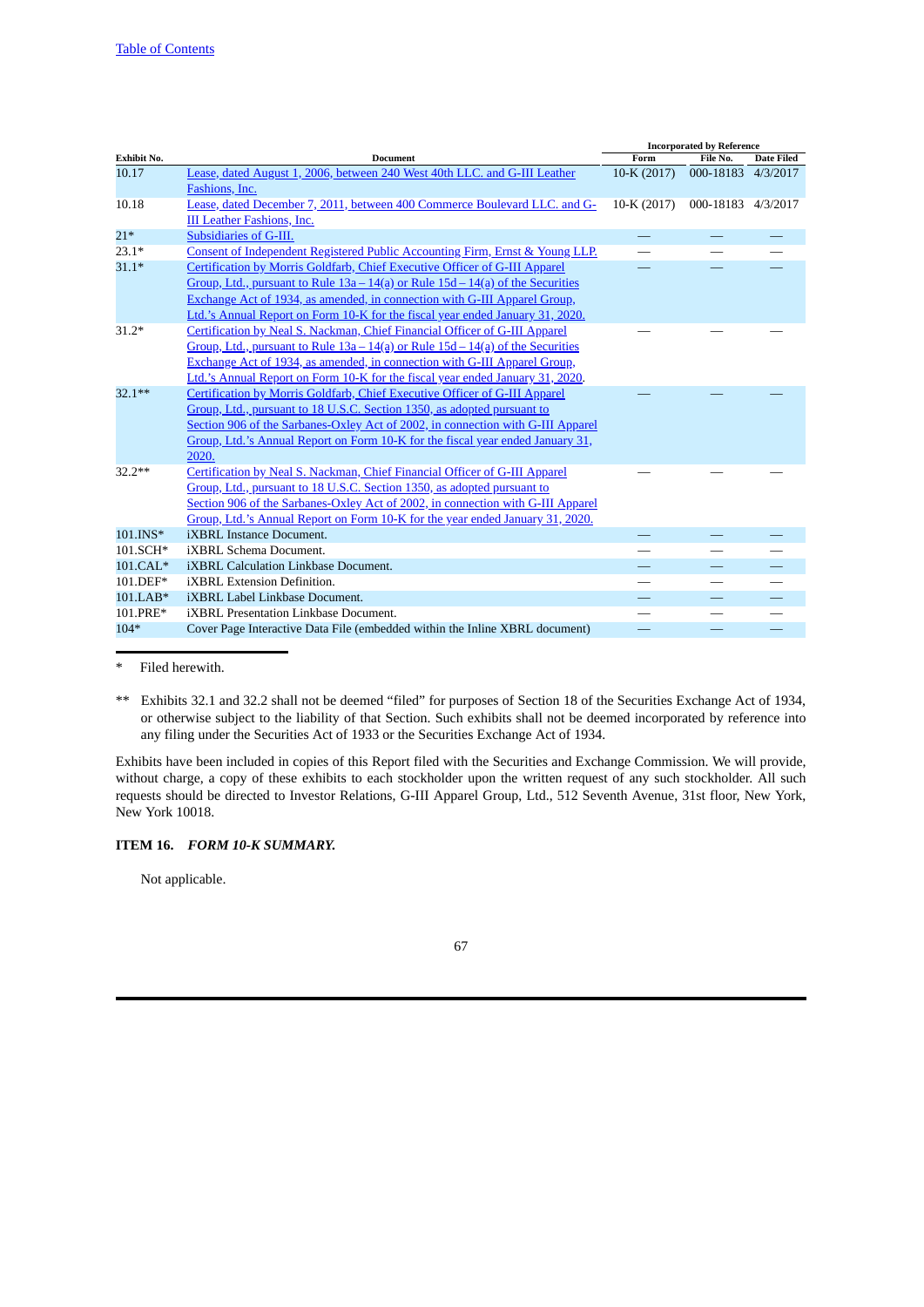# **EXHIBIT INDEX**

| 21      | Subsidiaries of G-III.                                                                              |
|---------|-----------------------------------------------------------------------------------------------------|
| 23.1    | Consent of Independent Registered Public Accounting Firm, Ernst & Young LLP.                        |
|         | Certification by Morris Goldfarb, Chief Executive Officer of G-III Apparel Group, Ltd., pursuant to |
|         | <u>Rule 13a – 14(a) or Rule 15d – 14(a) of the Securities Exchange Act of 1934, as amended, in</u>  |
|         | connection with G-III Apparel Group, Ltd.'s Annual Report on Form 10-K for the fiscal year ended    |
| 31.1    | January 31, 2021.                                                                                   |
|         | Certification by Neal S. Nackman, Chief Financial Officer of G-III Apparel Group, Ltd., pursuant to |
|         | <u>Rule 13a – 14(a) or Rule 15d – 14(a) of the Securities Exchange Act of 1934, as amended, in</u>  |
|         | connection with G-III Apparel Group, Ltd.'s Annual Report on Form 10-K for the fiscal year ended    |
| 31.2    | January 31, 2021.                                                                                   |
|         | Certification by Morris Goldfarb, Chief Executive Officer of G-III Apparel Group, Ltd., pursuant to |
|         | 18 U.S.C. Section 1350, as adopted pursuant to Section 906 of the Sarbanes-Oxley Act of 2002, in    |
|         | connection with G-III Apparel Group, Ltd.'s Annual Report on Form 10-K for the fiscal year ended    |
| 32.1    | January 31, 2021.                                                                                   |
|         | Certification by Neal S. Nackman, Chief Financial Officer of G-III Apparel Group, Ltd., pursuant to |
|         | 18 U.S.C. Section 1350, as adopted pursuant to Section 906 of the Sarbanes-Oxley Act of 2002, in    |
|         | connection with G-III Apparel Group, Ltd.'s Annual Report on Form 10-K for the fiscal year ended    |
| 32.2    | January 31, 2021.                                                                                   |
| 101.INS | <b>iXBRL</b> Instance Document.                                                                     |
| 101.SCH | iXBRL Schema Document.                                                                              |
| 101.CAL | <i>iXBRL</i> Calculation Linkbase Document.                                                         |
| 101.DEF | <b>iXBRL</b> Extension Definition.                                                                  |
| 101.LAB | <i>iXBRL Label Linkbase Document.</i>                                                               |
| 101.PRE | iXBRL Presentation Linkbase Document.                                                               |
| 104     | Cover Page Interactive Data File (embedded within the Inline XBRL document)                         |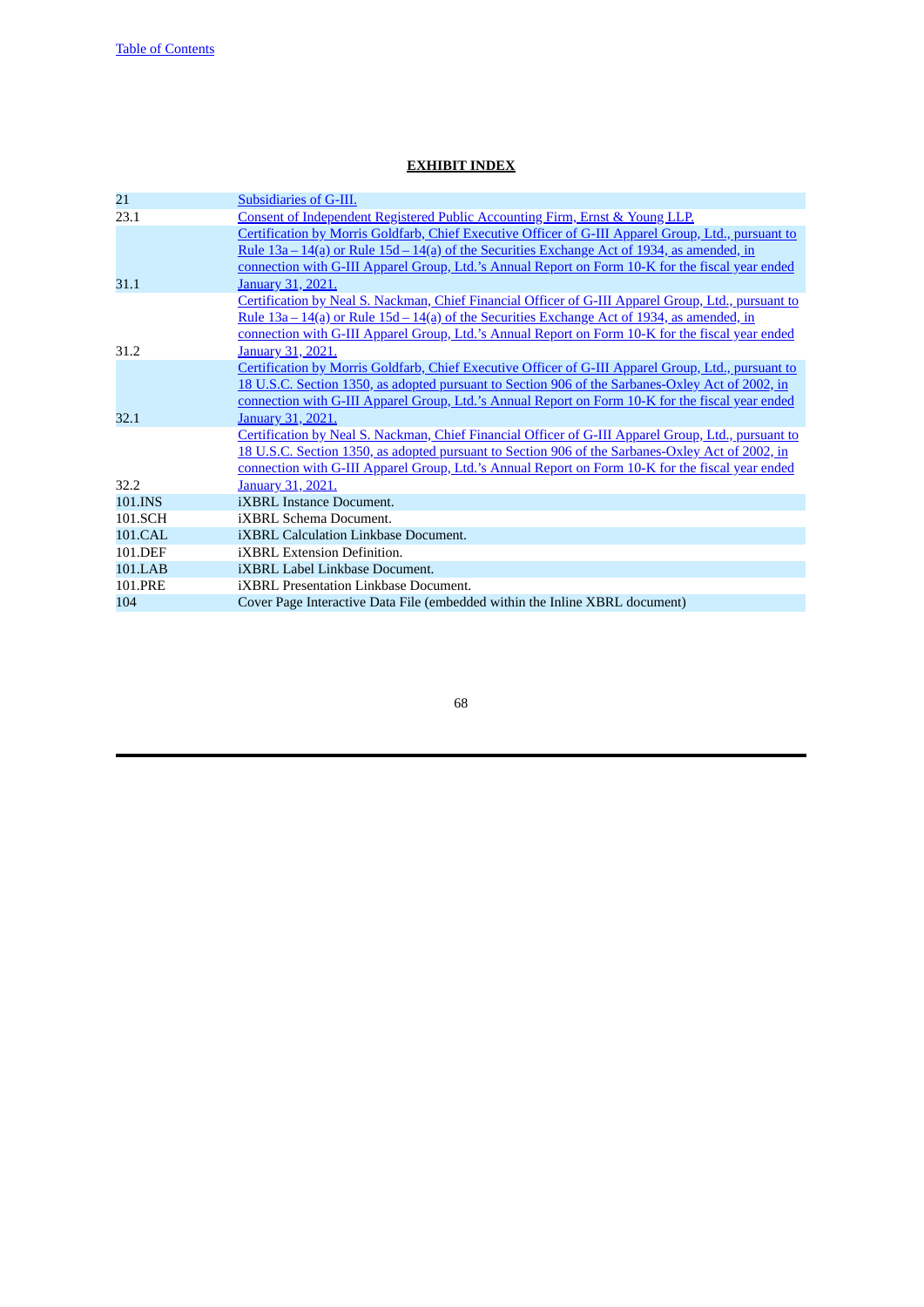# **SIGNATURES**

Pursuant to the requirements of Section 13 or 15(d) of the Securities Exchange Act of 1934, the registrant has duly caused this report to be signed on its behalf by the undersigned, thereunto duly authorized.

G-III APPAREL GROUP, LTD.

By: /s/ Morris Goldfarb

Morris Goldfarb, Chief Executive Officer

March 26, 2021

Pursuant to the requirements of the Securities Exchange Act of 1934, this report has been signed below by the following persons on behalf of the registrant and in the capacities and on the dates indicated.

| Signature                                      | <b>Title</b>                                                                                 | <b>Date</b>    |
|------------------------------------------------|----------------------------------------------------------------------------------------------|----------------|
| /s/ Morris Goldfarb<br>Morris Goldfarb         | Director, Chairman of the Board and Chief Executive<br>Officer (principal executive officer) | March 26, 2021 |
| /s/ Neal S. Nackman<br>Neal S. Nackman         | Chief Financial Officer (principal financial and<br>accounting officer)                      | March 26, 2021 |
| /s/ Sammy Aaron<br>Sammy Aaron                 | Director, Vice Chairman and President                                                        | March 26, 2021 |
| /s/ Thomas J. Brosig<br>Thomas J. Brosig       | Director                                                                                     | March 26, 2021 |
| /s/ Alan Feller<br>Alan Feller                 | Director                                                                                     | March 26, 2021 |
| /s/ Jeffrey Goldfarb<br>Jeffrey Goldfarb       | Director                                                                                     | March 26, 2021 |
| /s/ Victor Herrero<br>Victor Herrero           | Director                                                                                     | March 26, 2021 |
| /s/ Robert L. Johnson<br>Robert L. Johnson     | Director                                                                                     | March 26, 2021 |
| /s/ Jeanette Nostra<br>Jeanette Nostra         | Director                                                                                     | March 26, 2021 |
| /s/ Laura Pomerantz<br>Laura Pomerantz         | Director                                                                                     | March 26, 2021 |
| /s/ Willem van Bokhorst<br>Willem van Bokhorst | Director                                                                                     | March 26, 2021 |
| /s/ Cheryl Vitali<br>Cheryl Vitali             | Director                                                                                     | March 26, 2021 |
| /s/ Richard White<br><b>Richard White</b>      | Director                                                                                     | March 26, 2021 |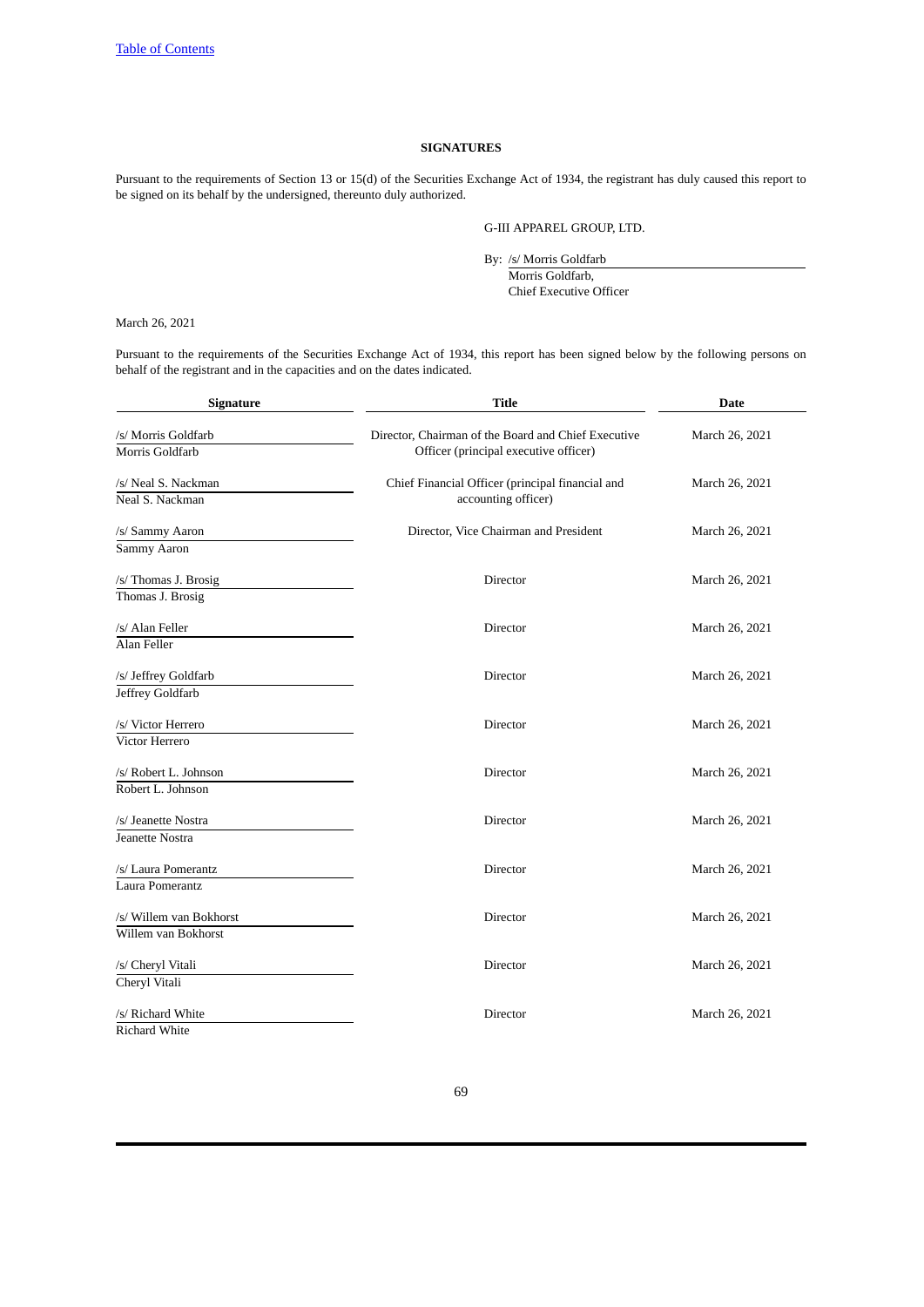# **INDEX TO CONSOLIDATED FINANCIAL STATEMENTS**

# **AND FINANCIAL STATEMENT SCHEDULE (Item 15(a)) G-III Apparel Group, Ltd. and Subsidiaries**

<span id="page-70-0"></span>

|                                                                   | Page  |
|-------------------------------------------------------------------|-------|
| Reports of Independent Registered Public Accounting Firm          | $F-1$ |
| <b>Consolidated Balance Sheets</b>                                | $F-4$ |
| <b>Consolidated Statements of Income and Comprehensive Income</b> | $F-5$ |
| <b>Consolidated Statements of Stockholders' Equity</b>            | F-6   |
| <b>Consolidated Statements of Cash Flows</b>                      | $F-7$ |
| <b>Notes to Consolidated Financial Statements</b>                 | $F-8$ |
| <b>SCHEDULE II - Valuation and Qualifying Accounts</b>            | $S-1$ |

All other schedules for which provision is made in the applicable regulations of the Securities and Exchange Commission are not required under the related instructions or are inapplicable and, accordingly, are omitted.

# F-0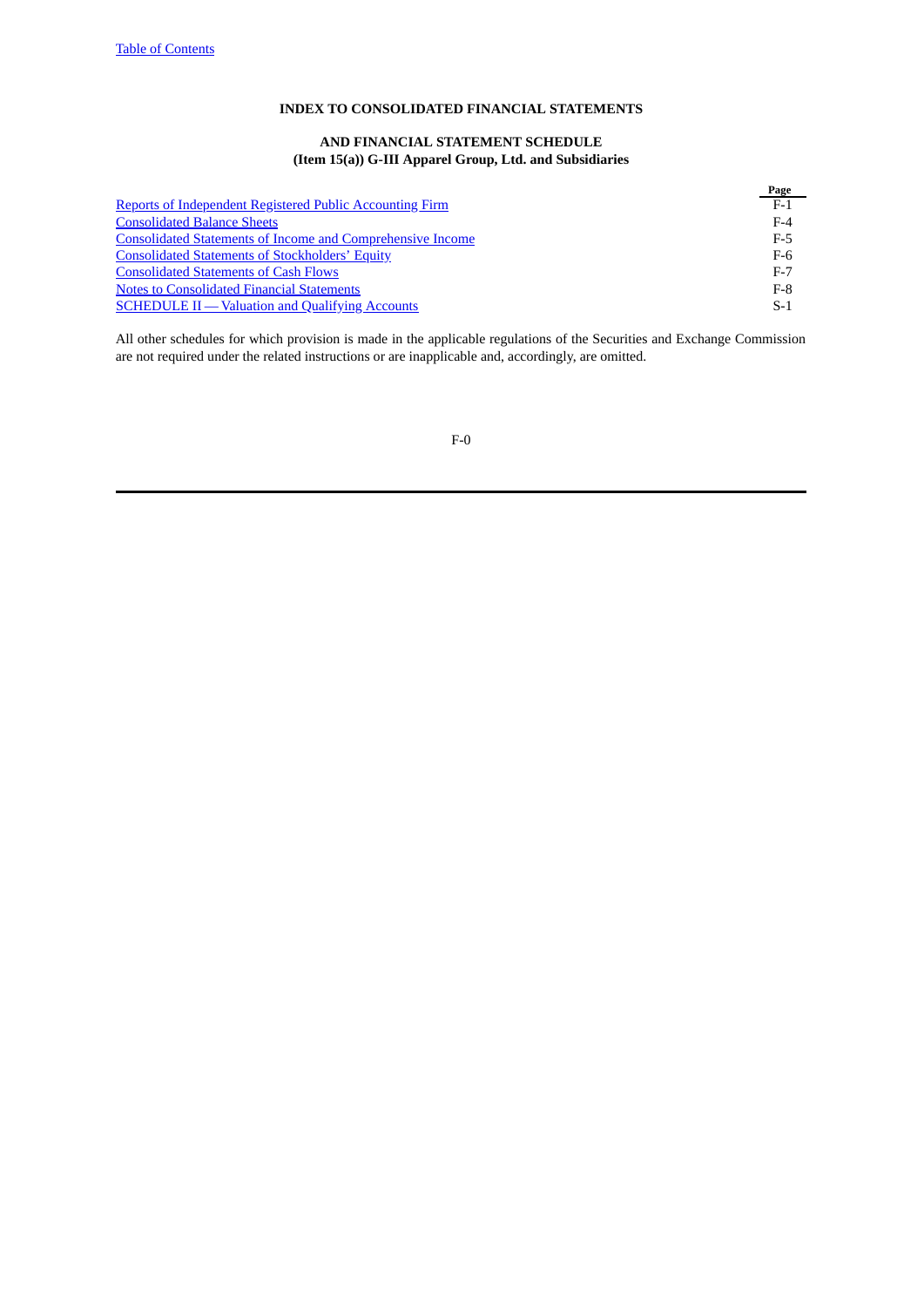# **REPORT OF INDEPENDENT REGISTERED PUBLIC ACCOUNTING FIRM**

<span id="page-71-0"></span>To the Shareholders and the Board of Directors of G-III Apparel Group, Ltd.

#### **Opinion on the Financial Statements**

We have audited the accompanying consolidated balance sheets of G-III Apparel Group, Ltd. and subsidiaries (the Company) as of January 31, 2021 and 2020, the related consolidated statements of income and comprehensive income, stockholders' equity and cash flows for each of the three years in the period ended January 31, 2021, and the related notes and financial statement schedule listed in the Index at Item 15(a) (collectively referred to as the "consolidated financial statements"). In our opinion, the consolidated financial statements present fairly, in all material respects, the financial position of the Company at January 31, 2021 and 2020, and the results of its operations and its cash flows for each of the three years in the period ended January 31, 2021, in conformity with U.S. generally accepted accounting principles.

We also have audited, in accordance with the standards of the Public Company Accounting Oversight Board (United States) (PCAOB), the Company's internal control over financial reporting as of January 31, 2021, based on criteria established in Internal Control-Integrated Framework issued by the Committee of Sponsoring Organizations of the Treadway Commission (2013 framework) and our report dated March 26, 2021 expressed an unqualified opinion thereon.

## **Adoption of ASU No. 2016-02**

As discussed in Note A to the consolidated financial statements, the Company changed its method for accounting for leases as a result of the adoption of Accounting Standards Update (ASU) No. 2016-02, Leases (Topic 842), and the related amendments effective February 1, 2019.

#### **Basis for Opinion**

These financial statements are the responsibility of the Company's management. Our responsibility is to express an opinion on the Company's financial statements based on our audits. We are a public accounting firm registered with the PCAOB and are required to be independent with respect to the Company in accordance with the U.S. federal securities laws and the applicable rules and regulations of the Securities and Exchange Commission and the PCAOB.

We conducted our audits in accordance with the standards of the PCAOB. Those standards require that we plan and perform the audit to obtain reasonable assurance about whether the financial statements are free of material misstatement, whether due to error or fraud. Our audits included performing procedures to assess the risks of material misstatement of the financial statements, whether due to error or fraud, and performing procedures that respond to those risks. Such procedures included examining, on a test basis, evidence regarding the amounts and disclosures in the financial statements. Our audits also included evaluating the accounting principles used and significant estimates made by management, as well as evaluating the overall presentation of the financial statements. We believe that our audits provide a reasonable basis for our opinion.

## **Critical Audit Matters**

The critical audit matters communicated below are matters arising from the current period audit of the financial statements that were communicated or required to be communicated to the audit committee and that: (1) relate to accounts or disclosures that are material to the financial statements and (2) involved our especially challenging, subjective or complex judgments. The communication of critical audit matters does not alter in any way our opinion on the consolidated financial statements, taken as a whole, and we are not, by communicating the critical audit matters below, providing separate opinions on the critical audit matters or on the accounts or disclosures to which they relate.

#### *Wholesale revenue variable consideration*

*Description of the Matter* As described in Note A and Note C to the consolidated financial statements, wholesale revenue is adjusted by variable consideration arising from implicit or explicit obligations. The reserves for variable consideration are recorded as customer refund liabilities and totaled \$99.4 million as of January 31, 2021.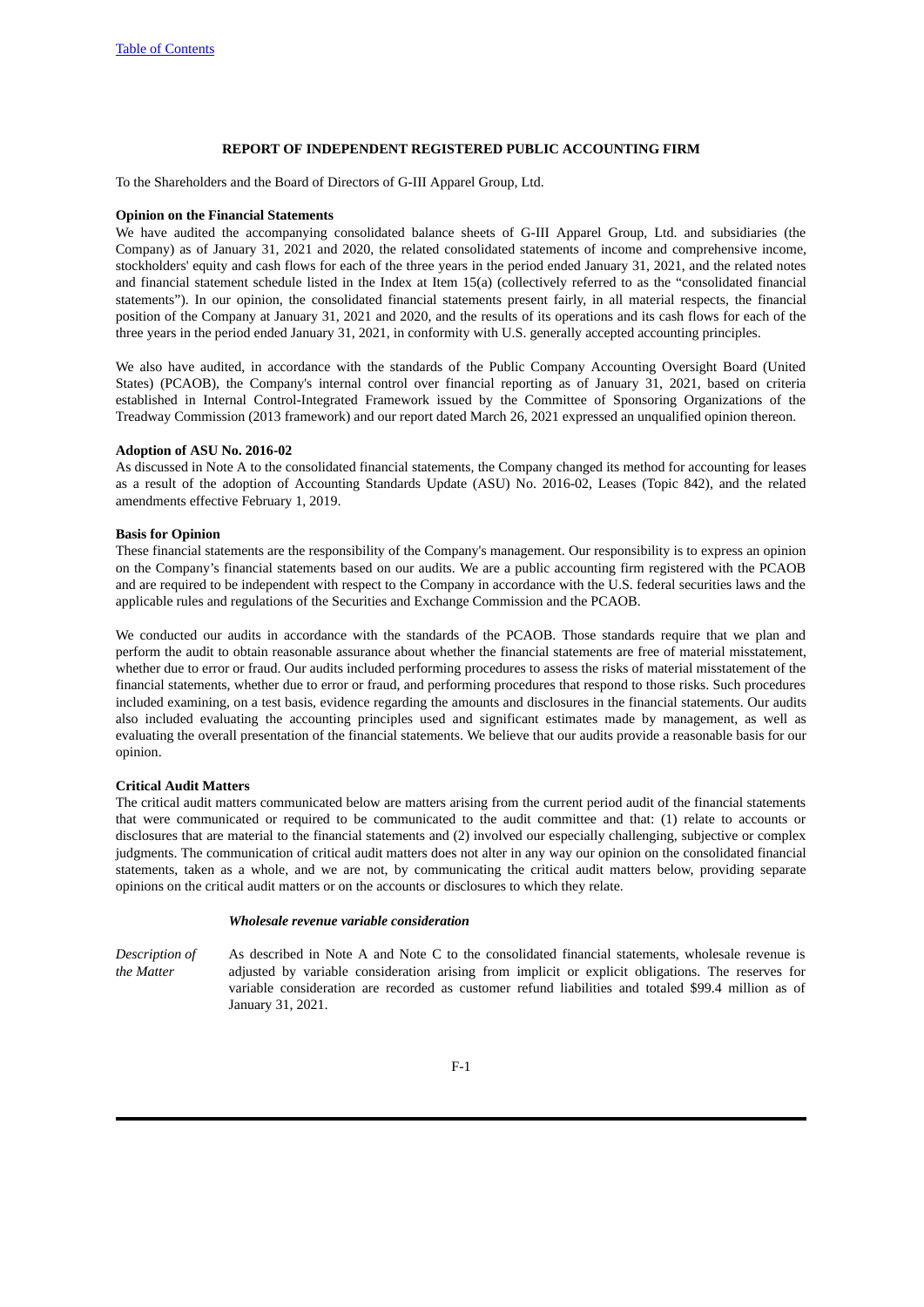| How We Addressed                               | Auditing the Company's measurement of variable consideration related to non-contractual<br>markdowns and returns from wholesale customers is especially challenging because the method of<br>calculation involves subjective management assumptions about estimates of the expected<br>markdowns and returns. For example, in addition to historical experience, estimates of future<br>markdown allowances and returns from wholesale customers are adjusted to reflect management's<br>assumptions about performance of the Company's merchandise, specific known events and industry<br>trends (including the effects of the global pandemic). Changes in the assumptions can have a<br>material effect on the amount of variable consideration recognized.<br>We obtained an understanding, evaluated the design and tested the operating effectiveness of                                  |
|------------------------------------------------|-------------------------------------------------------------------------------------------------------------------------------------------------------------------------------------------------------------------------------------------------------------------------------------------------------------------------------------------------------------------------------------------------------------------------------------------------------------------------------------------------------------------------------------------------------------------------------------------------------------------------------------------------------------------------------------------------------------------------------------------------------------------------------------------------------------------------------------------------------------------------------------------------|
| the Matter in Our<br>Audit                     | controls over the Company's process for estimating variable consideration. For example, we tested<br>controls over management's review of the significant assumptions underlying the estimates of the<br>refund liabilities for markdown allowances and returns from wholesale customers.                                                                                                                                                                                                                                                                                                                                                                                                                                                                                                                                                                                                       |
|                                                | To test the Company's measurement of variable consideration related to wholesale customers, our<br>audit procedures included, among others, evaluating the Company's methodology for calculating<br>future markdown allowances, evaluating the significant assumptions described above and testing the<br>completeness and accuracy of the underlying data used in management's analyses. We compared the<br>significant assumptions used by management to current market and economic trends, historical<br>results and other relevant factors. Further, we performed sensitivity analyses to evaluate the changes<br>in variable consideration that would result from changes in the significant assumptions. In addition,<br>we performed a retrospective review of actual customer chargebacks for markdowns and returns to<br>evaluate the historical accuracy of the Company's estimates. |
|                                                | Valuation of indefinite-lived trademarks                                                                                                                                                                                                                                                                                                                                                                                                                                                                                                                                                                                                                                                                                                                                                                                                                                                        |
| Description of the<br>Matter                   | At January 31, 2021, the carrying value of the Company's indefinite-lived trademarks was<br>approximately \$443.6 million. As discussed in Notes A and H to the consolidated financial<br>statements, indefinite-lived trademarks are assessed for impairment on an annual basis, or whenever<br>impairment indicators exist.                                                                                                                                                                                                                                                                                                                                                                                                                                                                                                                                                                   |
|                                                | Auditing certain of the Company's indefinite-lived trademark impairment assessments was complex<br>and judgmental due to the significant estimation required to determine the fair value of the<br>indefinite-lived trademarks. In particular, the fair value estimates were sensitive to significant                                                                                                                                                                                                                                                                                                                                                                                                                                                                                                                                                                                           |
|                                                | assumptions such as the revenue growth rate, royalty rate and discount rate, which are affected by<br>expectations about future market or economic conditions (including the effects of the global<br>pandemic).                                                                                                                                                                                                                                                                                                                                                                                                                                                                                                                                                                                                                                                                                |
| How We Addressed<br>the Matter in Our<br>Audit | We obtained an understanding, evaluated the design and tested the operating effectiveness of<br>controls over the Company's indefinite-lived trademark impairment review process. Our procedures<br>included testing controls over management's review of the significant assumptions described above.                                                                                                                                                                                                                                                                                                                                                                                                                                                                                                                                                                                          |

/s/ Ernst & Young LLP

We have served as the Company's auditor since 2000. New York, New York March 26, 2021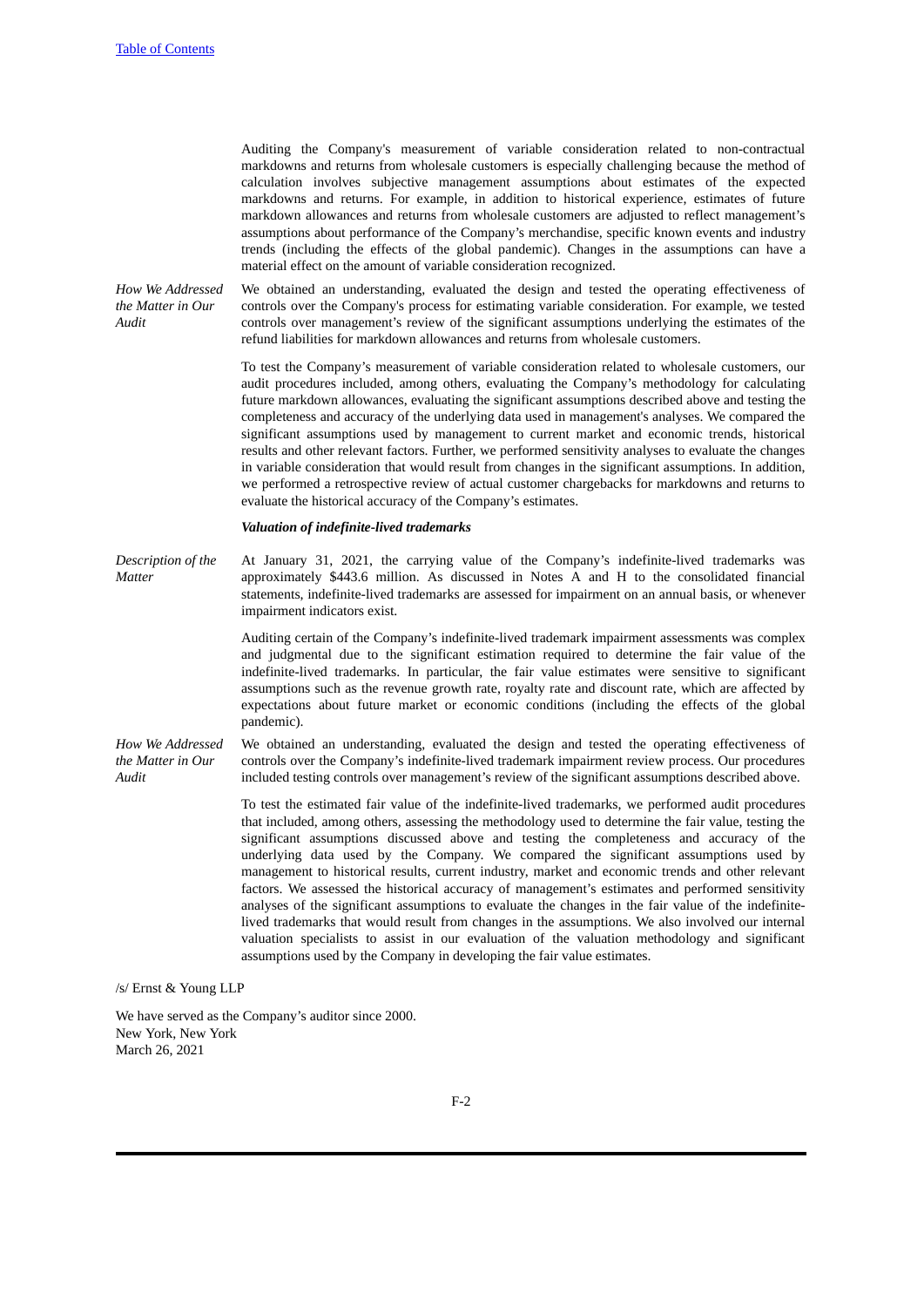#### **REPORT OF INDEPENDENT REGISTERED PUBLIC ACCOUNTING FIRM**

To the Shareholders and the Board of Directors of G-III Apparel Group, Ltd.

#### **Opinion on Internal Control Over Financial Reporting**

We have audited G-III Apparel Group, Ltd and subsidiaries' internal control over financial reporting as of January 31, 2021, based on criteria established in Internal Control—Integrated Framework issued by the Committee of Sponsoring Organizations of the Treadway Commission (2013 framework) (the COSO criteria). In our opinion, G-III Apparel Group, Ltd. and subsidiaries (the Company) maintained, in all material respects, effective internal control over financial reporting as of January 31, 2021, based on the COSO criteria.

We also have audited, in accordance with the standards of the Public Company Accounting Oversight Board (United States) (PCAOB), the consolidated balance sheets of the Company as of January 31, 2021 and 2020, the related consolidated statements of income and comprehensive income, stockholders' equity and cash flows for each of the three years in the period ended January 31, 2021, and the related notes and financial statement schedule listed in the Index at Item 15(a) and our report dated March 26, 2021 expressed an unqualified opinion thereon.

#### **Basis for Opinion**

The Company's management is responsible for maintaining effective internal control over financial reporting and for its assessment of the effectiveness of internal control over financial reporting included in the accompanying Management's Report on Internal Control over Financial Reporting. Our responsibility is to express an opinion on the Company's internal control over financial reporting based on our audit. We are a public accounting firm registered with the PCAOB and are required to be independent with respect to the Company in accordance with the U.S. federal securities laws and the applicable rules and regulations of the Securities and Exchange Commission and the PCAOB.

We conducted our audit in accordance with the standards of the PCAOB. Those standards require that we plan and perform the audit to obtain reasonable assurance about whether effective internal control over financial reporting was maintained in all material respects.

Our audit included obtaining an understanding of internal control over financial reporting, assessing the risk that a material weakness exists, testing and evaluating the design and operating effectiveness of internal control based on the assessed risk, and performing such other procedures as we considered necessary in the circumstances. We believe that our audit provides a reasonable basis for our opinion.

### **Definition and Limitations of Internal Control Over Financial Reporting**

A company's internal control over financial reporting is a process designed to provide reasonable assurance regarding the reliability of financial reporting and the preparation of financial statements for external purposes in accordance with generally accepted accounting principles. A company's internal control over financial reporting includes those policies and procedures that (1) pertain to the maintenance of records that, in reasonable detail, accurately and fairly reflect the transactions and dispositions of the assets of the company; (2) provide reasonable assurance that transactions are recorded as necessary to permit preparation of financial statements in accordance with generally accepted accounting principles, and that receipts and expenditures of the company are being made only in accordance with authorizations of management and directors of the company; and (3) provide reasonable assurance regarding prevention or timely detection of unauthorized acquisition, use, or disposition of the company's assets that could have a material effect on the financial statements.

Because of its inherent limitations, internal control over financial reporting may not prevent or detect misstatements. Also, projections of any evaluation of effectiveness to future periods are subject to the risk that controls may become inadequate because of changes in conditions, or that the degree of compliance with the policies or procedures may deteriorate.

/s/ Ernst & Young LLP

New York, New York March 26, 2021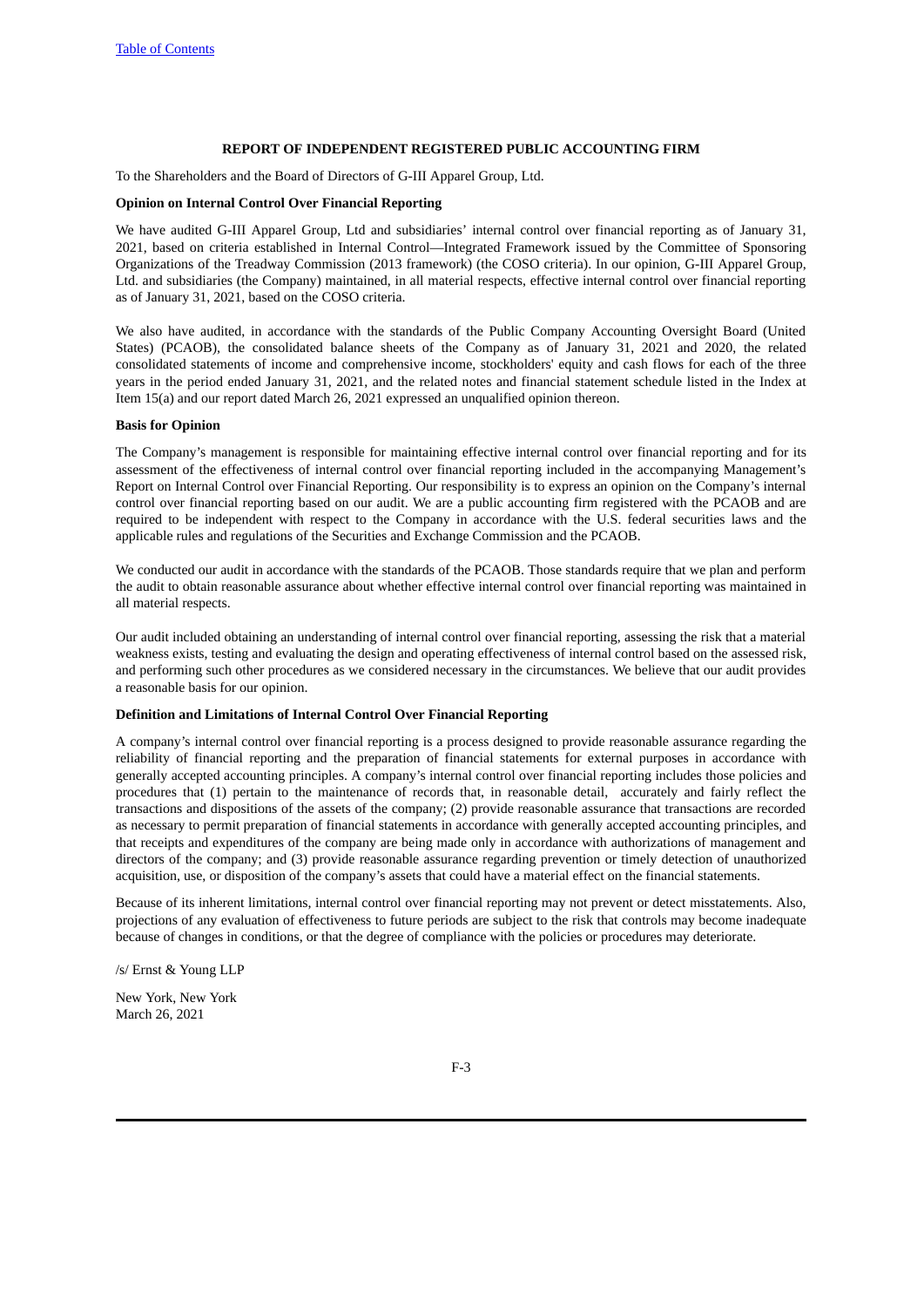# **CONSOLIDATED BALANCE SHEETS**

|                                                                                         |                 | January 31,<br>2021                      | January 31,<br>2020 |           |
|-----------------------------------------------------------------------------------------|-----------------|------------------------------------------|---------------------|-----------|
|                                                                                         |                 | (In thousands, except per share amounts) |                     |           |
| <b>ASSETS</b>                                                                           |                 |                                          |                     |           |
| Current assets                                                                          | $\mathbb{S}$    |                                          |                     |           |
| Cash and cash equivalents                                                               |                 | 351,934                                  | \$                  | 197,372   |
| Accounts receivable, net of allowance for doubtful accounts of \$17.5 million and \$0.7 |                 |                                          |                     |           |
| million, respectively                                                                   |                 | 492,698                                  |                     | 530,137   |
| Inventories                                                                             |                 | 416,503                                  |                     | 551,918   |
| Prepaid income taxes                                                                    |                 | 26,102                                   |                     | 8,566     |
| Prepaid expenses and other current assets                                               |                 | 56,803                                   |                     | 80,695    |
| Total current assets                                                                    |                 | 1,344,040                                |                     | 1,368,688 |
| Investments in unconsolidated affiliates                                                |                 | 63,523                                   |                     | 61,987    |
| Property and equipment, net                                                             |                 | 57,064                                   |                     | 76,023    |
| Operating lease assets                                                                  |                 | 186,070                                  |                     | 270,032   |
| Other assets, net                                                                       |                 | 38,785                                   |                     | 32,629    |
| Other intangibles, net                                                                  |                 | 35,059                                   |                     | 38,363    |
| Deferred income tax assets, net                                                         |                 | 5,098                                    |                     | 18,135    |
| Trademarks                                                                              |                 | 443,612                                  |                     | 438,658   |
| Goodwill                                                                                |                 | 263,135                                  |                     | 260,622   |
| <b>Total assets</b>                                                                     | $\overline{\$}$ | 2,436,386                                | \$                  | 2,565,137 |
| <b>LIABILITIES AND STOCKHOLDERS' EQUITY</b>                                             |                 |                                          |                     |           |
| <b>Current liabilities</b>                                                              |                 |                                          |                     |           |
| Current portion of notes payable                                                        | \$              | 4,402                                    | \$                  | 673       |
| Accounts payable                                                                        |                 | 139,183                                  |                     | 204,786   |
| Accrued expenses                                                                        |                 | 102,787                                  |                     | 101,838   |
| <b>Customer refund liabilities</b>                                                      |                 | 99,355                                   |                     | 233,418   |
| Current operating lease liabilities                                                     |                 | 43,560                                   |                     | 63,166    |
| Income tax payable                                                                      |                 | 11,853                                   |                     | 8,468     |
| Other current liabilities                                                               |                 | 862                                      |                     | 1,611     |
| <b>Total current liabilities</b>                                                        |                 | 402,002                                  |                     | 613,960   |
| Notes payable, net of discount and unamortized issuance costs                           |                 | 507,950                                  |                     | 396,794   |
| Deferred income tax liabilities, net                                                    |                 | 20,353                                   |                     | 7,952     |
| Noncurrent operating lease liabilities                                                  |                 | 161,668                                  |                     | 249,040   |
| Other non-current liabilities                                                           |                 | 7,208                                    |                     | 6,719     |
| <b>Total liabilities</b>                                                                |                 | 1,099,181                                |                     | 1,274,465 |
|                                                                                         |                 |                                          |                     |           |
| Redeemable noncontrolling interests                                                     |                 | 964                                      |                     |           |
|                                                                                         |                 |                                          |                     |           |
| Stockholders' Equity                                                                    |                 |                                          |                     |           |
| Preferred stock; 1,000 shares authorized; no shares issued and outstanding              |                 |                                          |                     |           |
| Common stock - \$0.01 par value; 120,000 shares authorized; 49,396 and 49,396 shares    |                 |                                          |                     |           |
| issued, respectively                                                                    |                 | 264                                      |                     | 264       |
| Additional paid-in capital                                                              |                 | 448,417                                  |                     | 452,142   |
| Accumulated other comprehensive loss                                                    |                 | (2,094)                                  |                     | (18,008)  |
| Retained earnings                                                                       |                 | 916,683                                  |                     | 893,138   |
| Common stock held in treasury, at cost - 1,019 and 1,386 shares, respectively           |                 | (27, 029)                                |                     | (36, 864) |
| Total stockholders' equity                                                              |                 | 1,336,241                                |                     | 1,290,672 |
|                                                                                         | \$              |                                          |                     |           |
| Total liabilities, redeemable noncontrolling interests and stockholders' equity         |                 | 2,436,386                                | \$                  | 2,565,137 |

*The accompanying notes are an integral part of these statements.*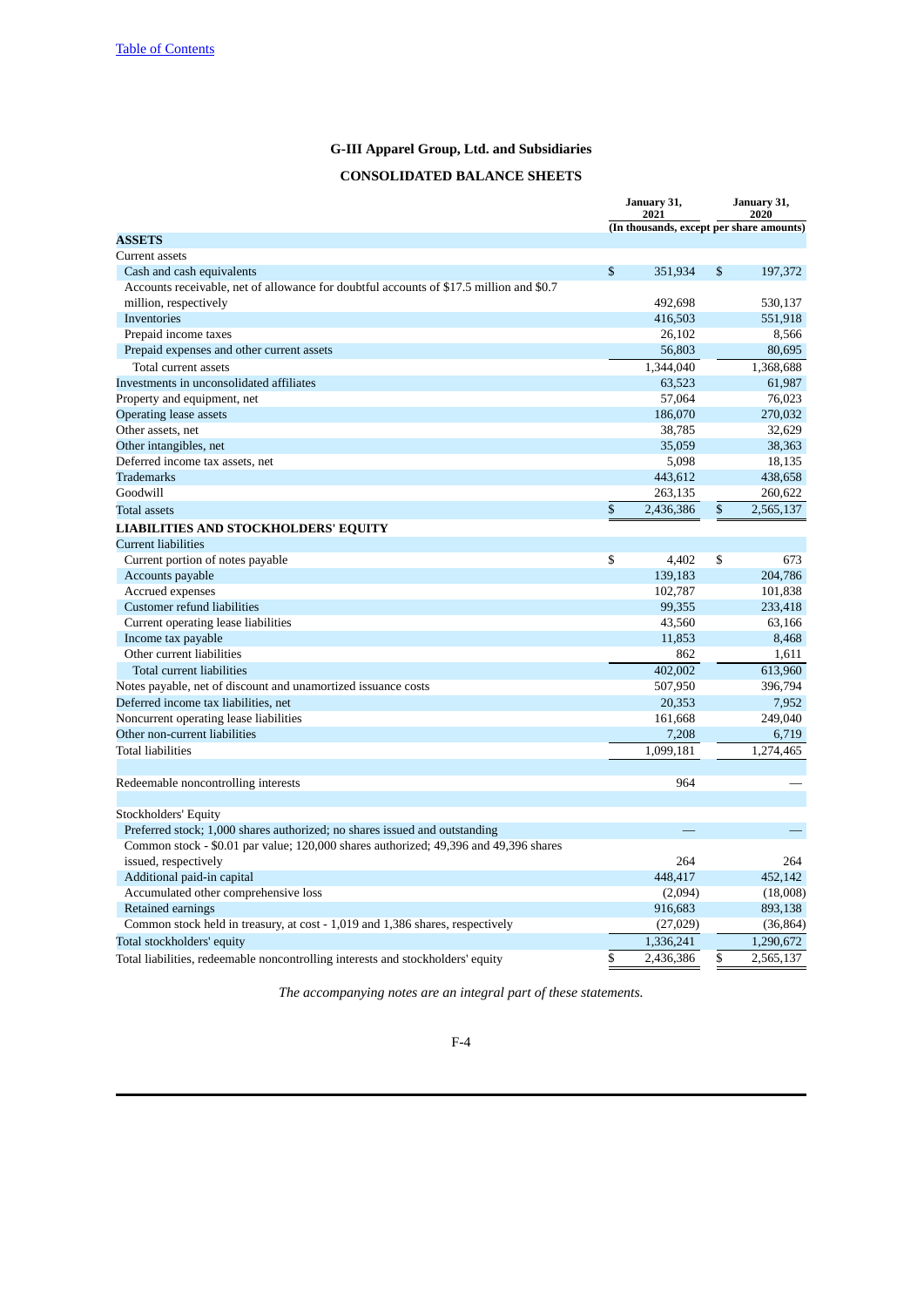# **CONSOLIDATED STATEMENTS OF INCOME AND COMPREHENSIVE INCOME**

|                                                                               | Year Ended January 31, |                          |    |                                                         |    |                          |
|-------------------------------------------------------------------------------|------------------------|--------------------------|----|---------------------------------------------------------|----|--------------------------|
|                                                                               |                        | 2021                     |    | 2020                                                    |    | 2019                     |
| Net sales                                                                     |                        |                          |    | (In thousands, except per share amounts)<br>\$3,160,464 |    |                          |
| Cost of goods sold                                                            |                        | \$2,055,146<br>1,310,704 |    | 2,042,524                                               |    | \$3,076,208<br>1,969,099 |
| Gross profit                                                                  |                        | 744,442                  |    | 1,117,940                                               |    |                          |
|                                                                               |                        | 605,102                  |    |                                                         |    | 1,107,109                |
| Selling, general and administrative expenses<br>Depreciation and amortization |                        | 38,625                   |    | 832,180<br>38,735                                       |    | 834,763<br>38,819        |
| Asset impairments, net of gain on lease terminations                          |                        | 17,873                   |    | 19,371                                                  |    | 2,813                    |
|                                                                               |                        | 82,842                   |    | 227,654                                                 |    | 230,714                  |
| Operating profit<br>Other income (loss)                                       |                        |                          |    |                                                         |    |                          |
| Interest and financing charges, net                                           |                        | 3,238                    |    | (1, 149)                                                |    | (2,960)                  |
|                                                                               |                        | (50, 354)                |    | (44, 407)                                               |    | (43, 924)                |
| Income before income taxes                                                    |                        | 35,726                   |    | 182,098                                                 |    | 183,830                  |
| Income tax expense                                                            |                        | 12,203                   |    | 38,261                                                  |    | 45,763                   |
| Net income                                                                    |                        | 23,523                   |    | 143,837                                                 |    | 138,067                  |
| Less: Loss attributable to noncontrolling interests                           |                        | (22)                     |    |                                                         |    |                          |
| Net income attributable to G-III Apparel Group, Ltd.                          | \$                     | 23,545                   |    | \$143,837                                               | \$ | 138,067                  |
|                                                                               |                        |                          |    |                                                         |    |                          |
| NET INCOME PER COMMON SHARE ATTRIBUTABLE TO G-III                             |                        |                          |    |                                                         |    |                          |
| <b>APPAREL GROUP, LTD.:</b>                                                   |                        |                          |    |                                                         |    |                          |
| Basic:                                                                        |                        | 0.49                     |    | 2.98                                                    | \$ | 2.81                     |
| Net income per common share                                                   | \$                     |                          | \$ |                                                         |    |                          |
| Weighted average number of shares outstanding                                 |                        | 48,242                   |    | 48,209                                                  |    | 49,140                   |
|                                                                               |                        |                          |    |                                                         |    |                          |
| Diluted:                                                                      |                        |                          |    |                                                         |    |                          |
| Net income per common share                                                   | \$                     | 0.48                     | \$ | 2.94                                                    | \$ | 2.75                     |
| Weighted average number of shares outstanding                                 |                        | 48,781                   |    | 48,895                                                  |    | 50,274                   |
|                                                                               |                        |                          |    |                                                         |    |                          |
| Net income                                                                    | \$                     | 23,523                   | \$ | 143,837                                                 | \$ | 138,067                  |
| Other comprehensive loss:                                                     |                        |                          |    |                                                         |    |                          |
| Foreign currency translation adjustments                                      |                        | (15, 885)                |    | (2,814)                                                 |    | (9,672)                  |
| Other comprehensive loss                                                      |                        | (15, 885)                |    | (2,814)                                                 |    | (9,672)                  |
| Comprehensive income                                                          |                        | 7,638                    |    | 141,023                                                 |    | 128,395                  |
| Comprehensive income attributable to noncontrolling interests:                |                        |                          |    |                                                         |    |                          |
| Net loss                                                                      |                        | (22)                     |    |                                                         |    |                          |
| Foreign currency translation adjustments                                      |                        | (29)                     |    |                                                         |    |                          |
| Comprehensive income attributable to noncontrolling interests                 |                        | (51)                     |    |                                                         |    |                          |
| Comprehensive income attributable to G-III Apparel Group, Ltd.                | \$                     | 7,587                    | \$ | 141,023                                                 | \$ | 128,395                  |

*The accompanying notes are an integral part of these statements.*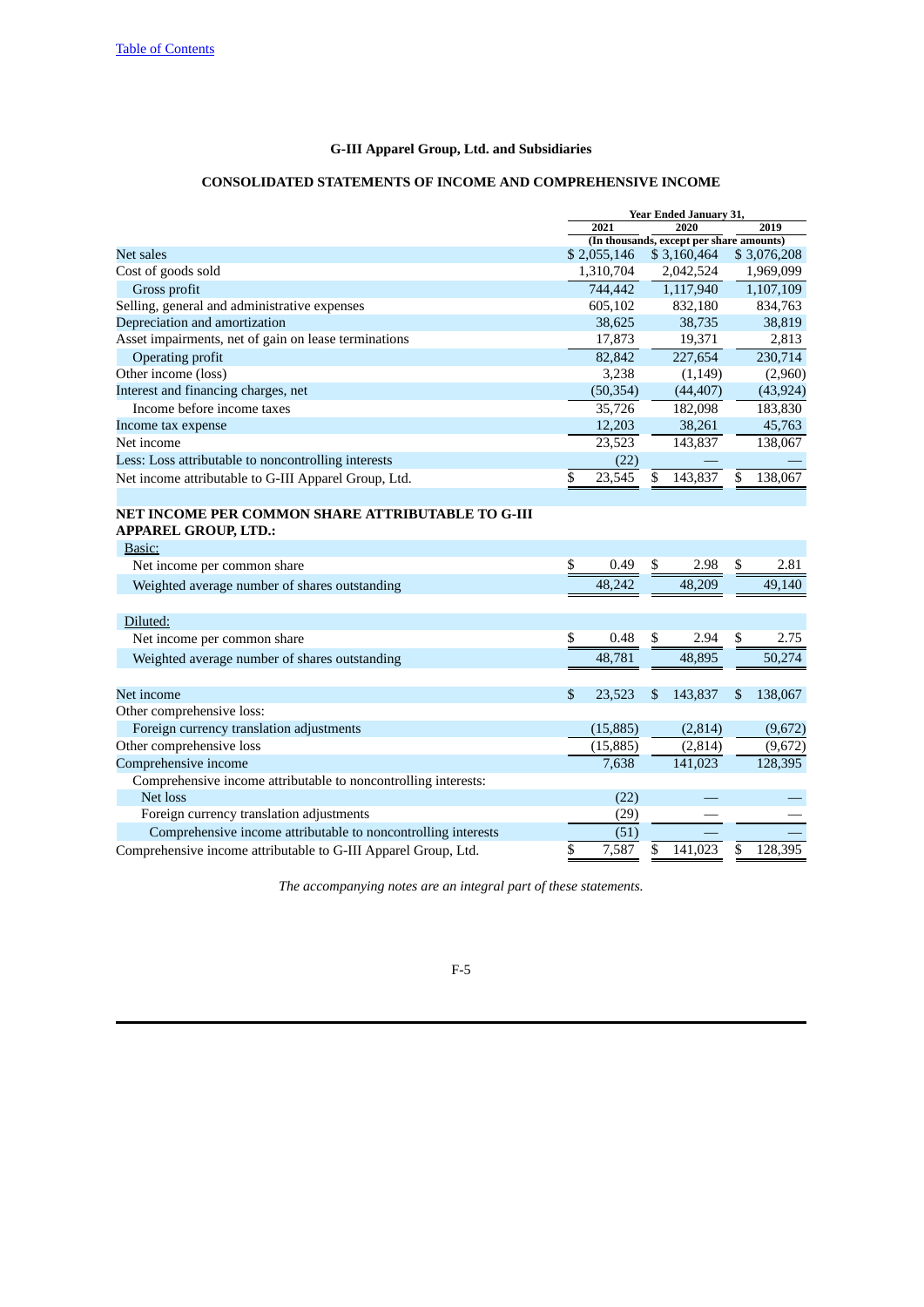# **CONSOLIDATED STATEMENTS OF STOCKHOLDERS' EQUITY**

|                                          | Common<br><b>Stock</b> | <b>Additional</b><br>Paid-In<br>Capital |               | <b>Accumulated</b><br>Other<br>Comprehensive<br>Loss | <b>Retained</b><br><b>Earnings</b> | Common<br><b>Stock</b><br>Held In<br><b>Treasury</b> | <b>Total</b>         |
|------------------------------------------|------------------------|-----------------------------------------|---------------|------------------------------------------------------|------------------------------------|------------------------------------------------------|----------------------|
| Balance as of January 31, 2018           | \$<br>245              | \$451,844                               | $\mathbf{\$}$ | (In thousands)<br>(5,522)                            | \$674,542                          | $\mathbf{s}$                                         | $(420)$ \$ 1,120,689 |
| Equity awards exercised/vested, net      | 19                     | (1,595)                                 |               |                                                      |                                    | 1,677                                                | 101                  |
| Share-based compensation expense         |                        | 19,694                                  |               |                                                      |                                    |                                                      | 19,694               |
| Taxes paid for net share settlements     |                        | (5,738)                                 |               |                                                      |                                    |                                                      | (5,738)              |
| Other comprehensive loss, net            |                        | (93)                                    |               | (9,672)                                              |                                    |                                                      | (9,765)              |
| Repurchases of common stock              |                        |                                         |               |                                                      |                                    | (20, 311)                                            | (20, 311)            |
| Cumulative effect of adoption of ASC 606 |                        |                                         |               |                                                      | (53, 728)                          |                                                      | (53, 728)            |
| Net income                               |                        |                                         |               |                                                      | 138,067                            |                                                      | 138,067              |
| Balance as of January 31, 2019           | 264                    | 464,112                                 |               | (15, 194)                                            | 758,881                            | (19,054)                                             | 1,189,009            |
| Equity awards exercised/vested, net      |                        | (17,290)                                |               |                                                      |                                    | 17,406                                               | 116                  |
| Share-based compensation expense         |                        | 17,559                                  |               |                                                      |                                    |                                                      | 17,559               |
| Taxes paid for net share settlements     |                        | (12, 239)                               |               |                                                      |                                    |                                                      | (12, 239)            |
| Other comprehensive loss, net            |                        |                                         |               | (2,814)                                              |                                    |                                                      | (2,814)              |
| Repurchases of common stock              |                        |                                         |               |                                                      |                                    | (35, 216)                                            | (35,216)             |
| Cumulative effect of adoption of ASC 842 |                        |                                         |               |                                                      | (9,580)                            |                                                      | (9,580)              |
| Net income                               |                        |                                         |               |                                                      | 143,837                            |                                                      | 143,837              |
| Balance as of January 31, 2020           | 264                    | 452,142                                 |               | (18,008)                                             | 893,138                            | (36, 864)                                            | 1,290,672            |
| Equity awards exercised/vested, net      |                        | (9,538)                                 |               |                                                      |                                    | 9,835                                                | 297                  |
| Share-based compensation expense         |                        | 6,137                                   |               |                                                      |                                    |                                                      | 6,137                |
| Taxes paid for net share settlements     |                        | (324)                                   |               |                                                      |                                    |                                                      | (324)                |
| Other comprehensive gain, net            |                        |                                         |               | 15,914                                               |                                    |                                                      | 15,914               |
| Net income attributable to G-III Apparel |                        |                                         |               |                                                      |                                    |                                                      |                      |
| Group, Ltd.                              |                        |                                         |               |                                                      | 23,545                             |                                                      | 23,545               |
| Balance as of January 31, 2021           | \$<br>264              | \$448,417                               | \$            | (2,094)                                              | \$916,683                          | \$(27,029)                                           | \$1,336,241          |

*The accompanying notes are an integral part of these statements.*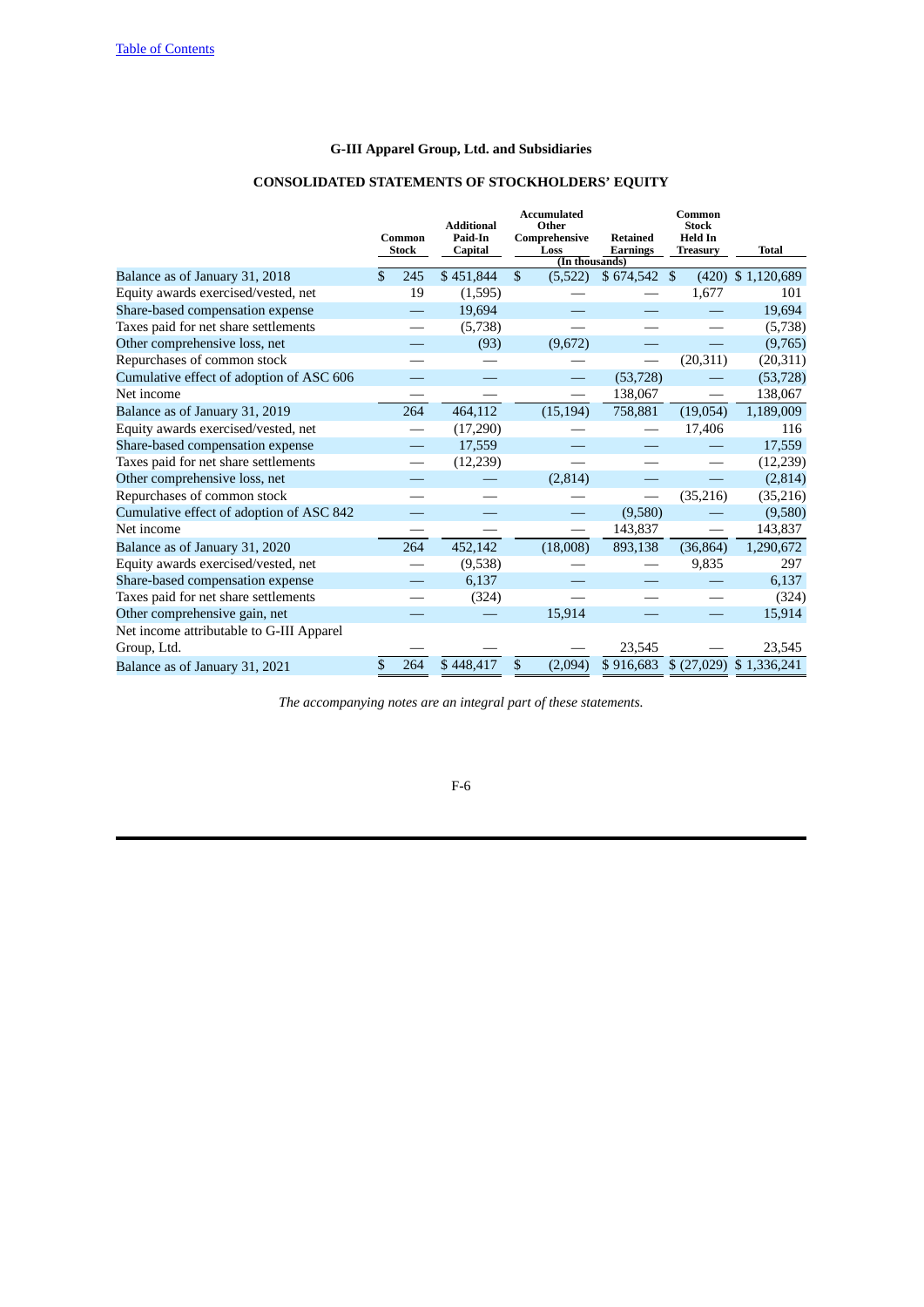#### **G-III Apparel Group, Ltd. and Subsidiaries CONSOLIDATED STATEMENTS OF CASH FLOWS**

|                                                                                                                              | Year Ended January 31, |    |                |    |             |
|------------------------------------------------------------------------------------------------------------------------------|------------------------|----|----------------|----|-------------|
|                                                                                                                              | 2021<br>2020           |    |                |    | 2019        |
|                                                                                                                              |                        |    | (In thousands) |    |             |
| Cash flows from operating activities                                                                                         |                        |    |                |    |             |
| Net income attributable to G-III Apparel Group, Ltd.                                                                         | \$<br>23,545           | \$ | 143,837        | \$ | 138,067     |
| Adjustments to reconcile net income to net cash provided by operating activities, net of<br>assets and liabilities acquired: |                        |    |                |    |             |
| Depreciation and amortization                                                                                                | 38,625                 |    | 38.735         |    | 38.819      |
| Loss on disposal of fixed assets                                                                                             | 1,079                  |    | 2,500          |    | 128         |
| Non-cash operating lease costs                                                                                               | 71,368                 |    | 73,273         |    |             |
| Gain on lease terminations                                                                                                   | (2,541)                |    | (2, 415)       |    |             |
| Asset impairments                                                                                                            | 20,414                 |    | 21,787         |    | 2,813       |
| Dividend received from unconsolidated affiliate                                                                              | 2,695                  |    | 3,675          |    |             |
| Equity (gain)/loss in unconsolidated affiliates                                                                              | (601)                  |    | (3,200)        |    | 1,543       |
| Share-based compensation                                                                                                     | 6,137                  |    | 17,559         |    | 19,694      |
| Deferred financing charges and debt discount amortization                                                                    | 10,014                 |    | 10,491         |    | 10,052      |
| Extinguishment of deferred financing costs                                                                                   | 6,503                  |    |                |    |             |
| Deferred income taxes                                                                                                        | 24,844                 |    | 319            |    | 5,404       |
| Non-cash gains recorded in conjunction with Fabco acquisition                                                                | (2,693)                |    |                |    |             |
| Changes in operating assets and liabilities:                                                                                 |                        |    |                |    |             |
| Accounts receivable, net                                                                                                     | 38,900                 |    | (28,003)       |    | (207, 877)  |
| Inventories                                                                                                                  | 143,525                |    | 24,465         |    | (23, 568)   |
| Income taxes, net                                                                                                            | (13,795)               |    | (621)          |    | (3,866)     |
| Prepaid expenses and other current assets                                                                                    | 24,514                 |    | 15,929         |    | (47, 959)   |
| Other assets, net                                                                                                            | (663)                  |    | (731)          |    | (6,237)     |
| Customer refund liabilities                                                                                                  | (136, 436)             |    | (10, 172)      |    | 177,144     |
| Operating lease liabilities                                                                                                  | (86, 448)              |    | (79, 843)      |    |             |
| Accounts payable, accrued expenses and other liabilities                                                                     | (94, 228)              |    | (18, 564)      |    | (328)       |
| Net cash provided by operating activities                                                                                    | 74,758                 |    | 209,021        |    | 103,829     |
|                                                                                                                              |                        |    |                |    |             |
| Cash flows from investing activities                                                                                         |                        |    |                |    |             |
| Operating lease assets initial direct costs                                                                                  | (4,093)                |    | (2, 104)       |    |             |
| Capital expenditures                                                                                                         | (16, 035)              |    | (37,990)       |    | (29, 205)   |
| Investment in unconsolidated affiliate                                                                                       |                        |    |                |    | (9, 951)    |
| Return of capital from unconsolidated affiliate                                                                              |                        |    |                |    | 1,470       |
| Proceeds from sale of a retail store                                                                                         |                        |    |                |    | 354         |
| Net cash used in investing activities                                                                                        | (20.128)               |    | (40.094)       |    | (37, 332)   |
|                                                                                                                              |                        |    |                |    |             |
| Cash flows from financing activities                                                                                         |                        |    |                |    |             |
| Repayment of borrowings - revolving credit facility                                                                          | (1,291,424)            |    | (2,388,766)    |    | (2,315,935) |
| Proceeds from borrowings - revolving credit facility                                                                         | 1,291,424              |    | 2,388,766      |    | 2,303,932   |
| Repayment of borrowings - unsecured term loan                                                                                | (300, 530)             |    | (504)          |    |             |
| Proceeds from borrowings - unsecured term loan                                                                               | 8,883                  |    | 3,362          |    |             |
| Proceeds from borrowings - senior secured notes                                                                              | 400,000                |    |                |    |             |
| Payment of financing costs                                                                                                   | (13, 551)              |    |                |    |             |
| Proceeds from exercise of equity awards                                                                                      | 297                    |    | 115            |    | 101         |
| Purchase of treasury shares                                                                                                  |                        |    | (35, 216)      |    | (20,311)    |
| Taxes paid for net share settlements                                                                                         | (324)                  |    | (12, 239)      |    | (5,738)     |
| Net cash provided by (used in) financing activities                                                                          | 94,775                 |    | (44, 482)      |    | (37, 951)   |
| Foreign currency translation adjustments                                                                                     | 5,157                  |    | 2,789          |    | (4, 184)    |
| Net increase (decrease) in cash and cash equivalents                                                                         | 154.562                |    | 127,234        |    | 24.362      |
| Cash and cash equivalents at beginning of year                                                                               | 197,372                |    | 70,138         |    | 45,776      |
|                                                                                                                              | \$<br>351,934          | \$ | 197,372        | \$ | 70,138      |
| Cash and cash equivalents at end of year                                                                                     |                        |    |                |    |             |
| Supplemental disclosures of cash flow information                                                                            |                        |    |                |    |             |
| Cash payments:                                                                                                               |                        |    |                |    |             |
| Interest, net                                                                                                                | \$<br>16.418           | \$ | 34.311         | \$ | 35,807      |
| Income tax payments, net                                                                                                     | 1,971                  |    | 39.020         |    | 44,045      |

*The accompanying notes are an integral part of these statements.*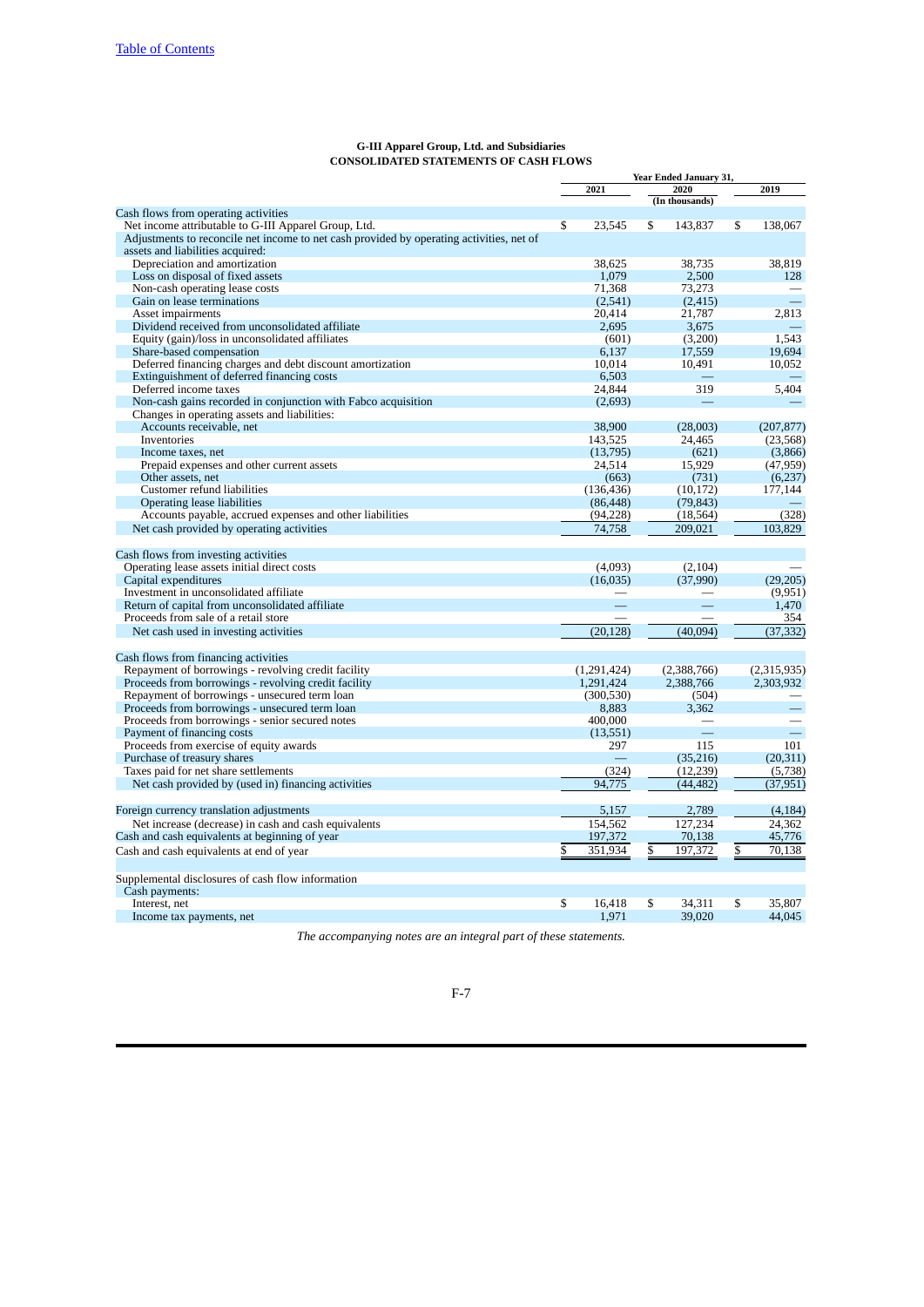## **NOTES TO CONSOLIDATED FINANCIAL STATEMENTS January 31, 2021, 2020 and 2019**

#### **NOTE A— SIGNIFICANT ACCOUNTING POLICIES**

A summary of the significant accounting policies consistently applied in the preparation of the accompanying consolidated financial statements follows:

#### *1. Business Activity and Principles of Consolidation*

As used in these financial statements, the term "Company" or "G-III" refers to G-III Apparel Group, Ltd. and its subsidiaries. The Company designs, sources and markets an extensive range of apparel, including outerwear, dresses, sportswear, swimwear, women's suits and women's performance wear, as well as women's handbags, footwear, small leather goods, cold weather accessories and luggage. The Company also operates retail stores and licenses its proprietary brands under several product categories.

The Company consolidates the accounts of all its wholly-owned and majority-owned subsidiaries. Fabco Holding B.V. ("Fabco") is a Dutch joint venture limited liability company that was 49% owned by the Company through November 30, 2020. Effective December 1, 2020, the Company increased its ownership interest in Fabco to 75% (see Note P – Fabco) and Fabco is treated as a consolidated majority-owned subsidiary. KL North America B.V. ("KLNA") is a Dutch joint venture limited liability company that is 49% owned by the Company. Karl Lagerfeld Holding B.V. ("KLH") is a Dutch limited liability company that is 19% owned by the Company. These investments are accounted for using the equity method of accounting. All material intercompany balances and transactions have been eliminated.

Vilebrequin International SA ("Vilebrequin"), a Swiss corporation that is wholly-owned by the Company, KLH, KLNA and Fabco report results on a calendar year basis rather than on the January 31 fiscal year basis used by the Company. Accordingly, the results of Vilebrequin, KLH, KLNA and Fabco are, and will be, included in the financial statements for the year ended or ending closest to the Company's fiscal year. For example, with respect to the Company's results for the year ended January 31, 2021, the results of Vilebrequin, KLH, KLNA and Fabco are included for the year ended December 31, 2020. The Company's retail operations segment reports results on a 52/53-week fiscal year. The Company's years ended January 31, 2021, 2020 and 2019 were all 52-week fiscal years for the retail operations segment. For fiscal 2021, 2020 and 2019, the retail operations segment year end was January 30, 2021, February 1, 2020 and February 2, 2019, respectively.

#### *Liquidity and Impact of COVID-19*

The Company relies on its cash flows generated from operations and the borrowing capacity under its credit facilities to meet the cash requirements of its business. The primary cash requirements of its business are the seasonal buildup in inventory, compensation paid to employees, payments to suppliers in the normal course of business, capital expenditures, maturities of debt and related interest payments and income tax payments. The COVID-19 pandemic resulted in a sharp decline in net sales in the first, second and, to a lesser extent, third and fourth quarters of fiscal 2021. It also resulted in the Company recognizing a net loss in the first and second quarters and a significant reduction in net income in the third and fourth quarters compared to prior years. The Company is focused on preserving its liquidity and managing its cash flow during these unprecedented conditions. The Company had taken preemptive actions to enhance its ability to meet its shortterm liquidity needs, including, but not limited to, reducing payroll costs through employee furloughs, job eliminations, salary reductions, reductions in marketing and other discretionary spending, deferring certain lease payments and deferral of capital projects. During the quarter ended October 31, 2020, certain furloughed employees were reinstated and salaries that had been reduced were increased to their pre-pandemic levels. The Company has received royalty relief from certain licensors.

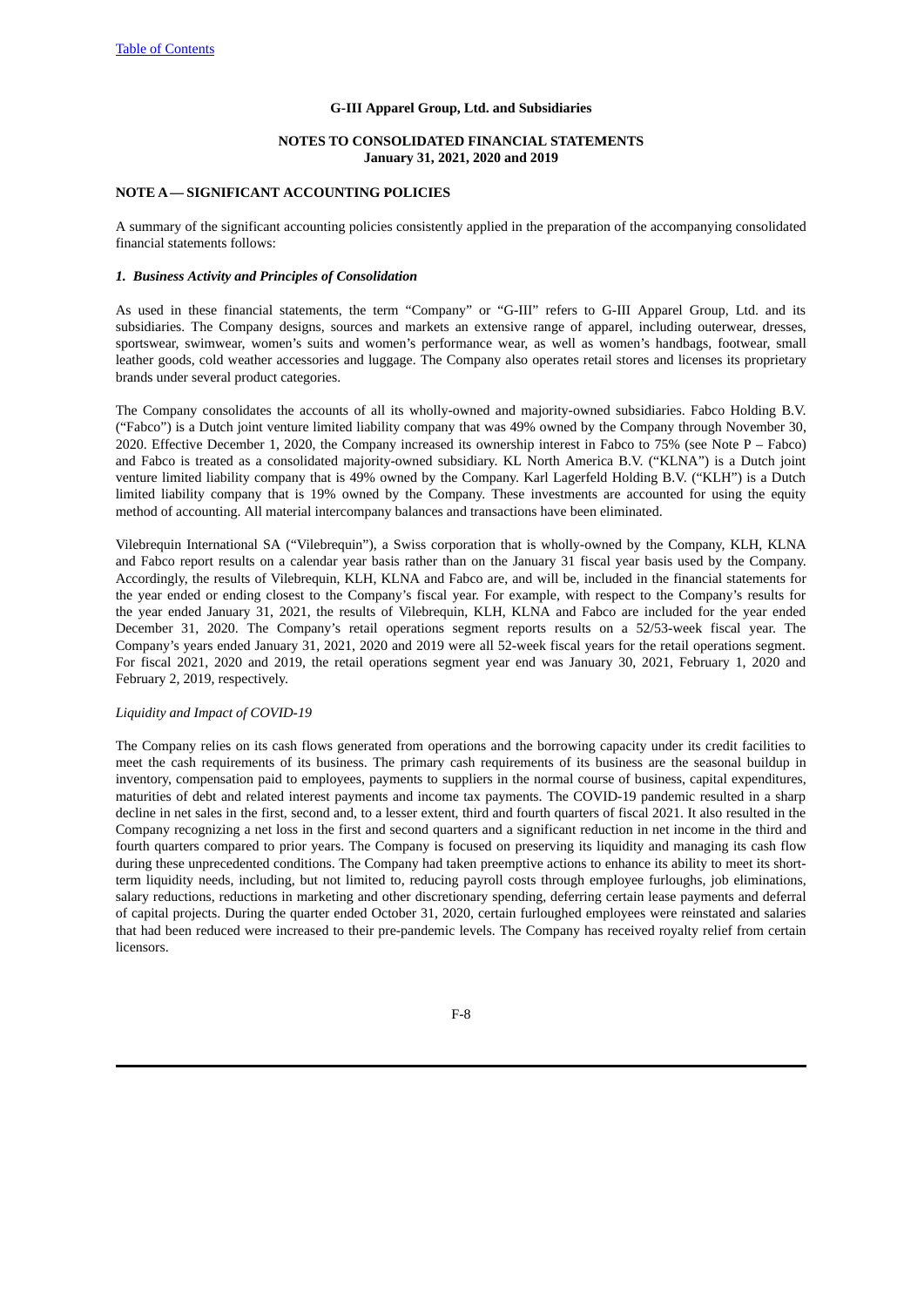## **NOTES TO CONSOLIDATED FINANCIAL STATEMENTS — (Continued)**

As of January 31, 2021, the Company had cash and cash equivalents of \$351.9 million and availability under its revolving credit facility in excess of \$450.0 million. The Company believes it has adequate cash flows to meet the cash requirements of its business. As of January 31, 2021, the Company was in compliance with all covenants under its debt agreements.

### *2. Cash Equivalents*

The Company considers all highly liquid investments purchased with a maturity of three months or less to be cash equivalents.

#### *3. Revenue Recognition*

Wholesale revenue is recognized when control transfers to the customer. The Company considers control to have been transferred when the Company has transferred physical possession of the product, the Company has a right to payment for the product, the customer has legal title to the product and the customer has the significant risks and rewards of the product. Wholesale revenues are adjusted by variable considerations arising from implicit or explicit obligations. Variable consideration includes trade discounts, end of season markdowns, sales allowances, cooperative advertising, return liabilities and other customer allowances. The Company estimates the anticipated variable consideration and records this estimate as a reduction of revenue in the period the related product revenue is recognized.

Variable consideration is estimated based on historical experience, current contractual and statutory requirements, specific known events and industry trends. The reserves for variable consideration are recorded as customer refund liabilities. Historical return rates are calculated on a product line basis. The remainder of the historical rates for variable consideration are calculated by customer by product lines.

The Company recognizes retail sales when the customer takes possession of the goods and tenders payment, generally at the point of sale. Digital revenues from customers through the Company's digital platforms are recognized when the customer takes possession of the goods. The Company's sales are recorded net of applicable sales taxes.

Both wholesale revenues and retail store revenues are shown net of returns, discounts and other allowances.

Licensing revenue is recognized at the higher of royalty earned or guaranteed minimum royalty.

## *4. Accounts Receivable*

In the normal course of business, the Company extends credit to its wholesale customers based on pre-defined credit criteria. Accounts receivable are net of an allowance for doubtful accounts. In circumstances where the Company is aware of a specific customer's inability to meet its financial obligation (such as in the case of bankruptcy filings, extensive delay in payment or substantial downgrading by credit sources), a specific reserve for bad debts is recorded against amounts due to reduce the net recognized receivable to the amount reasonably expected to be collected. For all other wholesale customers, an allowance for doubtful accounts is determined through analysis of the aging of accounts receivable at the date of the financial statements, assessments of collectability based on historical trends and an evaluation of the impact of economic conditions.

On February 1, 2020, the Company adopted Accounting Standards Update ("ASU") 2016-13, "Financial Instruments-Credit Losses (Topic 326): Measurement of Credit Losses on Financial Instruments" which had no material impact on the Company's financial statements. The Company's financial instruments consist of trade receivables arising from revenue transactions in the ordinary course of business. The Company considers its trade receivables to consist of two portfolio segments: wholesale and retail trade receivables. Wholesale trade receivables result from credit the Company has extended to its wholesale customers based on pre-defined criteria and are generally due within 30 to 60 days. Retail trade receivables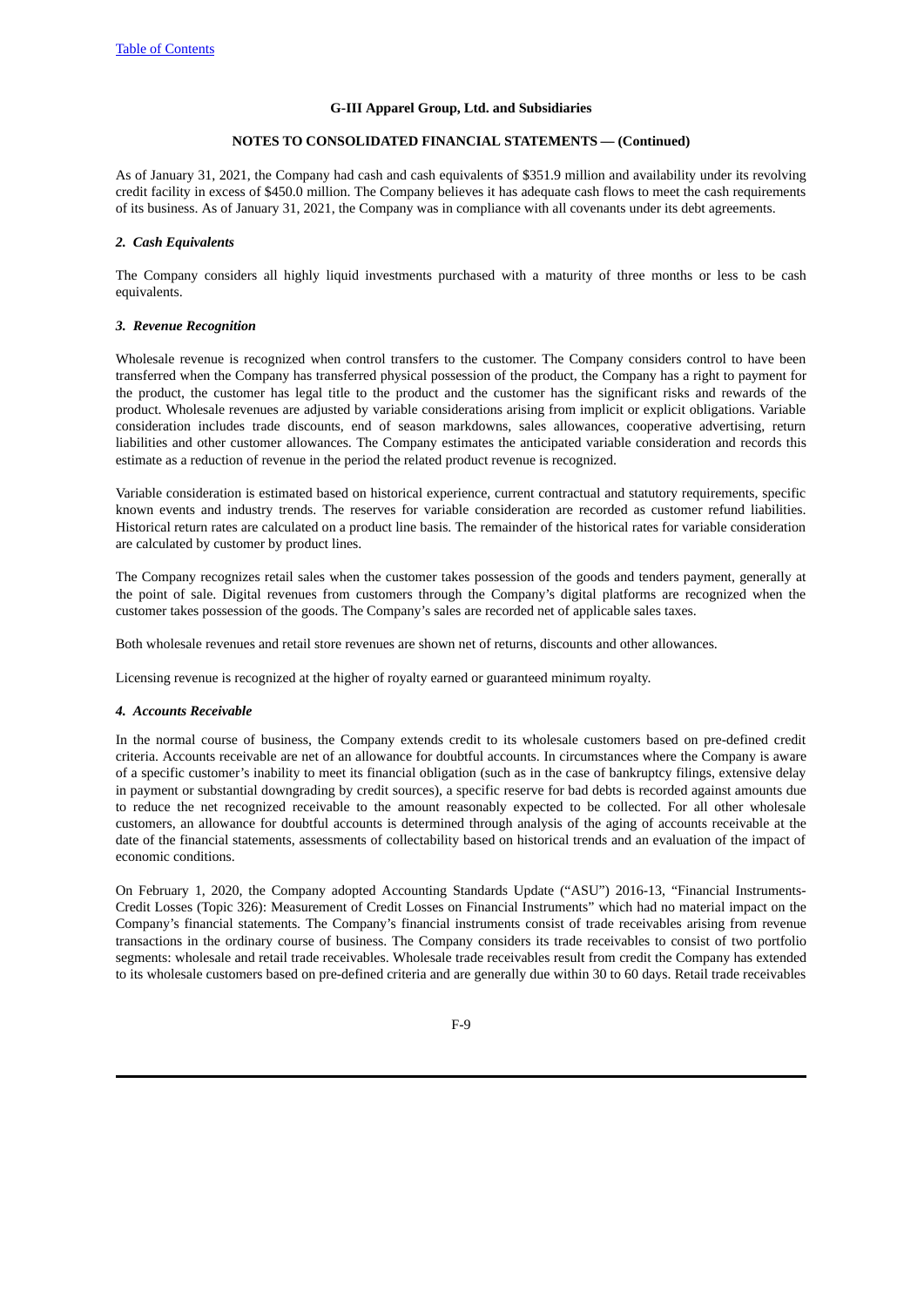## **NOTES TO CONSOLIDATED FINANCIAL STATEMENTS — (Continued)**

primarily relate to amounts due from third-party credit card processors for the settlement of debit and credit card transactions and are typically collected within 3 to 5 days. See Note D – Allowance For Doubtful Accounts.

#### *5. Inventories*

Wholesale inventories are stated at the lower of cost (determined by the first-in, first-out method) or net realizable value, which comprises a significant portion of the Company's inventory. Retail inventories are valued at the lower of cost or market as determined by the retail inventory method. Vilebrequin inventories are stated at the lower of cost (determined by the weighted average method) or net realizable value.

#### *6. Goodwill and Other Intangibles*

Goodwill represents the excess of purchase price over the fair value of net assets acquired in business combinations accounted for under the purchase method of accounting. Goodwill is subject to annual impairment tests using a qualitative evaluation or a quantitative test using an income approach through a discounted cash flow analysis methodology. The discounted cash flow approach requires that certain assumptions and estimates be made regarding industry economic factors and future profitability. Intangible assets deemed to have indefinite lives are not amortized, but are subject to annual impairment tests using a qualitative evaluation or a quantitative test using a relief from royalty method, another form of the income approach. The relief from royalty method requires assumptions regarding industry economic factors and future profitability. Other intangibles with finite lives, including license agreements, trademarks and customer lists are amortized on a straight-line basis over the estimated useful lives of the assets (currently ranging from 5 to 17 years). Impairment charges, if any, on intangible assets with finite lives are recorded when indicators of impairment are present and the discounted cash flows estimated to be derived from those assets are less than the carrying amounts of the assets.

#### *7. Leases*

On February 1, 2019, the Company adopted ASC Topic 842 – *Leases* ("ASC 842") using the optional transition method to apply the standard as of the effective date. The Company determines if an arrangement is, or contains, a lease at contract inception. Leases with an initial term of 12 months or less are not recorded on the balance sheet. For leases with an initial term greater than 12 months, a lease liability is recorded on the balance sheet at the present value of future payments discounted at the incremental borrowing rate (discount rate) corresponding with the lease term. An operating lease asset is recorded based on the initial amount of the lease liability, plus any lease payments made to the lessor before or at the lease commencement date and any initial direct costs incurred, less any tenant improvement allowance incentives received. The difference between the minimum rents paid and the straight-line rent (deferred rent) is reflected within the associated operating lease asset. The Company has elected to account for lease and non-lease components as a single component.

The lease classification evaluation begins at the commencement date. The lease term used in the evaluation includes the non-cancellable period for which the Company has the right to use the underlying asset, together with renewal option periods when the exercise of the renewal option is reasonably certain or the failure to exercise such option would result in an economic penalty. All of the Company's leases are classified as operating leases.

On April 10, 2020, the Financial Accounting Standards Board ("FASB") issued a Staff Q&A to respond to frequently asked questions about accounting for lease concessions related to the effects of the COVID-19 outbreak. Consequently, for lease concessions related to the effects of the COVID-19 outbreak, an entity will not have to analyze each lease to determine whether the enforceable rights and obligations for concessions exist in the contract and can elect to apply or not apply the lease modification guidance to those leases. Entities may make the elections for any lessor-provided concessions related to the effects of the outbreak (e.g., deferrals of lease payments, lease payment forgiveness, cash payments made to the lessee or reduced future lease payments) as long as the concession does not result in a substantial increase in the rights of the lessor or the obligations of the lessee. The Company has elected to not apply the lease modification guidance for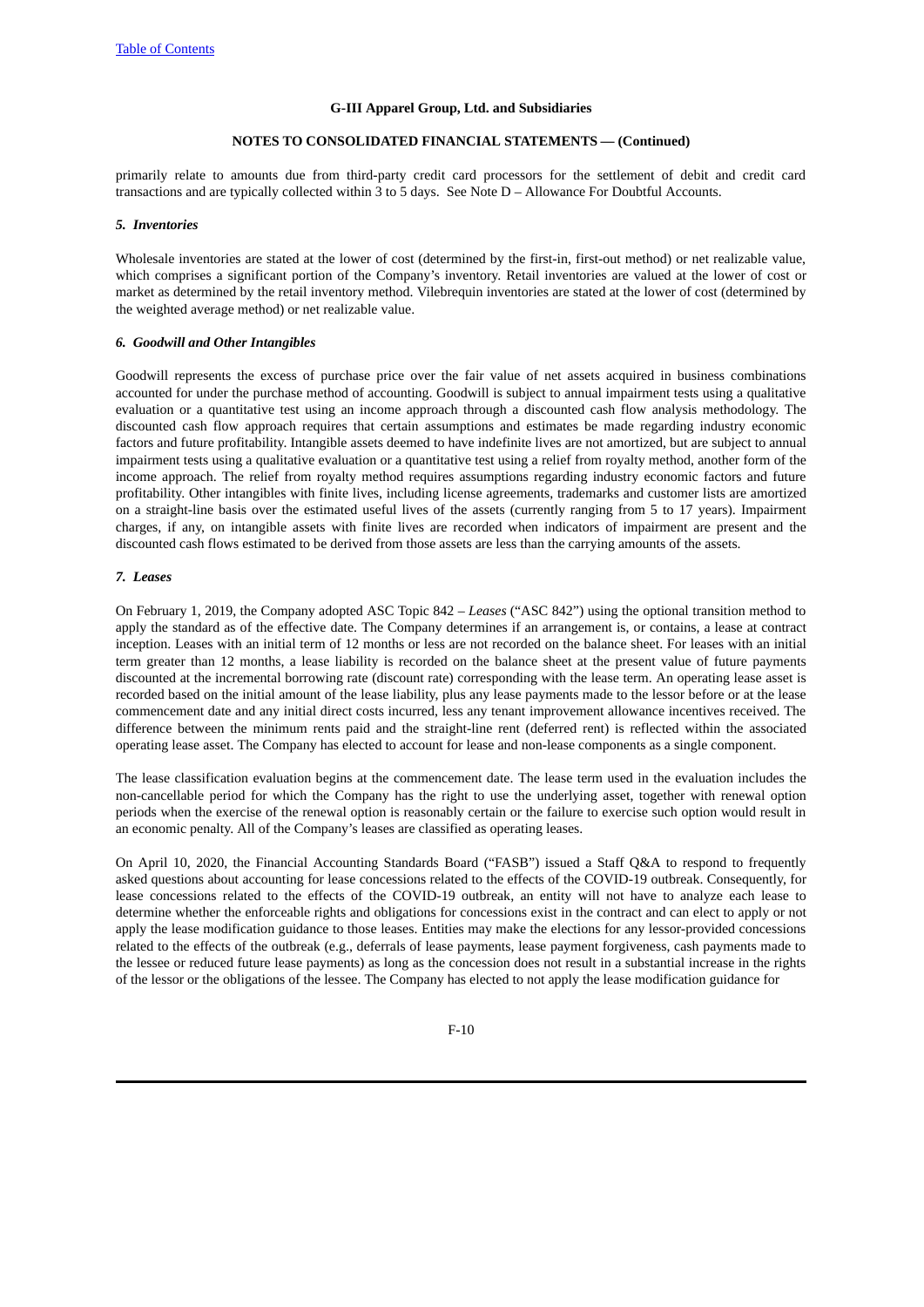## **NOTES TO CONSOLIDATED FINANCIAL STATEMENTS — (Continued)**

contracts with COVID-19 related rent concessions. As of January 31, 2021, the Company has \$3.4 million of deferred lease payments recorded within accounts payable on its consolidated balance sheets.

#### *8. Depreciation and Amortization*

Property and equipment are recorded at cost. Depreciation and amortization are computed by the straight-line method over the estimated useful lives of the assets. Leasehold improvements are amortized using the straight-line method over the life of the lease or the useful life of the improvement, whichever is shorter.

### *9. Impairment of Long-Lived Assets*

All property and equipment and other long-lived assets are reviewed for potential impairment when events or changes in circumstances indicate that the asset's carrying value may not be recoverable. If such indicators are present, it is determined whether the sum of the estimated undiscounted future cash flows attributable to such assets is less than the carrying value of the assets. A potential impairment has occurred if projected future undiscounted cash flows are less than the carrying value of the assets.

In fiscal 2021, the Company recorded a \$20.1 million impairment charge related to the operating lease assets, leasehold improvements and furniture and fixtures at certain Wilsons Leather and G.H. Bass stores, primarily due to the retail restructuring, as well as at certain DKNY and Vilebrequin stores as a result of the performance at these stores.

In fiscal 2020, the Company recorded a \$21.8 million impairment charge primarily related to leasehold improvements, furniture and fixtures and operating lease assets at certain of its Wilsons Leather, G.H. Bass and DKNY stores as a result of the performance at these stores.

In fiscal 2019, the Company recorded a \$2.8 million impairment charge related to leasehold improvements and furniture and fixtures at certain of our Wilsons Leather, G.H. Bass and DKNY stores as a result of the performance at these stores.

### *10. Income Taxes*

The Company accounts for income taxes and uncertain tax positions in accordance with ASC Topic 740 — *Income Taxes* ("ASC 740"). Income taxes are accounted for under the liability method, which requires the recognition of deferred tax assets and liabilities for the expected future tax consequences of events that have been included in the financial statements. Under this method, deferred tax assets and liabilities are determined on the basis of differences between the tax bases of assets and liabilities and their financial reporting amounts using enacted tax rates in effect for the year in which the differences are expected to reverse. The effect of a change in tax rates on deferred tax assets and liabilities is recognized in income in the period that includes the enactment date.

ASC 740 prescribes a recognition threshold and measurement attribute for the financial statement recognition and measurement of a tax position taken or expected to be taken in a return, as well as guidance on de-recognition, classification, interest and penalties and financial statement reporting disclosures. It is also the Company's policy to provide for uncertain tax positions and the related interest and penalties based upon management's assessment of whether a tax benefit is more likely than not to be sustained upon examination by tax authorities. To the extent the Company prevails in matters for which a liability for an unrecognized tax benefit is established, or is required to pay amounts in excess of the liability, or when other facts and circumstances change, the Company's effective tax rate in a given financial statement period may be materially affected.

The Tax Cuts and Jobs Act of 2017 ("TCJA") provides for a reduced corporate income tax rate of 21% and requires that certain income earned by foreign subsidiaries, known as global intangible low-tax income ("GILTI"), must be included in the gross income of their U.S. shareholder. For fiscal 2021, the Company has elected to treat the tax effect of GILTI as a

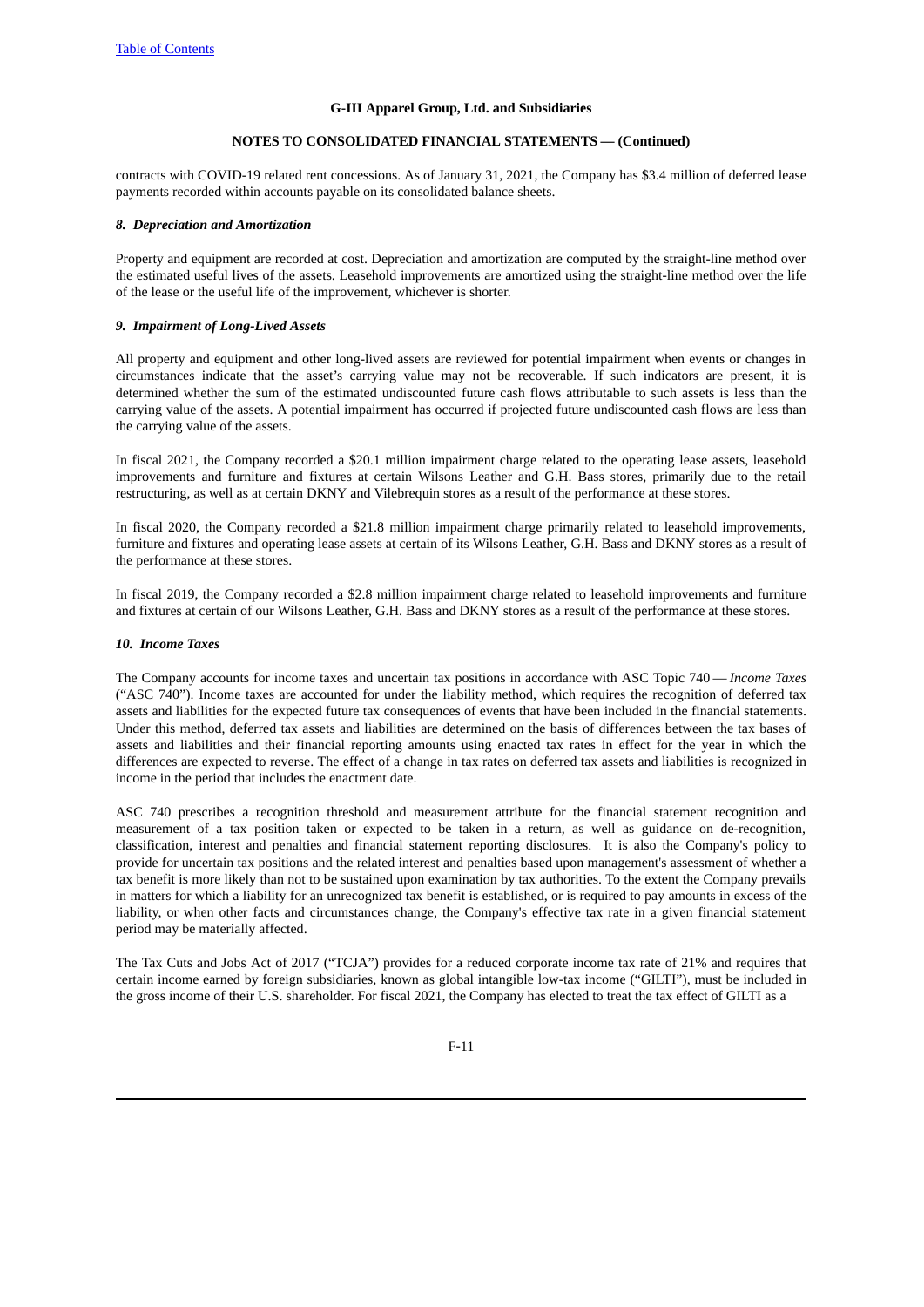## **NOTES TO CONSOLIDATED FINANCIAL STATEMENTS — (Continued)**

current period expense. For the current and future tax years, the Company expects other TCJA tax implications to be immaterial.

The United States government enacted the Coronavirus Aid, Relief, and Economic Security Act (the "CARES Act") on March 27, 2020, which includes various income tax provisions aimed at providing economic relief. One of those provisions allows any loss generated in 2020 to be carried back to each of the 5 taxable years preceding the taxable year of such a loss. The Company has elected to use this relief and will carry back the 2020 net operating loss to a tax year with a 35% federal rate. Additionally, the CARES Act permits Qualified Improvement Property to qualify for 15-year depreciation and therefore be also eligible for 100 percent first-year bonus depreciation. The Company has elected to take 100% bonus depreciation for all qualified improvement property.

#### *11. Net Income Per Common Share*

Basic net income per common share has been computed using the weighted average number of common shares outstanding during each period. Diluted net income per share is computed using the weighted average number of common shares and potential dilutive common shares, consisting of unvested restricted stock unit awards and stock options outstanding during the period. Approximately 182,000, 692,000 and 336,000 shares for the years ended January 31, 2021, 2020 and 2019, respectively, have been excluded from the diluted net income per share calculation. In addition, all share-based payments outstanding that vest based on the achievement of performance and/or market price conditions, and for which the respective performance and/or market price conditions have not been achieved, have been excluded from the diluted per share calculation. The Company issued 0, 8,851 and 168,179 shares of common stock in connection with the exercise or vesting of equity awards during the years ended January 31, 2021, 2020 and 2019, respectively. In addition, the Company re-issued 367,290, 619,651 and 150,809 treasury shares in connection with the vesting of equity awards in fiscal 2021, 2020 and 2019, respectively.

The following table reconciles the numerators and denominators used in the calculation of basic and diluted net income per share:

|                                                         | <b>Year Ended January 31,</b> |                                          |             |  |  |
|---------------------------------------------------------|-------------------------------|------------------------------------------|-------------|--|--|
|                                                         | 2021                          | 2019                                     |             |  |  |
|                                                         |                               | (In thousands, except per share amounts) |             |  |  |
| Net income attributable to G-III Apparel Group, Ltd.    | \$23,545                      | \$143,837                                | \$138,067   |  |  |
| Basic net income per share:                             |                               |                                          |             |  |  |
| Basic common shares                                     | 48.242                        | 48,209                                   | 49,140      |  |  |
| Basic net income per share                              | 0.49                          | \$.<br>2.98                              | 2.81<br>\$. |  |  |
|                                                         |                               |                                          |             |  |  |
| Diluted net income per share:                           |                               |                                          |             |  |  |
| Basic common shares                                     | 48,242                        | 48,209                                   | 49,140      |  |  |
| Dilutive restricted stock unit awards and stock options | 539                           | 686                                      | 1,134       |  |  |
| Diluted common shares                                   | 48,781                        | 48.895                                   | 50,274      |  |  |
| Diluted net income per share                            | 0.48                          | 2.94                                     | 2.75        |  |  |
|                                                         |                               |                                          |             |  |  |

### *12. Equity Award Compensation*

ASC Topic 718, *Compensation — Stock Compensation*, requires all share-based payments to employees, including grants of restricted stock unit awards and employee stock options, to be recognized as compensation expense over the service period (generally the vesting period) based on their fair values.

The Company accounts for forfeited awards as they occur as permitted by ASC 718. Ultimately, the actual expense recognized over the vesting period will be for those shares that vested. Restricted stock units ("RSU's") are time based awards that do not have market or performance conditions and generally (i) cliff vest after three years or (ii) vest over a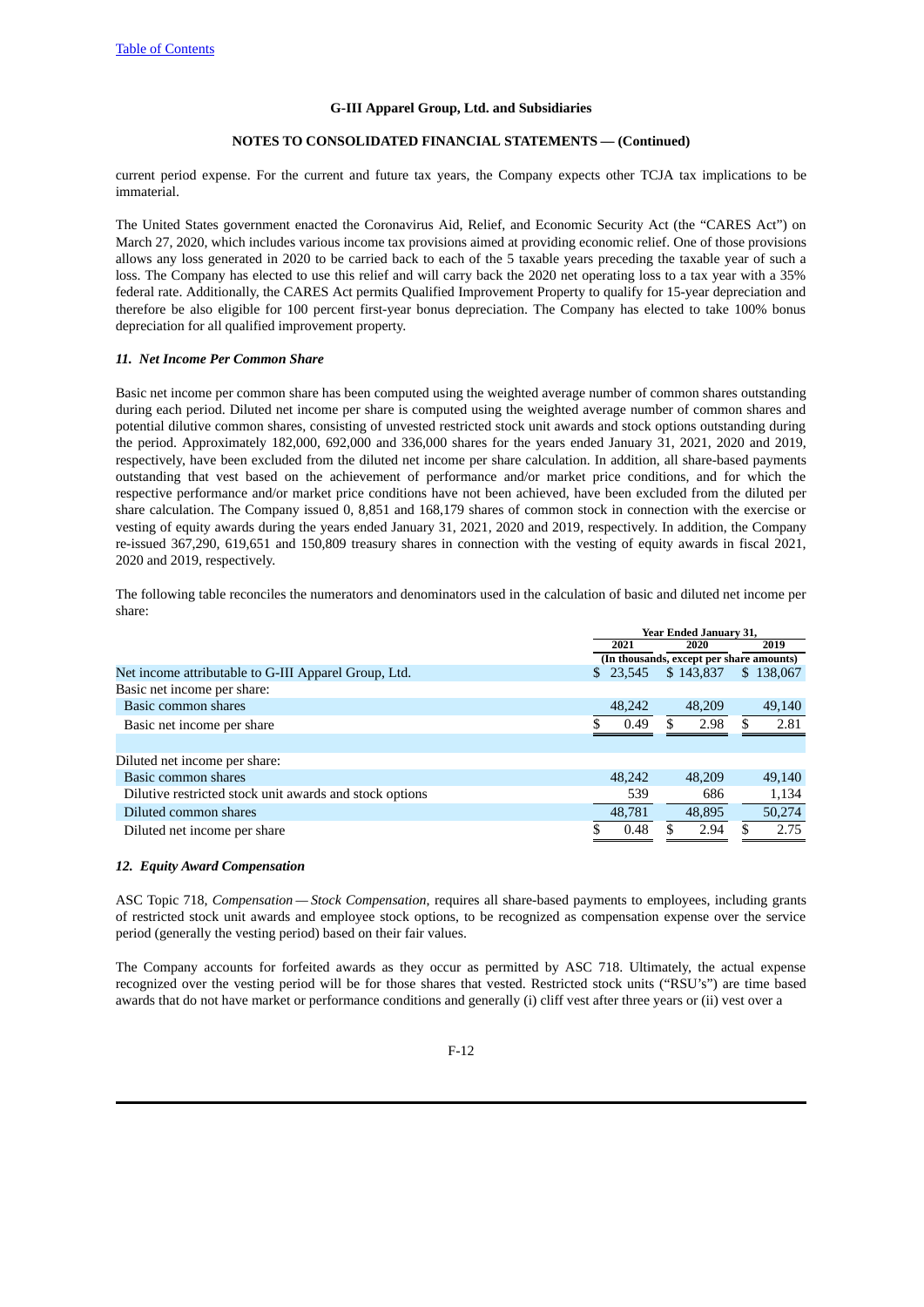## **NOTES TO CONSOLIDATED FINANCIAL STATEMENTS — (Continued)**

three year period. Performance based restricted stock units ("PRSU's") granted to executives prior to fiscal 2020 include (i) market price performance conditions that provide for the award to vest only after the average closing price of the Company's stock trades above a predetermined market level and (ii) another performance condition that requires the achievement of an operating performance target. PRSU's generally vest over a two to five year period. Performance stock units ("PSU's") were granted to executives in fiscal 2020 and vest after a three year performance period during which certain earnings before interest and taxes and return on invested capital performance standards must be satisfied for vesting to occur. PSU's are also subject to a lock up period that prevents the sale, contract to sell or transfer of shares for two years subsequent to the date of vesting. RSU's and employee stock options are expensed on a straight-line basis. PRSU's are expensed under the requisite acceleration method. PSU's are expensed under the requisite acceleration method and based on an estimated percentage of achievement of certain pre-established goals.

It is the Company's policy to grant stock options at prices not less than the fair market value on the date of the grant. Option terms, vesting and exercise periods vary, except that the term of an option may not exceed ten years.

Also, excess tax benefits arising from the lapse or exercise of an equity award are no longer recognized in additional paidin capital. The assumed proceeds from applying the treasury stock method when computing net income per share is amended to exclude the amount of excess tax benefits that would be recognized in additional paid-in capital.

#### *13. Cost of Goods Sold*

Cost of goods sold includes the expenses incurred to acquire, produce and prepare inventory for sale, including product costs, warehouse staff wages, freight in, import costs, packaging materials, the cost of operating the overseas offices and royalty expense. Gross margins may not be directly comparable to those of the Company's competitors, as income statement classifications of certain expenses may vary by company. Additionally, costs expected to be incurred when products are returned should be accrued for upon the sale of the product as a component of cost of goods sold.

### *14. Shipping and Handling Costs*

Shipping and handling costs consist of warehouse facility costs, third party warehousing, freight out costs, and warehouse supervisory wages and are included in selling, general and administrative expenses. Shipping and handling costs included in selling, general and administrative expenses were \$111.8 million, \$138.8 million and \$125.9 million for the years ended January 31, 2021, 2020 and 2019, respectively.

#### *15. Advertising Costs*

The Company expenses advertising costs as incurred and includes these costs in selling, general and administrative expenses. Advertising paid as a percentage of sales under license agreements are expensed in the period in which the sales occur or are accrued to meet guaranteed minimum requirements under license agreements. Advertising expense was \$55.3 million, \$94.7 million and \$87.8 million for the years ended January 31, 2021, 2020 and 2019, respectively. Prepaid advertising, which represents advance payments to licensors for minimum guaranteed payments for advertising under the Company's licensing agreements, was \$8.0 million and \$8.7 million at January 31, 2021 and 2020, respectively.

#### *16. Use of Estimates*

In preparing financial statements in conformity with accounting principles generally accepted in the United States ("GAAP"), management is required to make estimates and assumptions that affect the reported amounts of assets and liabilities, the disclosure of contingent assets and liabilities at the date of the financial statements, and the reported amounts of revenues and expenses during the reporting period. In determining these estimates, management must use amounts that are based upon its informed judgments and best estimates. The Company continually evaluates its estimates, including those related to customer allowances and discounts, product returns, bad debts, inventories, equity awards, income taxes,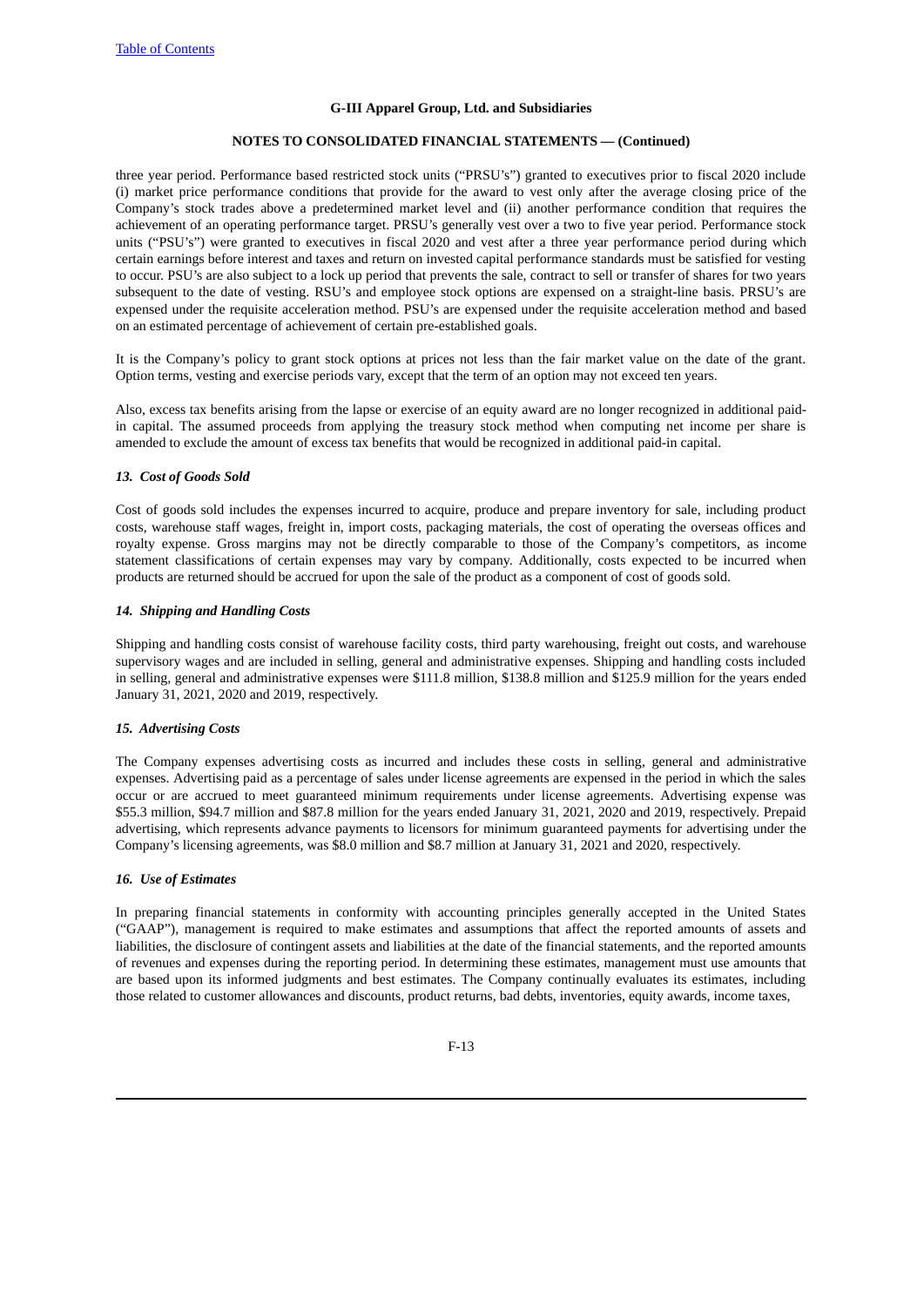## **NOTES TO CONSOLIDATED FINANCIAL STATEMENTS — (Continued)**

carrying values of intangible assets and long-lived assets including right of use assets. Estimates are based on historical experience and on various other assumptions that the Company believes are reasonable under the circumstances. The results of these estimates form the basis for making judgments about the carrying values of assets and liabilities that are not readily apparent from other sources. Actual results may differ from these estimates under different assumptions and conditions.

### *17. Fair Value of Financial Instruments*

GAAP establishes a three-level valuation hierarchy for disclosure of fair value measurements. The determination of the applicable level within the hierarchy for a particular asset or liability depends on the inputs used in its valuation as of the measurement date, notably the extent to which the inputs are market-based (observable) or internally-derived (unobservable). A financial instrument's categorization within the valuation hierarchy is based upon the lowest level of input that is significant to the fair value measurement. The three levels are defined as follows:

Level  $1$  — inputs to the valuation methodology based on quoted prices (unadjusted) for identical assets or liabilities in active markets.

Level 2 — inputs to the valuation methodology based on quoted prices for similar assets or liabilities in active markets for substantially the full term of the financial instrument; quoted prices for identical or similar instruments in markets that are not active for substantially the full term of the financial instrument; and model-derived valuations whose inputs or significant value drivers are observable.

Level 3 — inputs to the valuation methodology based on unobservable prices or valuation techniques that are significant to the fair value measurement.

The following table summarizes the carrying values and the estimated fair values of the Company's debt instruments:

|                             |       |                     | <b>Carrying Value</b> |                                       |         |                     | <b>Fair Value</b> |                     |
|-----------------------------|-------|---------------------|-----------------------|---------------------------------------|---------|---------------------|-------------------|---------------------|
| <b>Financial Instrument</b> | Level | January 31,<br>2021 |                       | January 31,<br>2020<br>(In thousands) |         | January 31,<br>2021 |                   | January 31,<br>2020 |
| <b>Secured Notes</b>        |       | \$                  | 400,000               | \$                                    |         | 400,000             | \$                |                     |
| Term loan                   |       |                     |                       |                                       | 300,000 |                     |                   | 300,000             |
| Note issued to LVMH         |       |                     | 107,869               |                                       | 102,009 | 101,810             |                   | 95,126              |
| Unsecured loans             |       |                     | 9.119                 |                                       | 2,860   | 9.119               |                   | 2,860               |
| Overdraft facilities        |       |                     | 3,007                 |                                       |         | 3,007               |                   |                     |

The Company's debt instruments are recorded at their carrying values in its consolidated balance sheets, which may differ from their respective fair values. The carrying amount of the Company's variable rate debt approximates the fair value, as interest rates change with the market rates. Furthermore, the carrying value of all other financial instruments potentially subject to valuation risk (principally consisting of cash, accounts receivable and accounts payable) also approximates fair value due to the short-term nature of these accounts. On August 7, 2020, the Company refinanced its term loan and revolving credit facility. See Note I – Notes Payable and Other Liabilities.

The 2% note in the principal amount of \$125 million (the "LVMH Note") issued to LVMH Moet Hennessy Louis Vuitton Inc. ("LVMH") in connection with the acquisition of DKI was issued at a discount of \$40.0 million in accordance with ASC 820 — *Fair Value Measurements*. For purposes of this fair value disclosure, the Company based its fair value estimate for the LVMH Note on the initial fair value as determined at the date of the acquisition of DKI and records the amortization using the effective interest method over the term of the LVMH Note.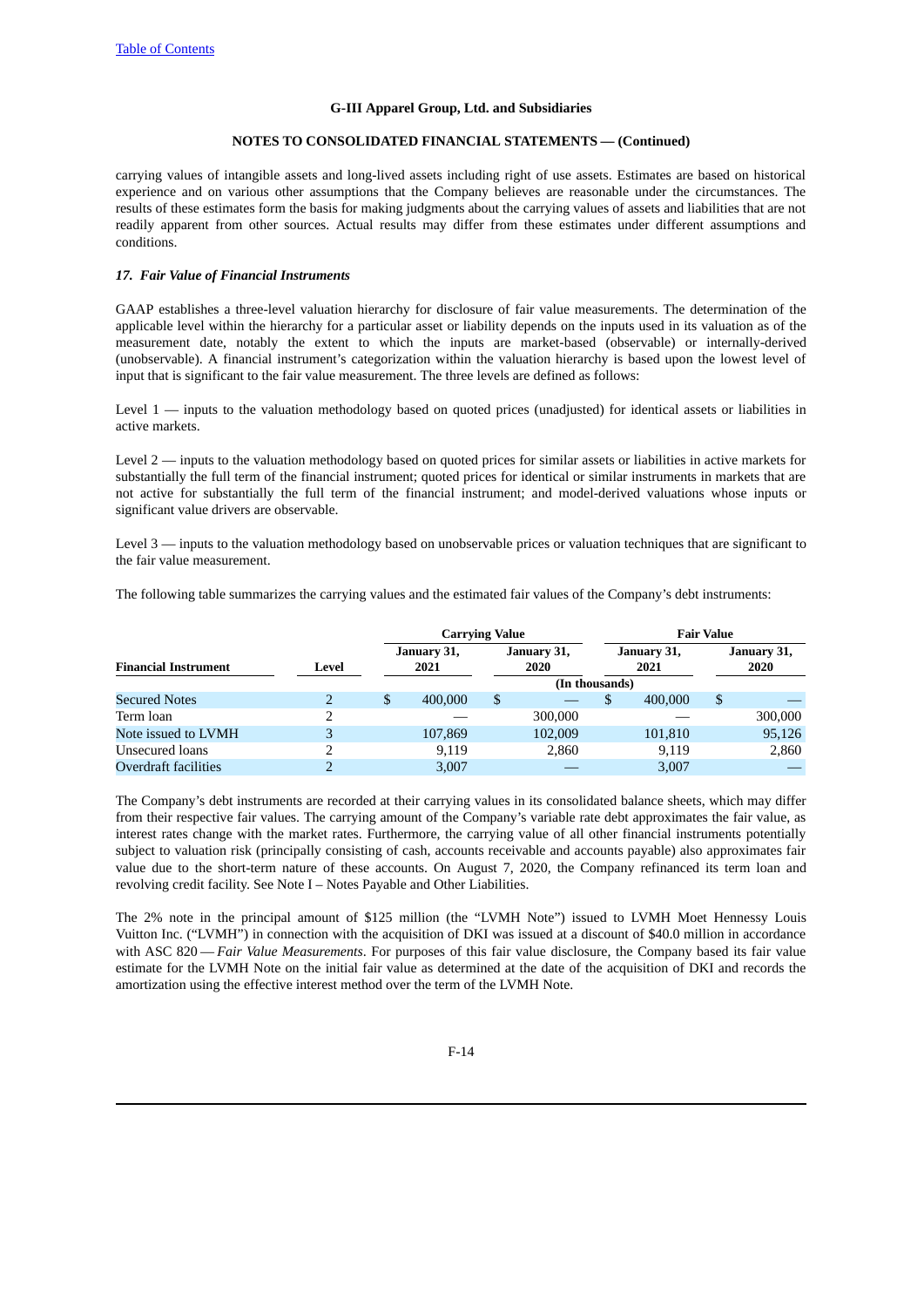## **NOTES TO CONSOLIDATED FINANCIAL STATEMENTS — (Continued)**

The fair value of the LVMH Note was considered a Level 3 valuation in the fair value hierarchy.

#### *Non-Financial Assets and Liabilities*

The Company's non-financial assets that are measured at fair value on a nonrecurring basis include long-lived assets, which consist primarily of property and equipment and operating lease assets. The Company reviews these assets for impairment whenever events or changes in circumstances indicate that their carrying value may not be recoverable. For impaired assets, an impairment loss is recognized equal to the difference between the carrying amount of the asset or asset group and its estimated fair value. For operating lease assets, the Company determines the fair value of the assets by discounting the estimated market rental rates over the remaining term of the lease. These fair value measurements are considered level 3 measurements in the fair value hierarchy. During fiscal 2021, the Company recorded a \$20.1 million impairment charge primarily related to operating lease assets, leasehold improvements and furniture and fixtures at certain Wilsons Leather and G.H. Bass stores, primarily due to the retail restructuring, as well as at certain DKNY and Vilebrequin stores as a result of the performance at these stores. During fiscal 2020, the Company recorded a \$21.8 million impairment charge primarily related to leasehold improvements, furniture and fixtures and operating lease assets at certain Wilsons Leather, G.H. Bass and DKNY stores as a result of the performance at these stores. In addition, during fiscal 2020, the Company recorded an impairment of \$9.6 million, net of tax, in connection with the adoption of ASC 842 – *Leases* ("ASC 842") that was recognized through retained earnings.

#### *18. Foreign Currency Translation*

Certain of the Company's international subsidiaries use different functional currencies, which are, for the most part, the local currency. In accordance with the authoritative guidance, assets and liabilities of the Company's foreign operations are translated from foreign currency into U.S. dollars at period-end rates, while income and expenses are translated at the weighted average exchange rates for the period. The related translation adjustments are reflected as a foreign currency translation adjustment in accumulated other comprehensive loss within stockholders' equity.

#### *19. Effects of Recently Adopted and Issued Accounting Pronouncements*

#### *Recently Adopted Accounting Guidance*

In June 2016, the FASB issued ASU 2016-13, "Financial Instruments-Credit Losses (Topic 326): Measurement of Credit Losses on Financial Instruments." This pronouncement changed how entities account for credit impairment for trade and other receivables, as well as for certain financial assets and other instruments. ASU 2016-13 replaced the "incurred loss" model with an "expected loss" model. Under the "incurred loss" model, a loss (or allowance) was recognized only when an event had occurred (such as a payment delinquency) that caused the entity to believe that a loss was probable (i.e., that it had been "incurred"). Under the "expected loss" model, an entity recognizes a loss (or allowance) upon initial recognition of the asset that reflects all future events that may lead to a loss being realized, regardless of whether it is probable that the future event will occur. The "incurred loss" model considered past events and current conditions, while the "expected loss" model includes expectations for the future which have yet to occur. The Company adopted ASU 2016-16 as of February 1, 2020. The adoption of this standard did not result in a material change to the Company's consolidated financial statements.

In August 2018, the FASB issued ASU 2018-13, "Fair Value Measurement (Topic 820): Disclosure Framework – Changes to the Disclosure Requirements for Fair Value Measurement," which made a number of changes meant to add, modify or remove certain disclosure requirements associated with the movement among or hierarchy associated with Level 1, Level 2 and Level 3 fair value measurements. The amendments in ASU 2018-13 modified the disclosure requirements with respect to fair value measurements based on the concepts in FASB Concepts Statement, Conceptual Framework for Financial Reporting—Chapter 8: Notes to Financial Statements, including the consideration of costs and benefits. The amendments to changes in unrealized gains and losses, the range and weighted average of significant unobservable inputs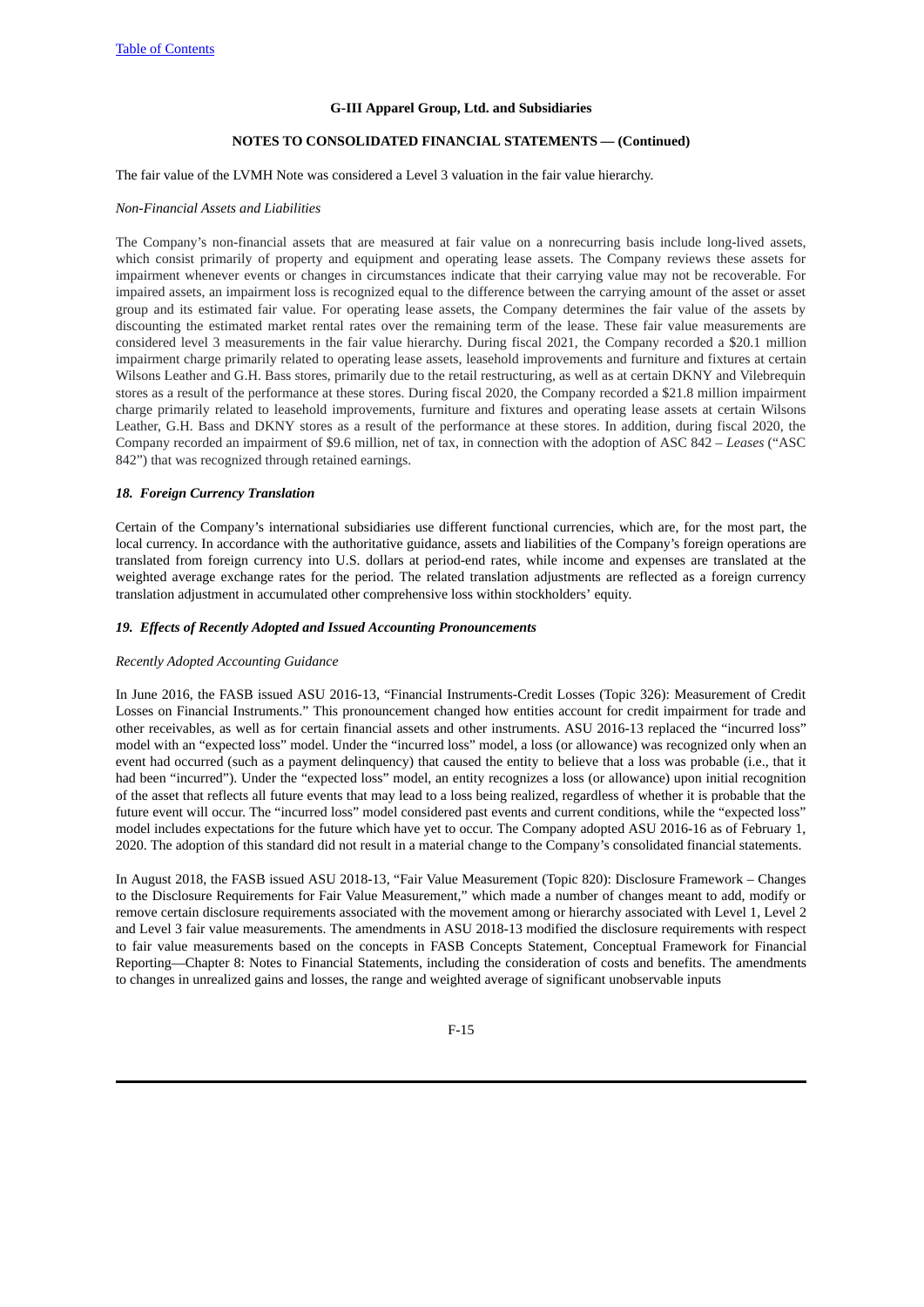## **NOTES TO CONSOLIDATED FINANCIAL STATEMENTS — (Continued)**

used to develop Level 3 fair value measurements, and the narrative description of measurement uncertainty have been applied prospectively in the initial fiscal year of adoption. All other amendments have been applied retrospectively to all periods presented in the initial year of adoption. The Company adopted the standard effective February 1, 2020. The adoption of this standard did not result in a material change to the Company's consolidated financial statements.

In August 2018, the FASB issued ASU 2018-15, Customers Accounting for Implementation Costs Incurred in a Cloud Computing Arrangement That Is A Service Contract, which addresses the accounting for implementation costs incurred in a cloud computing arrangement ("CCA") that is a service contract. ASU 2018-15 aligned the accounting for costs incurred to implement a CCA that is a service arrangement with the guidance on capitalizing costs associated with developing or obtaining internal-use software. Specifically, ASU 2018-15 amended ASC 350 to include in its scope implementation costs of a CCA that is a service contract and clarifies that a customer should apply ASC 350-40 to determine which implementation costs should be capitalized in a CCA that is considered a service contract. The Company adopted the standard effective February 1, 2020. The adoption of this standard did not result in a material change to the Company's consolidated financial statements.

In March 2020, the FASB issued ASU 2020-04, Reference Rate Reform ("ASC 848"): Facilitation of the Effects of Reference Rate Reform on Financial Reporting. The standard is intended to provide optional expedients and exceptions for applying GAAP to contract modifications and hedging relationships, subject to meeting certain criteria that reference LIBOR or another rate that is expected to be discontinued. The guidance was effective upon issuance, and may be applied prospectively through December 31, 2022. The adoption of this standard did not result in a material change to the Company's consolidated financial statements.

#### *Accounting Guidance Issued Being Evaluated for Adoption*

The Company has reviewed all recently issued accounting pronouncements and concluded that they were either not applicable or not expected to have a significant impact to the consolidated financial statements.

### **NOTE B — RETAIL RESTRUCTURING**

In June 2020, the Company commenced the restructuring of its retail operations segment including the closing of the Wilsons Leather, G.H. Bass and Calvin Klein Performance stores. In connection with the restructuring of the retail operations segment, the Company incurred an aggregate charge of approximately \$100 million related to store operating costs, landlord termination fees, severance costs, store liquidation and closing costs, write-offs related to right-of-use assets and legal and professional fees. The Company's cash portion of this charge was approximately \$65 million.

Restructuring charges are recorded within selling, general and administrative expenses in the Company's consolidated statements of income and comprehensive income. The following is a reconciliation of the accrual for the period ended January 31, 2021:

|                             | <b>Severance and Benefit</b><br>Costs | <b>Store Closing Costs</b><br>(In thousands) | Total    |
|-----------------------------|---------------------------------------|----------------------------------------------|----------|
| Balance at January 31, 2020 |                                       |                                              |          |
| Amounts charged to expense  | 1,257                                 | 961                                          | 2,218    |
| Cash payments               | (1, 103)                              | (280)                                        | (1, 383) |
| Balance at January 31, 2021 | 154                                   | 681                                          | 835      |

The remaining severance and benefit costs and store closing costs are expected to be paid during the first two quarters of fiscal 2022.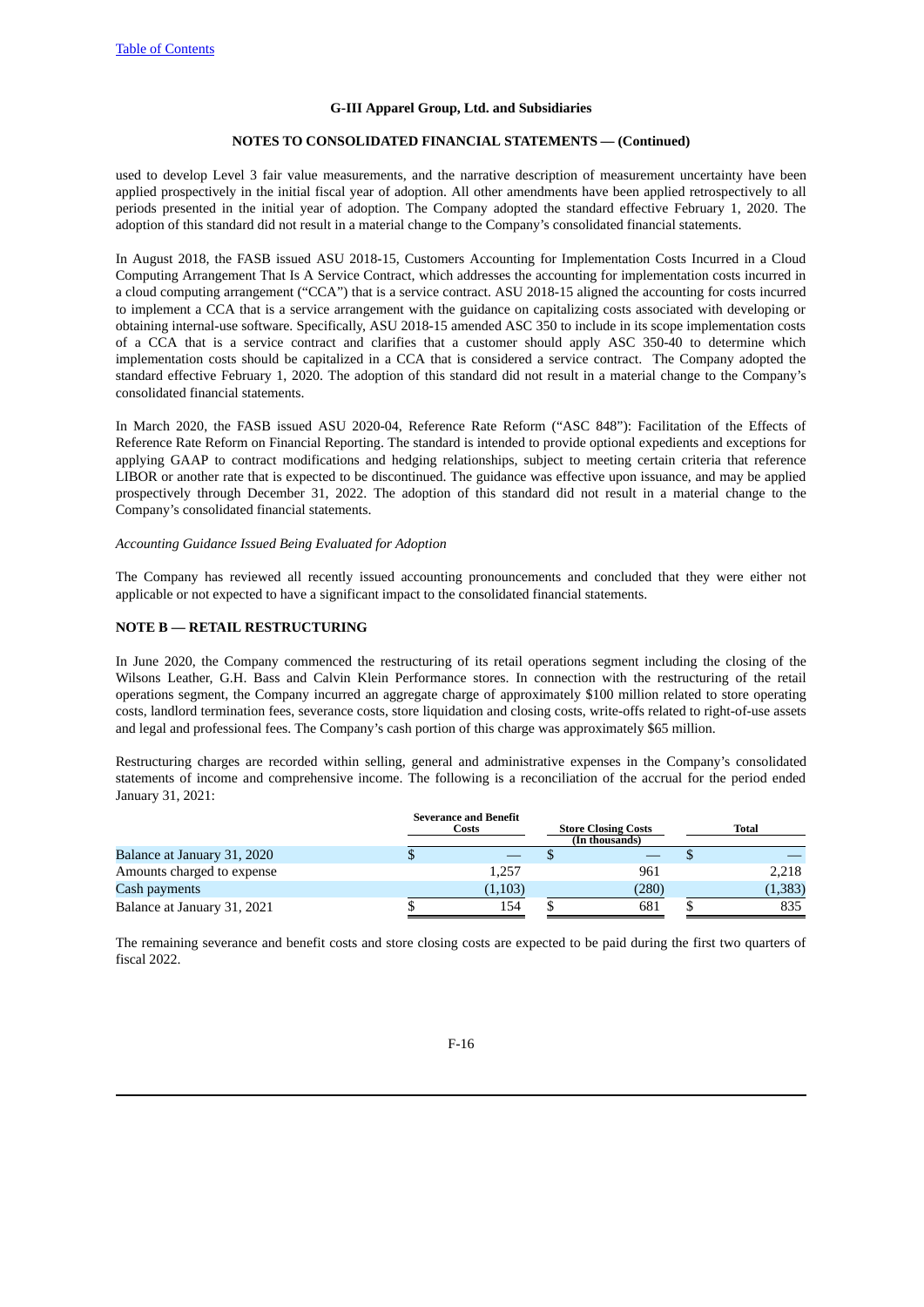## **NOTES TO CONSOLIDATED FINANCIAL STATEMENTS — (Continued)**

#### **NOTE C** — **REVENUE RECOGNITION**

On February 1, 2018, the Company adopted ASC 606 using the modified retrospective method as of January 31, 2018. The Company recognized a cumulative effect adjustment to the opening balance of stockholders' equity at February 1, 2018 that reduced stockholders' equity by \$53.7 million, net of tax, as a result of the adoption of ASC 606.

Wholesale revenue is recognized upon the transfer of goods to customers in an amount that reflects the expected consideration to be received in exchange for these goods. The difference between the amount initially billed and the amount collected represents variable consideration. Variable consideration includes trade discounts, end of season markdowns, sales allowances, cooperative advertising, return liabilities and other customer allowances. The Company estimates the anticipated variable consideration and records this estimate as a reduction of revenue in the period the related product revenue is recognized.

The liability recorded in connection with variable consideration has been classified as a current liability under "Customer refund liabilities" in the Consolidated Balance Sheet. Additionally, the Company classifies cooperative advertising as a reduction of net sales in the Consolidated Statements of Income and Comprehensive Income. Costs expected to be incurred when products are returned should be accrued for upon the sale of the product as a component of cost of goods sold.

#### **Disaggregation of Revenue**

In accordance with ASC 606, the Company elected to disclose its revenues by segment. Each segment presents its own characteristics with respect to the timing of revenue recognition and the type of customer. In addition, disaggregating revenues using a segment basis is consistent with how the Company's Chief Operating Decision Maker manages the Company. The Company identified the wholesale operations segment and the retail operations segment as distinct sources of revenue.

*Wholesale Operations Segment.* Wholesale revenues include sales of products to retailers under owned, licensed and private label brands, as well as sales related to the Vilebrequin business. Wholesale revenues from sales of products are recognized when control transfers to the customer. The Company considers control to have been transferred when the Company has transferred physical possession of the product, the Company has a right to payment for the product, the customer has legal title to the product and the customer has the significant risks and rewards of the product. Wholesale revenues are adjusted by variable considerations arising from implicit or explicit obligations. Wholesale revenues also include revenues from license agreements related to the DKNY, Donna Karan, G.H. Bass, Andrew Marc and Vilebrequin trademarks owned by the Company. As of January 31, 2021, revenues from license agreements represented an insignificant portion of wholesale revenues.

*Retail Operations Segment.* Retail store revenues are generated by direct sales to consumers through company-operated stores and product sales through the Company's digital channels for the DKNY, Donna Karan, G.H. Bass, Karl Lagerfeld Paris, Andrew Marc and Wilsons Leather businesses. Prior to completion of the restructuring in fiscal 2021, retail stores primarily consisted of Wilsons Leather, G.H. Bass, DKNY and Karl Lagerfeld Paris retail stores, substantially all of which are operated as outlet stores. Our Wilsons Leather and G.H. Bass stores were closed as a result of the restructuring. Retail operations segment revenues are recognized at the point of sale when the customer takes possession of the goods and tenders payment. Digital revenues primarily consist of sales to consumers through the Company's digital platforms. Digital revenue is recognized when a customer takes possession of the goods. Retail sales are recorded net of applicable sales tax.

*Variable Consideration*. The difference between the amount initially billed and the amount collected represents variable consideration. The Company may provide customers with discounts, rebates, credit returns and price reductions. The Company may also contribute to customers' promotional activities or incur charges for compliance violations. These adjustments to the initial selling price often occur after the sales process is completed.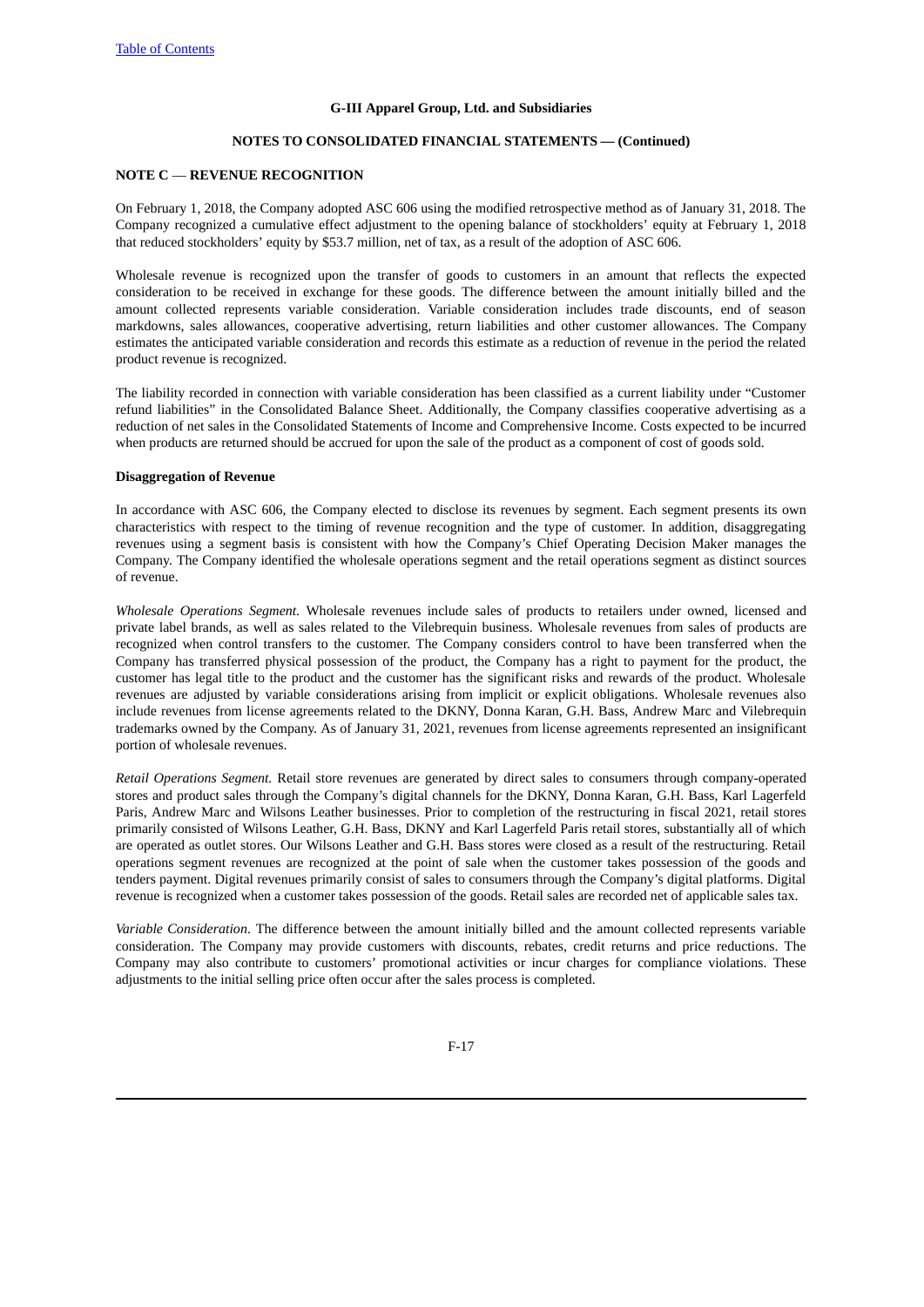## **NOTES TO CONSOLIDATED FINANCIAL STATEMENTS — (Continued)**

The Company identified the following elements of variable consideration:

*Markdowns*. Markdown allowances consist of accommodations in the form of price reductions to wholesale customers for purchased merchandise. In general, markdowns are granted to full price customers, such as department stores. Markdowns may vary year-over-year and are granted based on the performance of Company merchandise at a customer's retail stores.

*Term Discounts.* Term discounts represent a discount from the initial wholesale sales price to certain wholesale customers consistent with customary industry practice.

*Sales Allowances*. Sales allowances are reductions of the selling price agreed upon with wholesale customers. Sales allowances may be contractual or may be granted on a case-by-case basis. Non-contractual sales allowances may be granted in connection with billing adjustments and, in some cases, for product related issues.

*Advertising Allowances*. Advertising allowances consist of the Company's financial participation in the promotional efforts of its wholesale customers. Wholesale customers may charge back a portion of the advertising expense incurred against open invoices. Advertising programs are generally agreed upon at the beginning of a season.

*Other Allowances*. General allowances consist of price reductions granted to a wholesale customer and may relate to the Company's participation in costs incurred by the customer during the sales process, as well as price differences, shortages and charges for operational non-compliance.

*Return of Merchandise*. For wholesale customers, the Company may make accommodations for returns of merchandise that is underperforming at a customer's retail stores. For retail customers, as a matter of Company policy, whether merchandise is purchased at the Company's stores or on its digital platforms, the consumer generally has up to 90 days to return merchandise from the date of purchase.

Variable consideration is estimated based on historical experience, current contractual and statutory requirements, specific known events and industry trends. The reserves for variable consideration are recorded under customer refund liabilities. As of January 31, 2021 and 2020, customer refund liabilities amounted to \$99.4 million and \$233.4 million, respectively. Historical return rates are calculated on a product line basis. The remainder of the historical rates for variable consideration are calculated by customer by product lines.

## **Contract Liabilities**

The Company's contract liabilities, which are recorded within accrued expenses in the accompanying Consolidated Balance Sheets, primarily consist of gift card liabilities and advance payments from licensees. In some of its retail concepts, the Company also offers a limited loyalty program where customers accumulate points redeemable for cash discount certificates that expire 90 days after issuance. Total contract liabilities were \$5.9 million at January 31, 2021 and 2020. The Company recognized \$4.5 million in revenue for the year ended January 31, 2021 which related to contract liabilities that existed at January 31, 2020. There were no contract assets recorded as of January 31, 2021 and January 31, 2020. Substantially all of the advance payments from licenses as of January 31, 2021 are expected to be recognized as revenue within the next twelve months.

## **NOTE D — ALLOWANCE FOR DOUBTFUL ACCOUNTS**

On February 1, 2020, the Company adopted Accounting Standards Update ("ASU") 2016-13, "Financial Instruments-Credit Losses (Topic 326): Measurement of Credit Losses on Financial Instruments" which had no material impact on the Company's financial statements. The Company's financial instruments consist of trade receivables arising from revenue transactions in the ordinary course of business. The Company considers its trade receivables to consist of two portfolio segments: wholesale and retail trade receivables. Wholesale trade receivables result from credit the Company has extended

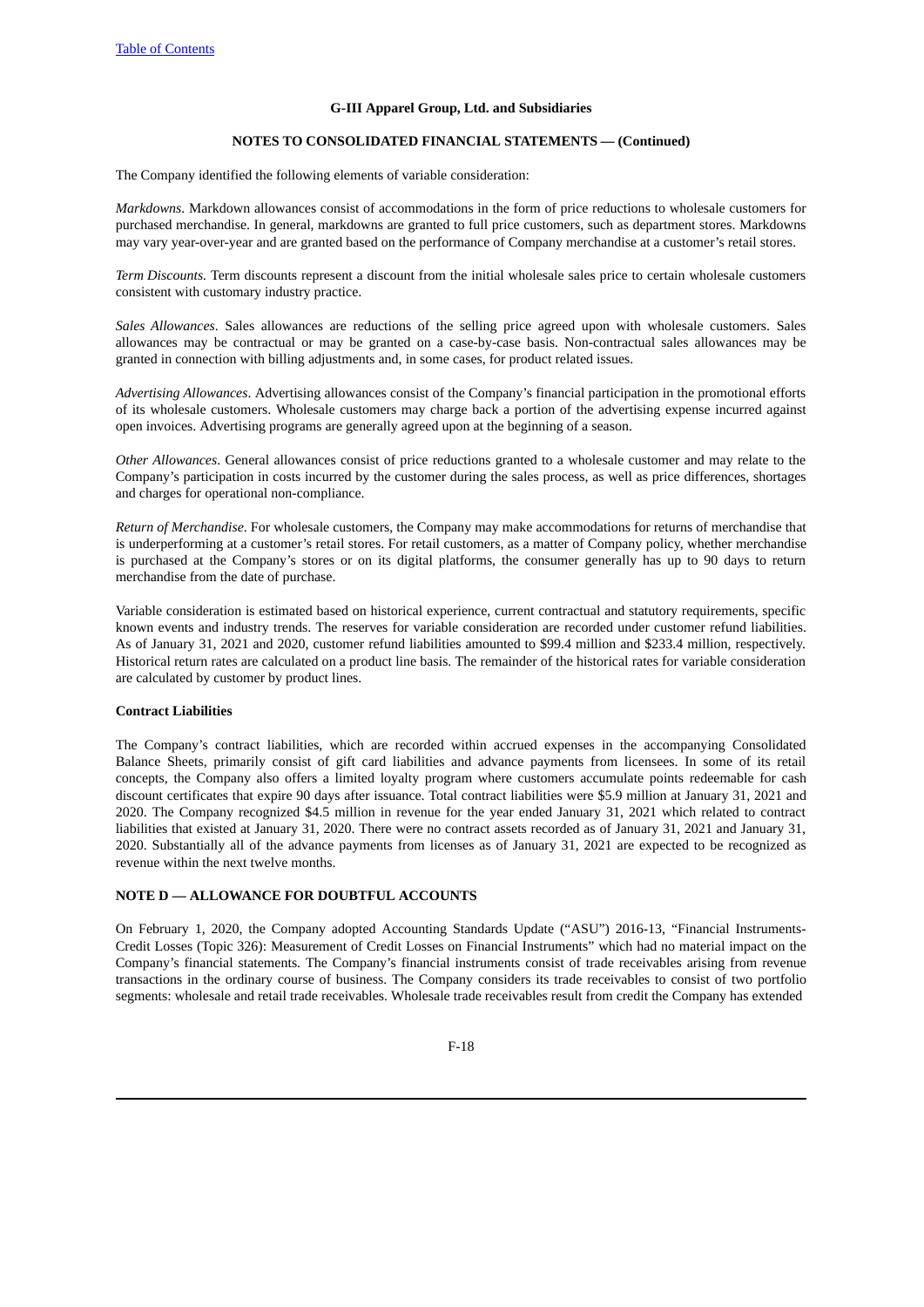## **NOTES TO CONSOLIDATED FINANCIAL STATEMENTS — (Continued)**

to its wholesale customers based on pre-defined criteria and are generally due within 30 to 60 days. Retail trade receivables primarily relate to amounts due from third-party credit card processors for the settlement of debit and credit card transactions and are typically collected within 3 to 5 days.

The Company's accounts receivable and allowance for doubtful accounts as of January 31, 2021 were:

|                                 |           |   | <b>January 31, 2021</b> |          |
|---------------------------------|-----------|---|-------------------------|----------|
|                                 | Wholesale |   | Retail                  | Total    |
|                                 |           |   | (In thousands)          |          |
| Accounts receivable, gross      | 509,010   |   | 1.147                   | 510.157  |
| Allowance for doubtful accounts | (17.429)  |   | (30)                    | (17,459) |
| Accounts receivable, net        | 491.581   | ۰ | 1,117                   | 492,698  |

The allowance for doubtful accounts for wholesale trade receivables is estimated based on several factors. In circumstances where the Company is aware of a specific customer's inability to meet its financial obligations (such as in the case of bankruptcy filings (including potential bankruptcy filings), extensive delay in payment or substantial downgrading by credit rating agencies), a specific reserve for bad debts is recorded against amounts due from that customer to reduce the net recognized receivable to the amount reasonably expected to be collected. For all other wholesale customers, an allowance for doubtful accounts is determined through analysis of the aging of accounts receivable at the end of the reporting period for financial statements, assessments of collectability based on historical trends and an evaluation of the impact of economic conditions. The Company considers both current and forecasted future economic conditions in determining the adequacy of its allowance for doubtful accounts.

The allowance for doubtful accounts for retail trade receivables is estimated at the credit card chargeback rate applied to the previous 90 days of credit card sales. In addition, the Company considers both current and forecasted future economic conditions in determining the adequacy of its allowance for doubtful accounts.

During the year ended January 31, 2021, the Company recorded a \$16.7 million increase in its allowance for doubtful accounts primarily due to allowances recorded against the outstanding receivables of certain department store customers that have publicly announced bankruptcy filings or possible bankruptcy filings. The Company had the following activity in its allowance for credit losses for the year ended January 31, 2021:

|                                       |           | <b>January 31, 2021</b> |        |                |  |           |  |  |
|---------------------------------------|-----------|-------------------------|--------|----------------|--|-----------|--|--|
|                                       | Wholesale |                         | Retail |                |  | Total     |  |  |
|                                       |           |                         |        | (In thousands) |  |           |  |  |
| Balance as of January 31, 2020        |           | (628)                   |        | (82)           |  | (710)     |  |  |
| Provision for credit losses           |           | (16, 934)               |        | 52             |  | (16, 882) |  |  |
| Accounts written off as uncollectible |           | 133                     |        |                |  | 133       |  |  |
| Balance as of January 31, 2021        |           | (17.429)                |        | (30)           |  | (17, 459) |  |  |

## **NOTE E — INVENTORIES**

Wholesale inventories, which comprise a significant portion of the Company's inventory, are stated at the lower of cost (determined by the first-in, first-out method) or net realizable value. Retail inventories are valued at the lower of cost or market as determined by the retail inventory method. Vilebrequin inventories are stated at the lower of cost (determined by the weighted average method) or net realizable value. Substantially all of the Company's inventories consist of finished goods.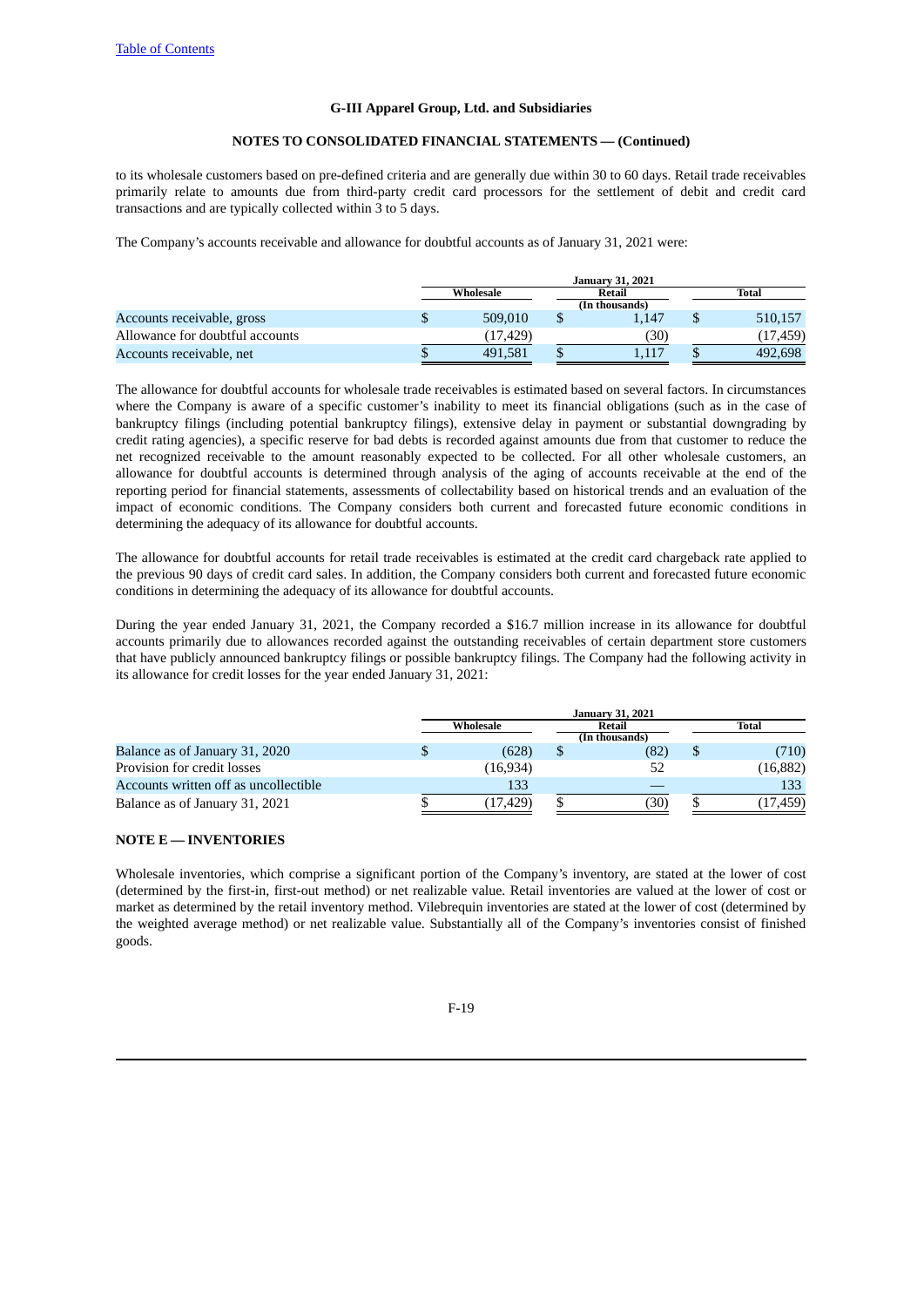## **NOTES TO CONSOLIDATED FINANCIAL STATEMENTS — (Continued)**

The inventory return asset, which consists of the amount of goods that are anticipated to be returned by customers, represented \$22.5 million and \$31.0 million at January 31, 2021 and 2020, respectively. The inventory return asset is recorded within prepaid expenses and other current assets as of January 31, 2021 and 2020.

Inventory held on consignment by the Company's customers totaled \$3.5 million and \$9.1 million at January 31, 2021 and 2020, respectively. Consignment inventory is stored at the facilities of the Company's customers. The Company reflects this inventory on its consolidated balance sheets.

## **NOTE F— PROPERTY AND EQUIPMENT**

Property and equipment consist of:

|                                 |                       |      | January 31,    |   |            |
|---------------------------------|-----------------------|------|----------------|---|------------|
|                                 | <b>Estimated life</b> | 2021 |                |   | 2020       |
|                                 |                       |      | (In thousands) |   |            |
| Machinery and equipment         | 5 years               | \$   | 1,724          | S | 1,867      |
| Leasehold improvements          | 3-13 years            |      | 74.598         |   | 75,808     |
| Furniture and fixtures          | 3-10 years            |      | 100,572        |   | 109,284    |
| Computer equipment and software | 2-5 years             |      | 40,255         |   | 41,040     |
|                                 |                       |      | 217,149        |   | 227,999    |
| Less: accumulated depreciation  |                       |      | (160, 085)     |   | (151, 976) |
|                                 |                       |      | 57,064         |   | 76,023     |
|                                 |                       |      |                |   |            |

The Company wrote off fixed assets of \$0.4 million and \$5.4 million, net of accumulated depreciation, for the years ended January 31, 2021 and 2020. Depreciation expense was \$34.0 million, \$33.8 million and \$33.9 million for the years ended January 31, 2021, 2020 and 2019, respectively. For the year ended January 31, 2021, the Company recorded a \$0.8 million impairment charge related to leasehold improvements and furniture and fixtures of certain Wilsons Leather and G.H. Bass stores, primarily due to the retail restructuring, as well as at certain DKNY stores as a result of the performance of these stores. For the year ended January 31, 2020, the Company recorded a \$11.5 million impairment charge related to leasehold improvements and furniture and fixtures of certain Wilsons Leather, G.H. Bass and DKNY stores as a result of the performance of these stores. For the year ended January 31, 2019, the Company recorded a \$2.8 million impairment charge related to leasehold improvements and furniture and fixtures of certain Wilsons Leather, G.H. Bass and Vilebrequin stores as a result of the performance of these stores.

The Company evaluates long-lived assets, which consist primarily of property and equipment and operating lease assets, for impairment whenever events or changes in circumstances indicate that the carrying amount of an asset may not be recoverable. In the evaluation process, the Company first compares the carrying value of the asset to the estimated future cash flows (undiscounted and without interest charges plus proceeds expected from disposition, if any). If the estimated undiscounted cash flows are less than the carrying value of the asset, the Company needs to determine the fair value of the assets. The Company compares the carrying value of the asset or asset group to its estimated fair value. If the fair value is less than the carrying value, the Company recognizes an impairment charge. The carrying amount of the asset or asset group is reduced to the estimated fair value based on a discounted cash flow valuation. Assets to be disposed of are reported at the lower of the carrying amount of the asset or fair value less costs to sell. The Company reviews retail store assets for potential impairment based on historical cash flows, lease termination provisions and forecasted future retail store operating results. If the Company recognizes an impairment charge for a depreciable long-lived asset, the adjusted carrying amount of the asset becomes its new cost basis and will be depreciated (amortized) over the remaining useful life of that asset.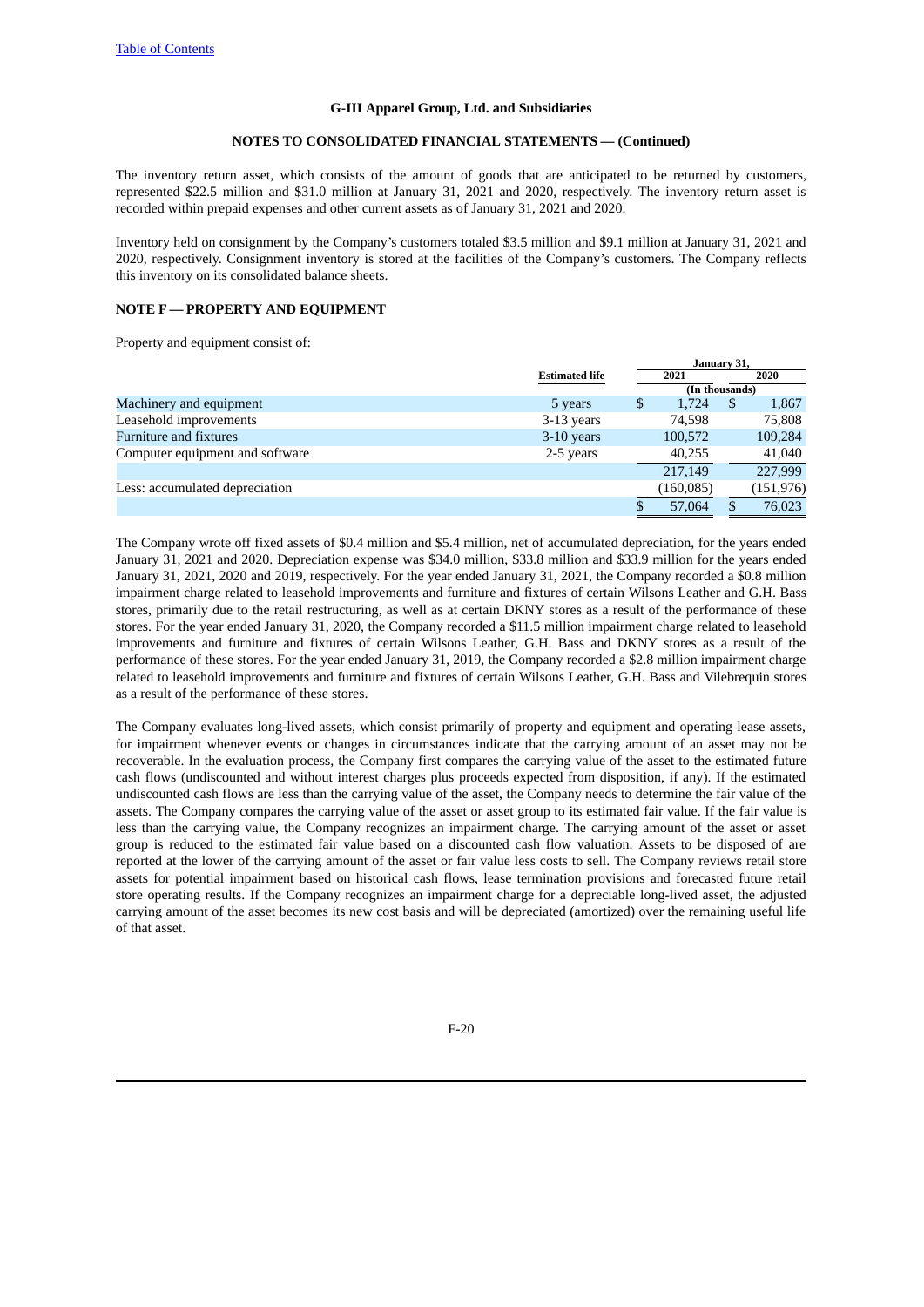## **NOTES TO CONSOLIDATED FINANCIAL STATEMENTS — (Continued)**

#### **NOTE G** — **LEASES**

On February 1, 2019, the Company adopted ASC 842 using the optional transition method to apply the standard as of the effective date and, therefore, the standard has not been applied retroactively to the comparative periods presented in its financial statements. The Company has elected the transition package of three practical expedients permitted within the standard, which eliminates the requirements to reassess prior conclusions about lease identification, lease classification and initial direct costs. Further, the Company elected the short-term lease exception policy, permitting it to not apply the recognition requirements of this standard to short-term leases (i.e. leases with terms of 12 months or less) and an accounting policy to account for lease and non-lease components as a single component.

The Company determines whether an arrangement is, or contains, a lease at contract inception. The Company leases certain retail stores, warehouses, distribution centers, office space and equipment. Leases with an initial term of 12 months or less are not recorded on the balance sheet. The Company recognizes lease expense for these leases on a straight-line basis over the lease term.

Total rent payable is recorded during the lease term, including rent escalations in which the amount of future rent is certain or fixed on the straight-line basis over the term of the lease (including any rent holiday periods beginning upon control of the premises and any fixed payments stated in the lease). For leases with an initial term greater than 12 months, a lease liability is recorded on the balance sheet at the present value of future payments discounted at the incremental borrowing rate (discount rate) corresponding with the lease term. An operating lease asset is recorded based on the initial amount of the lease liability, plus any lease payments made to the lessor before or at the lease commencement date and any initial direct costs incurred, less any tenant improvement allowance incentives received. The difference between the minimum rents paid and the straight-line rent (deferred rent) is reflected within the associated operating lease asset.

The lease classification evaluation begins at the commencement date. The lease term used in the evaluation includes the non-cancellable period for which the Company has the right to use the underlying asset, together with renewal option periods when the exercise of the renewal option is reasonably certain or the failure to exercise such option would result in an economic penalty. All retail store, warehouse, distribution center and office leases are classified as operating leases. The Company does not have any finance leases. Operating lease expense is generally recognized on a straight-line basis over the lease term.

Certain leases contain provisions that require contingent rent payments based upon sales volume (variable lease cost). Contingent rent is accrued each period as the liabilities are incurred.

Most leases are for a term of one to ten years. Some leases include one or more options to renew, with renewal terms that can extend the lease term from one to ten years. Several of the Company's retail store leases include an option to terminate the lease based on failure to achieve a specified sales volume. The exercise of lease renewal options is generally at the Company's sole discretion. The exercise of lease termination options is generally by mutual agreement between the Company and the lessor.

Certain of the Company's lease agreements include rental payments based on a percentage of retail sales over contractual levels and others include rental payments adjusted periodically for inflation. The Company's leases do not contain any material residual value guarantees or material restrictive covenants.

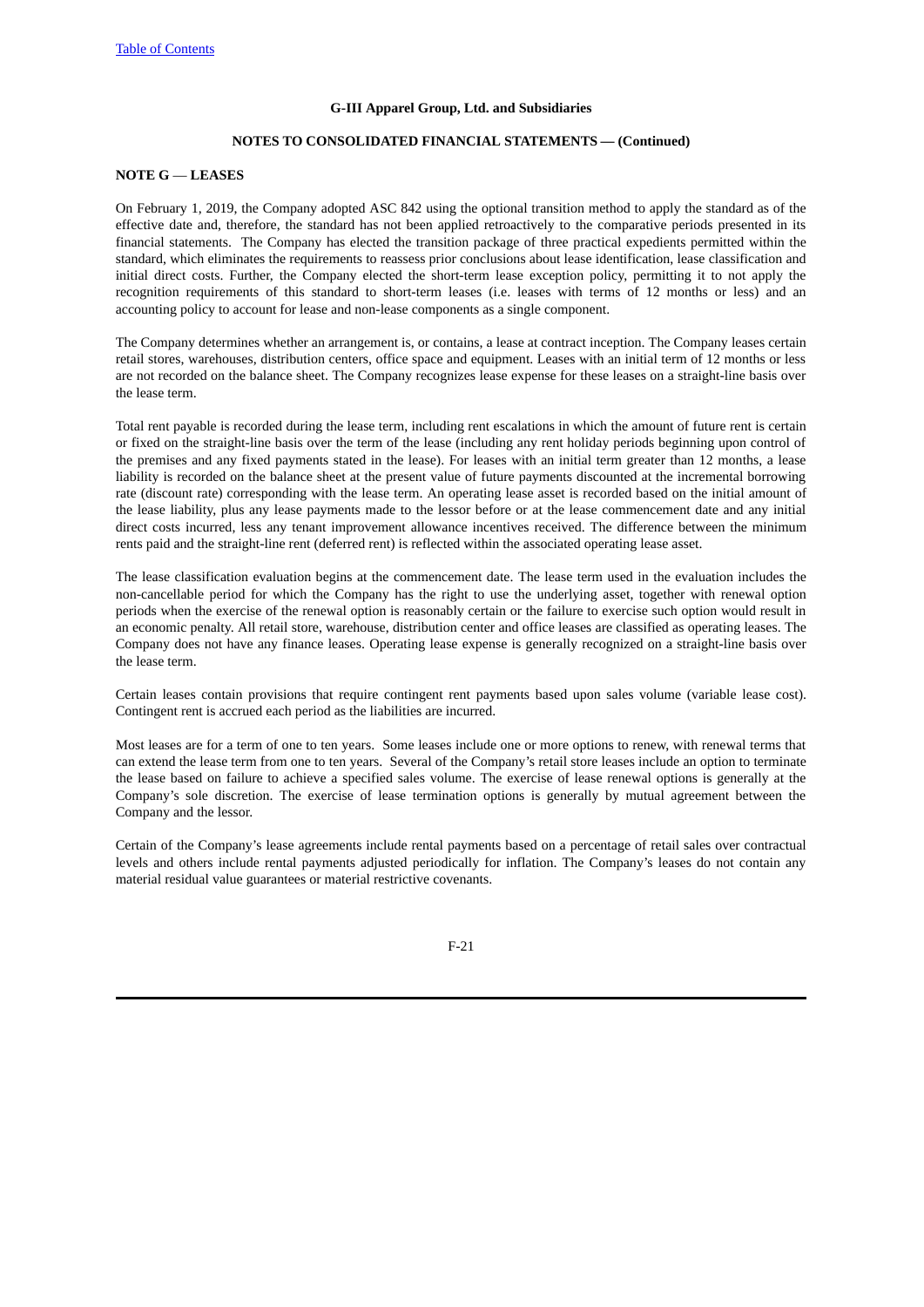## **NOTES TO CONSOLIDATED FINANCIAL STATEMENTS — (Continued)**

The Company's lease assets and liabilities as of January 31, 2021 and 2020 consist of the following:

| <b>Leases</b>           | <b>Classification</b>                  | <b>January 31, 2021</b> |                | <b>January 31, 2020</b> |
|-------------------------|----------------------------------------|-------------------------|----------------|-------------------------|
|                         |                                        |                         | (In thousands) |                         |
| Assets                  |                                        |                         |                |                         |
| <b>Operating</b>        | Operating lease assets                 | 186,070                 | \$             | 270,032                 |
| Total lease assets      |                                        | 186,070                 | \$             | 270,032                 |
|                         |                                        |                         |                |                         |
| Liabilities             |                                        |                         |                |                         |
| Current operating       | Current operating lease liabilities    | 43.560                  | \$             | 63,166                  |
| Noncurrent operating    | Noncurrent operating lease liabilities | 161,668                 |                | 249,040                 |
| Total lease liabilities |                                        | 205.228                 | \$             | 312,206                 |

The Company's operating lease assets and operating lease liabilities significantly declined during fiscal 2021 due to the restructuring of the retail operations segment, partially offset by other leasing activity. As a result of this restructuring, the Company closed its Wilsons Leather, G.H. Bass and Calvin Klein Performance stores during fiscal 2021. In addition, during fiscal 2021 the Company recorded a \$19.4 million impairment charge related to the operating lease assets at certain Wilsons Leather and G.H. Bass stores, primarily due to the retail restructuring, as well as at certain DKNY and Vilebrequin stores as a result of the performance at these stores. During fiscal 2020, the Company recorded a \$9.9 million impairment charge related to the operating lease assets at certain of our Wilsons Leather, G.H. Bass and DKNY stores as a result of the performance of these stores. The Company determines the fair value of operating lease assets by discounting the estimated market rental rates over the remaining term of the lease.

The Company's leases do not provide the rate of interest implicit in the lease. Therefore, the Company uses its incremental borrowing rate based on the information available at commencement date of each lease in determining the present value of lease payments. For transition purposes, the incremental borrowing rate on February 1, 2019 was used for operating leases that commenced prior to that date.

The Company recorded lease costs of \$92.4 million and \$98.4 million during the years ended January 31, 2021 and 2020, respectively. Lease costs are recorded within selling, general and administrative expenses in the Company's consolidated statements of income and comprehensive income. The Company recorded variable lease costs and short-term lease costs of \$6.7 million and \$16.8 million for the years ended January 31, 2021 and 2020, respectively. Short-term lease costs are immaterial.

As of January 31, 2021, the Company's maturity of operating lease liabilities in the years ending up to January 31, 2026 and thereafter are as follows:

| Year Ending January 31,            | <b>Amount</b> |                |  |
|------------------------------------|---------------|----------------|--|
|                                    |               | (In thousands) |  |
| 2022                               | \$            | 58,045         |  |
| 2023                               |               | 51,312         |  |
| 2024                               |               | 38,408         |  |
| 2025                               |               | 31,315         |  |
| 2026                               |               | 24,837         |  |
| <b>After 2026</b>                  |               | 55,362         |  |
| Total lease payments               | \$            | 259,279        |  |
| Less: Interest                     |               | 54,051         |  |
| Present value of lease liabilities |               | 205,228        |  |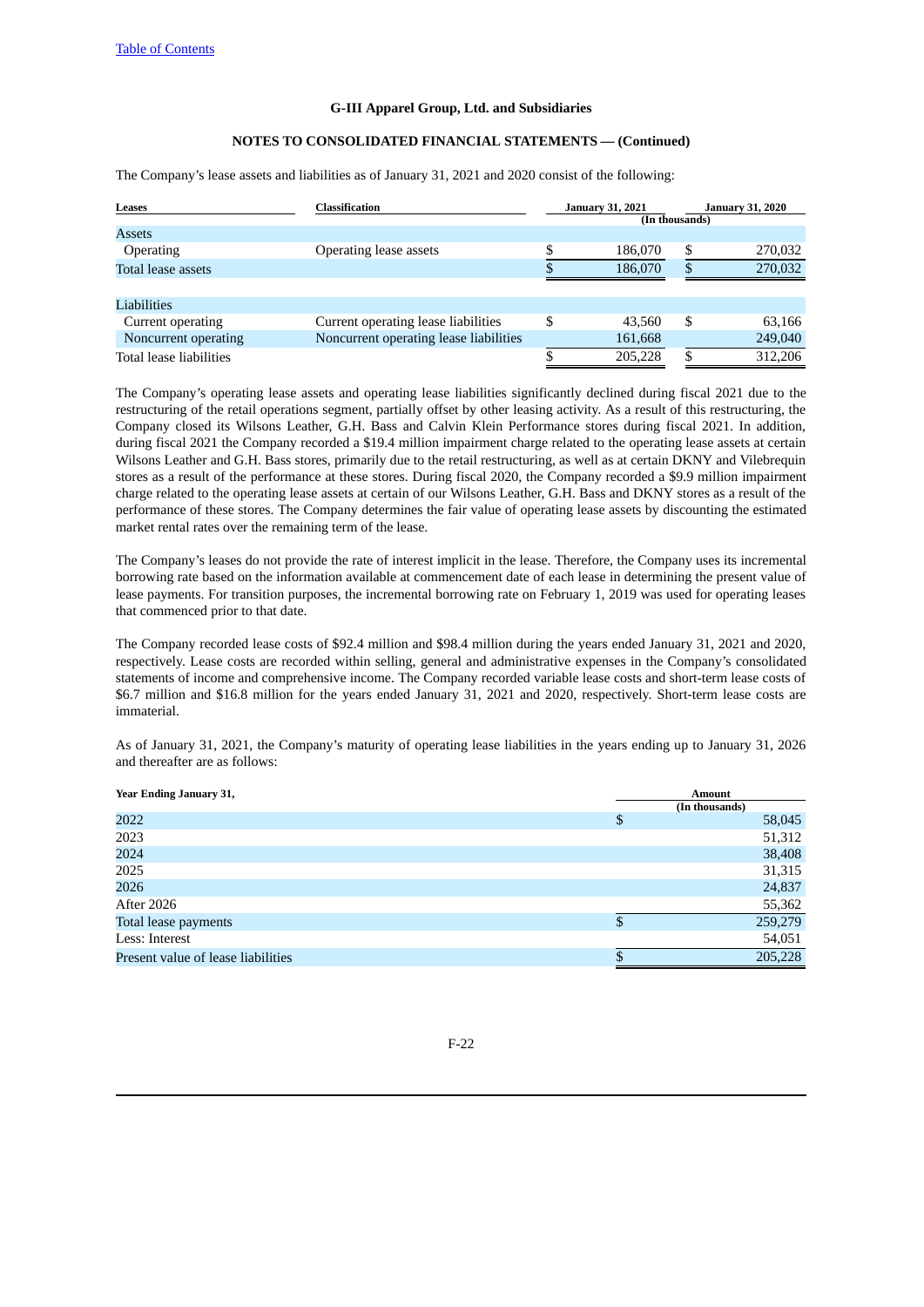## **NOTES TO CONSOLIDATED FINANCIAL STATEMENTS — (Continued)**

As of January 31, 2021, there are no material leases that are legally binding but have not yet commenced.

As of January 31, 2021, the weighted average remaining lease term related to operating leases is 5.7 years. The weighted average discount rate related to operating leases is 8.3%.

Cash paid for amounts included in the measurement of operating lease liabilities is \$108.9 million and \$100.8 million as of January 31, 2021 and 2020, respectively. Right-of-use assets obtained in exchange for lease obligations were \$56.6 million and \$27.0 million during the years ended January 31, 2021 and 2020, respectively.

### **NOTE H — INTANGIBLE ASSETS**

Intangible assets consist of:

| <b>January 31, 2021</b>                  | <b>Estimated Life</b> | <b>Gross Carrying</b><br>Amount |        |                 |               |  |  | Accumulated<br>Amortization<br>(In thousands) | <b>Net Carrying</b><br><b>Amount</b> |
|------------------------------------------|-----------------------|---------------------------------|--------|-----------------|---------------|--|--|-----------------------------------------------|--------------------------------------|
| Finite-lived intangible assets           |                       |                                 |        |                 |               |  |  |                                               |                                      |
| Licenses                                 | 14 years              | \$                              | 19,884 | \$<br>(16,959)  | \$<br>2,925   |  |  |                                               |                                      |
| <b>Trademarks</b>                        | 8-12 years            |                                 | 2,194  | (2, 194)        |               |  |  |                                               |                                      |
| Customer relationships                   | $15-17$ years         |                                 | 48,430 | (17, 843)       | 30,587        |  |  |                                               |                                      |
| Other                                    | 5-10 years            |                                 | 8,624  | (7,077)         | 1,547         |  |  |                                               |                                      |
| Total finite-lived intangible assets     |                       | ፍ                               | 79,132 | \$<br>(44, 073) | \$<br>35,059  |  |  |                                               |                                      |
| Indefinite-lived intangible assets       |                       |                                 |        |                 |               |  |  |                                               |                                      |
| Goodwill                                 |                       |                                 |        |                 | 263,135       |  |  |                                               |                                      |
| Trademarks                               |                       |                                 |        |                 | 443,612       |  |  |                                               |                                      |
| Total indefinite-lived intangible assets |                       |                                 |        |                 | 706,747       |  |  |                                               |                                      |
| Total intangible assets, net             |                       |                                 |        |                 | \$<br>741.806 |  |  |                                               |                                      |

| <b>January 31, 2020</b>                  | <b>Estimated Life</b> | <b>Gross Carrying</b><br>Amount |        |                |           |              |  |  |  |  |  |  |  |  |  |  |  |  |  |  |  |  | Accumulated<br>Amortization<br>(In thousands) | <b>Net Carrying</b><br><b>Amount</b> |
|------------------------------------------|-----------------------|---------------------------------|--------|----------------|-----------|--------------|--|--|--|--|--|--|--|--|--|--|--|--|--|--|--|--|-----------------------------------------------|--------------------------------------|
| Finite-lived intangible assets           |                       |                                 |        |                |           |              |  |  |  |  |  |  |  |  |  |  |  |  |  |  |  |  |                                               |                                      |
| Licenses                                 | 14 years              | \$                              | 19.258 | $\mathfrak{L}$ | (16, 107) | \$<br>3,151  |  |  |  |  |  |  |  |  |  |  |  |  |  |  |  |  |                                               |                                      |
| Trademarks                               | 8-12 years            |                                 | 2.194  |                | (2, 194)  |              |  |  |  |  |  |  |  |  |  |  |  |  |  |  |  |  |                                               |                                      |
| Customer relationships                   | $15-17$ years         |                                 | 48.214 |                | (14, 831) | 33,383       |  |  |  |  |  |  |  |  |  |  |  |  |  |  |  |  |                                               |                                      |
| Other                                    | 5-10 years            |                                 | 7,757  |                | (5,928)   | 1,829        |  |  |  |  |  |  |  |  |  |  |  |  |  |  |  |  |                                               |                                      |
| Total finite-lived intangible assets     |                       |                                 | 77,423 | \$.            | (39,060)  | \$<br>38,363 |  |  |  |  |  |  |  |  |  |  |  |  |  |  |  |  |                                               |                                      |
| Indefinite-lived intangible assets       |                       |                                 |        |                |           |              |  |  |  |  |  |  |  |  |  |  |  |  |  |  |  |  |                                               |                                      |
| Goodwill                                 |                       |                                 |        |                |           | 260,622      |  |  |  |  |  |  |  |  |  |  |  |  |  |  |  |  |                                               |                                      |
| Trademarks                               |                       |                                 |        |                |           | 438,658      |  |  |  |  |  |  |  |  |  |  |  |  |  |  |  |  |                                               |                                      |
| Total indefinite-lived intangible assets |                       |                                 |        |                |           | 699,280      |  |  |  |  |  |  |  |  |  |  |  |  |  |  |  |  |                                               |                                      |
| Total intangible assets, net             |                       |                                 |        |                |           | 737,643      |  |  |  |  |  |  |  |  |  |  |  |  |  |  |  |  |                                               |                                      |

### *Amortization expense*

Amortization expense with respect to finite-lived intangibles amounted to \$4.3 million, \$4.5 million and \$4.6 million for the years ended January 31, 2021, 2020 and 2019, respectively.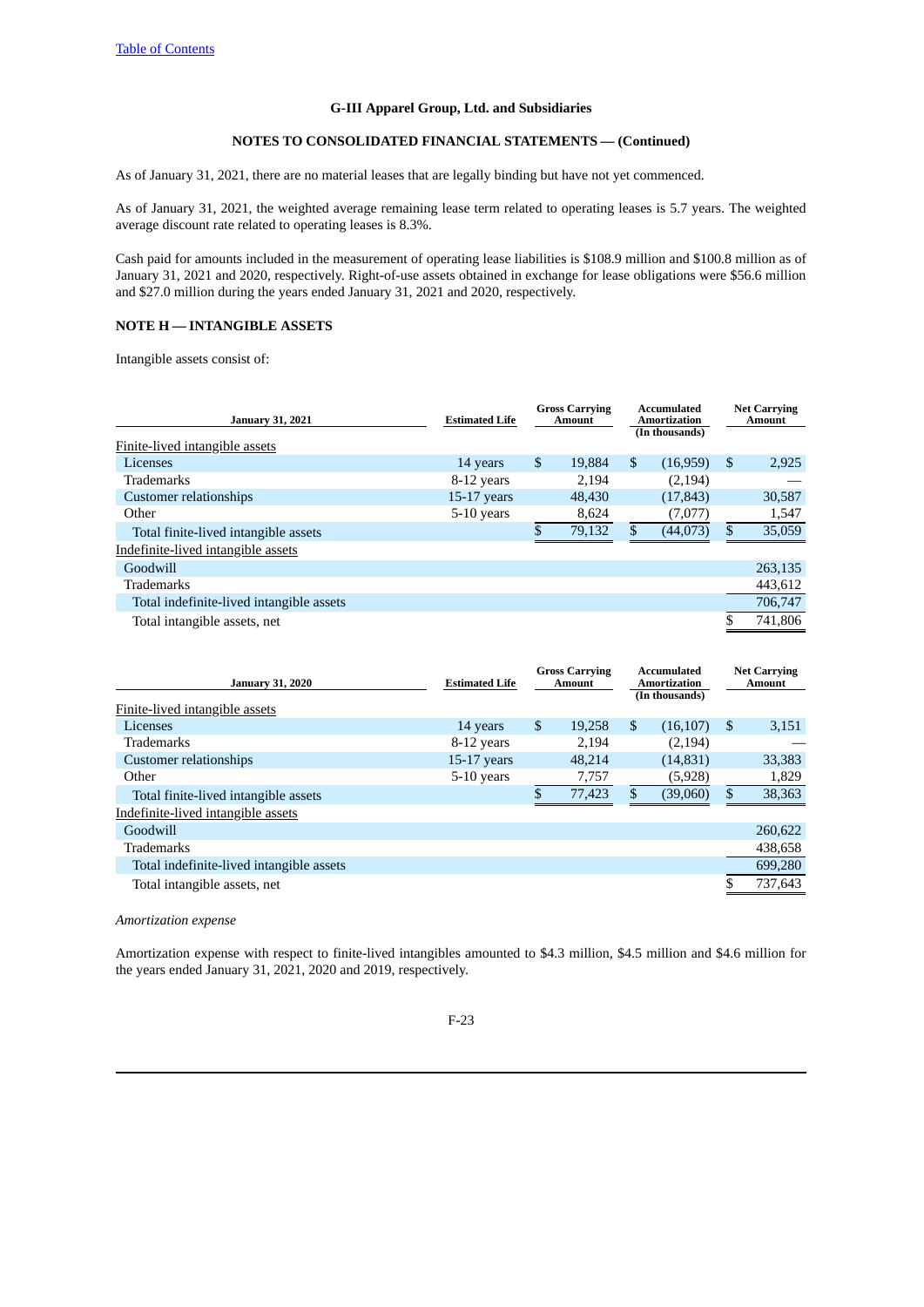## **NOTES TO CONSOLIDATED FINANCIAL STATEMENTS — (Continued)**

The estimated amortization expense with respect to intangibles for the next five years is as follows:

| <b>Year Ending January 31,</b> | <b>Amortization Expense</b> |       |
|--------------------------------|-----------------------------|-------|
|                                | (In thousands)              |       |
| 2022                           | \$                          | 3,643 |
| 2023                           |                             | 3,301 |
| 2024                           |                             | 3,074 |
| 2025                           |                             | 3,035 |
| 2026                           |                             | 3,028 |

Intangible assets with finite lives are amortized over their estimated useful lives and measured for impairment when events or circumstances indicate that the carrying value may be impaired.

#### *Change in Goodwill*

Changes in the amounts of goodwill for each of the years ended January 31, 2021 and 2020 are summarized by reportable segment as follows (in thousands):

|                      | Wholesale | Retail | <b>Total</b> |
|----------------------|-----------|--------|--------------|
| January 31, 2019     | 261,137   |        | 261,137      |
| Currency translation | (515)     |        | (515)        |
| January 31, 2020     | 260,622   |        | 260,622      |
| Currency translation | 2,513     |        | 2,513        |
| January 31, 2021     | 263,135   |        | 263,135      |

#### *Impairment*

Goodwill represents the excess of the purchase price and related costs over the value assigned to net tangible and identifiable intangible assets of businesses acquired and accounted for under the purchase method. The Company reviews and tests its goodwill and intangible assets with indefinite lives for impairment at least annually, or more frequently if events or changes in circumstances indicate that the carrying amount of such assets may be impaired. The Company performs its goodwill test as of January 31 of each year using a qualitative evaluation or a quantitative test using an income approach through a discounted cash flow analysis methodology. The discounted cash flow approach requires that certain assumptions and estimates be made regarding industry economic factors and future profitability. The Company also performs its annual test for intangible assets with indefinite lives as of January 31 of each year using a qualitative evaluation or a quantitative test using a relief from royalty method, another form of the income approach. The relief from royalty method requires assumptions regarding industry economic factors and future profitability.

Due to the impact of the COVID-19 pandemic on the Company's operations, the Company performed a quantitative test of its goodwill as of April 30, 2020 using an income approach through a discounted cash flow analysis methodology. The Company also performed quantitative tests of each of its indefinite-lived intangible assets using a relief from royalty method. There were no impairments identified as of April 30, 2020 as a result of these tests.

The continued impact of the COVID-19 pandemic could give rise to global and regional macroeconomic factors that could impact the Company's assumptions relating to future net sales, discount rates, tax rates or royalty rates and may result in future impairment charges for indefinite-lived intangible assets.

The fair value of the Company's goodwill and indefinite-lived intangible assets are considered a Level 3 valuation in the fair value hierarchy.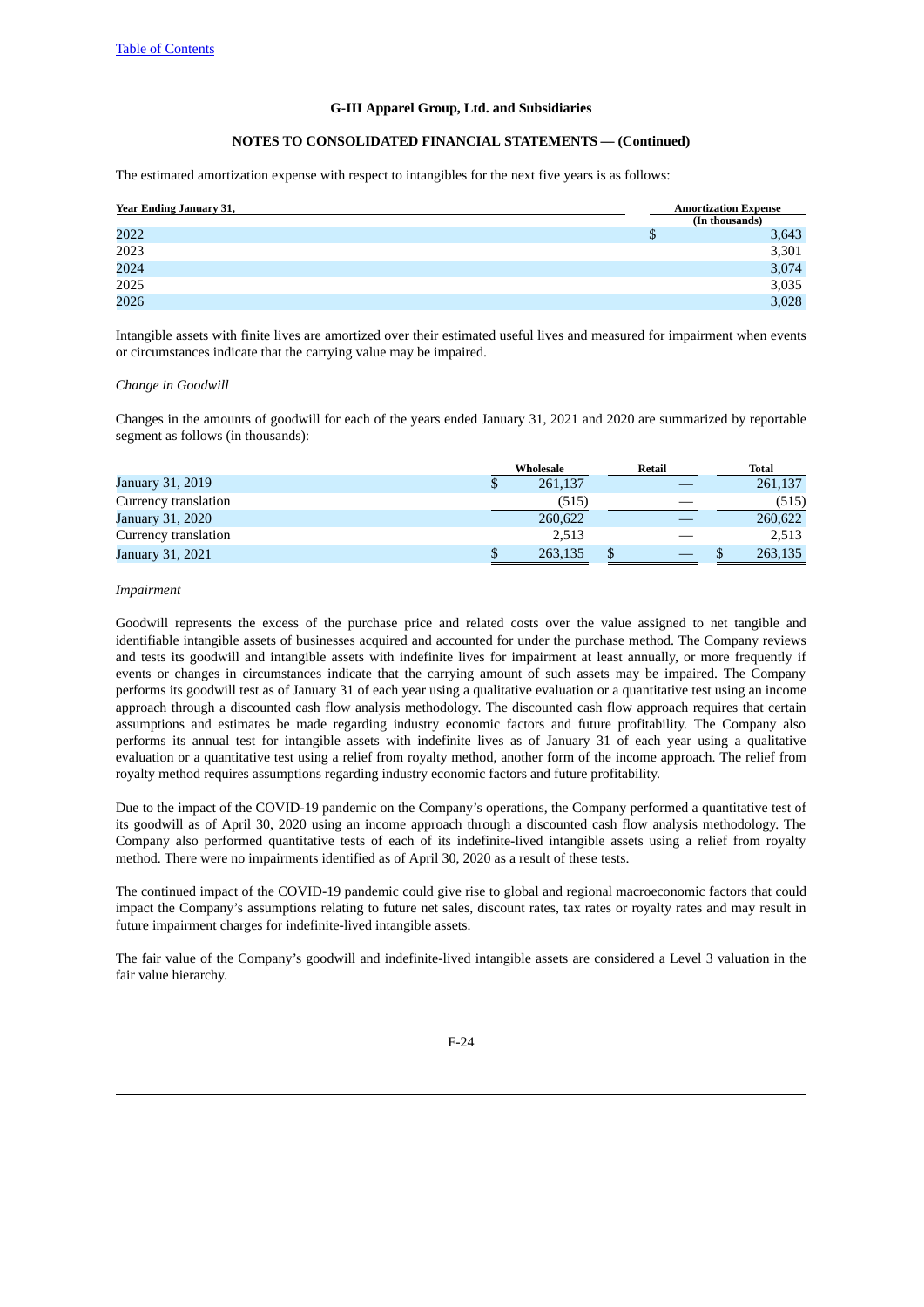## **NOTES TO CONSOLIDATED FINANCIAL STATEMENTS — (Continued)**

### **NOTE I — NOTES PAYABLE AND OTHER LIABILITIES**

*Long-term debt*

Long-term debt consists of the following:

| (in thousands)<br><b>Secured Notes</b><br>\$<br>400,000<br>-S<br>Term loan<br>Revolving credit facility<br>Note issued to LVMH<br>125,000<br><b>Unsecured loan</b><br>9,119 | <b>January 31, 2021</b> |  |       |  | <b>January 31, 2020</b> |  |
|-----------------------------------------------------------------------------------------------------------------------------------------------------------------------------|-------------------------|--|-------|--|-------------------------|--|
|                                                                                                                                                                             |                         |  |       |  |                         |  |
|                                                                                                                                                                             |                         |  |       |  |                         |  |
|                                                                                                                                                                             |                         |  |       |  | 300,000                 |  |
|                                                                                                                                                                             |                         |  |       |  |                         |  |
|                                                                                                                                                                             |                         |  |       |  | 125,000                 |  |
|                                                                                                                                                                             |                         |  |       |  | 2,860                   |  |
|                                                                                                                                                                             | Overdraft facilities    |  | 3,007 |  |                         |  |
| Subtotal<br>537,126                                                                                                                                                         |                         |  |       |  | 427,860                 |  |
| Less: Net debt issuance costs $(1)$<br>(7,643)                                                                                                                              |                         |  |       |  | (7, 402)                |  |
| Debt discount<br>(17, 131)                                                                                                                                                  |                         |  |       |  | (22, 991)               |  |
| Current portion of long-term debt<br>(4, 402)                                                                                                                               |                         |  |       |  | (673)                   |  |
| 507,950<br>S.<br>Total                                                                                                                                                      |                         |  |       |  | 396,794                 |  |

(1) Does not include the debt issuance costs, net of amortization, totaling \$7.2 million and \$4.6 million as of January 31, 2021 and 2020, respectively, related to the revolving credit facility. The debt issuance costs have been deferred and are classified in assets in the accompanying Consolidated Balance Sheets in accordance with ASC 835.

## *Senior Secured Notes*

On August 7, 2020, the Company completed a private debt offering of \$400 million aggregate principal amount of its 7.875% Senior Secured Notes due 2025 (the "Notes"). The terms of the Notes are governed by an indenture (the "Indenture"), among the Company, the guarantors party thereto and U.S. Bank, National Association, as trustee and collateral agent (the "Collateral Agent"). The net proceeds of the Notes have been used (i) to repay the Company's prior term loan facility due 2022, (ii) to pay related fees and expenses and (iii) for general corporate purposes.

The Notes bear interest at a rate of 7.875% per year payable semi-annually in arrears on February 15 and August 15 of each year, commencing on February 15, 2021.

The Notes are unconditionally guaranteed on a senior-priority secured basis by the Company's current and future whollyowned domestic subsidiaries that guarantee any of the Company's credit facilities, including the Company's ABL facility (the "ABL Facility") pursuant to the second amended and restated credit agreement (the "ABL Credit Agreement"), or certain future capital markets indebtedness of the Company or guarantors.

The Notes and the related guarantees are secured by (i) first priority liens on the Company's Cash Flow Priority Collateral (as defined in the Indenture), and (ii) a second-priority lien on the Company's ABL Priority Collateral (as defined in the Indenture), in each case subject to permitted liens described in the Indenture.

In connection with the issuance of the Notes and execution of the Indenture, the Company and the Guarantors entered into a pledge and security agreement (the "Pledge and Security Agreement"), among the Company, the Guarantors and the Collateral Agent.

The Notes are subject to the terms of the intercreditor agreement which governs the relative rights of the secured parties in respect of the ABL Facility and the Notes (the "Intercreditor Agreement"). The Intercreditor Agreement restricts the actions permitted to be taken by the Collateral Agent with respect to the Collateral on behalf of the holders of the Notes.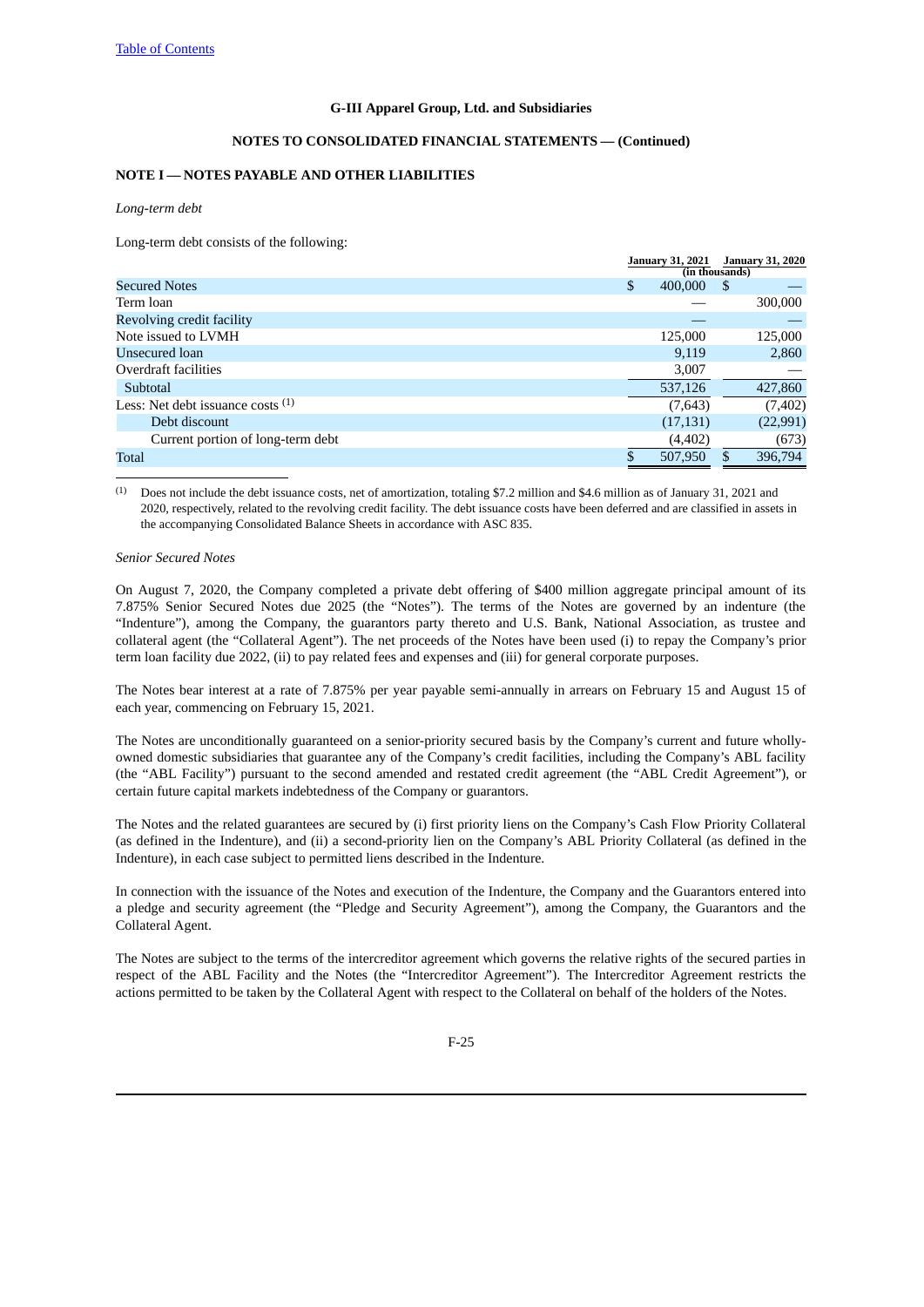## **NOTES TO CONSOLIDATED FINANCIAL STATEMENTS — (Continued)**

The Notes are also subject to the terms of the seller note subordination agreement which governs the relative rights of the secured parties in respect of the Seller Note (as defined therein), the ABL Facility and the Notes.

At any time prior to August 15, 2022, the Company may redeem some or all of the Notes at a price equal to 100% of the principal amount of the Notes redeemed plus accrued and unpaid interest, if any, to, but excluding, the applicable redemption date plus a "make-whole" premium, as described in the Indenture. On or after August 15, 2022, the Company may redeem some or all of the Notes at any time and from time to time at the redemption prices set forth in the Indenture, plus accrued and unpaid interest, if any, to, but excluding, the applicable redemption date. In addition, at any time prior to August 15, 2022, the Company may redeem up to 40% of the aggregate principal amount of the Notes with the proceeds of certain equity offerings at the redemption price set forth in the Indenture, plus accrued and unpaid interest, if any, to, but excluding, the applicable redemption date. In addition, at any time prior to August 15, 2022, during any twelve month period, the Company may redeem up to 10% of the aggregate principal amount of the Notes at a redemption price equal to 103% of the principal amount of the Notes redeemed plus accrued and unpaid interest, if any, to, but excluding, the applicable redemption date.

If the Company experiences a Change of Control (as defined in the Indenture), the Company is required to offer to repurchase the Notes at 101% of the principal amount of such Notes plus accrued and unpaid interest, if any, to, but excluding, the date of repurchase.

The Indenture contains covenants that, among other things, limit the Company's ability and the ability of its restricted subsidiaries to incur or guarantee additional indebtedness, pay dividends or make other restricted payments, make certain investments, incur restrictions on the ability of the Company's restricted subsidiaries that are not guarantors to pay dividends or make certain other payments, create or incur certain liens, sell assets and subsidiary stock, impair the security interests, transfer all or substantially all of the Company's assets or enter into merger or consolidation transactions, and enter into transactions with affiliates. The Indenture provides for customary events of default which include (subject in certain cases to customary grace and cure periods), among others, nonpayment of principal or interest, breach of other agreements in the Indenture, failure to pay certain other indebtedness, failure of certain guarantees to be enforceable, failure to perfect certain collateral securing the Notes failure to pay certain final judgments, and certain events of bankruptcy or insolvency.

The Company incurred debt issuance costs totaling \$8.5 million related to the Notes that will be amortized over the term of the Notes. In accordance with ASC 835, the debt issuance costs have been deferred and are presented as a contra-liability, offsetting the outstanding balance of the Notes, and are amortized over the remaining life of the Notes.

## *Term Loan*

The Company had previously borrowed \$350.0 million under a senior secured term loan facility (the "Term Loan") that was scheduled to mature in December 2022. In fiscal 2017, the Company prepaid \$50.0 million in principal amount of the Term Loan, reducing the principal balance of the Term Loan to \$300.0 million.

On August 7, 2020, the Company used a portion of the proceeds from the issuance of the Notes to repay the outstanding principal balance of \$300.0 million under the Term Loan facility. At the date of repayment, the Company had unamortized debt issuance costs of \$6.1 million associated with the Term Loan. These debt issuance costs were fully extinguished and charged to interest expense in the Company's results of operations.

#### *Second Amended and Restated ABL Credit Agreement*

On August 7, 2020, the Company's subsidiaries, G-III Leather Fashions, Inc., Riviera Sun, Inc., CK Outerwear, LLC, AM Retail Group, Inc. and The Donna Karan Company Store LLC (collectively, the "Borrowers"), entered into the ABL Credit Agreement with the Lenders named therein and with JPMorgan Chase Bank, N.A., as Administrative Agent. The ABL

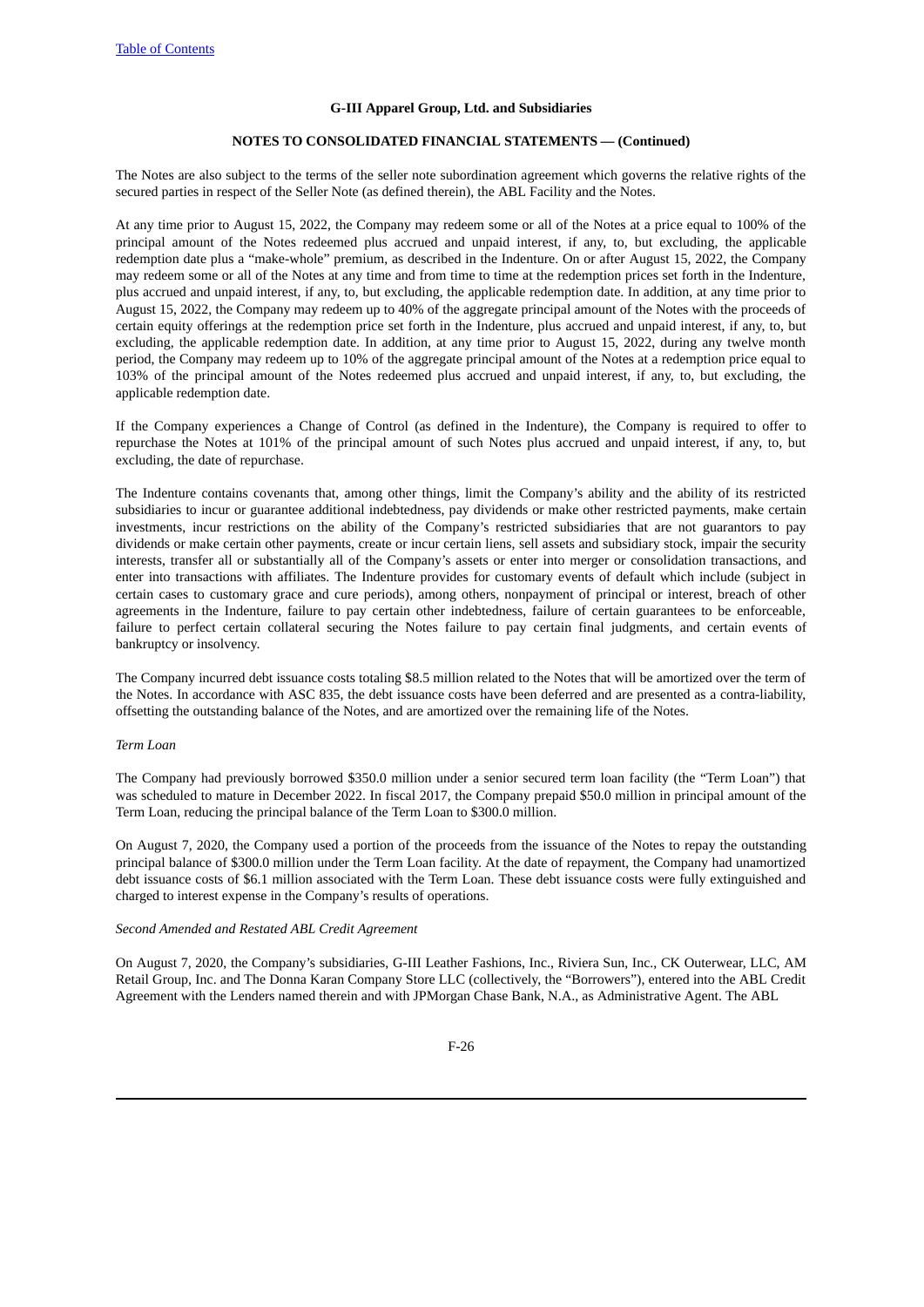## **NOTES TO CONSOLIDATED FINANCIAL STATEMENTS — (Continued)**

Credit Agreement is a five year senior secured credit facility subject to a springing maturity date if, subject to certain conditions, the LVMH Note is not refinanced or repaid prior to the date that is 91 days prior to the date of any relevant payment thereunder. The ABL Credit Agreement provides for borrowings in the aggregate principal amount of up to \$650 million. The Company and its subsidiaries, G-III Apparel Canada ULC, Gabrielle Studio, Inc., Donna Karan International Inc. and Donna Karan Studio LLC (the "Guarantors"), are Loan Guarantors under the ABL Credit Agreement

The ABL Credit Agreement refinances, amends and restates the Amended Credit Agreement, dated as of December 1, 2016 (as amended, supplemented or otherwise modified from time to time prior to August 7, 2020, the "Prior Credit Agreement"), by and among the Borrowers and the Loan Guarantors (each as defined therein) party thereto, the lenders from time to time party thereto, and JPMorgan Chase Bank, N.A., in its capacity as the administrative agent thereunder. The Prior Credit Agreement provided for borrowings of up to \$650 million and was due to expire in December 2021. The ABL Credit Agreement extends the maturity date to August 2025, subject to a springing maturity date if, subject to certain conditions, the LVMH Note is not refinanced or repaid prior to the date that is 91 days prior to the date of any relevant payment thereunder.

Amounts available under the ABL Credit Agreement are subject to borrowing base formulas and overadvances as specified in the ABL Credit Agreement. Borrowings bear interest, at the Borrowers' option, at LIBOR plus a margin of 1.75% to 2.25% or an alternate base rate margin of 0.75% to 1.25% (defined as the greatest of (i) the "prime rate" of JPMorgan Chase Bank, N.A. from time to time, (ii) the federal funds rate plus 0.5% and (iii) the LIBOR rate for a borrowing with an interest period of one month) plus 1.00%, with the applicable margin determined based on Borrowers' availability under the ABL Credit Agreement. The ABL Credit Agreement is secured by specified assets of the Borrowers and the Guarantors. In addition to paying interest on any outstanding borrowings under the ABL Credit Agreement, the Company is required to pay a commitment fee to the lenders under the credit agreement with respect to the unutilized commitments. The commitment fee accrues at a tiered rate equal to 0.50% per annum on the average daily amount of the available commitments when the average usage is less than 50% of the total available commitments and decreases to 0.35% per annum on the average daily amount of the available commitments when the average usage is greater than or equal to 50% of the total available commitments.

The revolving credit facility contains covenants that, among other things, restrict the Company's ability, subject to specified exceptions, to incur additional debt; incur liens; sell or dispose of certain assets; merge with other companies; liquidate or dissolve the Company; acquire other companies; make loans, advances, or guarantees; and make certain investments. In certain circumstances, the revolving credit facility also requires the Company to maintain a fixed charge coverage ratio, as defined in the agreement, not less than 1.00 to 1.00 for each period of twelve consecutive fiscal months of the Company. As of January 31, 2021, the Company was in compliance with these covenants.

As of January 31, 2021, the Company had no borrowings outstanding under the ABL Credit Agreement. As of January 31, 2021, interest under the ABL Credit Agreement was being paid at an average rate of 2.04% per annum. The ABL Credit Agreement also includes amounts available for letters of credit. As of January 31, 2021, there were outstanding trade and standby letters of credit amounting to \$6.6 million and \$3.9 million, respectively.

At the date of the refinancing of the Prior Credit Agreement, the Company had \$3.3 million of unamortized debt issuance costs remaining from the Prior Credit Agreement. The Company extinguished and charged to interest expense \$0.4 million of the prior debt issuance costs and incurred new debt issuance costs totaling \$5.1 million related to the ABL Credit Agreement. The Company has a total of \$8.0 million debt issuance costs related to its ABL Credit Agreement. As permitted under ASC 835, the debt issuance costs have been deferred and are presented as an asset which is to be subsequently amortized ratably over the term of the ABL Credit Agreement.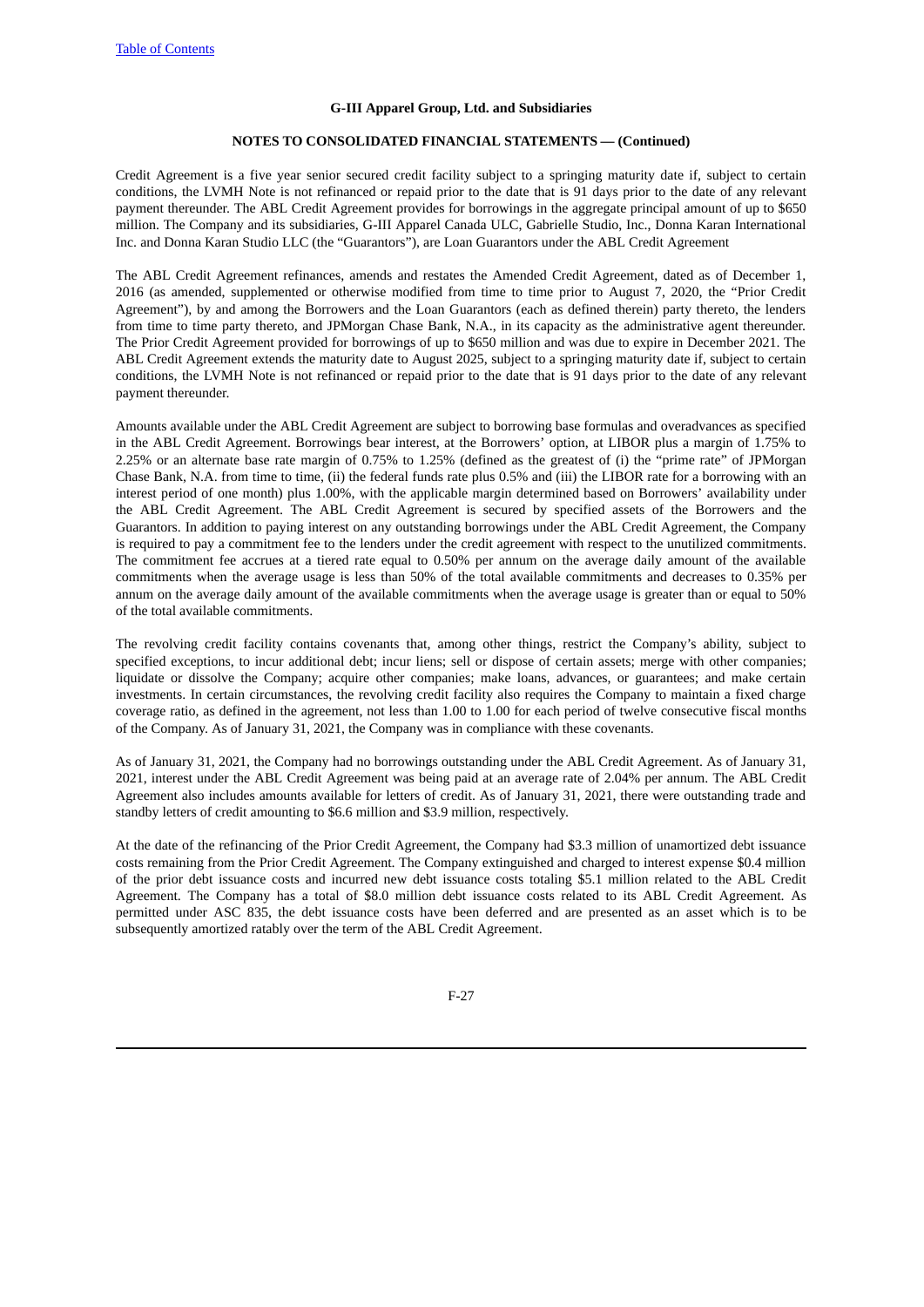## **NOTES TO CONSOLIDATED FINANCIAL STATEMENTS — (Continued)**

#### *LVMH Note*

As a portion of the consideration for the acquisition of DKI, the Company issued to LVMH a junior lien secured promissory note in the principal amount of \$125.0 million that bears interest at the rate of 2% per year. \$75.0 million of the principal amount of the LVMH Note is due and payable on June 1, 2023 and \$50.0 million of such principal amount is due and payable on December 1, 2023.

In connection with the issuance of the LVMH Note, LVMH entered into (i) a subordination agreement providing that the Company's obligations under the LVMH Note are subordinate and junior to the Company's obligations under the revolving credit facility and the Term Loan, and (ii) a pledge and security agreement with the Company and its subsidiary, G-III Leather Fashions, Inc., pursuant to which the Company and G-III Leather Fashions, Inc. granted to LVMH a security interest in specified collateral to secure the Company's payment and performance of the Company's obligations under the LVMH Note that is subordinate and junior to the security interest granted by the Company with respect to the Company's obligations under the revolving credit facility agreement and Term Loan.

ASC 820 requires the note to be recorded at fair value at issuance. As a result, the Company recorded a \$40.0 million debt discount. This discount is being amortized as interest expense using the effective interest method over the term of the LVMH Note.

#### *Unsecured Loans*

During fiscal 2020 and fiscal 2021, T.R.B International SA ("TRB"), a subsidiary of Vilebrequin, borrowed funds under several unsecured loans. A portion of the unsecured loans were to provide funding for operations in the normal course of business, while other unsecured loans were various European state backed loans as part of COVID-19 relief programs. In the aggregate, TRB is currently required to make quarterly installment payments of €0.2 million under these loans. Interest on the outstanding principal amount of the unsecured loans accrues at a fixed rate equal to 0% to 2.0% per annum, payable on either a quarterly or monthly basis. Certain unsecured loans will require monthly installment payments beginning in fiscal 2022 and fiscal 2024. The unsecured loans have maturity dates ranging from September 15, 2024 through October 22, 2026. As of January 31, 2021, TRB had an aggregate outstanding balance of  $\epsilon$ 7.4 million under these various unsecured loans.

#### *Overdraft Facilities*

During fiscal 2021, TRB entered into several overdraft facilities that allow for applicable bank accounts to be in a negative position up to a certain maximum overdraft. TRB entered into an uncommitted overdraft facility with HSBC Bank allowing for a maximum overdraft of €5 million. Interest on drawn balances accrues at a rate equal to the Euro Interbank Offered Rate plus a margin of 1.75% per annum, payable quarterly. The facility may be cancelled at any time by TRB or HSBC Bank. As part of a COVID-19 relief program, TRB and its subsidiaries have also entered into several state backed overdraft facilities with UBS Bank in Switzerland for an aggregate of CHF 4.7 million at varying interest rates of 0% to 0.5%. As of January 31, 2021, TRB had an aggregate of €2.5 million drawn under these various facilities.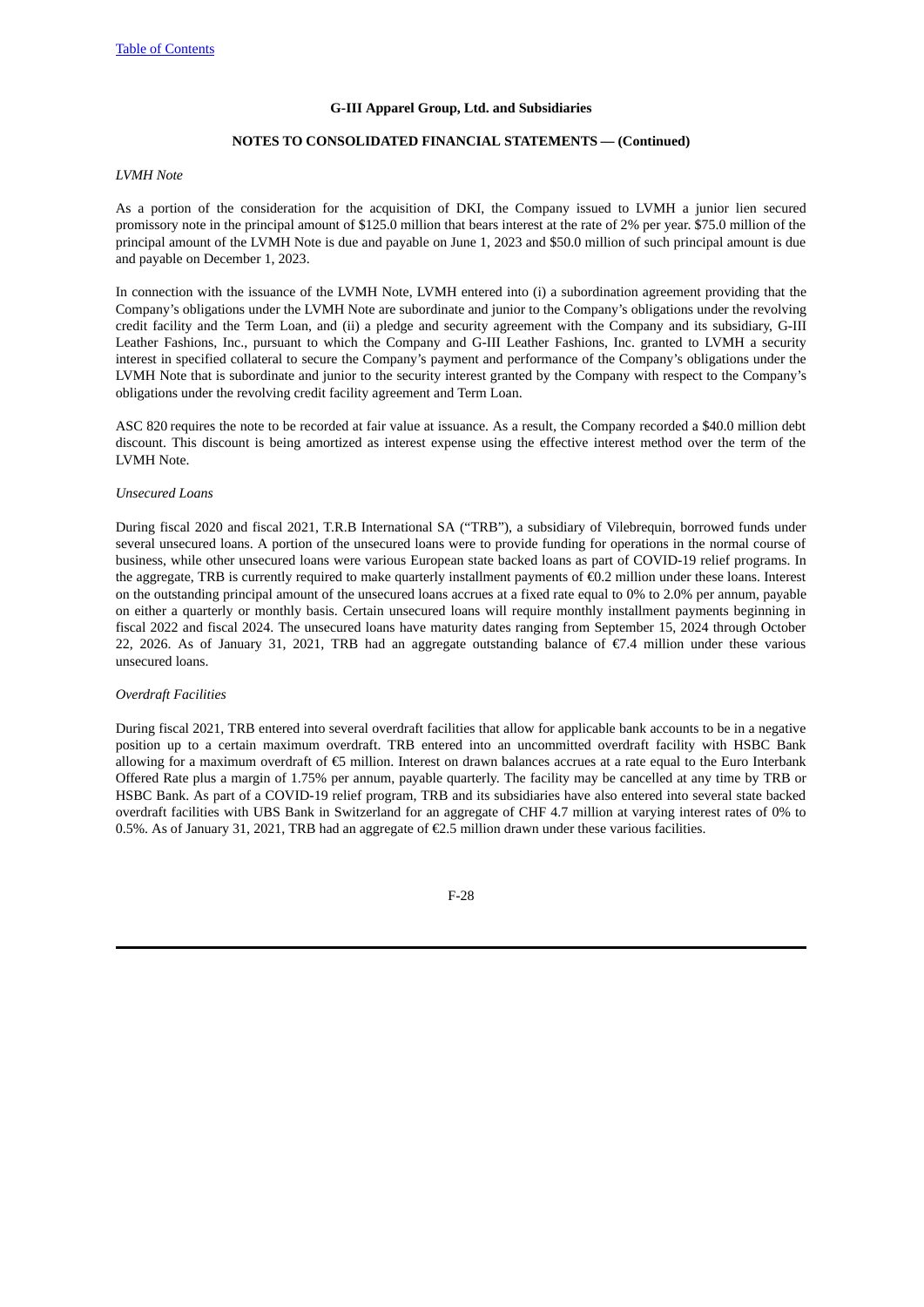## **NOTES TO CONSOLIDATED FINANCIAL STATEMENTS — (Continued)**

### *Future Debt Maturities*

As of January 31, 2021, the Company's mandatory debt repayments mature in the years ending up to January 31, 2026 or thereafter.

| Year Ending January 31, |   | Amount         |
|-------------------------|---|----------------|
|                         |   | (In thousands) |
| 2022                    | Φ | 4,402          |
| 2023                    |   | 1.718          |
| 2024                    |   | 126,822        |
| 2025                    |   | 2,147          |
| 2026 and thereafter     |   | 402,037        |

*Accrued expenses*

Accrued expenses consist of the following:

|                        | January 31, 2021 January 31, 2020 |         |
|------------------------|-----------------------------------|---------|
|                        | (in thousands)                    |         |
| <b>Accrued bonuses</b> | $23,851$ \$                       | 40,980  |
| Other accrued expenses | 78.936                            | 60.858  |
| Total                  | 102.787                           | 101.838 |

## **NOTE J — INCOME TAXES**

The income tax provision is comprised of the following:

|                            |                | <b>Year Ended January 31,</b> |              |          |                |         |
|----------------------------|----------------|-------------------------------|--------------|----------|----------------|---------|
|                            |                | 2021                          |              | 2020     |                | 2019    |
|                            |                | (In thousands)                |              |          |                |         |
| Current                    |                |                               |              |          |                |         |
| Federal                    | \$             | (15, 828)                     | \$           | 22,471   | \$             | 23,463  |
| State and city             |                | (491)                         |              | 4,856    |                | 5,907   |
| Foreign                    |                | 3,803                         |              | 10,615   |                | 10,989  |
|                            |                | (12,516)                      |              | 37,942   |                | 40,359  |
| Deferred                   |                |                               |              |          |                |         |
| Federal                    |                | 22,770                        |              | 8,250    |                | 4,419   |
| State and city             |                | 3,364                         |              | 315      |                | 191     |
| Foreign                    |                | (1, 415)                      |              | (8, 246) |                | 794     |
|                            |                | 24,719                        |              | 319      |                | 5,404   |
| Income tax expense         | $\mathbb{S}^-$ | 12,203                        | \$           | 38,261   | $\mathfrak{S}$ | 45,763  |
| Income before income taxes |                |                               |              |          |                |         |
| <b>United States</b>       | \$             | 37,727                        | $\mathbf{s}$ | 138,292  | $\mathbb{S}$   | 137,748 |
| <b>Non-United States</b>   |                | (2,001)                       |              | 43,806   |                | 46,082  |
|                            | \$             | 35,726                        | \$.          | 182,098  | \$             | 183,830 |

The United States government enacted the Coronavirus Aid, Relief, and Economic Security Act (the "CARES Act") on March 27, 2020, which includes various income tax provisions aimed at providing economic relief. One of those provisions allows any loss generated in 2020 to be carried back to each of the 5 taxable years preceding the taxable year of such a loss. The Company has elected to use this relief and will carry back the 2020 net operating loss to a tax year with a 35%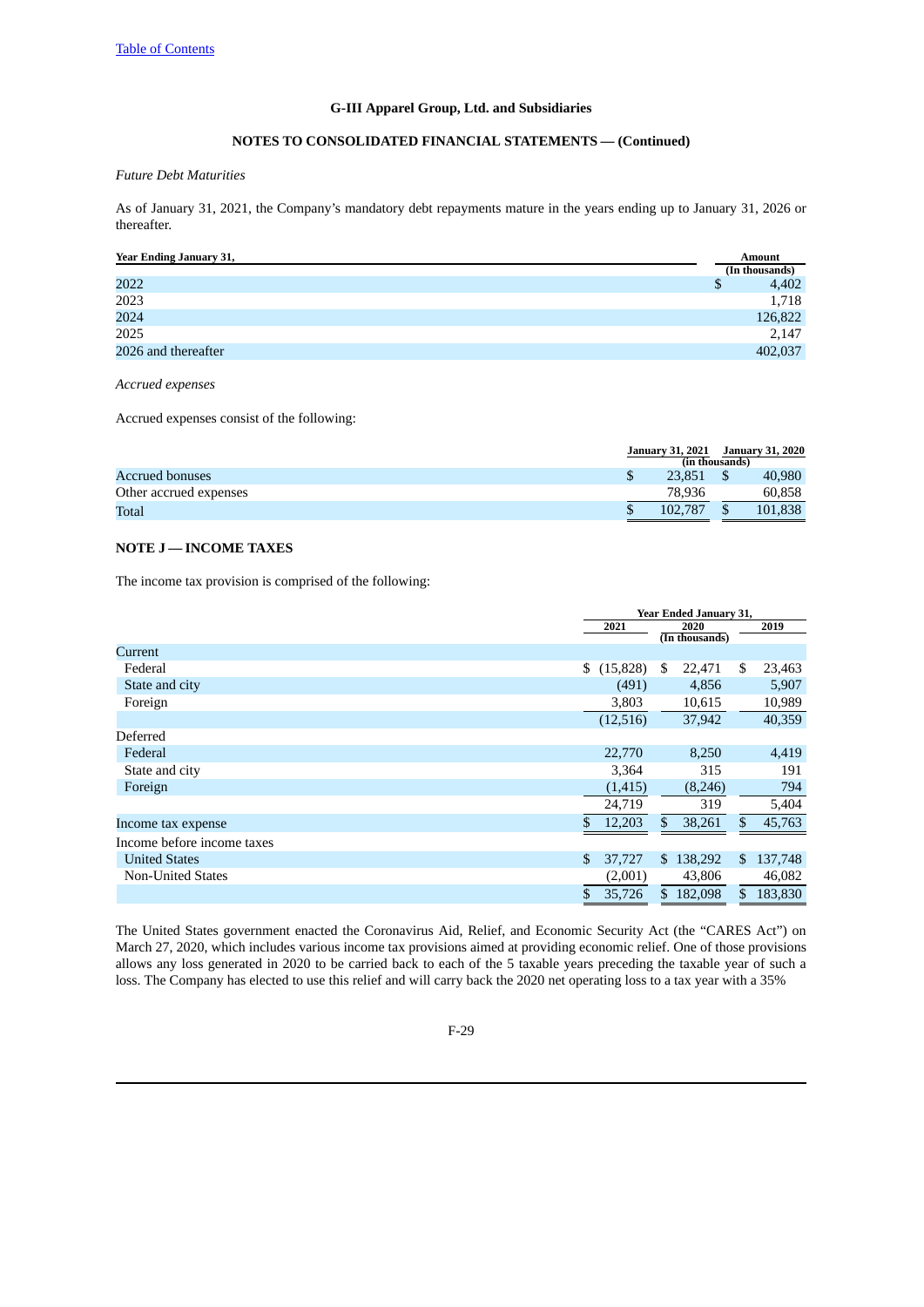## **NOTES TO CONSOLIDATED FINANCIAL STATEMENTS — (Continued)**

federal rate. Additionally, the CARES Act permits Qualified Improvement Property to qualify for 15-year depreciation and therefore be also eligible for 100 percent first-year bonus depreciation. The Company has elected to take 100% bonus depreciation for all qualified improvement property.

During the fourth quarter of fiscal 2020, the United States Treasury issued final regulations related to certain aspects of the TCJA. The tax implications of the final regulations were not material to the Company's consolidated financial statements as the majority of the TCJA tax implications were recorded in fiscal years prior to the year ended January 31, 2021.

Effective January 1, 2018, TCJA subjects a U.S. parent company to current tax on its GILTI. At January 31, 2021, there was no net tax impact to the Company for GILTI.

The significant components of the Company's net deferred tax asset at January 31, 2021 and 2020 are summarized as follows:

|                                              |              | 2021           | 2020         |  |
|----------------------------------------------|--------------|----------------|--------------|--|
| Deferred income tax assets:                  |              | (In thousands) |              |  |
| Compensation                                 | $\mathbb{S}$ | 2,673          | \$<br>8,379  |  |
| Inventory                                    |              | 6,780          | 4,498        |  |
| Provision for bad debts and sales allowances |              | 18,531         | 34,197       |  |
| Supplemental employee retirement plan        |              | 584            | 511          |  |
| Net operating loss                           |              | 12,703         | 4,877        |  |
| Operating lease liability                    |              | 35,658         | 67,044       |  |
| Foreign tax credit carryforward              |              | 4,962          |              |  |
| Other                                        |              | 3,792          | 1,148        |  |
| Gross deferred income tax assets             |              | 85,683         | 120,654      |  |
| Less: valuation allowance                    |              | (13,272)       | (4,929)      |  |
| Net deferred income tax assets               |              | 72,411         | 115,725      |  |
| Deferred income tax liabilities:             |              |                |              |  |
| Depreciation and amortization                |              | (41, 185)      | (33,539)     |  |
| Intangibles                                  |              | (14,271)       | (13,602)     |  |
| Operating lease asset                        |              | (30, 182)      | (55, 801)    |  |
| Prepaid expenses and other                   |              | (2,028)        | (2,600)      |  |
| Total deferred income tax liabilities        |              | (87, 666)      | (105, 542)   |  |
| Net deferred tax (liabilities) assets        | \$           | (15,255)       | \$<br>10,183 |  |

The total undistributed earnings of the Company's foreign subsidiaries are approximately \$80.0 million for the fiscal year ended January 31, 2021. Upon distribution of those earnings in the form of dividends, the Company does not anticipate any material tax costs. As such, no deferred taxes have been provided for withholding taxes or other taxes that would result upon repatriation of undistributed foreign earnings. Those earnings are considered indefinitely reinvested. Even though the undistributed earnings can be distributed back generally without U.S. federal income tax as a result of the one-time transition tax under the TCJA regime, the Company does not expect to change its indefinite reinvestment categorization with respect to those earnings.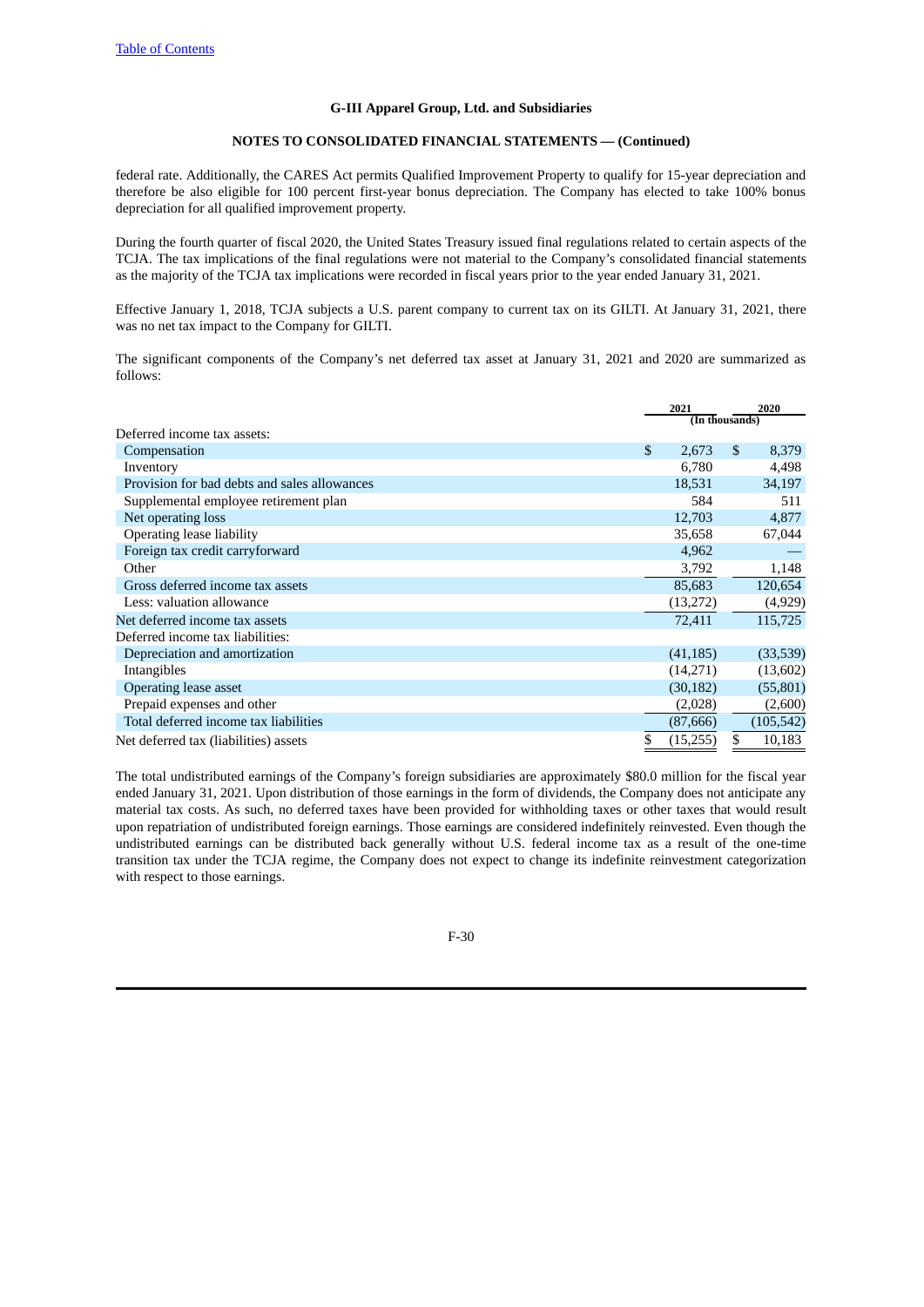## **NOTES TO CONSOLIDATED FINANCIAL STATEMENTS — (Continued)**

The following is a reconciliation of the statutory federal income tax rate to the effective rate reported in the financial statements for the years ended January 31:

|                                                           | 2021   | 2020   | 2019   |
|-----------------------------------------------------------|--------|--------|--------|
| Provision for Federal income taxes at the statutory rate  | 21.0 % | 21.0 % | 21.0 % |
| State and local income taxes, net of Federal tax benefit  | (0.6)  | 1.9    | 2.4    |
| Permanent differences resulting in Federal taxable income | 12.8   | 5.9    | 6.6    |
| Foreign tax rate differential                             | (0.3)  | (3.8)  | 0.5    |
| Share-based payments                                      | 12.5   | (0.8)  | (0.6)  |
| Foreign tax credit                                        | (7.3)  | (3.5)  | (5.5)  |
| Valuation allowance                                       | 13.7   | 0.9    | 0.2    |
| Net operating loss carryback                              | (18.6) |        |        |
| Other, net                                                | 1.0    | (0.6)  | 0.3    |
| Actual provision for income taxes                         | 34.2%  | 21.0%  | 24.9 % |

The Company's effective tax rate increased 13.2% percent in fiscal 2021 compared to fiscal 2020. This increase in the Company's effective tax rate is primarily the result of the Company's significant reduction in pretax book income in relation to its tax expense. The Company's effective tax rate decreased 3.9% percent in fiscal 2020 as compared to fiscal 2019. The decrease in the tax rate is primarily attributable to the Swiss tax reform that was enacted in May 2019.

Valuation allowances represent deferred tax benefits where management is uncertain if the Company will have the ability to recognize those benefits in the future. During the year ended January 31, 2021, the Company recorded an additional valuation allowance of \$8.3 million against its deferred tax assets for its standalone state tax losses and foreign retail losses.

### *Unrecognized Tax Benefits*

A reconciliation of the beginning and ending amounts of gross unrecognized tax benefits (excluding interest and penalties) is as follows:

|                                            | 2021  | 2020<br>(In thousands) | 2019 |
|--------------------------------------------|-------|------------------------|------|
| Balance at February 1,                     | 2.111 |                        | 82   |
| Additions for tax positions of prior years | 182   | 2.111                  |      |
| Lapses of statues of limitations           |       |                        | (82) |
| Balance at January 31,                     | 2.293 |                        |      |

The Company accounts for uncertain income tax positions in accordance with ASC 740 — *Income Taxes*. The Company files income tax returns in the U.S. federal jurisdiction and various state and foreign jurisdictions. As of January 31, 2021, there was an increase in the unrecognized tax position reserve of \$0.2 million related to recent state and local tax return filings.

The Company's policy on classification is to include interest in interest and financing charges, net and penalties in selling, general and administrative expenses in the accompanying Consolidated Statements of Income and Comprehensive Income. The Company and certain of its subsidiaries are subject to U.S. Federal income tax as well as the income tax of multiple state, local, and foreign jurisdictions.

Of the major jurisdictions, the Company and its subsidiaries are subject to examination in the United States and various foreign jurisdictions for fiscal year 2014 and forward. The Company is currently under audit examination by New York, New Jersey and Canada for fiscal years 2014 through 2018. The Company believes that it is reasonably possible there will be no change to its unrecognized income tax position reserves during the next twelve months due to the applicable statues of limitations.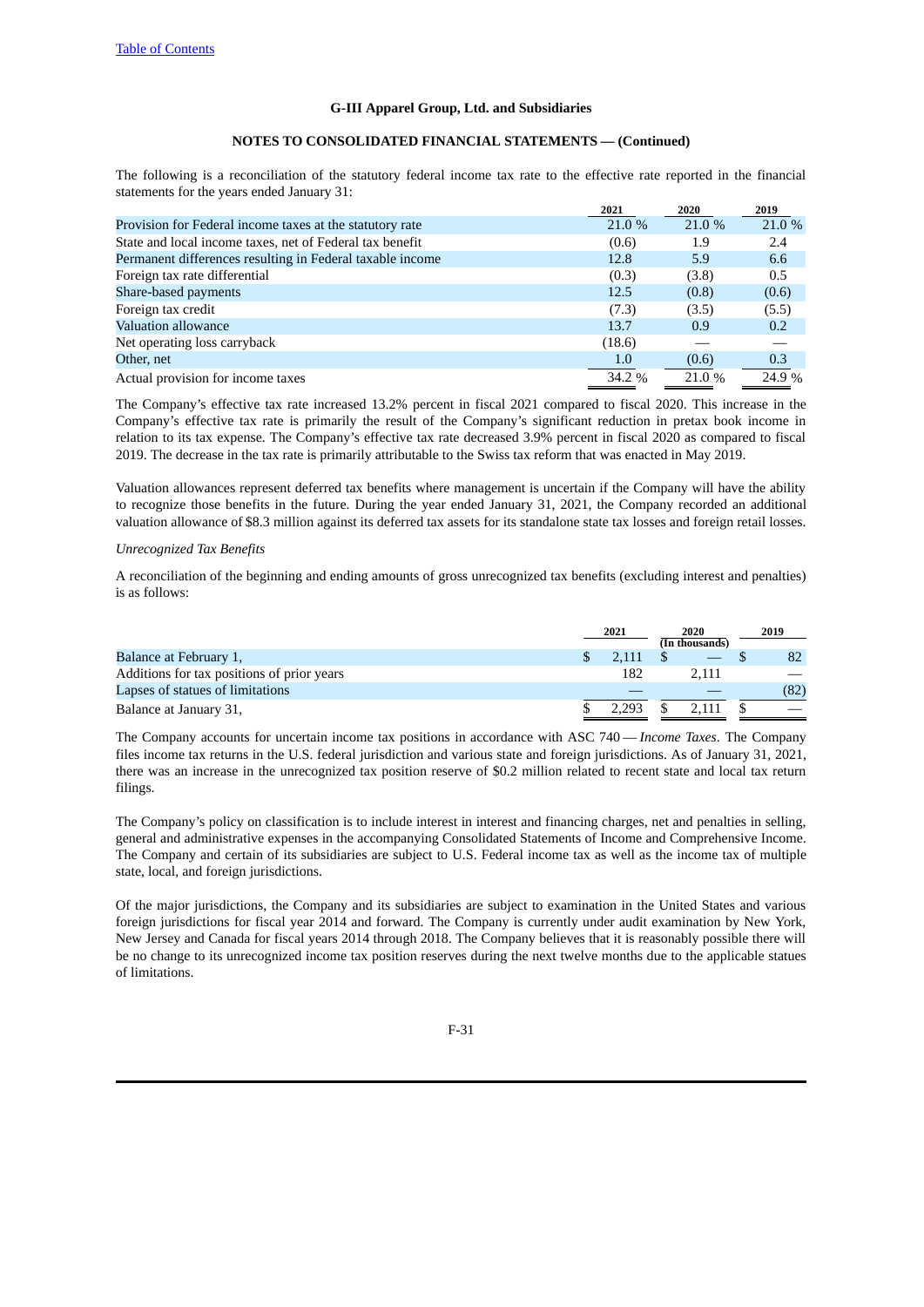## **NOTES TO CONSOLIDATED FINANCIAL STATEMENTS — (Continued)**

## **NOTE K — COMMITMENTS AND CONTINGENCIES**

#### *License Agreements*

The Company has entered into license agreements that provide for royalty payments based on net sales of licensed products. The Company incurred royalty expense (included in cost of goods sold) of \$116.8 million, \$178.8 million and \$165.7 million for the years ended January 31, 2021, 2020 and 2019, respectively. Contractual advertising expense, which is included in selling, general and administrative expenses and is normally based on a percentage of net sales associated with certain license agreements, was \$29.5 million, \$48.3 million and \$46.2 million for the years ended January 31, 2021, 2020 and 2019, respectively. Based on minimum net sales requirements, future minimum royalty and advertising payments required under these agreements are:

#### **Year Ending January 31, Amount**

|            | (In thousands) |
|------------|----------------|
| 2022       | 107,199        |
| 2023       | 91,225         |
| 2024       | 89,474         |
| 2025       | 31,540         |
| 2026       | 25,618         |
| Thereafter |                |
|            | 345,056<br>Φ   |

## *Legal Proceedings*

In the ordinary course of business, the Company is subject to periodic claims, investigations and lawsuits. Although the Company cannot predict with certainty the ultimate resolution of claims, investigations and lawsuits, asserted against the Company, it does not believe that any currently pending legal proceeding or proceedings to which it is a party could have a material adverse effect on its business, financial condition or results of operations.

#### *Canadian Customs Duty Examination*

In October 2017, the Canada Border Service Agency ("CBSA") issued a final audit report to G-III Apparel Canada ULC ("G-III Canada"), a wholly-owned subsidiary of the Company. The report challenged the valuation used by G-III Canada for certain goods imported into Canada. The period covered by the examination is February 1, 2014 through October 27, 2017, the date of the final report. The CBSA has requested G-III Canada to reassess its customs entries for that period using the price paid or payable by the Canadian retail customers for certain imported goods rather than the price paid by G-III Canada to the vendor. The CBSA has also requested that G-III Canada change the valuation method used to pay duties with respect to goods imported in the future.

In March 2018, G-III Canada provided a bond to guarantee payment to the CBSA for additional duties payable as a result of the reassessment required by the final audit report. The Company secured a bond in the amount of CAD\$26.9 million (\$20.9 million) representing customs duty and interest through December 31, 2017 that is claimed to be owed to the CBSA. In March 2018, the Company amended the duties filed for the month of January 2018 under the new valuation method. This amount was paid to the CBSA. Beginning February 1, 2018, the Company began paying duties based on the new valuation method. There were no amounts paid and deferred during the year ended January 31, 2021 related to the higher dutiable values, however, the Company paid interest in the amount of CAD\$1.0 million (\$0.8 million) on the additional duties for the period January 15, 2018 through November 25, 2020, the date of the CBSA's final decision as discussed below. Cumulative amounts paid and deferred through January 31, 2021, related to the higher dutiable values, were CAD\$14.4 million (\$11.6 million).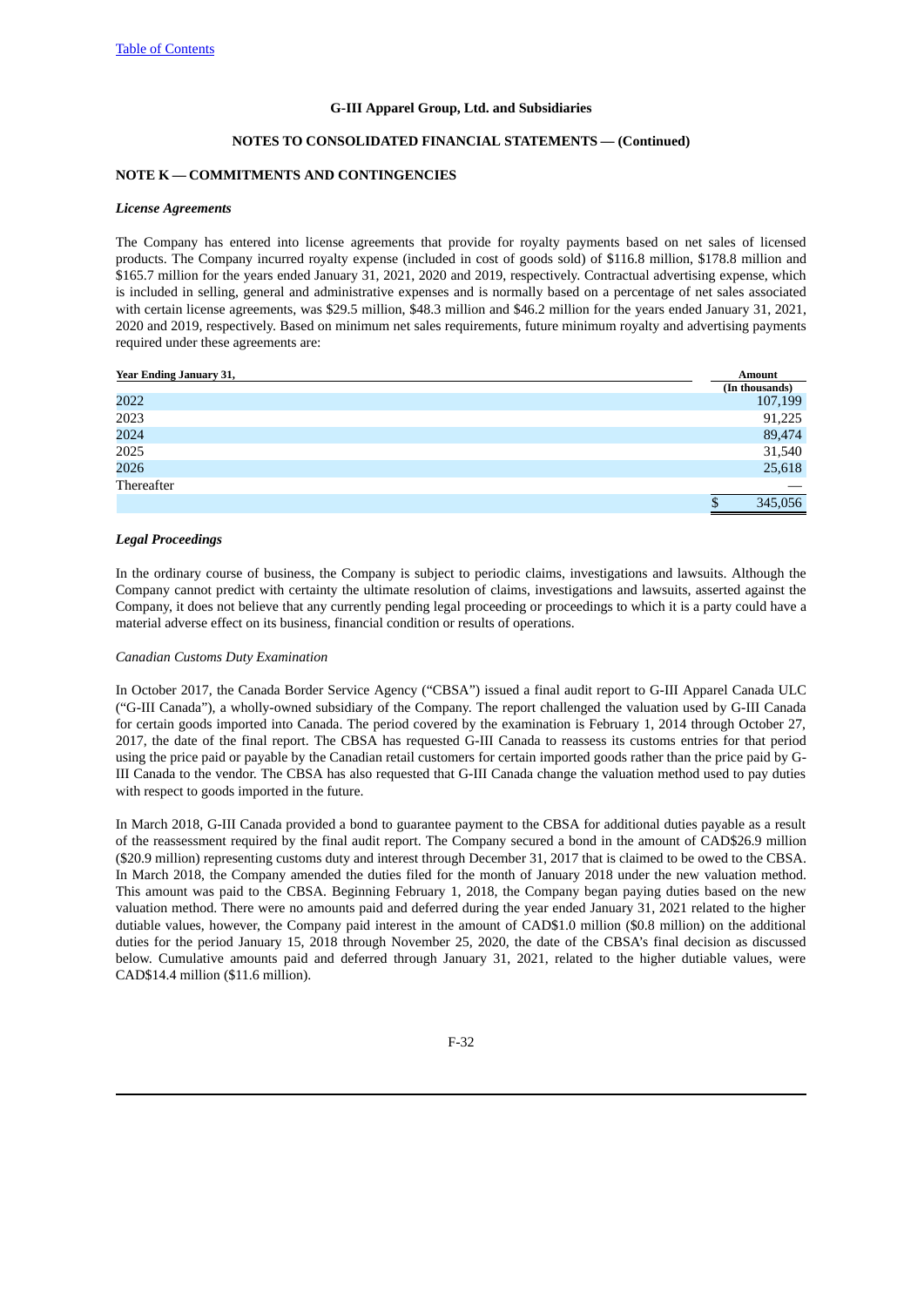## **NOTES TO CONSOLIDATED FINANCIAL STATEMENTS — (Continued)**

Effective June 1, 2019, G-III commenced paying based on the dutiable value of G-III Canada's imports based on the preaudit levels. G-III continued to defer the additional duty paid through the month of May 2019 pending the final outcome of the appeal.

The CBSA has issued its final decision denying the appeal filed by G-III Canada with the President's Office of the CBSA. G-III Canada has filed a Notice of Appeal with the Canadian International Trade Tribunal (the "Tribunal") further appealing the CBSA decision. The Tribunal has confirmed receipt of the Notice of Appeal. The deadline for filing the case brief and evidence is April 13, 2021 and a hearing date has been set for August 10, 2021.

G-III Canada, based on the advice of counsel, believes it has positions that support its valuations for duty as declared and therefore its ability to receive a refund of amounts claimed to be owed to the CBSA on appeal and intends to vigorously contest the findings of the CBSA.

### **NOTE L— STOCKHOLDERS' EQUITY**

#### *Share Repurchase Program*

The Company's Board of Directors has authorized a share repurchase program of 5,000,000 shares. The timing and actual number of shares repurchased, if any, will depend on a number of factors, including market conditions and prevailing stock prices, and are subject to compliance with certain covenants contained in the loan agreement. Share repurchases may take place on the open market, in privately negotiated transactions or by other means, and would be made in accordance with applicable securities laws.

No shares of common stock were acquired pursuant to this program during fiscal 2021. During fiscal 2020, pursuant to this program, the Company acquired 1,327,566 of its shares of common stock for an aggregate purchase price of \$35.2 million. During fiscal 2019, the Company acquired 723,072 of its shares of common stock for an aggregate purchase price of \$20.3 million.

### *Long-Term Incentive Plan*

As of January 31, 2021, the Company had 1,811,490 shares available for grant under its long-term incentive plan. The plan provides for the grant of equity and cash awards, including restricted stock awards, stock options and other stock unit awards to directors, officers and employees. RSU's generally (i) cliff vest after three years or (ii) vest over a three year period. PRSU's granted to executives prior to fiscal 2020 include (i) market price performance conditions that provide for the award to vest only after the average closing price of the Company's stock trades above a predetermined market level and (ii) another performance condition that requires the achievement of an operating performance target. PSU's granted to executives in fiscal 2020 vest after a three year performance period during which certain earnings before interest and taxes and return on invested capital performance standards must be satisfied for vesting to occur. PSU's are also subject to a lock up period that prevents the sale, contract to sell or transfer of shares for two years subsequent to the date of vesting. It is the Company's policy to grant stock options at prices not less than the fair market value on the date of the grant. Option terms, vesting and exercise periods vary, except that the term of an option may not exceed ten years.

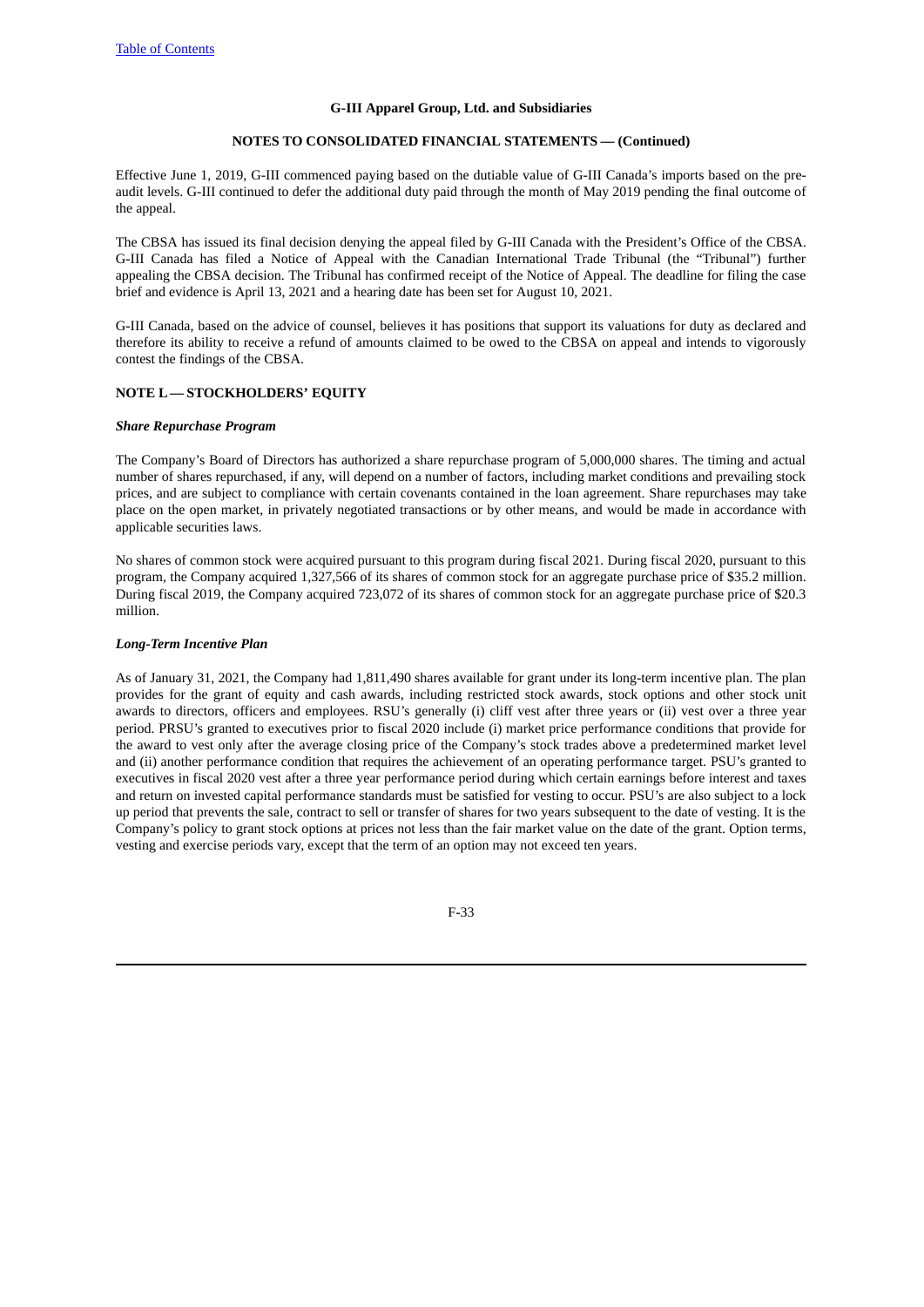## **NOTES TO CONSOLIDATED FINANCIAL STATEMENTS — (Continued)**

#### *Restricted Stock Units and Performance Based Restricted Stock Units*

|                                 | <b>Restricted Stock Units</b> |                                                                   | <b>Performance Based Restricted Stock Units</b> |    |                                                                   |
|---------------------------------|-------------------------------|-------------------------------------------------------------------|-------------------------------------------------|----|-------------------------------------------------------------------|
|                                 | Awards<br>Outstanding         | <b>Weighted Average</b><br><b>Grant Date</b><br><b>Fair Value</b> | <b>Awards</b><br>Outstanding                    |    | <b>Weighted Average</b><br><b>Grant Date</b><br><b>Fair Value</b> |
| Unvested as of January 31, 2018 | 327,014                       | \$<br>30.59                                                       | 1,445,563                                       | \$ | 29.26                                                             |
| Granted                         | 137,723                       | \$<br>38.32                                                       | 391,530                                         | \$ | 30.23                                                             |
| Vested                          | (159, 663)                    | \$<br>30.38                                                       | (292, 266)                                      | \$ | 25.91                                                             |
| Cancelled                       | (23, 249)                     | \$<br>29.69                                                       | (5,033)                                         | \$ | 27.10                                                             |
| Unvested as of January 31, 2019 | 281.825                       | \$<br>34.56                                                       | 1,539,794                                       | \$ | 30.15                                                             |
| Granted                         | 142.594                       | \$<br>37.74                                                       | 332.651                                         | \$ | 35.77                                                             |
| <b>Vested</b>                   | (168, 781)                    | \$<br>32.32                                                       | (810, 655)                                      | \$ | 24.58                                                             |
| Cancelled                       | (12, 695)                     | \$<br>35.09                                                       | (3,080)                                         | \$ | 42.41                                                             |
| Unvested as of January 31, 2020 | 242,943                       | \$<br>37.95                                                       | 1,058,710                                       | \$ | 36.15                                                             |
| Granted                         | 1,280,664                     | \$<br>10.25                                                       |                                                 | \$ |                                                                   |
| <b>Vested</b>                   | (107, 917)                    | \$<br>37.96                                                       | (279,053)                                       | \$ | 32.43                                                             |
| Cancelled                       | (22, 422)                     | \$<br>39.41                                                       | (312, 827)                                      | \$ | 42.41                                                             |
| Unvested as of January 31, 2021 | 1,393,268                     | \$<br>12.47                                                       | 466,830                                         | \$ | 34.17                                                             |

#### *Restricted Stock Units*

Restricted stock units ("RSU's") are time based awards that do not have market or performance conditions and (i) cliff vest after three years or (ii) vest over a three year period. The grant date fair value for RSU's are based on the quoted market price on the date of grant. Compensation expense for RSU's is recognized in the consolidated financial statements on a straight-line basis over the service period based on their grant date fair value.

#### *Performance Based Restricted Stock Units*

Performance based restricted stock units consist of both performance based restricted stock units ("PRSU's") and performance stock units ("PSU's").

PRSU's were granted to executives prior to fiscal 2020 and included (i) market price performance conditions that provide for the award to vest only after the average closing price of the Company's stock trades above a predetermined market level and (ii) another performance condition that requires the achievement of an operating performance target. PRSU's generally vest over a two to five year period. For restricted stock units with market conditions, the Company estimates the grant date fair value using a Monte Carlo simulation model. This valuation methodology utilizes the closing price of the Company's common stock on grant date and several key assumptions, including expected volatility of the Company's stock price, and risk-free rates of return. This valuation is performed with the assistance of a third party valuation specialist. PRSU's are expensed over the service period under the requisite acceleration method.

PSU's were granted to executives in fiscal 2020 and vest after a three year performance period during which certain earnings before interest and taxes and return on invested capital performance standards must be satisfied for vesting to occur. PSU's are also subject to a lock up period that prevents the sale, contract to sell or transfer shares for two years subsequent to the date of vesting. PSU's are expensed over the service period under the requisite acceleration method and based on an estimated percentage of achievement of certain pre-established goals.

The Company accounts for forfeited awards as they occur as permitted by ASC 718. Ultimately, the actual expense recognized over the vesting period will be for those shares that vest.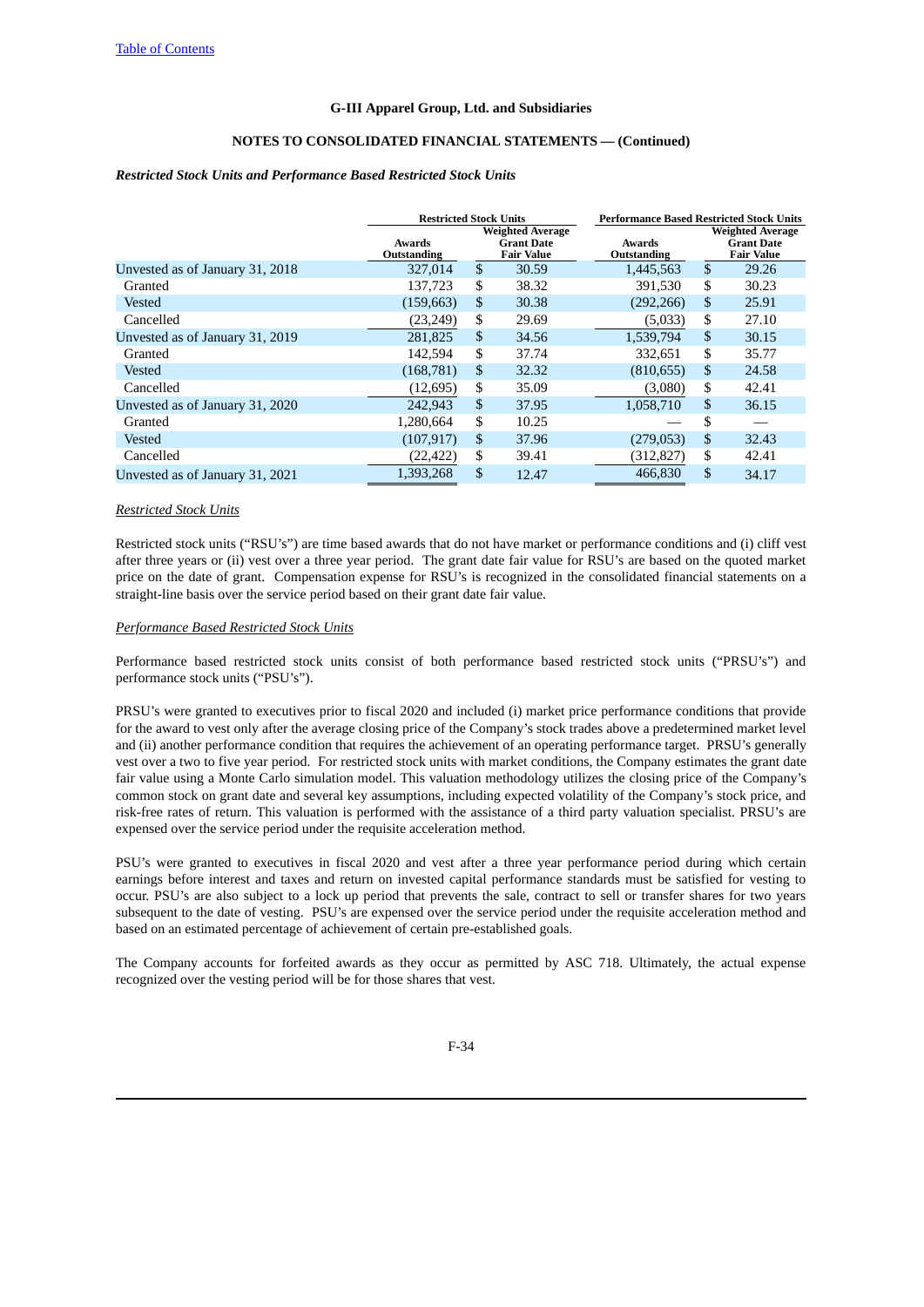## **NOTES TO CONSOLIDATED FINANCIAL STATEMENTS — (Continued)**

The Company recognized \$6.1 million, \$17.6 million and \$19.7 million in share-based compensation expense for the years ended January 31, 2021, 2020 and 2019, respectively, related to restricted stock unit grants. At January 31, 2021, 2020 and 2019, unrecognized costs related to the restricted stock units totaled \$12.9 million, \$18.7 million and \$19.4 million, respectively. The total fair value of awards for which restrictions lapsed was \$5.0 million, \$31.0 million and \$17.5 million as of January 31, 2021, 2020 and 2019, respectively.

#### *Stock Options*

|                                                | 2021                                             |    |       | 2020                                                    |   | 2019  |          |   |                                        |
|------------------------------------------------|--------------------------------------------------|----|-------|---------------------------------------------------------|---|-------|----------|---|----------------------------------------|
|                                                | Weighted<br>Average<br><b>Shares</b><br>Exercise |    |       | Weighted<br>Average<br><b>Shares</b><br><b>Exercise</b> |   |       | Shares   |   | Weighted<br>Average<br><b>Exercise</b> |
| Stock options outstanding at beginning of year | 39,311                                           | S  | 18.51 | 55,311                                                  | S | 15.70 | 62,666   | S | 11.50                                  |
| Exercised                                      | (21,066)                                         | \$ | 14.07 | (13,200)                                                | S | 8.71  | (15,600) |   | 6.55                                   |
| Granted                                        |                                                  |    |       |                                                         |   |       | 8.245    |   | 30.32                                  |
| Cancelled or forfeited                         |                                                  |    |       | (2,800)                                                 | S | 9.20  |          |   |                                        |
| Stock options outstanding at end of year       | 18,245                                           |    | 23.63 | 39,311                                                  |   | 18.51 | 55,311   |   | 15.70                                  |
| Exercisable                                    | 18,245                                           |    | 23.63 | 35,188                                                  |   | 17.12 | 47,066   |   | 13.14                                  |

The following table summarizes information about stock options outstanding:

| <b>Range of Exercise Prices</b> | <b>Number</b><br><b>Outstanding as of</b><br>January 31,<br>2021 | Weighted<br>Average<br><b>Remaining</b><br>Contractual Life |   | Weighted<br>Average<br><b>Exercise</b><br>Price | Number<br><b>Exercisable as of</b><br>January 31,<br>2021 | Weighted<br>Average<br><b>Exercise</b><br>Price |
|---------------------------------|------------------------------------------------------------------|-------------------------------------------------------------|---|-------------------------------------------------|-----------------------------------------------------------|-------------------------------------------------|
| $$18.11 - $30.32$               | 18.245                                                           | 1.50                                                        | Ť | 23.63                                           | 18.245                                                    | 23.63                                           |
|                                 | 18.245                                                           |                                                             |   |                                                 | 18,245                                                    |                                                 |

## *Stock Options*

Compensation expense for employee stock options is recognized in the consolidated financial statements over the service period (generally the vesting period) based on their fair value. Stock options are valued using the Black-Scholes option pricing model. The Black-Scholes model requires subjective assumptions regarding dividend yields, expected volatility, expected life of options and risk-free interest rates. These assumptions reflect management's best estimates. Changes in these inputs and assumptions can materially affect the estimate of fair value and the amount of our compensation expenses for stock options. No stock options were granted during the years ended January 31, 2021 and January 31, 2020. The Company granted 8,245 stock options during the year ended January 31, 2019.

The Company accounts for forfeited awards as they occur as permitted by ASC 718. Ultimately, the actual expense recognized over the vesting period will be for those shares that vest.

The weighted average remaining term for stock options outstanding was 1.5 years at January 31, 2021. The aggregate intrinsic value at January 31, 2021 was \$0.1 million for stock options outstanding and \$0.1 million for stock options exercisable. The intrinsic value for stock options is calculated based on the exercise price of the underlying awards and the market price of the Company's common stock as of January 31, 2021, the reporting date.

Proceeds received from the exercise of stock options were \$0.3 million and \$0.1 million during the years ended January 31, 2021 and 2020, respectively. The intrinsic value of stock options exercised was \$0.1 million and \$0.3 million for the years ended January 31, 2021 and 2020, respectively. A portion of this amount is currently deductible for tax purposes.

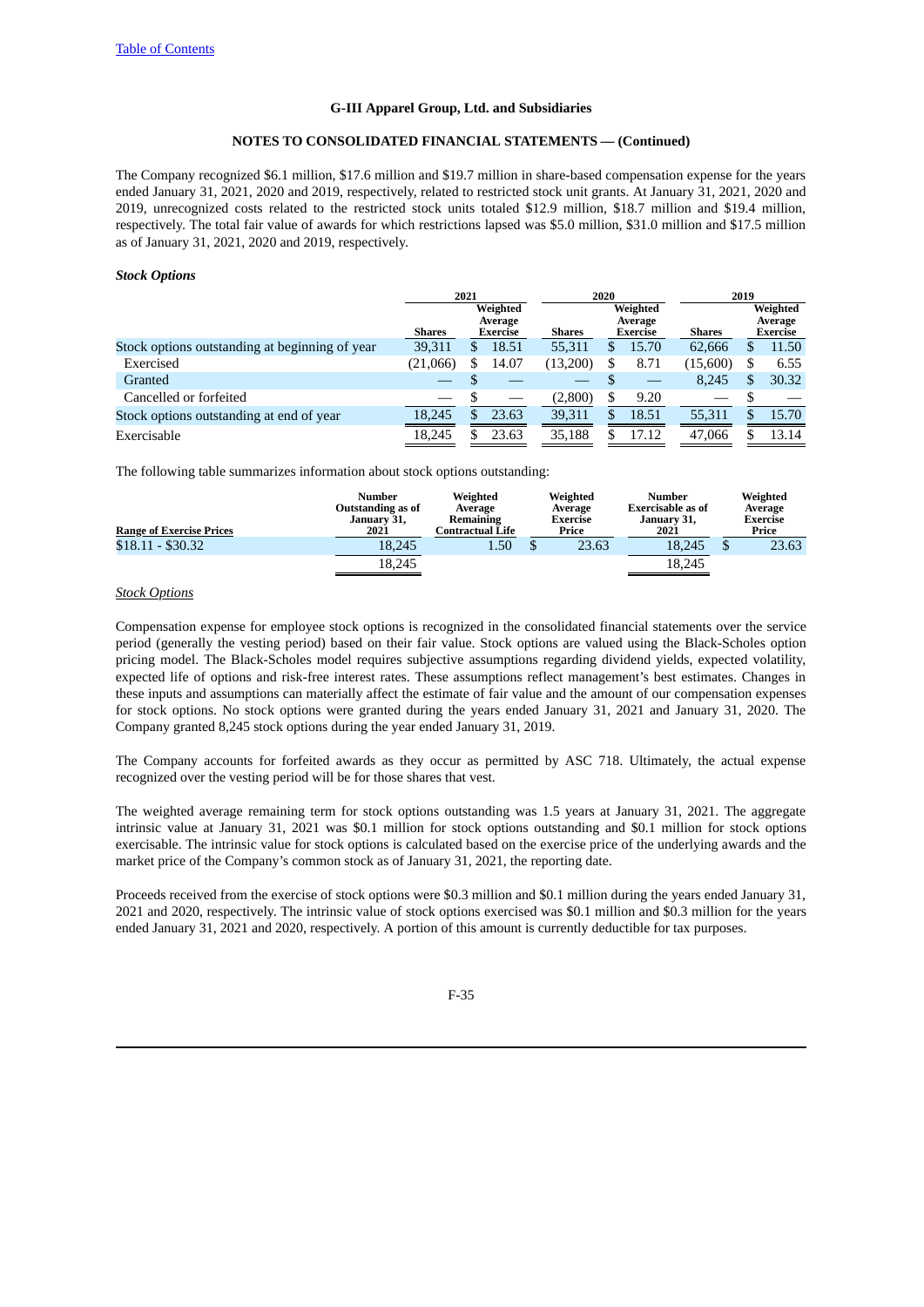## **NOTES TO CONSOLIDATED FINANCIAL STATEMENTS — (Continued)**

The Company recognized \$0.1 million and \$0.1 million in compensation expense for the years ended January 31, 2021 and 2020, respectively, related to stock options. The Company recognized a nominal amount in compensation expense for the year ended January 31, 2019.

### **NOTE M — CONCENTRATION**

Two customers in the wholesale operations segment accounted for approximately 20.9% and 12.9%, respectively, of the Company's net sales for the year ended January 31, 2021. Two customers accounted for 26.3% and 13.2% of the Company's net sales for the year ended January 31, 2020. Two customers accounted for 24.8% and 12.4% of the Company's net sales for the year ended January 31, 2019. Four customers in the wholesale operations segment accounted for approximately 19.8%, 19.5%, 15.1% and 10.1%, respectively, of the Company's net accounts receivable as of January 31, 2021. Three customers in the wholesale operations segment accounted for approximately 25.7%, 17.0% and 10.0%, respectively, of the Company's net accounts receivable as of January 31, 2020.

### **NOTE N — EMPLOYEE BENEFIT PLANS**

The Company maintains a 401(k) plan (the "GIII Plan") and trust for non-union employees. The Plan provides for a Safe Harbor (non-discretionary) matching contribution of 100% of the first 3% of the participant's contributed pay plus 50% of the next 2% of the participant's contributed pay. The Company made matching contributions of \$1.5 million, \$4.7 million and \$3.8 million for the years ended January 31, 2021, 2020 and 2019, respectively. Effective May 2020, the Company temporarily suspended 401(k) matching contributions due to the COVID-19 pandemic.

#### **NOTE O — SEGMENTS**

The Company's reportable segments are business units that offer products through different channels of distribution. The Company has two reportable segments: wholesale operations and retail operations. The wholesale operations segment includes sales of products under the Company's owned, licensed and private label brands, as well as sales related to the Vilebrequin business. Wholesale revenues also include revenues from license agreements related to our owned trademarks including DKNY, Donna Karan, Vilebrequin, G.H. Bass and Andrew Marc. The retail operations segment consists primarily of direct sales to consumers through Company-operated stores, which, prior to the completion of the retail restructuring in fiscal 2021, consisted primarily of Wilsons Leather, G.H. Bass, DKNY and Karl Lagerfeld Paris stores, substantially all of which are operated as outlet stores. Sales through the Company's owned digital channels, with the exception of Vilebrequin, are also included in the retail operations segment. As a result of the restructuring of the Company's retail operations, the Company closed its Wilsons Leather and G.H. Bass retail stores during fiscal 2021. After completion of the restructuring, the Company's retail operations segment consists of DKNY and Karl Lagerfeld Paris stores, as well as the digital channels for DKNY, Donna Karan, Karl Lagerfeld Paris, G.H Bass, Andrew Marc and Wilsons Leather.

The following segment information, in thousands, is presented for the fiscal years ended:

|                                                      | <b>January 31, 2021</b> |           |  |            |    |                   |   |              |
|------------------------------------------------------|-------------------------|-----------|--|------------|----|-------------------|---|--------------|
|                                                      |                         | Wholesale |  | Retail     |    | Elimination $(1)$ |   | <b>Total</b> |
| Net sales                                            | S.                      | 1,916,763 |  | 170,421    |    | (32,038)          | S | 2,055,146    |
| Cost of goods sold                                   |                         | 1,229,548 |  | 113,194    |    | (32,038)          |   | 1,310,704    |
| Gross profit                                         |                         | 687,215   |  | 57,227     |    |                   |   | 744,442      |
| Selling, general and administrative expenses         |                         | 444,549   |  | 160,553    |    |                   |   | 605,102      |
| Depreciation and amortization                        |                         | 31,998    |  | 6.627      |    |                   |   | 38,625       |
| Asset impairments, net of gain on lease terminations |                         | 1,010     |  | 16,863     |    |                   |   | 17,873       |
| Operating profit (loss)                              |                         | 209,658   |  | (126, 816) | \$ |                   |   | 82,842       |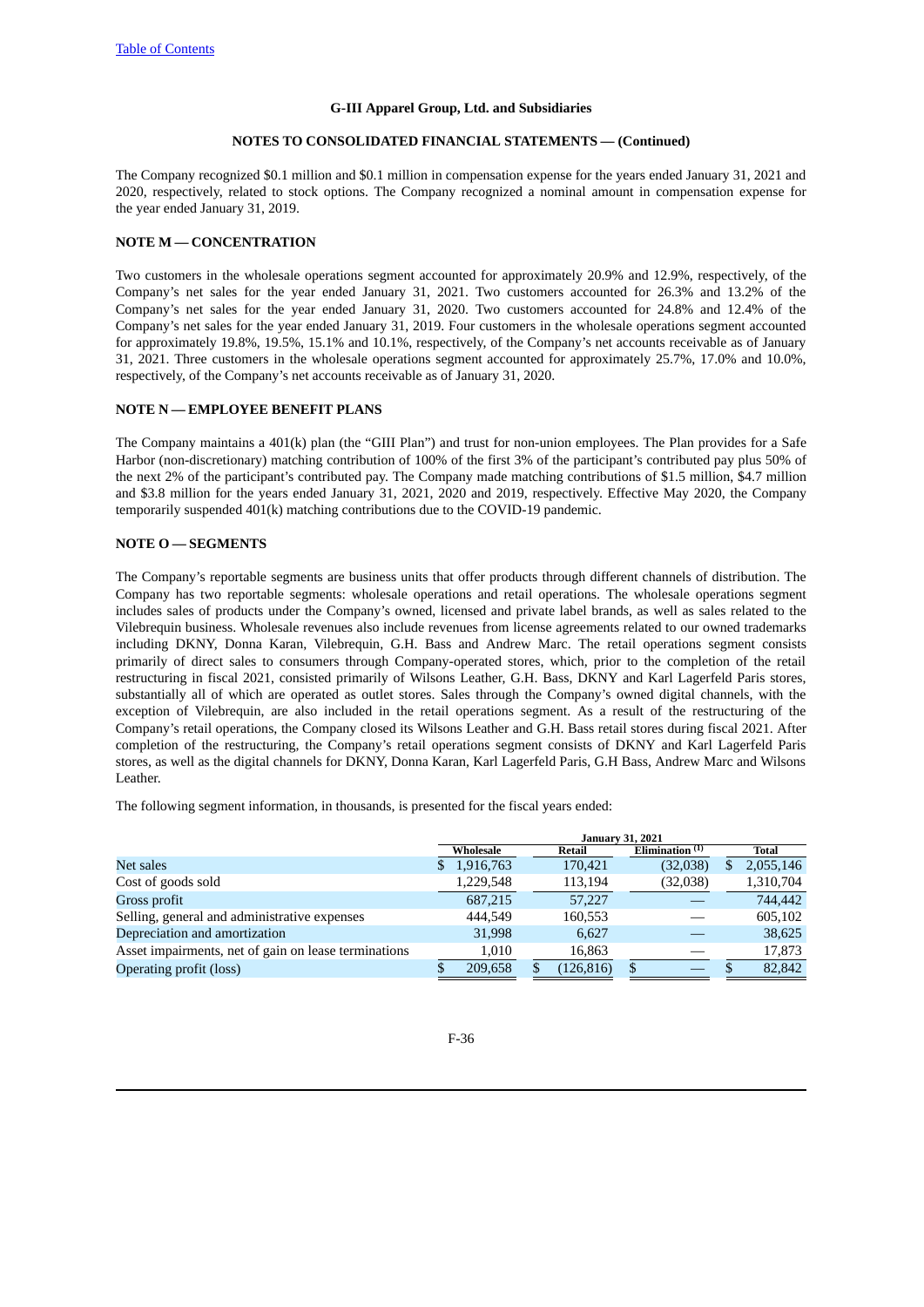## **NOTES TO CONSOLIDATED FINANCIAL STATEMENTS — (Continued)**

|                                              | <b>January 31, 2020</b> |  |           |    |                   |   |              |  |
|----------------------------------------------|-------------------------|--|-----------|----|-------------------|---|--------------|--|
|                                              | Wholesale               |  | Retail    |    | Elimination $(1)$ |   | <b>Total</b> |  |
| Net sales                                    | 2,862,889               |  | 385,910   | S  | (88, 335)         | S | 3,160,464    |  |
| Cost of goods sold                           | 1,925,062               |  | 205,797   |    | (88, 335)         |   | 2,042,524    |  |
| Gross profit                                 | 937,827                 |  | 180,113   |    |                   |   | 1,117,940    |  |
| Selling, general and administrative expenses | 604,377                 |  | 227,803   |    |                   |   | 832,180      |  |
| Depreciation and amortization                | 30,806                  |  | 7.929     |    |                   |   | 38,735       |  |
| Asset impairments                            | 412                     |  | 18.959    |    |                   |   | 19,371       |  |
| Operating profit (loss)                      | 302.232                 |  | (74, 578) | \$ |                   |   | 227,654      |  |

|                                              | <b>January 31, 2019</b> |           |   |           |     |                   |    |              |
|----------------------------------------------|-------------------------|-----------|---|-----------|-----|-------------------|----|--------------|
|                                              |                         | Wholesale |   | Retail    |     | Elimination $(1)$ |    | <b>Total</b> |
| Net sales                                    | S.                      | 2,716,958 | S | 476.764   | \$. | (117,514)         | \$ | 3,076,208    |
| Cost of goods sold                           |                         | 1,837,335 |   | 249,278   |     | (117, 514)        |    | 1,969,099    |
| Gross profit                                 |                         | 879,623   |   | 227,486   |     |                   |    | 1,107,109    |
| Selling, general and administrative expenses |                         | 570,290   |   | 264,473   |     |                   |    | 834,763      |
| Depreciation and amortization                |                         | 29.644    |   | 9,175     |     |                   |    | 38,819       |
| Asset impairments                            |                         |           |   | 2,813     |     |                   |    | 2,813        |
| <b>Operating profit (loss)</b>               |                         | 279.689   |   | (48, 975) | \$  |                   | -S | 230,714      |

(1) Represents intersegment sales to the Company's retail operations segment.

The Company allocates overhead to its business segments on various bases, which include units shipped, space utilization, inventory levels, and relative sales levels, among other factors. The method of allocation has been applied consistently on a year-to-year basis.

The total assets for each of the Company's reportable segments, as well as assets not allocated to a segment, are as follows:

|                     |   | January 31,<br>2021 |           |                | January 31,<br>2020 |
|---------------------|---|---------------------|-----------|----------------|---------------------|
|                     |   |                     |           | (In thousands) |                     |
| Wholesale           | Φ |                     | 1,844,682 | \$             | 1,912,175           |
| Retail              |   |                     | 85.625    |                | 272,832             |
| Corporate           |   |                     | 506,079   |                | 380,130             |
| <b>Total Assets</b> |   |                     | 2,436,386 |                | 2,565,137           |

The total net sales and long-lived assets by geographic region are as follows:

|                          | 2021             |                             |             |                  | 2020 |                             | 2019             |                             |  |
|--------------------------|------------------|-----------------------------|-------------|------------------|------|-----------------------------|------------------|-----------------------------|--|
| <b>Geographic Region</b> | <b>Net Sales</b> | <b>Long-Lived</b><br>Assets |             | <b>Net Sales</b> |      | <b>Long-Lived</b><br>Assets | <b>Net Sales</b> | <b>Long-Lived</b><br>Assets |  |
| United States            | \$1,755,791      |                             | 834.181     | \$2,774,492      |      | 964.476                     | \$2.656,479      | \$762,444                   |  |
| Non-United States        | 299.355          |                             | 258.165     | 385.972          |      | 231.973                     | 419,729          | 191.719                     |  |
|                          | \$2.055.146      |                             | \$1,092,346 | \$3.160.464      |      | \$1.196.449                 | \$ 3,076,208     | \$954.163                   |  |

Capital expenditures for locations outside of the United States totaled \$3.0 million, \$4.6 million and \$4.3 million for the years ended January 31, 2021, 2020 and 2019, respectively.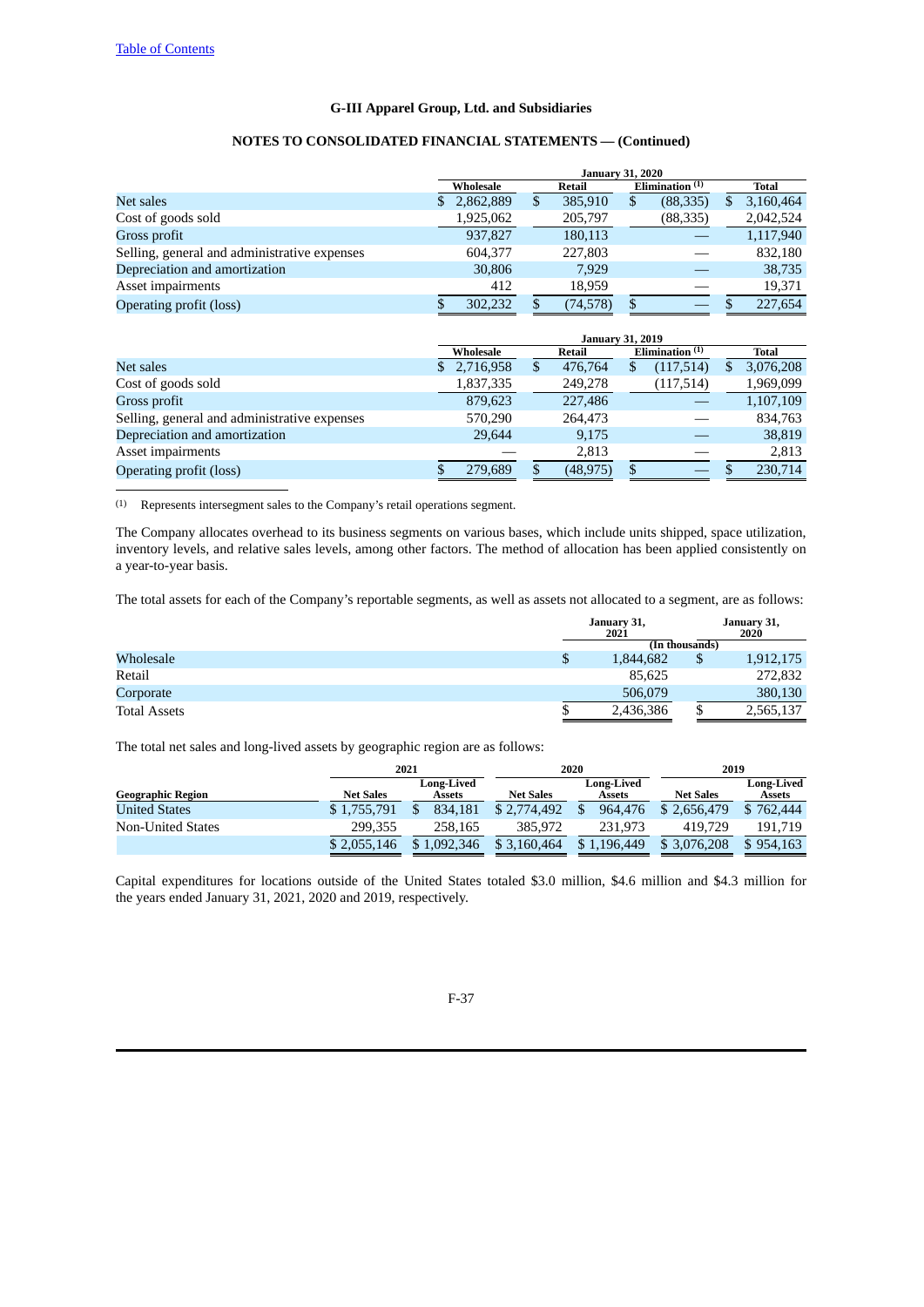### **G-III Apparel Group, Ltd. and Subsidiaries**

## **NOTES TO CONSOLIDATED FINANCIAL STATEMENTS — (Continued)**

### **NOTE P — FABCO HOLDING B.V.**

In August 2017, the Company entered into a joint venture agreement with Amlon Capital B.V. ("Amlon"), a private company incorporated in the Netherlands, to produce and market women's and men's apparel and accessories pursuant to a long-term license for DKNY and Donna Karan in the People's Republic of China, including Macau, Hong Kong and Taiwan. The Company owned 49% of the joint venture through November 30, 2020, with Amlon owning the remaining 51%. During the fourth quarter of fiscal 2021, the Company acquired an additional ownership interest for nominal consideration that increased its ownership interest in Fabco to 75% effective December 1, 2020, with Amlon owning the remaining 25% (the "Fabco Acquisition"). The joint venture was funded with \$25 million of equity to be used to strengthen the DKNY and Donna Karan brands and accelerate the growth of the business in the region. Of this amount, the Company contributed an aggregate \$10.0 million. Beginning January 1, 2018, this joint venture is the exclusive seller of women's and men's apparel, handbags, luggage and certain accessories under the DKNY and Donna Karan brands in the territory.

Fabco is accounted for as a consolidated majority-owned subsidiary on the consolidated financial statements as of January 31, 2021. The investment in Fabco was previously accounted for under the equity method of accounting on the consolidated balance sheets at January 31, 2020.

On the effective date of the Fabco Acquisition, the previously held investment was remeasured at fair value and a \$1.0 million gain was recorded.

The Fabco Acquisition was accounted for under the acquisition method of accounting. Accordingly, the purchase price was allocated to the acquired assets based on their estimated fair values. In connection with the acquisition, during the year ended January 31, 2021, the Company recorded a \$1.7 million pretax bargain purchase gain. The Company was able to realize a gain because Fabco was in need of capital to continue its operations and was unable to secure sufficient capital in the time frame it required. The Company has assessed the identification of and valuation assumptions surrounding the assets acquired and the consideration transferred and has determined that the recognition of a bargain purchase gain is appropriate. The operating results for Fabco are included in the Company's consolidated financial statements from the effective date of the Fabco Acquisition.

The noncontrolling interest is classified as temporary equity in the mezzanine section of the balance sheet between liabilities and permanent equity. The temporary equity designation is due to a put feature that is outside of the Company's control.

## **NOTE Q — EQUITY INVESTMENTS**

#### *Investment in Karl Lagerfeld Holding B.V.*

In February 2016, the Company acquired a 19% minority interest in KLH, the parent company of the group that holds the worldwide rights to the Karl Lagerfeld brand. The Company paid 32.5€ million (equal to \$35.4 million at the date of the transaction) for this interest. This investment was intended to expand the partnership between the Company and the owners of Karl Lagerfeld brand and extend their business development opportunities on a global scale. The investment in KLH, which is being accounted for under the equity method of accounting, is reflected in Investment in Unconsolidated Affiliates on the Consolidated Balance Sheets at January 31, 2021 and 2020.

### *Investment in KL North America*

In June 2015, the Company entered into a joint venture agreement with Karl Lagerfeld Group BV ("KLBV"). The Company paid KLBV \$25.0 million for a 49% ownership interest in KLNA. KLNA holds brand rights to all Karl Lagerfeld trademarks, including the Karl Lagerfeld Paris brand the Company currently uses, for all consumer products (except eyewear, fragrance, cosmetics, watches, jewelry, and hospitality services) and apparel in the United States, Canada and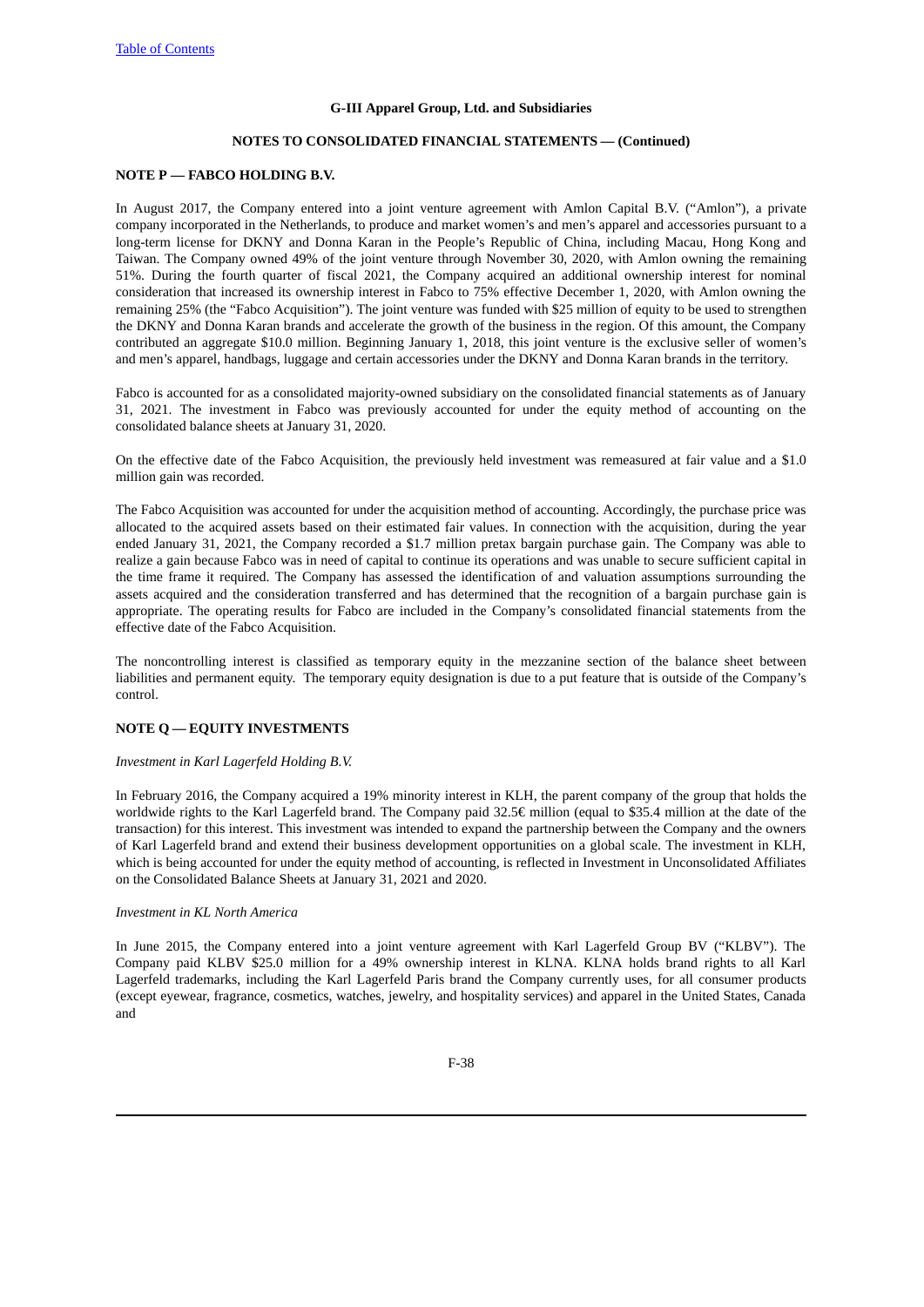### **G-III Apparel Group, Ltd. and Subsidiaries**

## **NOTES TO CONSOLIDATED FINANCIAL STATEMENTS — (Continued)**

Mexico. The investment in KLNA, which is being accounted for under the equity method of accounting, is reflected in Investment in Unconsolidated Affiliates on the Consolidated Balance Sheets at January 31, 2021 and 2020.

### **NOTE R — RELATED PARTY TRANSACTIONS**

### *Transactions with Fabco*

Prior to December 1, 2020, G-III owned a 49% ownership interest in Fabco and was considered a related party of Fabco (see Note N). The Company sells inventory to Fabco and granted Fabco's subsidiary the right to use certain Donna Karan and DKNY trademarks. In fiscal 2021 and 2020, the Company sold \$2.7 million and \$4.4 million in inventory to Fabco, respectively. The Company recorded \$0.9 million of licensing revenue from Fabco during the period of the year prior to Fabco becoming a consolidated majority-owned subsidiary of the Company. The Company recorded \$3.1 million and \$2.2 million of licensing revenue from Fabco during the years ended January 31, 2020 and 2019, respectively. As of January 31, 2020, Fabco prepaid \$0.5 million to the Company for minimum royalties and marketing fees relating to the first quarter of 2020 and has a \$0.1 million payable balance relating to inventory purchased from the Company and its subsidiaries.

#### *Transactions with KL North America*

G-III owns a 49% ownership interest in KLNA and is considered a related party of KLNA (see Note Q). The Company entered into a licensing agreement to use the brand rights to certain Karl Lagerfeld trademarks held by KLNA. The Company incurred royalty and advertising expense of \$3.5 million, \$6.8 million and \$6.4 million for the years ended January 31, 2021, 2020 and 2019, respectively.

### F-39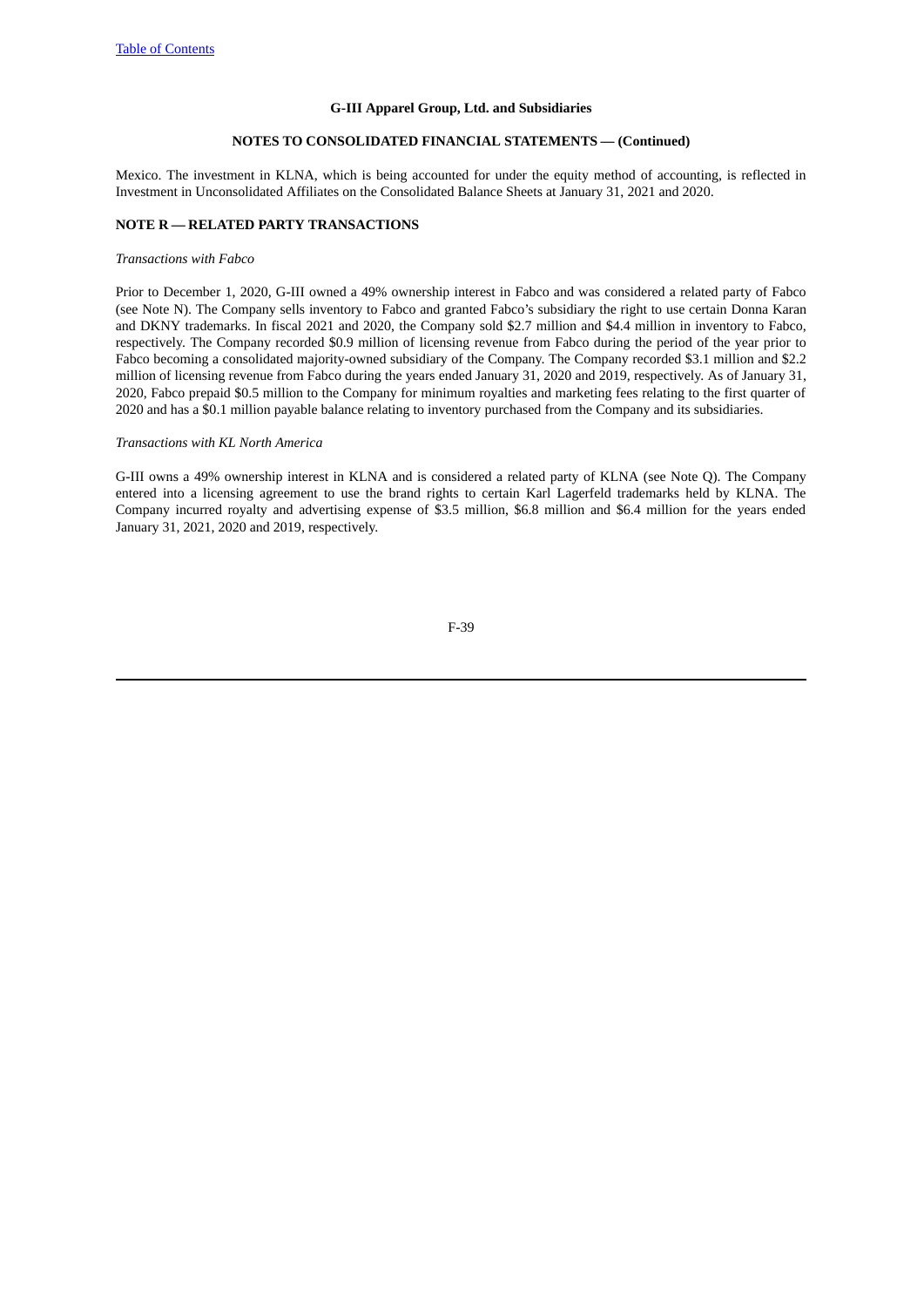### **G-III Apparel Group, Ltd. and Subsidiaries**

## **NOTES TO CONSOLIDATED FINANCIAL STATEMENTS — (Continued)**

## **NOTE S — QUARTERLY FINANCIAL DATA (UNAUDITED)**

Summarized quarterly financial data for the fiscal years ended January 31, 2021 and 2020 are as follows (in thousands, except per share amounts): **Quarter Ended**

|                                                          |                | үнагіег вінен        |              |                                 |               |                     |                             |                        |  |
|----------------------------------------------------------|----------------|----------------------|--------------|---------------------------------|---------------|---------------------|-----------------------------|------------------------|--|
|                                                          |                | April 30,<br>2020    |              | <b>July 31,</b><br>$2020^{(1)}$ |               | October 31,<br>2020 | January 31,<br>$2021^{(2)}$ |                        |  |
| Net sales                                                |                | 405,131              | \$           | 297,212                         | \$            | 826,561             | \$                          | 526,242                |  |
| Gross profit                                             |                | 124,401              |              | 134,693                         |               | 297,755             |                             | 187,593                |  |
| Net income attributable to G-III Apparel Group, Ltd.     |                | (39,295)             |              | (14, 976)                       |               | 63,174              |                             | 14,642                 |  |
| Net income attributable to G-III Apparel Group, Ltd. per |                |                      |              |                                 |               |                     |                             |                        |  |
| common share                                             |                |                      |              |                                 |               |                     |                             |                        |  |
| <b>Basic</b>                                             | \$             | (0.82)               | -S           | $(0.31)$ \$                     |               | 1.31                | -\$                         | 0.30                   |  |
| Diluted                                                  | \$             | (0.82)               | \$           | $(0.31)$ \$                     |               | 1.29                | \$                          | 0.30                   |  |
|                                                          |                | <b>Ouarter Ended</b> |              |                                 |               |                     |                             |                        |  |
|                                                          |                | April 30,<br>2019    |              | <b>July 31,</b><br>2019         |               | October 31.<br>2019 |                             | January 31,<br>2020(3) |  |
| Net sales                                                | \$             | 633,552              | $\mathbb{S}$ | 643,892                         |               | \$1,128,403         | \$                          | 754,617                |  |
| Gross profit                                             |                | 236,064              |              | 231,769                         |               | 399,019             |                             | 251,088                |  |
| Net income                                               |                | 12,043               |              | 11,119                          |               | 95,387              |                             | 25,288                 |  |
| Net income per common share                              |                |                      |              |                                 |               |                     |                             |                        |  |
| <b>Basic</b>                                             | $\mathfrak{s}$ | 0.25                 | \$.          | 0.23                            | <sup>\$</sup> | 2.00                | \$                          | 0.53                   |  |
| Diluted                                                  | \$             | 0.24                 | \$           | 0.23                            | \$            | 1.97                | \$                          | 0.52                   |  |

(1) During the second quarter of fiscal 2021, the Company recorded a \$19.8 million impairment charge primarily related to operating lease assets, leasehold improvements, furniture and fixtures and store related intangible assets at certain Wilsons Leather and G.H. Bass stores primarily due to the retail restructuring, and certain DKNY and Vilebrequin stores as a result of the performance at these stores.

(2) During the fourth quarter of fiscal 2021, the Company recorded a \$0.7 million impairment charge primarily related to operating lease assets, leasehold improvements, furniture and fixtures and store related intangible assets at certain DKNY and Vilebrequin stores as a result of the performance at these stores.

(3) During the fourth quarter of fiscal 2020, the Company recorded a \$21.8 million impairment charge primarily related to leasehold improvements, furniture and fixtures and operating lease assets at certain Wilsons Leather, G.H. Bass and DKNY stores as a result of the performance at these stores.

F-40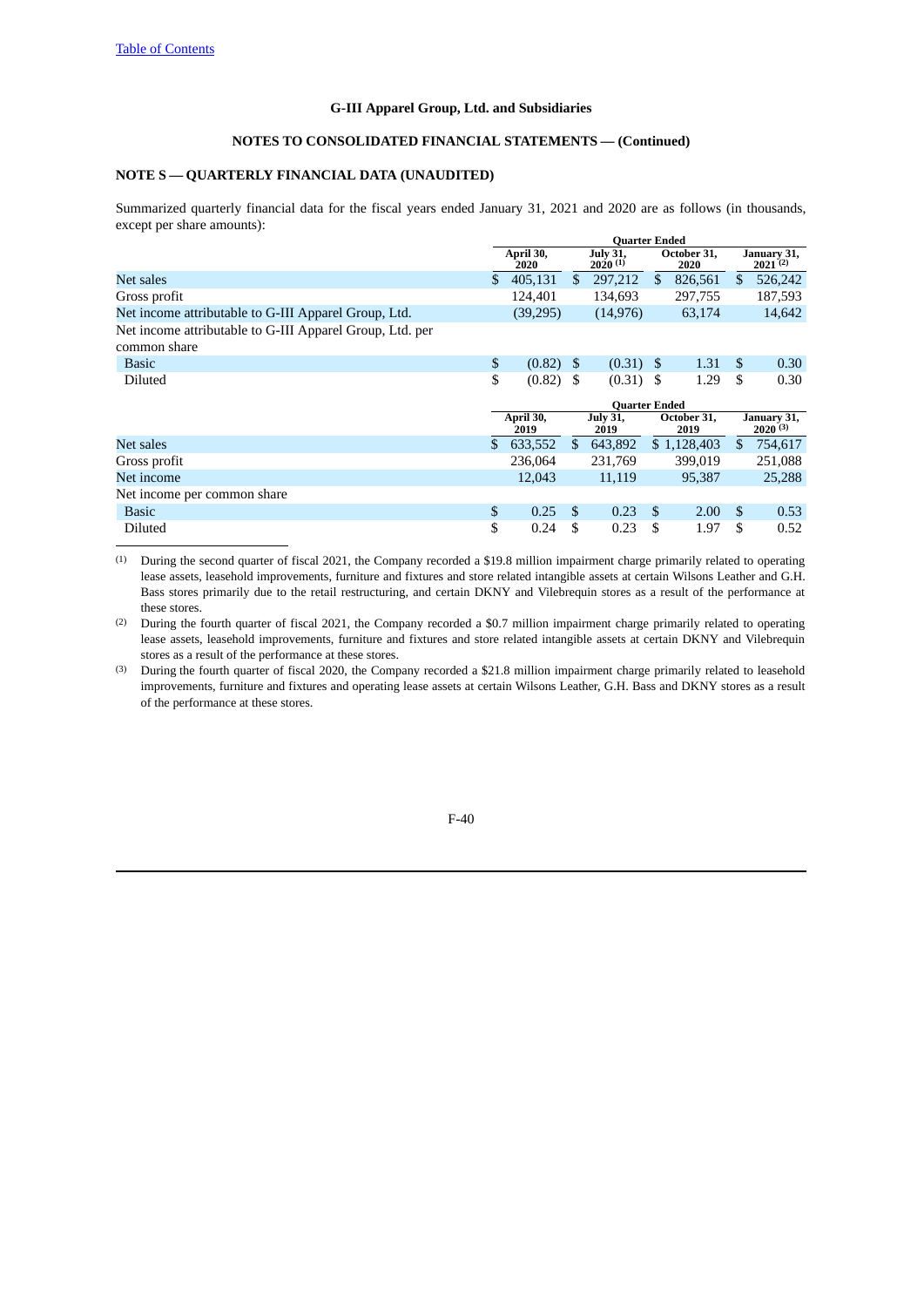## **SCHEDULE II** — **VALUATION AND QUALIFYING ACCOUNTS Years ended January 31, 2021, 2020 and 2019**

| <b>Description</b>                 | <b>Balance</b> at<br><b>Beginning</b><br>of Period |           | <b>ASC 606</b><br><b>Transition</b><br><b>Adjustment</b> |          | <b>Charges to</b><br>Cost and<br><b>Expenses</b> |                | Deductions <sup>(1)</sup> |           | <b>Balance</b> at<br>End of<br>Period |           |
|------------------------------------|----------------------------------------------------|-----------|----------------------------------------------------------|----------|--------------------------------------------------|----------------|---------------------------|-----------|---------------------------------------|-----------|
|                                    |                                                    |           |                                                          |          |                                                  | (In thousands) |                           |           |                                       |           |
| Year ended January 31, 2021        |                                                    |           |                                                          |          |                                                  |                |                           |           |                                       |           |
| Deducted from asset accounts       |                                                    |           |                                                          |          |                                                  |                |                           |           |                                       |           |
| Allowance for doubtful accounts    | $\mathcal{S}$                                      | 710       | <sup>\$</sup>                                            |          | S.                                               | 16,882         | <sup>\$</sup>             | 133       | S                                     | 17,459    |
| Reserve for returns                |                                                    | 46,489    |                                                          |          |                                                  | 41,348         |                           | 47,133    |                                       | 40,704    |
| Reserve for sales allowances $(2)$ |                                                    | 186,929   |                                                          |          |                                                  | 101,337        |                           | 229,615   |                                       | 58,651    |
|                                    |                                                    | \$234,128 | \$                                                       |          |                                                  | \$159,567      |                           | \$276,881 |                                       | \$116,814 |
| Year ended January 31, 2020        |                                                    |           |                                                          |          |                                                  |                |                           |           |                                       |           |
| Deducted from asset accounts       |                                                    |           |                                                          |          |                                                  |                |                           |           |                                       |           |
| Allowance for doubtful accounts    | \$                                                 | 924       | -\$                                                      |          | <sup>\$</sup>                                    | $(72)$ \$      |                           | 142       | -\$                                   | 710       |
| Reserve for returns                |                                                    | 62,278    |                                                          |          |                                                  | 56,440         |                           | 72,229    |                                       | 46,489    |
| Reserve for sales allowances $(2)$ |                                                    | 181,312   |                                                          |          |                                                  | 422,628        |                           | 417,011   |                                       | 186,929   |
|                                    |                                                    | \$244,514 | \$                                                       |          |                                                  | \$478,996      |                           | \$489,382 |                                       | \$234,128 |
| Year ended January 31, 2019        |                                                    |           |                                                          |          |                                                  |                |                           |           |                                       |           |
| Allowance for doubtful accounts    | \$                                                 | 2,093     | S                                                        |          | \$                                               | (140)          | -S                        | 1,029     | \$.                                   | 924       |
| Reserve for returns                |                                                    | 61,179    |                                                          |          |                                                  | 57,777         |                           | 56,678    |                                       | 62,278    |
| Reserve for sales allowances $(2)$ |                                                    | 102,144   |                                                          | 66,617   |                                                  | 375,118        |                           | 362,567   |                                       | 181,312   |
|                                    |                                                    | \$165,416 |                                                          | \$66,617 |                                                  | \$432,755      |                           | \$420,274 |                                       | \$244,514 |

(1) Accounts written off as uncollectible, net of recoveries.<br>  $(2)$  See Note A in the accompanying Notes to Consolidated

See Note A in the accompanying Notes to Consolidated Financial Statements for a description of sales allowances.

## S-1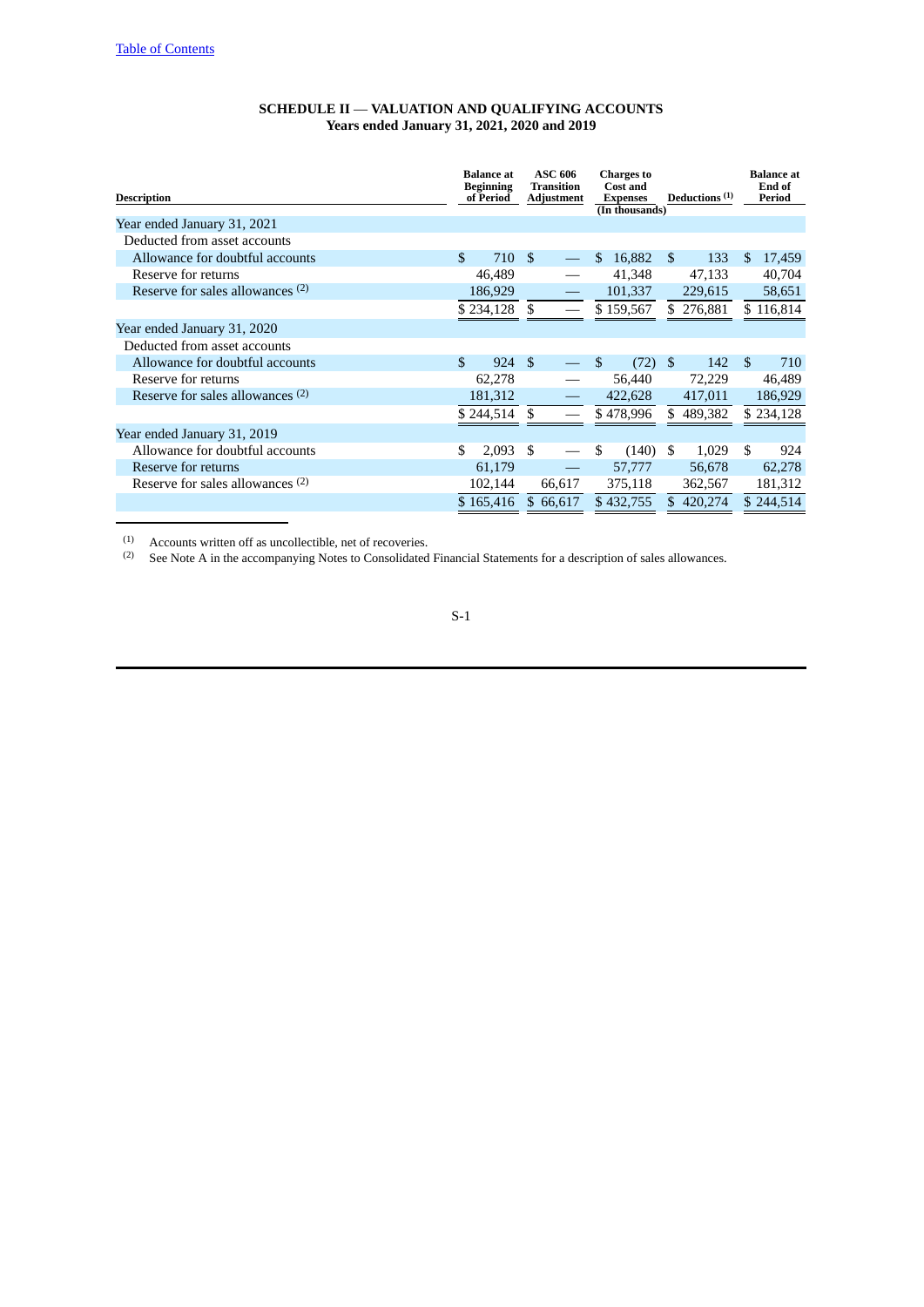# **Subsidiaries of G-III**

| <b>NAME OF SUBSIDIARY</b>                            | <b>JURISDICTION OF ORGANIZATION</b> |
|------------------------------------------------------|-------------------------------------|
| G-III Leather Fashions, Inc.                         | New York                            |
| AM Retail Group, Inc.                                | Delaware                            |
| <b>CK Outerwear LLC</b>                              | New York                            |
| G-III Apparel Canada ULC                             | British Columbia, Canada            |
| G-III Hong Kong Limited                              | <b>Hong Kong</b>                    |
| Kostroma Limited                                     | Hong Kong                           |
| Hangzhou G-III Apparel Trading Co., Ltd              | China                               |
| G-III License Company, LLC                           | Delaware                            |
| Riviera Sun, Inc.                                    | Delaware                            |
| Vilebrequin International SA                         | Switzerland                         |
| GKL Holdings B.V.                                    | <b>Netherlands</b>                  |
| T.R.B. International SA                              | Switzerland                         |
| Tropezina S.L.                                       | Spain                               |
| Vilebrequin France SAS                               | France                              |
| TRB (Singapore) S.E. Asia PTE Ltd.                   | Singapore                           |
| <b>Lobst SAS</b>                                     | France                              |
| <b>TRB Belgique SPRL</b>                             | Belgium                             |
| Riley SA                                             | Switzerland                         |
| Sole SRL                                             | Italy                               |
| La Plage Ltd.                                        | <b>United Kingdom</b>               |
| T.R.B. Hong Kong Ltd.                                | <b>Hong Kong</b>                    |
| TRB Macao Ltd.                                       | Macao                               |
| Riley & Cie S.C.S.                                   | Monaco                              |
| TRB Portugal, Comercio de Vestuario Unipessoal LDA   | Portugal                            |
| Vilebrequin Shanghai Apparel and Accessory Co., Ltd. | China                               |
| Naiman GmbH                                          | Switzerland                         |
| Vilebrequin Saint Maarten                            | St. Maarten                         |
| Vilebrequin Deutschland GmbH                         | Germany                             |
| Donna Karan International Inc.                       | <b>Delaware</b>                     |
| Gabrielle Studio, Inc.                               | New York                            |
| The Donna Karan Company Store LLC                    | New York                            |
| Donna Karan Studio LLC                               | New York                            |
| Donna Karan Service Company B.V.                     | Netherlands                         |
| Donna Karan Company Store Ireland Limited            | Ireland                             |
| Donna Karan Company Stores UK Holding Ltd.           | United Kingdom                      |
| The Donna Karan Company Store (UK) Limited           | <b>United Kingdom</b>               |
| Donna Karan Company Stores UK Retail Ltd.            | <b>United Kingdom</b>               |
| Donna Karan Management Company UK Ltd.               | United Kingdom                      |
| Donna Karan Company Store (Germany) GmbH             | Germany                             |
| DKNY Stores (Spain), S.L.                            | Spain                               |
| DKNY Stores (Portugal), Unipessoal Lda               | Portugal                            |
| G-III UK Wholesale Limited                           | <b>United Kingdom</b>               |
| G-III Apparel India Private Limited                  | India                               |
| Fabco Holding BV                                     | Netherlands                         |
| Vilebrequin Mexico SA de C.V.                        | Mexico                              |
| Donna Karan Company Store Belgium B.V.               | Belgium                             |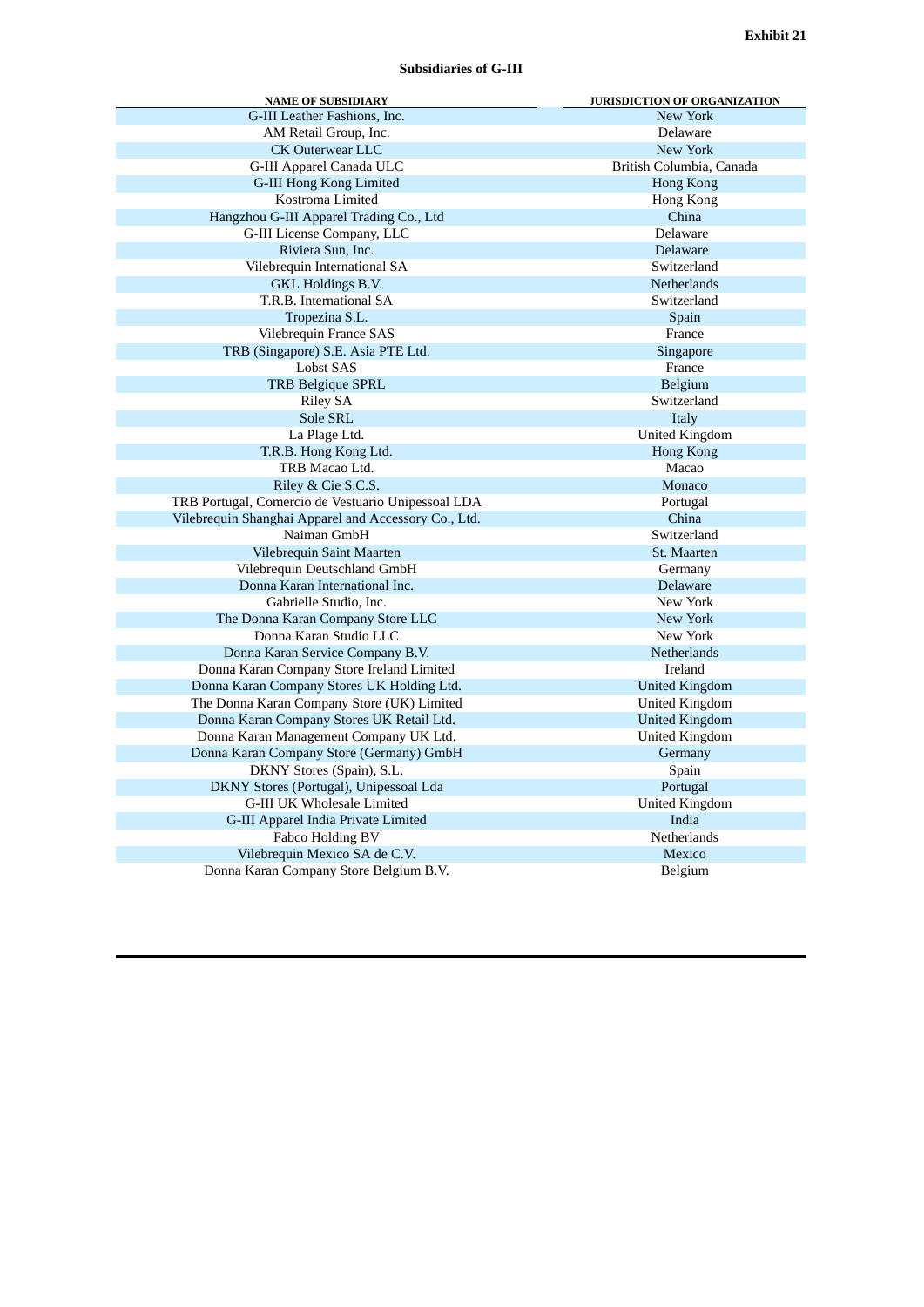### **Consent of Independent Registered Public Accounting Firm**

We consent to the incorporation by reference in the following Registration Statements:

- (1) Registration Statement (Form S-8 No. 333-80937) of G-III Apparel Group, Ltd.,<br>(2) Registration Statement (Form S-8 No. 333-115010) of G-III Apparel Group, Ltd.
- Registration Statement (Form S-8 No. 333-115010) of G-III Apparel Group, Ltd.,
- (3) Registration Statement (Form S-8 No. 333-125804) of G-III Apparel Group, Ltd.,
- (4) Registration Statement (Form S-8 No. 333-143974) of G-III Apparel Group, Ltd.,
- (5) Registration Statement (Form S-8 No. 333-160056) of G-III Apparel Group, Ltd.,
- (6) Registration Statement (Form S-8 No. 333-205602) of G-III Apparel Group, Ltd., and Registration Statement (Form S-8 No. 333-232338) of G-III Apparel Group, Ltd.

of our reports dated March 26, 2021, with respect to the consolidated financial statements and schedule of G-III Apparel Group, Ltd. and subsidiaries and the effectiveness of internal control over financial reporting of G-III Apparel Group, Ltd. and subsidiaries included in this Annual Report (Form 10-K) of G-III Apparel Group, Ltd. and subsidiaries for the year ended January 31, 2021.

/s/ Ernst & Young LLP New York, New York March 26, 2021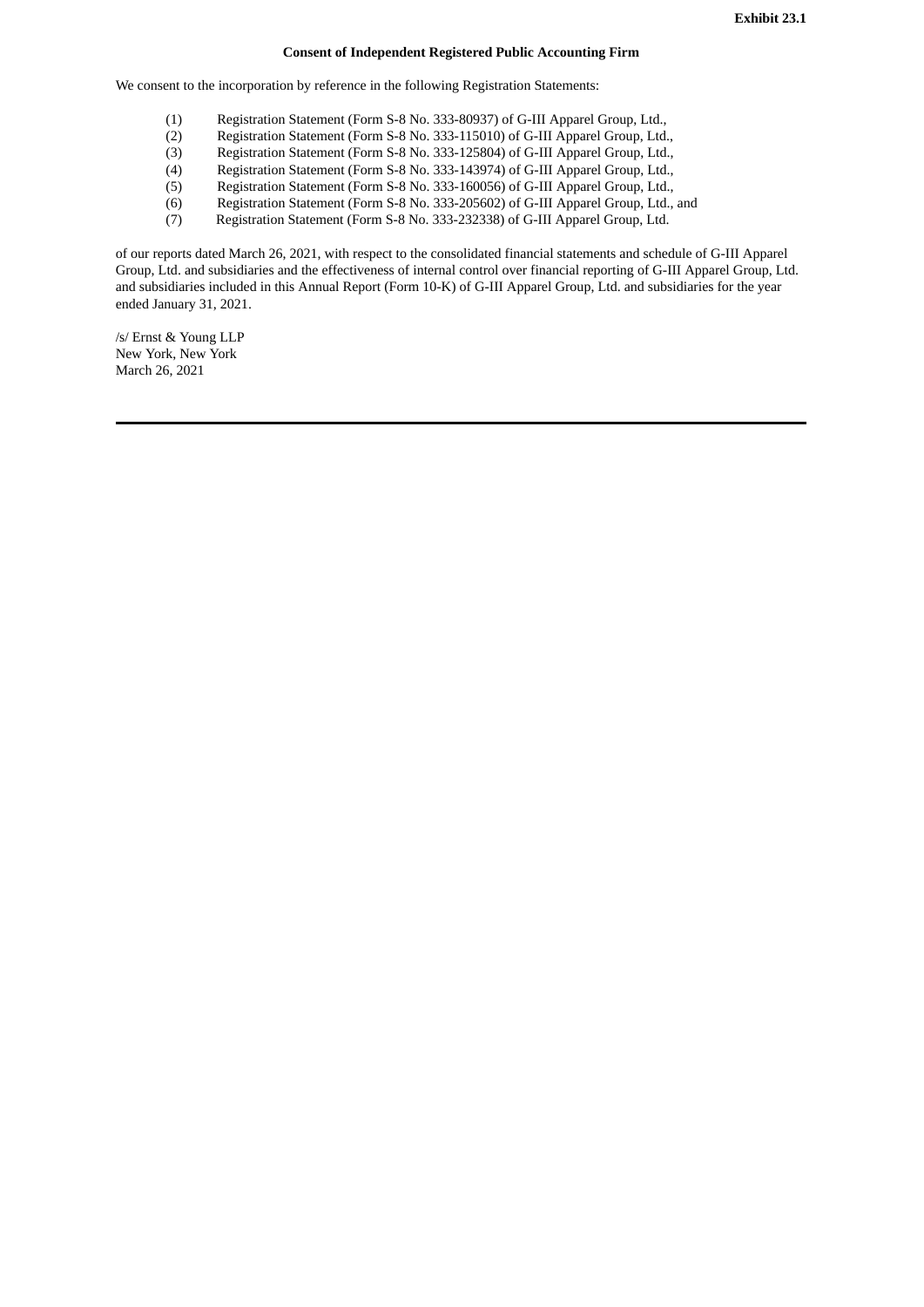## **CERTIFICATION PURSUANT TO RULE 13a – 14(a) OR RULE 15d – 14(a) OF THE SECURITIES EXCHANGE ACT OF 1934, AS AMENDED**

### I, Morris Goldfarb, certify that:

- 1. I have reviewed this Annual Report on Form 10-K of G-III Apparel Group, Ltd.;
- 2. Based on my knowledge, this report does not contain any untrue statement of a material fact or omit to state a material fact necessary to make the statements made, in light of the circumstances under which such statements were made, not misleading with respect to the period covered by this report;
- 3. Based on my knowledge, the financial statements, and other financial information included in this report, fairly present in all material respects the financial condition, results of operations and cash flows of the registrant as of, and for, the periods presented in this report;
- 4. The registrant's other certifying officer and I are responsible for establishing and maintaining disclosure controls and procedures (as defined in Exchange Act Rules 13a-15(e) and 15d-15(e)) and internal control over financial reporting (as defined in Exchange Act Rules 13a-15(f) and 15d-15(f)) for the registrant and have:
	- (a) Designed such disclosure controls and procedures, or caused such disclosure controls and procedures to be designed under our supervision, to ensure that material information relating to the registrant, including its consolidated subsidiaries, is made known to us by others within those entities, particularly during the period in which this report is being prepared;
	- (b) Designed such internal control over financial reporting, or caused such internal control over financial reporting to be designed under our supervision, to provide reasonable assurance regarding the reliability of financial reporting and the preparation of financial statements for external purposes in accordance with generally accepted accounting principles;
	- (c) Evaluated the effectiveness of the registrant's disclosure controls and procedures and presented in this report our conclusions about the effectiveness of the disclosure controls and procedures, as of the end of the period covered by this report based on such evaluation; and
	- (d) Disclosed in this report any change in the registrant's internal control over financial reporting that occurred during the registrant's most recent fiscal quarter (the registrant's fourth fiscal quarter in the case of an annual report) that has materially affected, or is reasonably likely to materially affect, the registrant's internal control over financial reporting; and
- 5. The registrant's other certifying officer and I have disclosed, based on our most recent evaluation of internal control over financial reporting, to the registrant's auditors and the audit committee of the registrant's board of directors (or persons performing the equivalent functions):
	- (a) All significant deficiencies and material weaknesses in the design or operation of internal control over financial reporting which are reasonably likely to adversely affect the registrant's ability to record, process, summarize and report financial information; and
	- (b) Any fraud, whether or not material, that involves management or other employees who have a significant role in the registrant's internal control over financial reporting.

Date: March 26, 2021

/s/ Morris Goldfarb

Morris Goldfarb Chief Executive Officer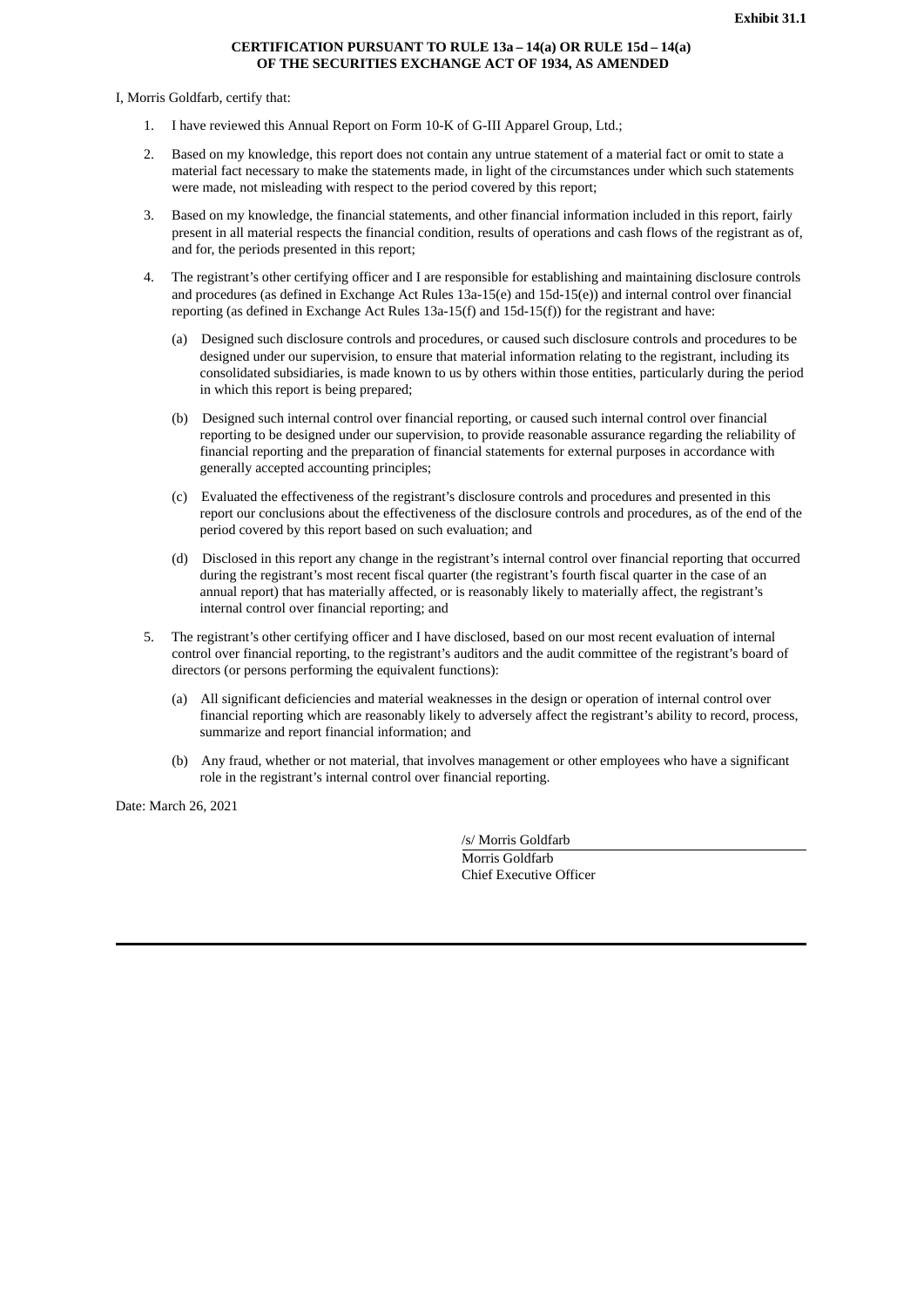### **CERTIFICATION PURSUANT TO RULE 13a – 14(a) OR RULE 15d – 14(a) OF THE SECURITIES EXCHANGE ACT OF 1934, AS AMENDED**

#### I, Neal S. Nackman, certify that:

- 1. I have reviewed this Annual Report on Form 10-K of G-III Apparel Group, Ltd.;
- 2. Based on my knowledge, this report does not contain any untrue statement of a material fact or omit to state a material fact necessary to make the statements made, in light of the circumstances under which such statements were made, not misleading with respect to the period covered by this report;
- 3. Based on my knowledge, the financial statements, and other financial information included in this report, fairly present in all material respects the financial condition, results of operations and cash flows of the registrant as of, and for, the periods presented in this report;
- 4. The registrant's other certifying officer and I are responsible for establishing and maintaining disclosure controls and procedures (as defined in Exchange Act Rules 13a-15(e) and 15d-15(e)) and internal control over financial reporting (as defined in Exchange Act Rules 13a-15(f) and 15d-15(f)) for the registrant and have:
	- (a) Designed such disclosure controls and procedures, or caused such disclosure controls and procedures to be designed under our supervision, to ensure that material information relating to the registrant, including its consolidated subsidiaries, is made known to us by others within those entities, particularly during the period in which this report is being prepared;
	- (b) Designed such internal control over financial reporting, or caused such internal control over financial reporting to be designed under our supervision, to provide reasonable assurance regarding the reliability of financial reporting and the preparation of financial statements for external purposes in accordance with generally accepted accounting principles;
	- (c) Evaluated the effectiveness of the registrant's disclosure controls and procedures and presented in this report our conclusions about the effectiveness of the disclosure controls and procedures, as of the end of the period covered by this report based on such evaluation; and
	- (d) Disclosed in this report any change in the registrant's internal control over financial reporting that occurred during the registrant's most recent fiscal quarter (the registrant's fourth fiscal quarter in the case of an annual report) that has materially affected, or is reasonably likely to materially affect, the registrant's internal control over financial reporting; and
- 5. The registrant's other certifying officer and I have disclosed, based on our most recent evaluation of internal control over financial reporting, to the registrant's auditors and the audit committee of the registrant's board of directors (or persons performing the equivalent functions):
	- (a) All significant deficiencies and material weaknesses in the design or operation of internal control over financial reporting which are reasonably likely to adversely affect the registrant's ability to record, process, summarize and report financial information; and
	- (b) Any fraud, whether or not material, that involves management or other employees who have a significant role in the registrant's internal control over financial reporting.

Date: March 26, 2021

/s/ Neal S. Nackman Neal S. Nackman Chief Financial Officer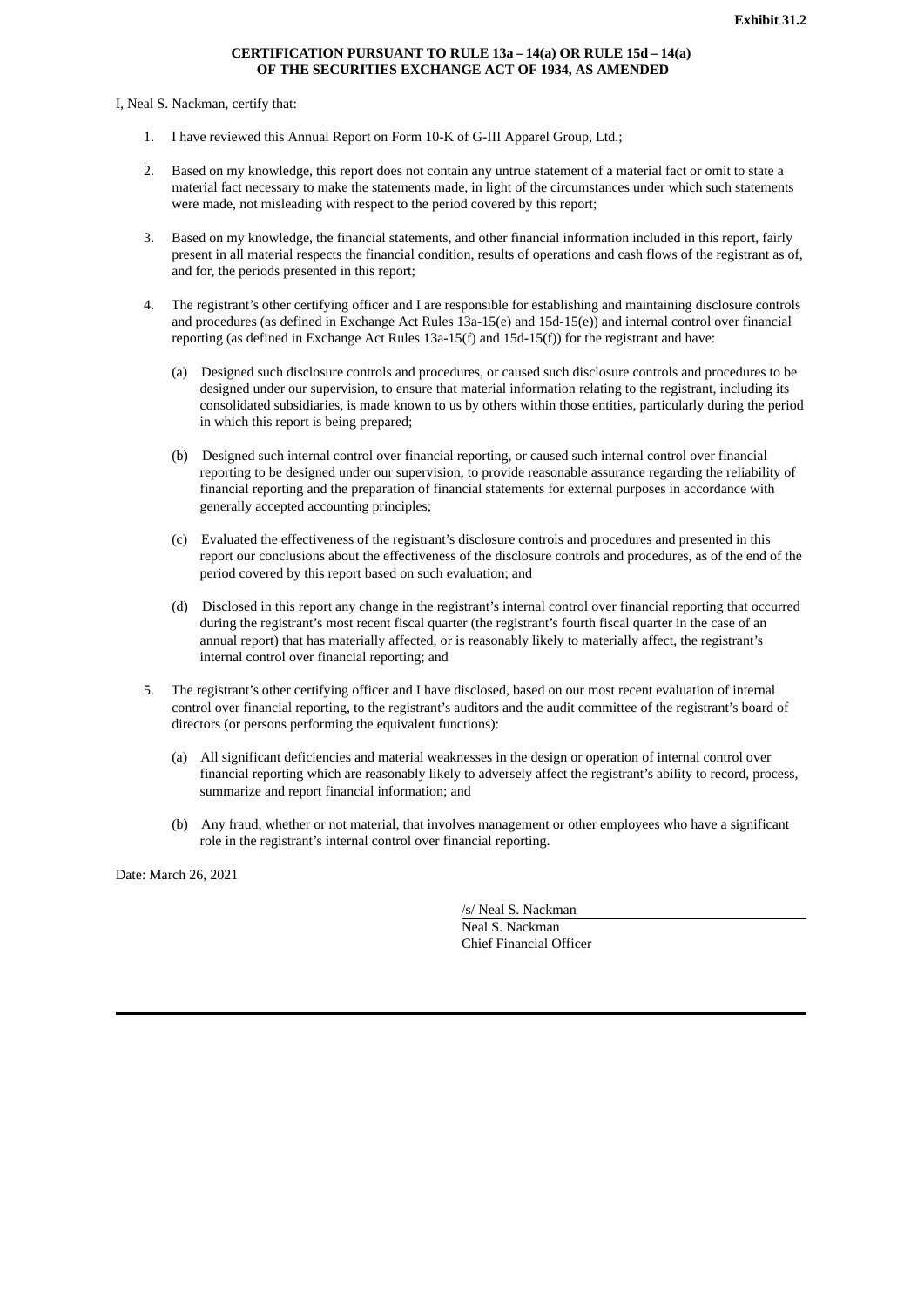## **CERTIFICATION PURSUANT TO 18 U.S.C. SECTION 1350, AS ADOPTED PURSUANT TO SECTION 906 OF THE SARBANES-OXLEY ACT OF 2002**

In connection with the Annual Report of G-III Apparel Group, Ltd. (the "Company") on Form 10-K for the fiscal year ended January 31, 2021 (the "Report"), I, Morris Goldfarb, Chief Executive Officer of the Company, certify, pursuant to 18 U.S.C. §1350, as adopted pursuant to §906 of the Sarbanes-Oxley Act of 2002, that:

To my knowledge, (i) the Report fully complies with the requirements of section 13(a) or 15(d) of the Securities Exchange Act of 1934 and (ii) the information contained in the Report fairly presents, in all material respects, the financial condition and results of operations of the Company.

March 26, 2021 /s/ Morris Goldfarb Morris Goldfarb Chief Executive Officer

A signed original of this written statement required by Section 906 has been provided to the Company and will be retained by the Company and furnished to the Securities and Exchange Commission or its staff upon request.